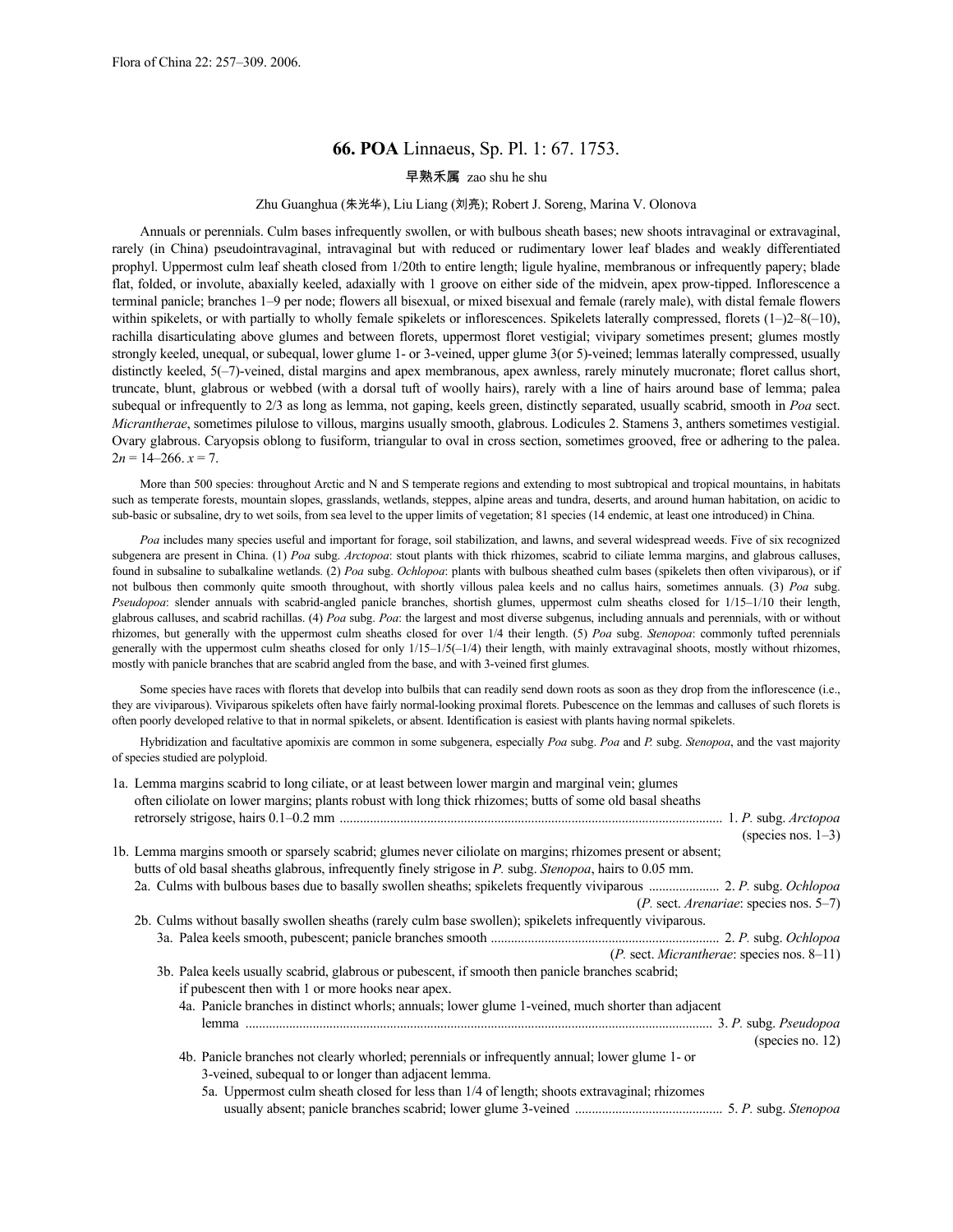| (species nos. $64, 66 - 81$ )                                                                  |
|------------------------------------------------------------------------------------------------|
| 5b. Uppermost culm sheath closed for ca. 1/4 of length to near top; shoots intravaginal and/or |
| extravaginal; rhizomes sometimes present; panicle branches smooth or scabrid; lower glume      |
| 1- or 3-veined.                                                                                |
| 6a. Leaf blades 1–4 mm wide, mostly shorter than 10 cm; lemmas densely villous on keel and     |
|                                                                                                |
| marginal veins, appressed short villous between veins; palea keels shortly villous; plant      |
|                                                                                                |
| $(P.$ sect. <i>Alpinae</i> : species no. 4)                                                    |
| 6b. Leaf blades 1–10 mm wide, some often over 10 cm; lemmas glabrous or pubescent;             |
| palea keels glabrous or pubescent; plant up to 120 cm, forming loose or dense tufts;           |
| callus web present or absent.                                                                  |
| 7a. Palea keels with minute, smooth to apiculate bumps, without distinctly hooked prickle      |
| hairs, glabrous; lemmas pubescent on keel, otherwise glabrous; callus long webbed;             |
|                                                                                                |
|                                                                                                |
| ( <i>P.</i> sect. <i>Pandemos</i> : species no. 65)                                            |
| 7b. Palea keels with hooked prickle hairs, glabrous or pubescent between keels; lemmas         |
| glabrous or variously pubescent; callus webbed or not; ligule truncate to acuminate;           |
|                                                                                                |
| (species nos. $13-63$ )                                                                        |
| <b>1. Poa</b> subg. Arctopoa (Grisebach) Probatova, Novosti Sist. Vyssh. Rast. 8: 34. 1971.    |
| 类早熟禾亚属 lei zao shu he ya shu                                                                   |

# Zhu Guanghua (朱光华), Liu Liang (刘亮); Robert J. Soreng

*Glyceria* sect. *Arctopoa* Grisebach in Ledebour, Fl. Ross. 4: 392. 1852; *Arctopoa* (Grisebach) Probatova.

Perennials, stoutly rhizomatous; shoots mostly extravaginal. Culms stout, mostly 2–4 mm in diam., smooth. Lowermost leaf sheath retrorsely strigose at base, uppermost sheaths closed 1/6–1/3 of length; blade grayish green, flat, folded, or involute, papery, 2–8 mm wide, abaxially smooth, adaxially nearly smooth to densely scabrid along prominent veins, apex slender prow-tipped; ligule white or off white to brownish or yellowish, membranous-papery. Panicle contracted or open; branches stout; vivipary absent; rachilla smooth or scabrid. Glume veins prominent, margins smooth or scabrid to ciliate or villous, elsewhere smooth, lower glume 1- or 3-veined; lemmas 5–7-veined, veins faint, abaxial surface smooth or scabrid, glabrous or keel and marginal veins villous, outer margins scabrid to ciliate in part; callus obliquely angled, obtuse or pointed, glabrous or nearly so, or with sinuous hairs around the base of the lemma (*P. eminens*); palea scabrid, keels medially hairy, distally scabrid. Anthers 1.6–3.1 mm.

Four or five species: C to E Asia and North America, in high alpine areas to steppes and taiga, and on subarctic sea coasts, generally on subsaline, subalkaline, or saline moist to wet ground; three species in China.

The Chinese species all belong to *Poa* sect. *Aphydris* (Grisebach) Tzvelev. *Poa eminens* C. Presl, the only member of *P.* sect. *Arctopoa* (Grisebach) Tzvelev, was reported for Heilongjiang and Nei Mongol in FRPS (9(2): 93. 2002). We have seen no vouchers from China, and the distribution seems improbable given its otherwise strictly coastal and generally more northern distribution. However, it might yet be found in the upper Tumen River delta.

The lower and middle margins of the lemma are distinctly scabrid to long ciliate, unlike other *Poa* species. DNA data suggest the subgenus arose from hybridization between an ancient lineage of *Poa* and an ancient lineage outside the genus that today includes *Arctophila* (Ruprecht) Andersson and *Dupontia* R. Brown, and it could alternatively be recognized as a separate genus, *Arctopoa*.

|       | 1a. Callus usually with a crown of sinuous hairs to 2 mm long, slightly pointed; lemmas membranous-     |                                        |
|-------|---------------------------------------------------------------------------------------------------------|----------------------------------------|
|       | papery, glumes subequal to lowest lemma, lateral veins prominent; plants of coastal habitats            |                                        |
|       |                                                                                                         |                                        |
|       | 1b. Callus glabrous, blunt; lemmas $\pm$ papery; glumes generally distinctly shorter than lowest lemma, |                                        |
|       | lateral veins indistinct at least on lower glumes; plants of inland habitats (P. sect. Aphydris).       |                                        |
|       |                                                                                                         |                                        |
|       | 2b. Panicle branches scabrid angled; panicle open or only slightly contracted.                          |                                        |
|       |                                                                                                         |                                        |
|       |                                                                                                         |                                        |
| 1829. | 1. Poa subfastigiata Trinius in Ledebour, Fl. Altaic. 1: 96.                                            | <i>fastigiata</i> (Trinius) Grisebach. |
|       |                                                                                                         |                                        |

# 散穗早熟禾 san sui zao shu he

*Arctopoa subfastigiata* (Trinius) Probatova; *Glyceria sub*-

Perennials, rhizome stout, 2–3 mm in diam.; shoots mainly extravaginal. Culms erect, (30–)50–115 cm tall, 2–4 mm in diam., smooth, nodes 2 or 3, none or 1 exserted, base enclosed by withered fibrous sheaths. Leaf sheaths loose, smooth, 6–20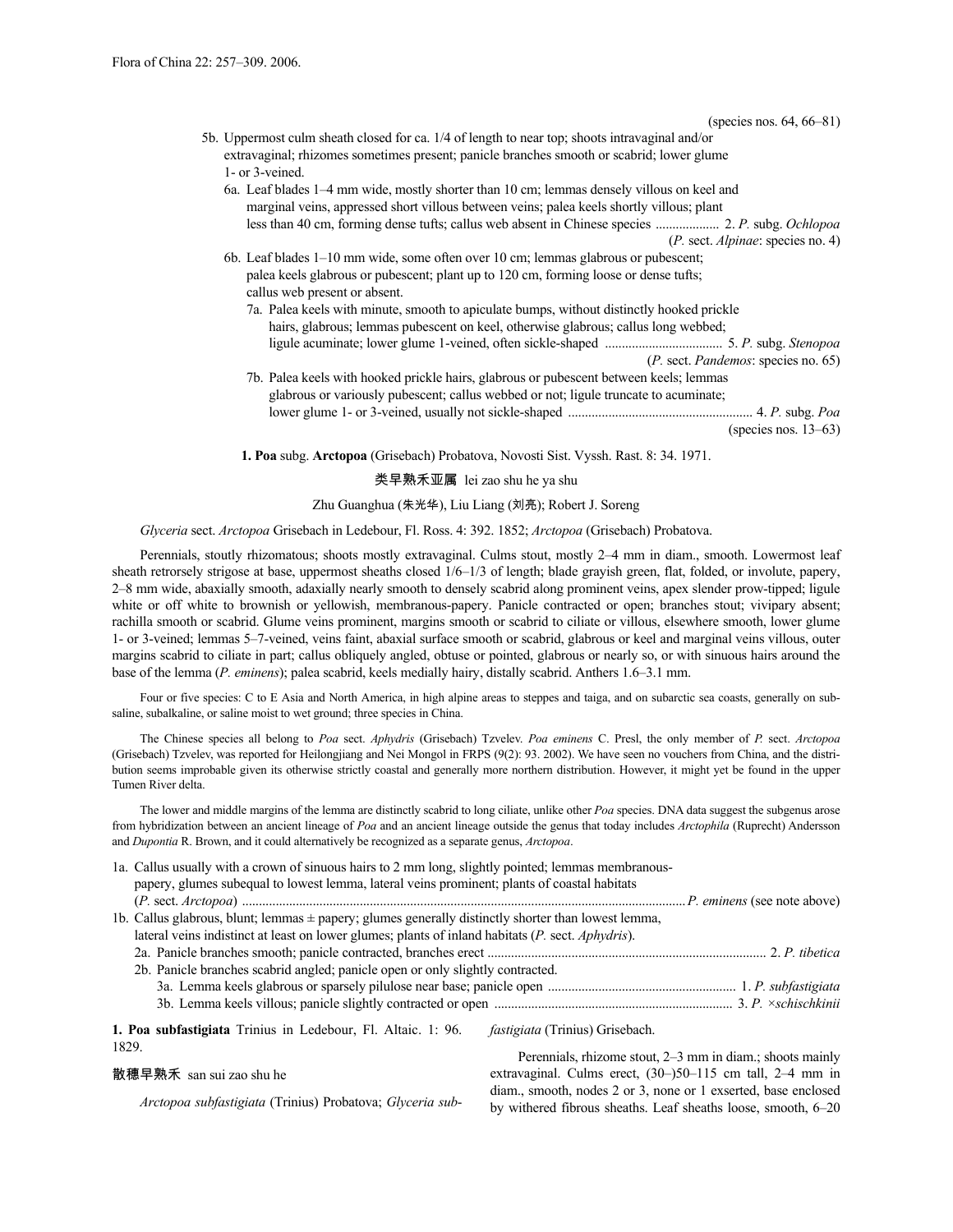cm, several  $\times$  as long as blade, uppermost closed for  $1/6-1/4$  of length; blade grayish green, flat or folded, papery, 4–20(–50) cm, 2–8 mm wide, abaxially smooth, adaxially scabrid along the prominent veins, apex slender prow-tipped; ligule white or off-white, 1.5–4 mm, abaxially scabrid, apex truncate, ciliolate, collar margins ciliolate or glabrous. Panicle open, well exserted,  $(6.5-)10-35 \times 10-32$  cm; branches widely spreading, strict, 2-5 per node, stout, scabrid angled, longest (5–)10–20 cm, divaricately branching in distal 1/2, with spikelets in distal 1/4. Spikelets ovate to lanceolate, purple or tawny, (5–)6–10 mm, florets 3–5; glumes narrowly to broadly lanceolate, keel scabrid, lower glume 3–4 mm, 1- or 3-veined, upper glume 4–5 mm, 3-veined, margins smooth or proximally sparsely scabrid to ciliate; lemmas broadly lanceolate, 4–5.5(–6) mm, glabrous throughout or base minutely hairy, intermediate veins indistinct, margins sometimes sparsely scabrid or ciliate; callus glabrous; palea proximally scabrid to pilulose between keels, keels distally scabrid, medially ciliate, pilulose or villous. Anthers 1.6–2.6(–3) mm. Fl. and fr. Jun–Jul. 2*n* = 28, 42, 91, 97.

Desert lake-basins, steppe wetlands, moist grassy places on river shores, saline sandy places, meadows. Gansu, Heilongjiang, Jilin, Liaoning, Nei Mongol, Qinghai [Mongolia, Russia (Far East, Siberia)].

This species has spikelets up to 1 cm long, effuse panicles up to 32 cm wide, glabrous lemmas, a glabrous callus, and a thick and welldeveloped rhizome. It is a forage species used for soil stabilization in arid regions.

# **2. Poa tibetica** Munro ex Stapf in J. D. Hooker, Fl. Brit. India 7: 339. 1896 ["1897"].

# 西藏早熟禾 xi zang zao shu he

*Poa chushualana* Rajeshwari et al.; *P. spiciformis* D. F. Cui (2001), not (Steudel) Hauman & Parodi (1929).

Perennials, stoutly rhizomatous or stoloniferous; shoots mainly extravaginal. Culms erect or obliquely ascending (or geniculate),(15–)20–60(–90) cm tall,2–3 mm in diam., smooth, glabrous, nodes 1 or 2 in lower part, sometimes 1 exserted, base enclosed in withered fibrous sheaths. Leaf sheaths of culm smooth, uppermost closed for 1/4–1/3 of length, of tillers smooth and glabrous or infrequently densely retrorsely scabrid to hispidulous; blade grayish green, flat, folded, or involute, papery, 3.5–12.5 cm, (1–)2–5 mm wide, abaxial surface smooth, adaxial surface with scabrid margins and veins, apex slender prow-tipped, somewhat pungent, blades of tillers 12– 18(–35) cm, surfaces glabrous (or pubescent); ligule white or off-white, brownish to yellowish, firmly membranous, 1– 2(–5.5) mm, abaxially scabrid, apex rounded, ciliolate, sometimes irregularly dentate. Panicle contracted to spikelike, often interrupted,  $5-13 \times 1-2(-3)$  cm; branches erect or steeply ascending, strict, (1–)2–4(–5) per node, rounded, smooth, longest 1–5 cm with spikelets from base or in distal 1/2–3/4. Spikelets pale green, sometimes purple, (4–)5–8(–9) mm, florets 3– 6(–8); vivipary absent; rachilla internodes 0.5–1.5 mm, smooth or scabrid; glumes smooth except for a few hooks on the upper part of keel, margins smooth or faintly to prominently scabrid, proximally ciliate or villous, lower glume 2.5–4.6 mm, narrow, 1- or 3-veined, upper glume 3.5–6 mm, 3-veined; lemmas broadly lanceolate, 3.8–5.7 mm, apex and margins  $\pm$  membranous, sometimes minutely mucronate, lower half of keel and

marginal veins villous, upper part nearly smooth to closely scabrid, intermediate veins indistinct; callus glabrous or with 1 to several hairs, these straight, to 1.5 mm; palea smooth or scabrid between keels, keels ciliate, medially pilulose or villous, distally scabrid. Anthers 2–3.1 mm. Fl. and fr. Jul–Sep.

Marshy meadows, riversides, lake banks, grassy places, ditch banks, saline meadows, saline moist places; 3000–4500 m. Gansu, Nei Mongol, Qinghai, Xinjiang, Xizang [N India, Kashmir, Kazakhstan, Kyrgyzstan, Mongolia, Nepal, Pakistan, Russia (Siberia), Tajikistan; SW Asia (Iran)].

This is a stout species with well-developed, thick rhizomes, contracted to spikelike panicles, sparsely long villous lemma keel and margins, and usually a glabrous callus. The types of *Poa chushualana*, *P. stenostachya*, and *P. spiciformis* have not been seen, but their descriptions fit within the variation of this species, though they cannot all be placed to variety reliably. *Poa chushualana*, from Kashmir, just W of the Xizang border, is said to differ by its stoloniferous form, geniculate culm bases, and leaf blades 1–3 mm wide with pubescent surfaces. *Poa tibetica* s.l. needs detailed study. Some gatherings from China might be *P. tianschanica*. The exact identity of *P. tianschanica* is problematic and the Chinese material could prove to be a robust form of *P. pratensis* or the product of past hybridization with that species.

- 1a. Spikelets narrowly elliptical, 6.6–8.2 mm;
- lemmas 5.3–5.7 mm ............................... 2a. var. *aristulata* 1b. Spikelets ovate to elliptical, 5–5.5 mm;
- lemmas 4–4.5 mm ..................................... 2b. var. *tibetica*

**2a. Poa tibetica** var. **aristulata** Stapf in J. D. Hooker, Fl. Brit. India 7: 339. 1896 ["1897"].

# 芒柱早熟禾 mang zhu zao shu he

*Poa pseudotibetica* Noltie.

Culms stout, to 45 cm tall, smooth, leafy in lower 1/2–2/3. Blade 4–16 cm; ligule 1.5–5.5 mm, apex subacute, irregularly dentate. Panicle contracted, up to 9 cm. Spikelets narrowly elliptical, 6.6–8.2 mm, florets 3 or 4; vivipary absent; lower glume  $4-4.6 \times 1.5-1.7$  mm, upper glume  $4.8-6 \times 2-2.4$  mm; lemmas 5.3–5.7 mm, firmer, long acute. Anthers 2.2–3.1 mm.

Marshy meadows at high elevations. Xinjiang, Xizang [India (Sikkim)].

Plants of the S Xizang-Qinghai Plateau have been treated as a separate species, *Poa pseudotibetica*, but no clean break was noticed between this and more northern material.

### **2b. Poa tibetica** var. **tibetica**

西藏早熟禾(原变种) xi zang zao shu he (yuan bian zhong)

*Poa ciliatiflora* Roshevitz; *P. stenostachya* S. L. Lu & X. F. Lu (2001), not R. Brown (1810); *P. stenostachya* var. *kokonorica* S. L. Lu & X. F. Lu.

Culms erect or obliquely ascending, 20–60 cm tall. Leaf blade 4–7 cm, of tillers 12–18 cm; ligule membranous, 1–2 (–3.5) mm, apex rounded. Panicle contracted to spikelike, 5–10 cm. Spikelets ovate to elliptical, 5–5.5 mm, florets 3–5; lower glume 2.5–3.5 mm, narrow, upper glume 3.5–5 mm; lemmas 4–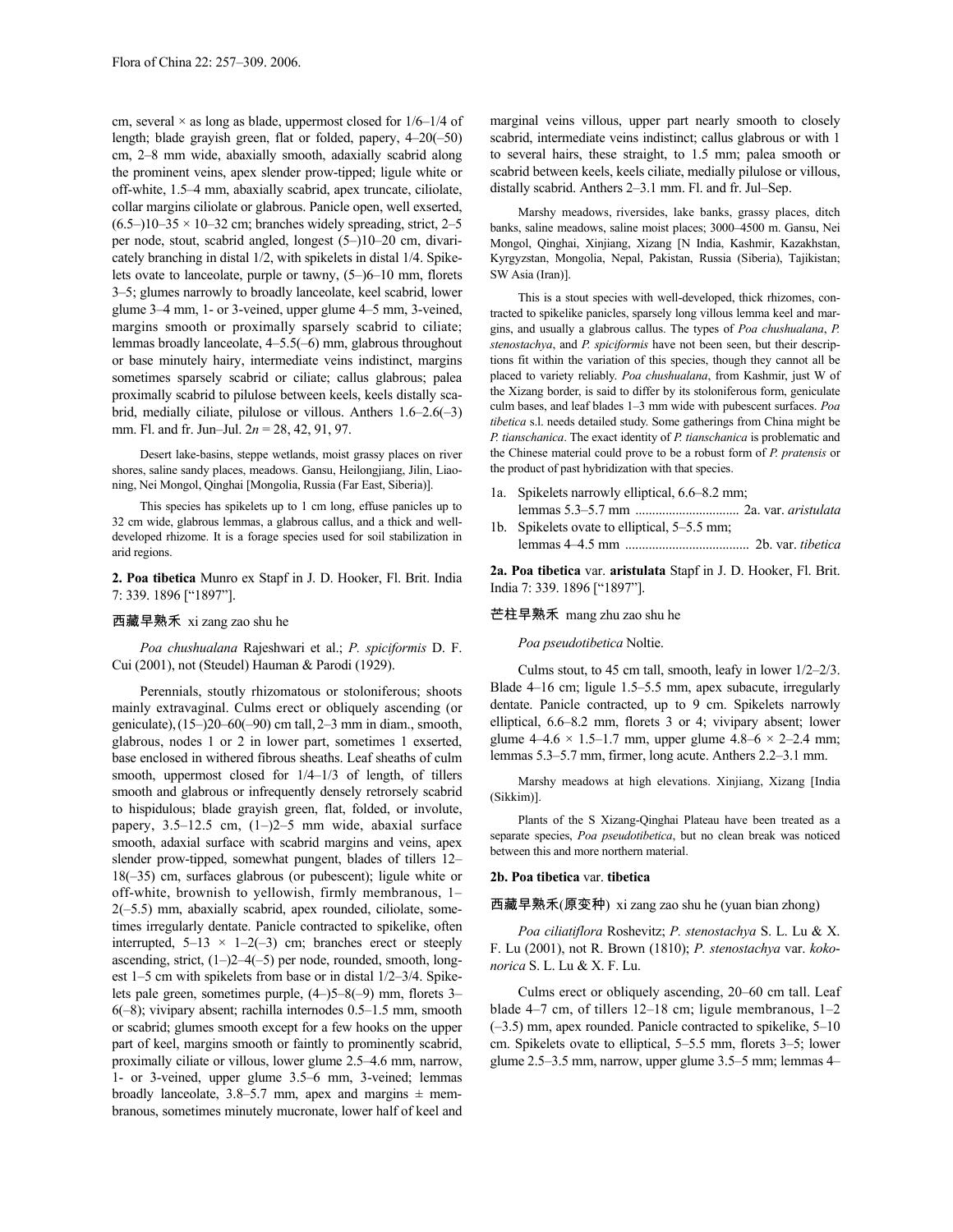4.5 mm, a little thinner and subacute. Anthers ca. 2 mm. Fl. and fr. Jul–Sep.  $2n = 42$ .

Marshy meadows, riversides, lake banks, grassy places, ditch banks, saline meadows, saline moist places; 3000–4500 m. Gansu, Nei Mongol, Qinghai, Xinjiang, W Xizang [NW India, Kazakhstan, Kyrgyzstan, Mongolia, Nepal, Pakistan, Russia (Siberia), Tajikistan; SW Asia (Iran)].

*Poa stenostachya* seems to differ from *P. tibetica* var. *tibetica* only in its longer ligules, 3–3.5 mm.

**3. Poa ×schischkinii** Tzvelev, Novosti Sist. Vyssh. Rast. 11: 32. 1974, pro sp.

# 希斯肯早熟禾 xi si ken zao shu he

*Arctopoa ×schischkinii* (Tzvelev) Probatova.

Perennials, stoutly rhizomatous; shoots extravaginal. Culms stout, erect, simple, 25–40(–60) cm tall, 2–3 mm in diam., smooth, nodes 2 or 3, sometimes 1 exserted, base enclosed by withered fibrous sheaths. Leaf sheaths loose, smooth,  $6-20$  cm, several  $\times$  longer than its blade, basal ones strigose near the nodes only, uppermost closed for 1/6–1/4 length; blade grayish green, flat or folded, papery, 4–20(–50) cm, 2–8 mm wide, abaxially smooth, adaxially scabrid along the prominent veins, apex slender prow-tipped; ligule white or off-white, 1.5– 3 mm, abaxially scabrid, apex truncate, ciliolate, collar margins ciliolate or glabrous. Panicle open, diffuse,  $10-20 \times 10-15$  cm; branches spreading widely, strict, 2–5 per node, stout, angular, scabrid, longest (5–)10–20 cm, branching divaricately in distal 1/2, with spikelets in distal 1/4. Spikelets oblong to lanceolate, 5–7 mm; vivipary absent; glumes narrowly to broadly lanceolate, 3–4 mm, keel scabrid, surface smooth, lower glume slightly shorter, 1(or 3)-veined, proximally ciliate or villous, distally smooth or margins scabrid; lemmas ca. 5 mm, keel and marginal veins proximally densely villous; callus glabrous; palea proximally scabrid to pilulose between keels, keels medially ciliate, pilulose or villous. Anthers ca. 2.2 mm. Fl. and fr. Jul– Aug.

Sporadic in steppe grasslands on middle to high mountains, saline wet meadows. Nei Mongol, Qinghai, Xinjiang (Altay) [Mongolia, Russia (Siberia)].

Tzvelev (Zlaki SSSR, 1976) suggested that *Poa ×schischkinii* is a hybrid between *P. tibetica* and *P. subfastigiata*. The sporadic occurrence of intermediate forms suggests that these may represent remnants of a series of hybrids or introgressed plants between parents that are no longer or only sporadically in contact.

### **2. Poa** subg. **Ochlopoa** (Ascherson & Graebner) Hylander, Bot. Not. 1953: 354. 1953.

黄褐早熟禾亚属 huang he zao shu he ya shu

# Zhu Guanghua (朱光华), Liu Liang (刘亮); Robert J. Soreng

*Poa* sect. *Ochlopoa* Ascherson & Graebner, Syn. Mitteleur. Fl. 2: 387. 1900; *Ochlopoa* (Ascherson & Graebner) H. Scholz.

Annuals or perennials, tufted, not rhizomatous, sometimes stoloniferous in *Poa* sect. *Micrantherae*; shoots with or without bulbous bases. Culm bases bulbous or not. Uppermost leaf sheaths smooth, closed for ca. 1/4 length; blade flat or folded, papery to thickly papery; ligule membranous. Panicle open or somewhat contracted; branches smooth or scabrid; spikelets compact; vivipary present (frequent in *P.* sect. *Arenariae*) or absent; glumes usually 3-veined. Anthers 0.2–2 mm.

Thirty species: worldwide, mostly in N Africa, C and SW Asia, and Europe, in habitats such as temperate forests, steppes, alpine areas, and disturbed places, on moist to dry ground; eight species in China.

The Chinese species belong to three sections: *Poa* sect. *Alpinae* (Hegetschweiler ex Nyman) Stapf (species no. 4); *P.* sect. *Arenariae* (Hegetschweiler ex Nyman) Stapf (species nos. 5–7); and *P.* sect. *Micrantherae* Stapf (*Poa* sect. *Ochlopoa*; species nos. 8–11).

| 1a. Culms with bulbous bases due to basally swollen sheaths; spikelets frequently viviparous (P. sect. Arenariae).  |  |
|---------------------------------------------------------------------------------------------------------------------|--|
|                                                                                                                     |  |
| 2b. Lemma somewhat pilulose to villous in lower part of the veins (if spikelets viviparous, the pubescence is       |  |
| retained only on a few of the least modified lemmas or is absent); plants from lower (hilly steppe) regions         |  |
| and plains.                                                                                                         |  |
| 3a. Plants usually over 15 cm tall; ligules of tillers usually hyaline or slightly milky-white, $1/15-1/7(-1/5)$ as |  |
|                                                                                                                     |  |
| 3b. Plants $(3-5-15(-20)$ cm tall; ligules of tillers white, $2-5$ mm long, usually $1/5-1/2$ as long as blade;     |  |
|                                                                                                                     |  |
| 1b. Culms without basally swollen sheaths (rarely culm base swollen); spikelets infrequently viviparous.            |  |
|                                                                                                                     |  |
| 4b. Palea keels smooth; panicle branches smooth (P. sect. Micrantherae).                                            |  |
| 5a. Anthers 0.2–1 mm; annuals; lemma with intermediate veins pubescent (rarely the whole lemma glabrous),           |  |
| area between veins glabrous.                                                                                        |  |
| 6a. Anthers 0.6–1 mm, more than $1.5 \times$ longer than wide; panicle branches ascending to widely spreading       |  |
|                                                                                                                     |  |
|                                                                                                                     |  |
| 5b. Anthers 1.2–3.5 mm; perennials; lemma with intermediate veins glabrous or pubescent, area between veins         |  |
| glabrous or pubescent.                                                                                              |  |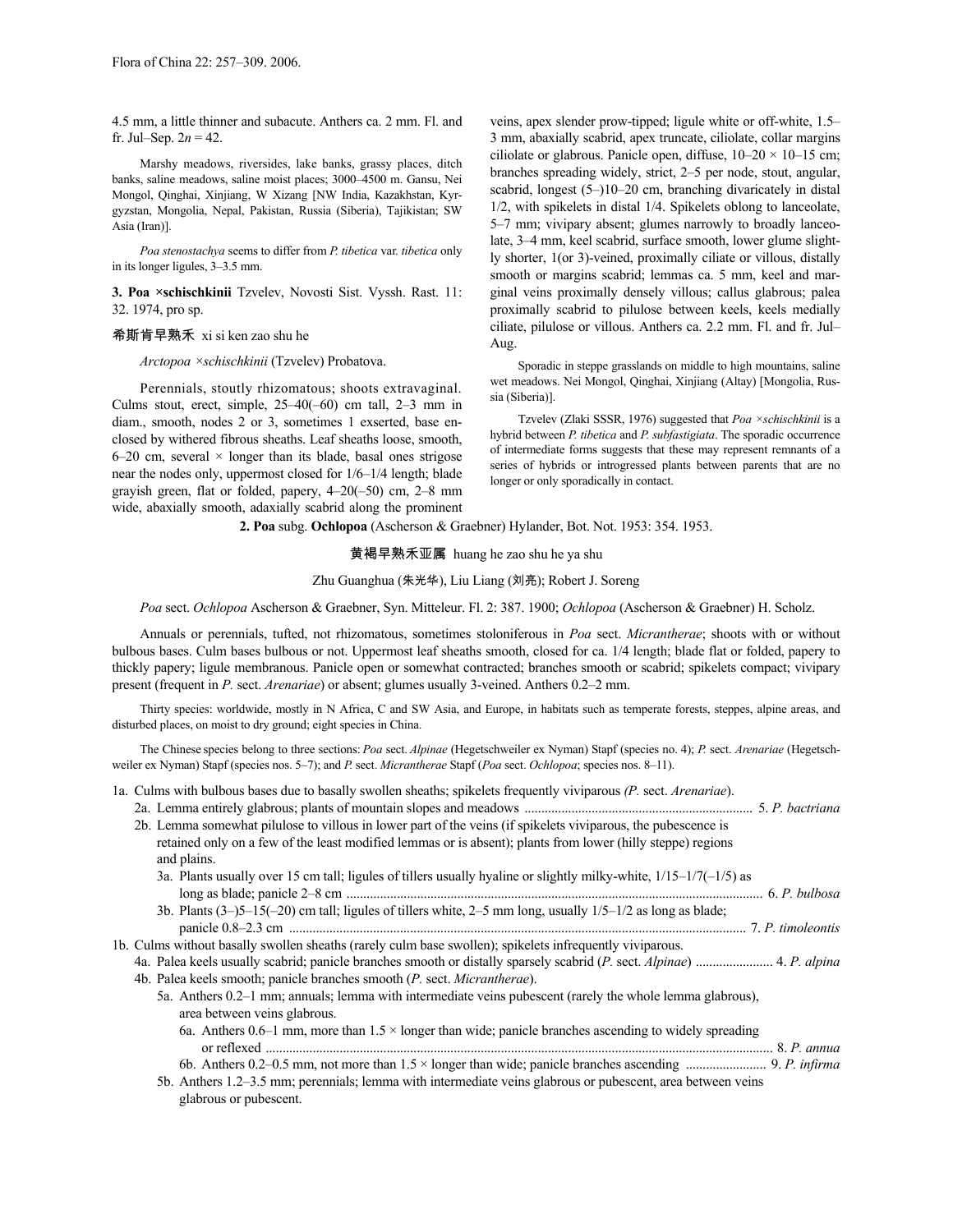- 7a. Palea keels shortly villous, smooth; lemmas glabrous between veins; anthers (1.2–)1.5–1.8(–2.5) mm ............................................................................................................................................................... 10. *P. supina*
- 7b. Palea keels glabrous, scabrid; lemmas sparsely pubescent or glabrous between veins; anthers 1.7–3.25 mm ...................................................................................................................................... 11. *P. veresczaginii*

# **4. Poa alpina** Linnaeus, Sp. Pl. 1: 67. 1753.

# 高山早熟禾 gao shan zao shu he

Perennials, densely tufted; shoots intravaginal. Culms erect or obliquely ascending, (5–)10–30(–45) cm tall, usually several per tuft, smooth, nodes often 2, 1 exserted. Leaf sheath smooth, glabrous, 2 or more  $\times$  as long as blade, basal ones persistent, investing culm bases, uppermost closed for 1/4 length; ligule white,  $2-4(-5)$  mm, abaxially smooth, of tillers  $1-2$  cm long; blade grayish green, flat or folded, thickly papery, withering, 3– 10(–16) cm, 2–6 mm wide, surfaces glabrous, margins smooth or sparsely scabrid, apex prow-tipped. Panicle loosely contracted to open, ovoid to oblong (pyramidal at anthesis),  $2-7 \times$ 2–3 cm, purple tinged; branches ascending to spreading, 2 per node, rounded, smooth or distally sparsely scabrid, longest 2(–3) cm, divaricately rebranched with moderately crowded spikelets in distal 1/2. Spikelets broadly ovate, 4–8 mm, florets 3–5(–7); vivipary absent in China; rachilla internodes ca. 0.5 mm, smooth, glabrous (rarely slightly pilulose); glumes broadly ovate, membranous-papery, subequal, faintly 3-veined, keel arched, scabrid, surfaces smooth, margins membranous, smooth, apex acute, lower glume 2.5–3(–4) mm, upper glume 3.4–4.5 mm; lemmas broadly ovate, membranous-papery, apex and margins broadly membranous, keel arched, keel villous for 2/3 of length, marginal veins for 1/2 length, intermediate veins indistinct, area between veins pilulose to short villous; callus glabrous; palea glabrous or proximally infrequently pilulose between keels, keels scabrid, often medially pilulose to shortly villous. Anthers 1.2–2 mm. Fl. and fr. Jul–Sep. 2*n* = 22, 28, 32, 33, 34, 35, 42, 44, 58.

Low arctic to subalpine meadows, sporadic in taiga, slopes, crevices along ditch banks, sandy places; 2400–3800 m. Qinghai, Xinjiang, Xizang [Afghanistan, India, Japan, Kazakhstan, Kyrgyzstan, Nepal, Pakistan, Russia, Tajikistan; SW Asia (Iran), Europe, North America].

This species has spikelets broadly ovate, lower glumes 3-veined, lemma proximally pubescent between veins, callus glabrous, old sheaths persistent and closely overlapping, anthers more than 1.2 mm, and palea keels shortly villous, together making it quite distinct from other species. Gatherings from arctic regions and European mountains are often viviparous, but such plants have not been recorded from China.

**5. Poa bactriana** Roshevitz, Bot. Mater. Gerb. Glavn. Bot. Sada RSFSR 4: 93. 1923.

# 荒漠早熟禾 huang mo zao shu he

Perennials, densely tufted; shoots with bulbous bases. Culms (2–)8–60 cm tall, erect, base with swollen, withered leaf sheaths. Leaf sheath smooth, glabrous, uppermost culm sheath closed for 1/4 length; blade flat or folded, thin, 2–15 cm, 1–3 mm wide, surfaces and margins scabrid, apex slender prowtipped; ligules 1.5–3 mm, apex obtuse, rounded, of tillers 0.7– 1.5 mm. Panicle loosely contracted to open, oblong to pyramidal, well exserted, 2–10 cm; branches obliquely ascending or

spreading, 2–3(–4) per node, smooth, longest with sparse to moderately crowded spikelets. Spikelets green or apices purple, ovate to elliptic, (3–)4–7 mm, florets 2–4(–6); vivipary present or absent; glumes unequal, lower glume 2–3 mm, 1-veined, upper glume wider, 3–3.5 mm, 3-veined; lemmas elliptic to lanceolate, 2–3.5(–4) mm, veins glabrous throughout, keel and marginal veins scabrid; callus glabrous; palea keels scabrid. Anthers (0.6–)1.2–2 mm. Fl. and fr. Apr–May.

*Juniperus* forests, among shrubs, mountainous areas, dry grassy places on slopes, stony and silty slopes, desert grasslands; 400–4000 m. Xinjiang, Xizang [Afghanistan, Kashmir, Kazakhstan, Kyrgyzstan, Pakistan, Tajikistan, Turkmenistan, Uzbekistan; SW Asia (Iran)].

This species is uncommon or rare in the mountains of far W and NW China.

- 1a. Panicle loosely contracted; normal lemmas 2.7–3.2 mm; spikelets viviparous in China ................................................... 5a. subsp. *bactriana*
- 1b. Panicle fairly diffuse; lemmas 2–2.7 mm; spikelets normal flowered in China
	- ........................................................... 5b. subsp. *glabriflora*

# **5a. Poa bactriana** subsp. **bactriana**

荒漠早熟禾(原亚种) huang mo zao shu he (yuan ya zhong)

Culms 20–60 cm. Leaf blade  $2-15$  cm  $\times$  1–3.5 mm, surfaces and margins scabrid. Panicle loosely contracted, oblong, sometimes lobed, usually well exserted, 3–10 cm. Spikelets green or tips purple,  $(3-)4-7$  mm, florets  $2-4(-6)$ ; vivipary present in most spikelets; glumes unequal, lower glume 2–3 mm, 1-veined, upper glume wider, 3–3.5 mm, 3-veined; lemmas elliptic to lanceolate, 2.7–3.2 mm, abaxial surface glabrous, keel and marginal veins scabrid. Anthers 1.2–1.8 mm. Fl. and fr. Apr–May.

Mountainous areas, desert grasslands; 400–2700 m. Xinjiang [Afghanistan, Kashmir, Kazakhstan, Kyrgyzstan, Pakistan, Tajikistan, Turkmenistan, Uzbekistan].

The Chinese material all belongs to var. *vivipara* Tzvelev (Novosti Sist. Vyssh. Rast. 10: 96. 1973).

**5b. Poa bactriana** subsp. **glabriflora** (Roshevitz) Tzvelev, Novosti Sist. Vyssh. Rast. 10: 96. 1973.

# 光滑早熟禾 guang hua zao shu he

*Poa bulbosa* Linnaeus var. *glabriflora* Roshevitz, Fl. Turkmen. 1: 143. 1932; *P. bactriana* subsp. *zaprjagajevii* (Ovczinnikov) Tzvelev; *P. glabriflora* (Roshevitz) Roshevitz ex Ovczinnikov; *P. scitula* Bor; *P. zaprjagajevii* Ovczinnikov.

Culms (2–)8–40 cm. Leaf blade ca. 2 cm  $\times$  0.5–2 mm, surfaces scabrid, in tillers flat or folded with margins inrolled or not, elongated, narrower. Panicle oblong to lanceolate, fairly diffuse,  $2.5-10 \times 1-2$  cm. Spikelets tawny, purple tinged, ca. 4 mm; vivipary commonly present, or absent (in Chinese material); glumes, lower glume ca. 1.5 mm, upper glume ca. 2 mm;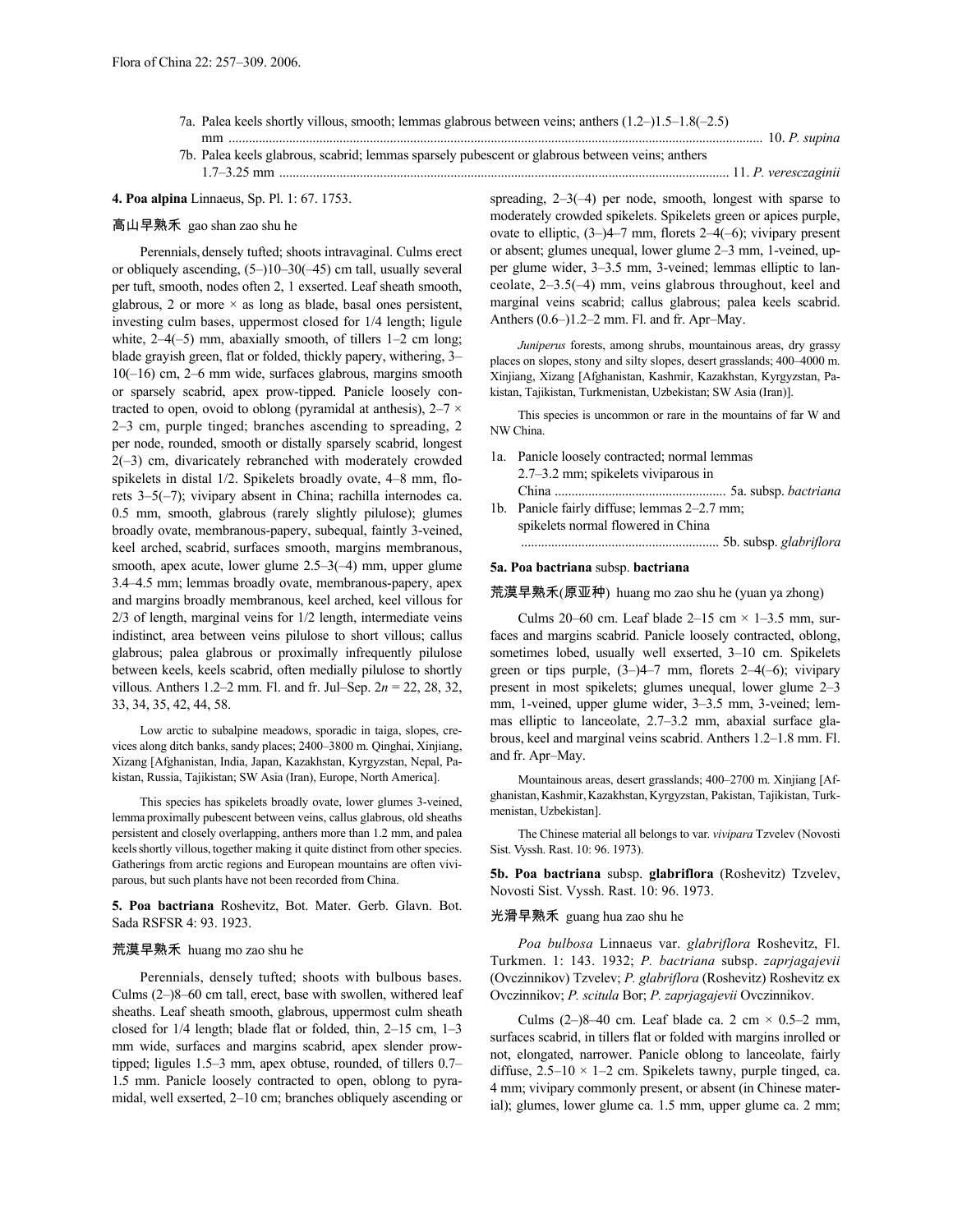lemmas 2–2.7 mm, keel and veins only slightly scabrid, otherwise glabrous.Anthers 0.6–1.2(–1.5) mm. Fl. and fr. May–Jul.

Middle and upper mountain zones, dry grassy places on slopes, stony and silty slopes; 2400–4000 m. ?Xinjiang, Xizang [Afghanistan, Kashmir, Kazakhstan, Kyrgyzstan, Pakistan, Tajikistan, Turkmenistan, Uzbekistan; SW Asia (Iran)].

The distinction between subsp. *zaprjagajevii* and subsp. *glabriflora* is between plants from alpine habitats with distinctly purple, open panicles, sparsely scabrid branches with only a few spikelets (subsp. *zaprjagajevii*), and plants from middle mountains with pale green or pinkish violet tinged, loosely contracted panicles with several (often viviparous) spikelets (subsp. *glabriflora*). From the limited material seen we doubt the value of keeping them apart. *Poa scitula* Bor is an excellent match for subsp. *zaprjagajevii*.

*Poa* (sect. *Arenariae*) *vvedenskyi* Drobow was reported in FRPS (9(2): 224. 2002) from alpine grassy places at ca. 3000 m in Xinjiang, but no voucher has been seen by us and it is probably not present in China. Tzvelev (Zlaki SSSR, 451. 1976) wrote that *P. vvedenskyi* is endemic to the Uzbekistan Chulbair Range of the Gissar Mountains and adjacent Afghanistan as reported by Bor (in Rechinger, Fl. Iran. 70: 28. 1970). The report in FRPS from Xinjiang more likely represents *P. bactriana* subsp. *glabriflora* or (if separated) subsp. *zaprjagajevii*. *Poa vvedenskyi* can be distinguished from normal-flowered plants of *P. bactriana* by the pubescent lemmas, and from normal-flowered plants of *P. bulbosa* by having panicles sparse, with almost smooth branches, bearing 1–3 spikelets each; lemmas lanceolate, 3–5 mm, pinkish violet, apex gradually tapering, slightly pilose along veins proximally; spikelets always normal-flowered; alpine plants, 10–15 cm tall.

## **6. Poa bulbosa** Linnaeus, Sp. Pl. 1: 70. 1753.

# 鳞茎早熟禾 lin jing zao shu he

Perennials, densely tufted; shoots with bulbous bases. Culms erect or geniculately ascending, (9–)15–55 cm tall, base with bulbous withered leaf sheaths, nodes 2 or 3, exserted. Leaf sheath smooth, uppermost culm sheath closed for 1/4 of length, tiller sheaths usually less than  $1/15-1/7(-1/5)$  length of blades; blades flat or folded, thin, soon withering, mostly basal, 2–10 cm, 0.5–2(–2.5) mm wide, surfaces smooth, margins scabrid, not cartilaginous; ligule hyaline or milky-white, 1–2(–3.5) mm, apex acuminate. Panicle contracted (looser in viviparous inflorescences), oblong to ovate, 2–8 cm; branches obliquely ascending, 2–4 per node, scabrid, longest to 2 cm. Spikelets purple tinged, 3.5–5(–7.5) mm, florets 2–6 (when normal); vivipary commonly present; rachilla smooth, glabrous; glumes subequal, ovate, 3-veined, 2–3 mm, keel sparsely scabrid; lemmas normal or viviparous, lower 1 or 2 normal, (2.5–)3–3.5 mm, apex acute, keel villous to 2/3 of length, marginal veins to 1/2, area between veins glabrous, often glabrous throughout in viviparous spikelets; callus webbed, hairs moderately dense, commonly glabrous in viviparous spikelets; palea keels scabrid. Anthers (1–)1.4–1.6 mm, usually abortive in viviparous spikelets. Fl. and fr. May–Jul. 2*n* = 14, 28, 39, 42, 45.

Plains, sandstone slopes, desert grasslands, river shores, wastelands near fruit gardens; 700–4700 m. Xinjiang, Xizang [Afghanistan, NW India, Kazakhstan, Kyrgyzstan, Nepal, Pakistan, Russia (Siberia), Tajikistan, Turkmenistan, Uzbekistan; Africa, SW Asia, Europe; introduced in Australia, New Zealand, North and South America, and Pacific Islands].

This widespread and weedy species is probably introduced in China. It is a useful spring forage. It is readily recognizable by the bulbous sheathed bases of the shoots and common occurrence of vivipary. FRPS (9(2): 212. 2002) reported viviparous material of *Poa sinaica* Steudel from Qinghai and Xinjiang, but this normally non-viviparous species is unlikly to be present in China. It occurs from SW Asia to Afghanistan and W Pakistan. Normal-flowered material is needed to see the key distinctions of lemma length (3.5–4.5 mm) and glabrous calluses. The Chinese material seems a better match for *P. bulbosa*, and we conclude that *P. sinaica* does not occur in China.

- 1a. Viviparous spikelets present ................ 6c. subsp. *vivipara*
- 1b. Viviparous spikelets absent.
	- 2a. Callus with a tuft of long sinuate hair on dorsal surface .................... 6a. subsp. *bulbosa* 2b. Callus glabrous; pubescence of
	- lemma less dense, sometimes almost glabrous .............................. 6b. subsp. *nevskii*

# **6a. Poa bulbosa** subsp. **bulbosa**

鳞茎早熟禾(原亚种) lin jing zao shu he (yuan ya zhong)

### *Poa psammophila* Schur.

Culms (9–)15–40 cm tall. Spikelets normal flowered, vivipary absent; lemmas 3–3.5 mm, apex acuminate, lower keel and marginal veins villous; callus webbed.Anthers (1–)1.4–1.6 mm.  $2n = 42$ .

Plains, sandstone slopes, desert grasslands; 700–4700 m. Xinjiang [Afghanistan, Pakistan (rare), Russia (European part), Turkmenistan (rare); SW Asia, Europe; introduced in North America].

This subspecies was reported from China in FRPS (9(2): 223. 2002, as var. *bulbosa*) and Fl. Xinjiang. (6: 84. 1996), but these records have not yet been confirmed by us.

**6b. Poa bulbosa** subsp. **nevskii** (Roshevitz ex Ovczinnikov) Tzvelev, Novosti Sist. Vyssh. Rast. 10: 95. 1973.

### 尼氏早熟禾 ni shi zao shu he

*Poa nevskii* Roshevitz ex Ovczinnikov, Izv. Tadzh. Bazy Akad. Nauk SSSR 1: 10. 1933.

Culms 35–60 cm tall. Leaf blade 2–2.5 mm wide, narrower in tillers. Vivipary absent; lemmas 2.5–3.5 mm, keel and marginal veins sparsely shortly villous or glabrous throughout; callus glabrous. Anthers ca. 2 mm. Fl. and fr. May–Jun.

Grassy places on slopes; 3000–4000 m. Xinjiang [Tajikistan, Turkmenistan, Uzbekistan].

This subspecies was reported from Xinjiang in FRPS (9(2): 224. 2002, as *P. nevskii*), but not in Fl. Xinjiang. (6, 1996). The presence of this taxon in China has not been confirmed by us.

**6c. Poa bulbosa** subsp. **vivipara** (Koeler) Arcangeli, Comp. Fl. Ital. 785. 1882.

## 胎生鳞茎早熟禾 tai sheng lin jing zao shu he

*Poa bulbosa* var. *vivipara* Koeler, Descr. Gram. 189. 1802; *P. desertorum* Trinius; *P. crispa* Thuillier.

Culms 15–55 cm tall. All or most spikelets viviparous; lemmas 3–4 mm, glabrous or basal 1 or 2 pubescent; distal florets viviparous, forming bulbils, bulbil lemmas becoming swollen and purple at base, apex elongated and developing a blade; callus glabrous or webbed. Anthers occasionally well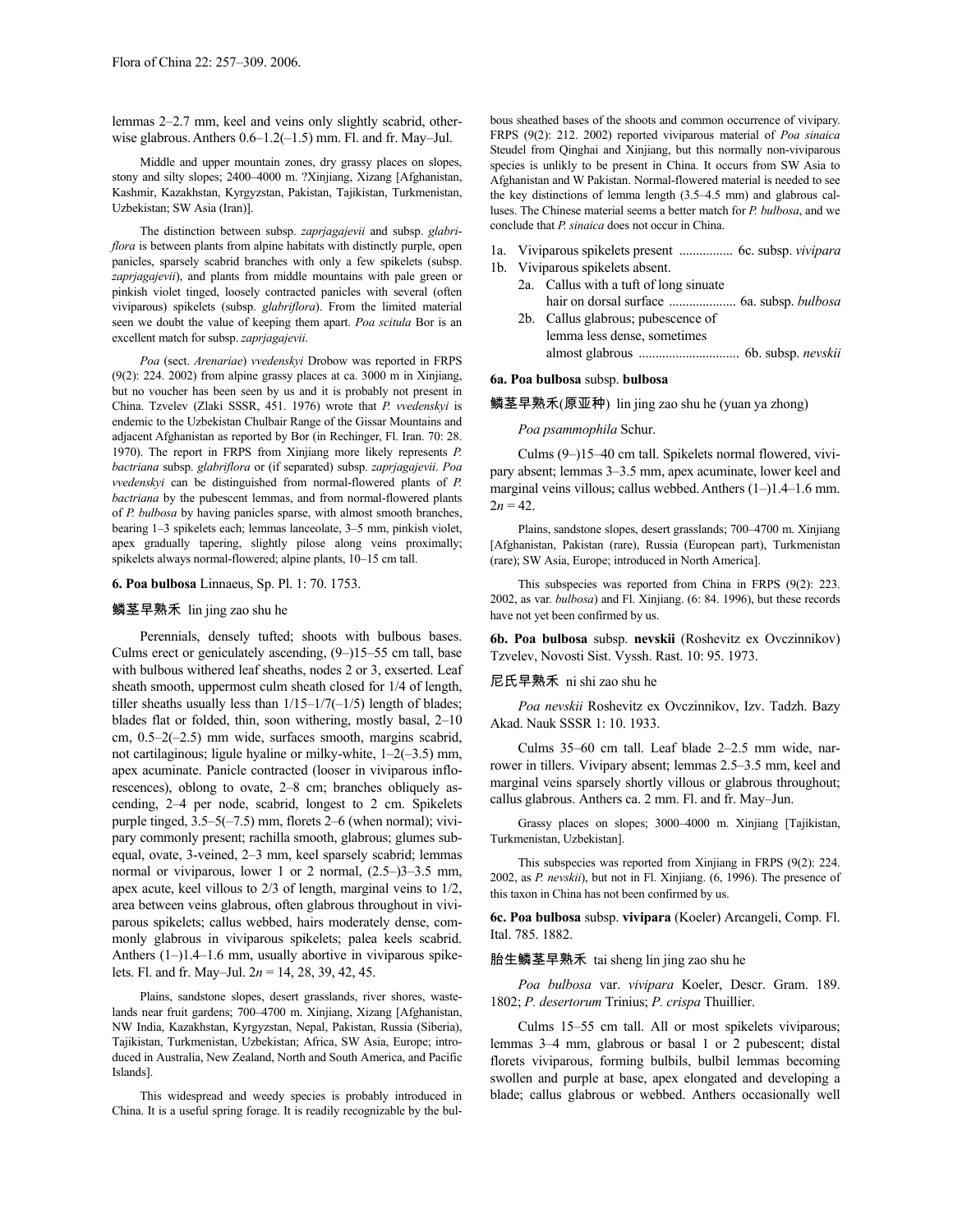developed in proximal floret.  $2n = 21, 28, 39, 42$ .

River shores, wastelands near fruit gardens, desert grasslands; 700–4300 m. Xinjiang, Xizang [Afghanistan, NW India, Kazakhstan, Kyrgyzstan, Nepal, Pakistan, Russia (Siberia), Tajikistan, Turkmenistan, Uzbekistan; Africa, SW Asia, Europe; introduced in Australia, North and South America, and Pacific Islands].

Pubescence is often poorly developed or absent in proximal florets of viviparous spikelets.

**7. Poa timoleontis** Heldrich ex Boissier var. **dshilgensis** (Roshevitz) Tzvelev, Novosti Sist. Vyssh. Rast. 10: 94. 1973.

# 季茛早熟禾 ji gen zao shu he

*Poa dshilgensis* Roshevitz in Komarov, Fl. URSS 2: 377. 1934.

Perennials, densely tufted; shoots with bulbous bases. Culms 2–10(–19) cm tall, densely tufted, smooth. Leaf sheath margins hyaline, basal culm sheaths persistent, uppermost closed for 1/4 of length; blades folded, thin,  $1-2$  cm  $\times$  0.5–1 (–2.5) mm, surfaces scabrid, margins scabrid; ligules of tillers white,  $(2-)3-6$  mm,  $1/5-1/2$  as long as blade. Panicle loosely contracted, oblong, compact, 0.8–2.3 cm; branches purplish violet, 1–3 per node, longest 0.5–1.5 cm. Spikelets 4–10 mm (2.5–4 mm in normal spikelets), florets 3–7; vivipary present in all or most spikelets; rachilla smooth, glabrous; glumes subequal, lower glume ca. 2 mm, upper glume ca. 2.5 mm; lemmas 1.8–2.5 mm, margins membranous, veins indistinct, keel and marginal veins proximally sparsely villous or more commonly glabrous throughout in viviparous spikelets; callus glabrous; palea keels scabrid. Anthers 1–1.5 mm (rarely developed in viviparous spikelets). Fl. and fr. Jun–Aug.

Mountain slopes, grasslands; ca. 2500 m. Xinjiang (Artux) [Afghanistan, Kazakhstan; SW Asia, S Europe].

Normal-flowered *Poa timoleontis* var. *timoleontis* occurs only in the Mediterranean region. The viviparous var. *dshilgensis* is known only from a few C Asian countries and one gathering from China, but we have expanded the circumscription to include taller viviparous plants from SW Asia and Europe; the long, white ligule and dwarf, bulbousbased habit make it readily recognizable. FRPS (9(2): 224–225. 2002) additionally reported viviparous *P. timoleontis* s.s. from China. Bor (in Rechinger, Fl. Iran. 70: 26. 1970) and Tzvelev (Zlaki SSSR, 449. 1976) gave the range of *P. timoleontis* var. *timoleontis* as Greece and SW Asia to Iran. No material from China seen by us matches the taller viviparous form, and it is possible that the material reported in FRPS belongs to *P. bulbosa*. In the former USSR, the viviparous var. *dshilgensis* is known only from the type, from Kazakhstan. Bor gave the range of *P. dshilgensis* as Afghanistan and Tajikistan, but no Russian or Tajikistani Flora has reported it from Tajikistan.

# **8. Poa annua** Linnaeus, Sp. Pl. 1: 68. 1753.

### 早熟禾 zao shu he

*Poa annua* f. *reptans* (Haussknecht) T. Koyama; *P. annua* var. *reptans* Haussknecht; *P. crassinervis* Honda.

Annuals, sometimes over wintering, infrequently stoloniferous. Culms loosely tufted, erect or oblique, often decumbent, often geniculate, soft, 6–30(–45) cm tall, smooth, nodes 1 or 2(or 3), 1(or 2) exserted. Leaf sheath slightly compressed, thin, smooth, uppermost closed for ca.  $1/3$  of length; blade light to dark green, flat or folded, thin,  $2-12$  cm  $\times$  (0.8–)1–3.5 mm, margins slightly scabrid, apex acutely prow-tipped; ligules 0.6– 3 mm, abaxially smooth, glabrous, apex obtuse, margin irregularly dentate, smooth. Panicle open, moderately congested, broadly ovoid to pyramidal, (1–)3–10 cm, as long as wide; branches ascending, spreading, or a few reflexed, 1 or  $2(-3)$  per node, smooth, longest with usually 3–5 spikelets in distal 1/2. Spikelets ovate to oblong, dark to light green, (3–)4–5.5 mm, florets 3–5, distal fertile florets often female; vivipary absent; rachilla internodes 0.5–1.5 mm, smooth, glabrous, hidden or exposed; glumes unequal, smooth or rarely keeled with hooks, lower glume lanceolate and acute to subflabellate and obtuse,  $1.5-2(-3)$  mm, 1-veined, upper glume elliptic,  $2-3(-4)$  mm, 3veined, the margin angled; lemmas ovate, 2.2–3.5 mm, apex and margins broadly membranous, intermediate veins prominent, keel and marginal, and usually intermediate, veins villous in the lower 1/2, rarely glabrous throughout; callus glabrous; palea keels smooth, densely pilulose to short villous. Anthers 0.6–1 mm, usually at least  $2 \times$  as long as wide, or vestigial. Fl. Apr–May, fr. Apr–Jul. 2*n* = 28.

Weed of disturbed, often moist and shady ground; near sea level to 4800 m. Anhui, Fujian, Gansu, Guangdong, Guangxi, Guizhou, Hainan, Hebei, Heilongjiang, Henan, Hubei, Hunan, Jiangsu, Jiangxi, Jilin, Liaoning, Nei Mongol, Qinghai, Shaanxi, Shandong, Shanxi, Sichuan, Taiwan, Xinjiang, Xizang, Yunnan, Zhejiang [Afghanistan, Bhutan, India, Indonesia, Japan, Kazakhstan, Korea, Kyrgyzstan, Malaysia, Mongolia, Myanmar, Nepal, New Guinea, Pakistan, Russia, Sri Lanka, Tajikistan, Turkmenistan, Uzbekistan, Vietnam; Africa, SW Asia, Australia, Europe, North and South America, Pacific Islands].

*Poa annua* is easily distinguished from other short-anthered *Poa*, other than *P. infirma*, by the annual habit, absence of a web on the callus, and the near absence of hooks on the panicle branches and spikelet bracts, in combination with densely pubescent palea keels that lack hooked prickle hairs at the apex. Plants with glabrous florets are sporadically encountered.

Plants perennating by short stolons rooting at the nodes appear to develop repeatedly but sporadically at various elevations with prolonged, cool, mesic growing conditions, possibly in response to trampling. These are sometimes placed in var. *reptans*. Such plants have been recorded from Yunnan.

**9. Poa infirma** Kunth in Humboldt et al., Nov. Gen. Sp. 1: 158. 1816 ["1815"].

## 低矮早熟禾 di ai zao shu he

*Poa annua* Linnaeus subsp. *exilis* (Tommasini ex Freyn) Ascherson & Graebner; *P. annua* var. *exilis* Tommasini ex Freyn; *P. exilis* (Tommasini ex Freyn) Murbeck.

Annuals. Culms loosely tufted, erect or oblique, often decumbent, often geniculate, soft, 5–25 cm tall, smooth, nodes 1 or 2(–3), 1(or 2) exserted. Leaf sheaths, thin, smooth, uppermost closed for ca. 1/3 of length; blade light green, flat or folded, thin,  $2-8$  cm  $\times$  1-3 mm, margins smooth or sparsely scabrid, apex acutely prow-tipped; ligule membranous, 1–3 mm, abaxially smooth, glabrous. Panicle open, ovoid-oblong, 2–10 cm,  $1-2 \times$  as long as wide; branches ascending,  $1-3$  per node, smooth, longest usually with 5–9 moderately crowded spikelets in distal 1/2. Spikelets ovate to oblong, light green, 3– 4 mm, florets 4–6, distal fertile florets often female; vivipary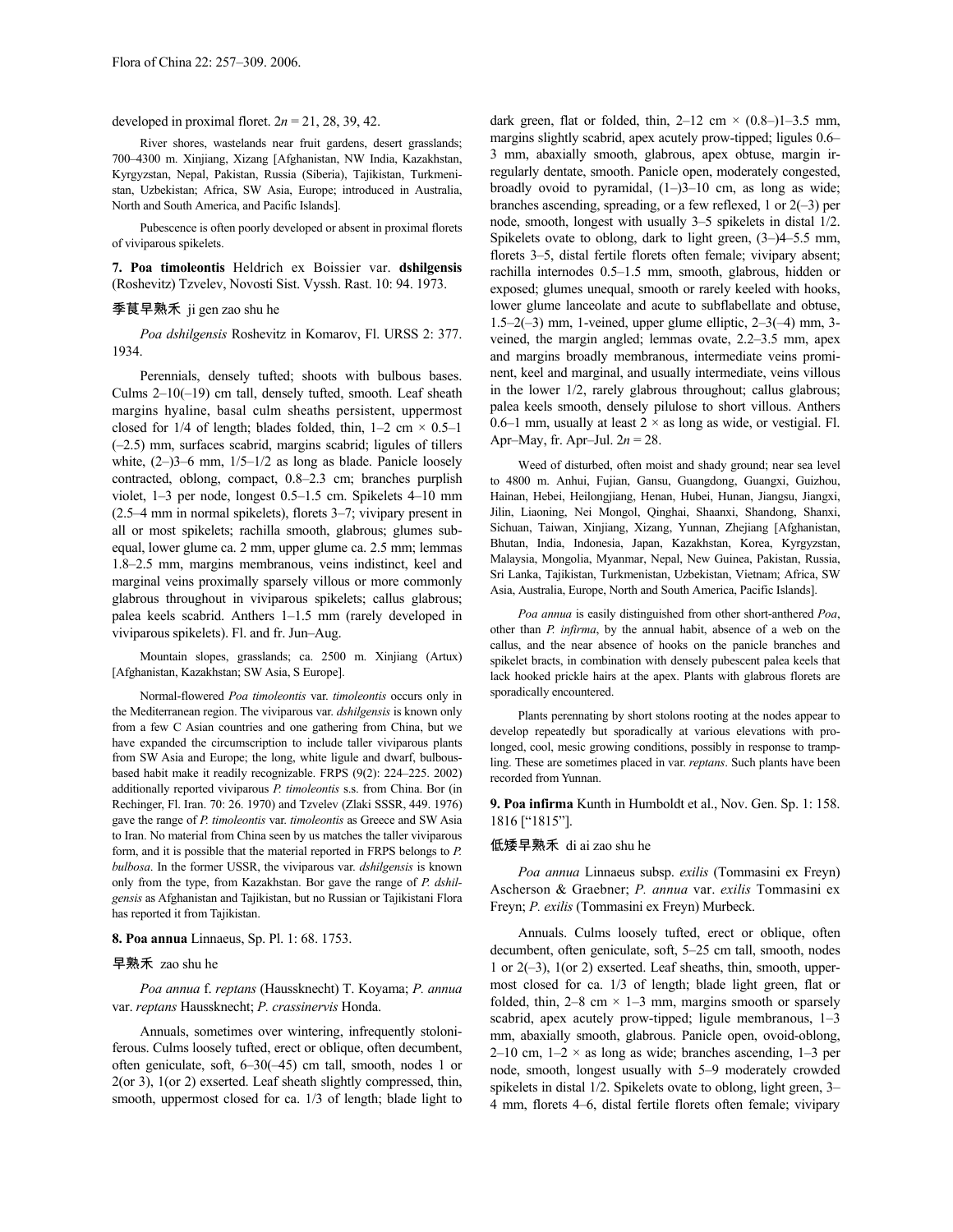absent; rachilla internodes 1–1.5 mm, smooth, glabrous, often exposed; glumes unequal, margins broadly membranous, smooth, lower glume lanceolate and acute to subflabellate and obtuse, 1–1.5 mm, 1-veined, upper glume elliptic, margin angled, 1.8–2.5 mm, 3-veined; lemmas ovate, membranous-papery, 2–2.5 mm, keel densely villous, marginal and lateral veins densely villous; callus glabrous; palea keels without hooks, densely pilulose to short-villous. Anthers 0.2–0.5 mm, round to short elliptical, less than  $1.5 \times$  as long as wide, or vestigial. Fl. and fr. May–Aug. 2*n* = 14.

Sporadic in moist meadows, gardens, sandy places, shady disturbed ground; 1000–2000 m. Fujian, Shanxi, Sichuan, Zhejiang [India, Pakistan, Tajikistan; Africa, SW Asia, Australia, Europe, Japan, New Zealand, North America, Pacific Islands, South America].

*Poa infirma* differs from *P. annua* in its shorter, more spherical or slightly lozenge-shaped anthers, and diploid chromosome number. It also has more ascending branches with more crowded spikelets.

### **10. Poa supina** Schrader, Fl. Germ. 1: 289. 1806.

# 仰卧早熟禾 yang wo zao shu he

*Poa variegata* A. Haller, Cat. Pl. Helv. 38. 1800, not Lamarck (1791); *P. annua* Linnaeus var. *supina* (Schrader) Link; *P. supina* subsp. *ustulata* (S. E. Fröhner) Á. Löve & D. Löve; *P. ustulata* S. E. Fröhner.

Perennials, sometimes stoloniferous; shoots mostly extravaginal. Culms tufted or isolated, oblique, decumbent at base, frequently geniculate above, soft, (4–)8–20(–30) cm tall, 0.5– 0.7 mm in diam., smooth, nodes 1 or  $2(-3)$ ,  $1$ (or 2) exserted. Leaf sheaths thin, smooth, basal ones drying pale brown and soon withering, enclosing culm bases, uppermost closed for  $1/4-1/3$  of length,  $1.5-5 \times$  longer than blade; blade light green, flat or folded, thin,  $2-6$  cm  $\times$   $2-3$  mm, surfaces smooth, margins smooth or sparsely scabrid, apex acutely prow-tipped; ligule 0.6–1.5 mm, abaxially smooth, glabrous, apex obtuse. Panicle open to loosely contracted, compactly pyramidal to ovoid, diffuse to moderately congested,  $(1.5-2)$  cm,  $1-2 \times$  as long as wide; branches ascending to spreading, 1 or 2 per node, rounded, smooth, longest to 2 cm with 2–8 spikelets in distal 1/2. Spikelets ovate to oblong, light green, frequently purple tinged, 3.5–5(–6) mm, florets 3–6, distal fertile florets often female; vivipary absent; rachilla internodes 0.5–0.8 mm, smooth, glabrous; glumes unequal, smooth or sparsely scabrid, membranous-papery, lower glume lanceolate and acute to subflabellate and obtuse, ca. 1.5 mm, 1-veined, upper glume elliptic, 2–2.5 mm, margin angled, 3-veined; lemmas elliptic or oblong to ovate, membranous-papery, 1.4–3.5(–4) mm, keel and marginal veins sparsely villous or glabrous, smooth, intermediate veins distinct, margins smooth, apex obtuse; callus glabrous; palea keels smooth, hooks absent, shortly villous for most of length. Anthers (1.2–)1.5–1.8(–2.5) mm, or vestigial. Fl. and fr. Jun–Aug. 2*n* = 14, 28.

Alpine and subalpine meadows on slopes, moist places; 1000– 3100 m. Sichuan, Xinjiang, Xizang, Yunnan [Afghanistan, Kashmir, Mongolia, Nepal, Pakistan, Russia (Far East, Siberia), Tajikistan; SW Asia, Europe, North America].

*Poa supina* has been divided into two taxa since the plants from C Asia, the Himalayas, and Xizang, including some but not all of the material from China, are more densely tufted and less stoloniferous than material from elsewhere. In addition, the branches are reduced to 1 per node, often rebranched near the base, and the palea looks minutely bumpy because of the globose, short cells between the veins. This material could be distinguished as *P. supina* subsp. *ustulata*. However, aside from the habit, the differences cited do not seem constant in the material from China, and material from NW China matches *P. supina* s.s.

**11. Poa veresczaginii** Tzvelev, Novosti Sist. Vyssh. Rast. 11: 34. 1974.

# 薇早熟禾 wei zao shu he

Perennials, loosely tufted or weakly stoloniferous; shoots extravaginal and intravaginal. Culms erect, sometimes decumbent at base, few per tuft, 17–60 cm tall, 0.8–1.3 mm thick, smooth, nodes 2 or 3, 1 or 2 exserted, uppermost to 1/4–1/2 way up culm. Leaf sheaths mostly 1.5–2.5 mm wide, ribs not distinctly raised, smooth, glabrous, lower leaves bladeless or with short blades, uppermost closed for 1/2–3/4 of length, 5–8 cm, 1.5–5  $\times$  as long as blade; blade green, flat, thin, 2–5 cm  $\times$ 1.5–3.5 mm, surfaces smooth and glabrous, margins scabrid, longer upward along culm; ligule 2.5–4 mm, abaxially smooth, of tillers 0.5–1.5 mm, collars smooth, glabrous. Panicle open, lax,  $3.5-12 \times 3-8$  cm; branches spreading, 1 or 2 per node, capillary, rounded, smooth, longest  $2.5-5$  cm with  $1-3$  (or 4) spikelets in distal 1/4. Spikelets rosy-violet tinged and a little grayish, 4.5–7 mm, florets usually 3–5, mostly perfect, infrequently female; vivipary absent; rachilla internodes to 1–1.5 mm, smooth, glabrous; glumes unequal, submembranouspapery, smooth or upper keel with a few hooks, lower glume 2.7–4.1 mm, 1- or 3-veined, upper glume 3.7–4.7 mm, 3 veined; lemmas oblong, membranous-papery, 3.5–4.5 mm, margins broadly membranous, apex obtuse, blunt, intermediate veins moderately distinct, keel loosely villous for up to 2/3 of length, marginal veins to 1/2, surfaces smooth, abaxially glabrous or loosely pilulose; callus glabrous or sparsely webbed,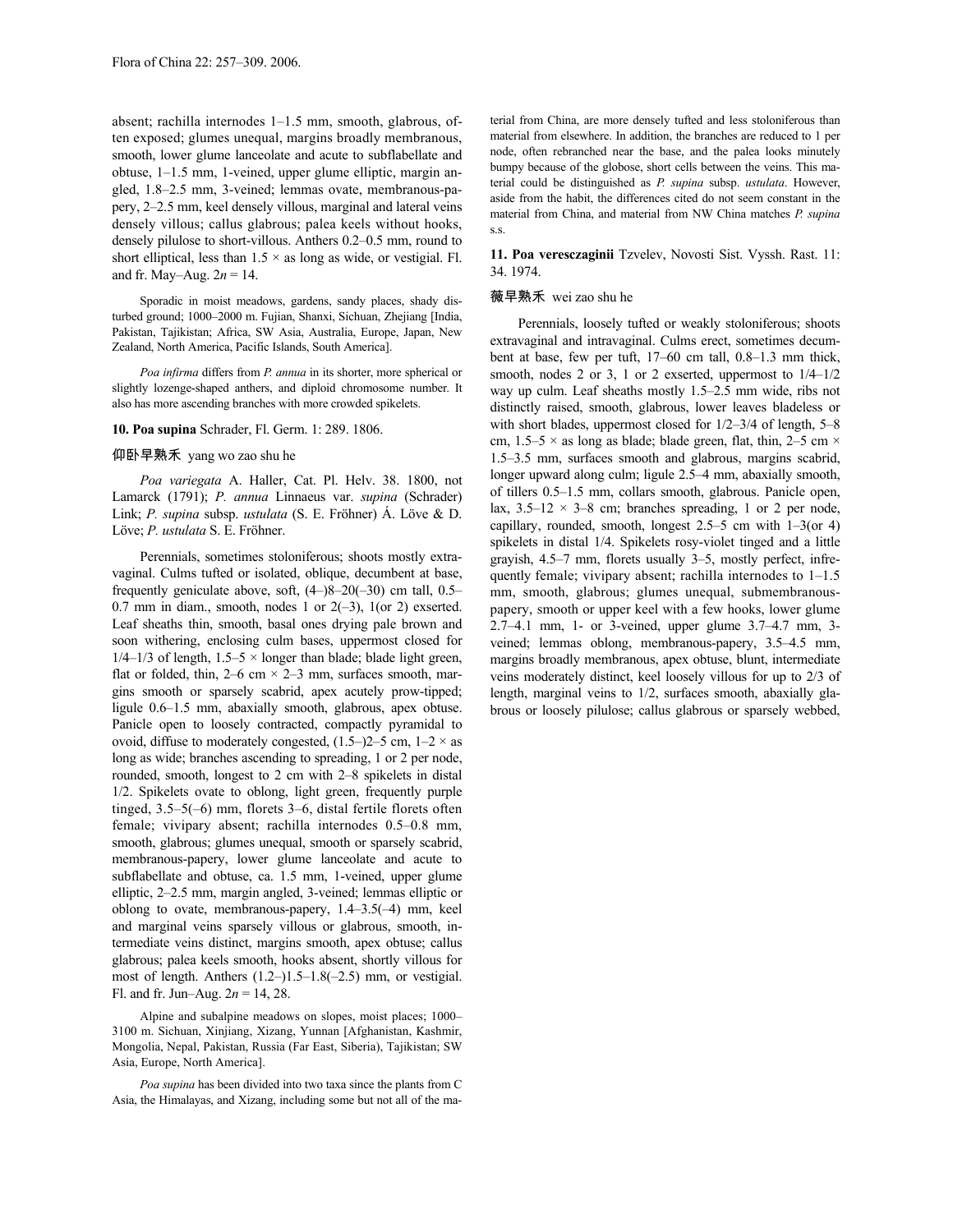usually on proximal florets, hairs less than 1/2 as long as lemma; palea smooth and glabrous between keels, keels scabrid. Anthers 1.7–3.25 mm, vestigial or later aborted (up to 1.5 mm). Fl. and fr. Aug.

Alpine swales, stony slopes, glacial outwash; 2800–3600 m. Xinjiang (Altay Shan, Tian Shan) [Kazakhstan, Russia (Altai)].

The paratype cited from Mongolia is now within Xinjiang, in the Altay Shan very close to the new Mongolia-Russia border. Tzvelev (Zlaki SSSR, 460. 1976) placed this species in *Poa* sect. *Nivicolae*, based on the membranous-papery spikelet bracts and nearly smooth palea keels, to which features we would add the presence of female flowers in some spikelets. However, chloroplast and nuclear DNA markers place it in *P.* sect. *Micrantherae*.

# **3. Poa** subg. **Pseudopoa** (K. Koch) Stapf in J. D. Hooker, Fl. Brit. India 7: 337. 1896 ["1897"].

假早熟禾亚属 jia zao shu he ya shu

# Zhu Guanghua (朱光华), Liu Liang (刘亮); Robert J. Soreng

### *Festuca* [unranked] *Pseudopoa* K. Koch, Linnaea 21: 409. 1848; *Eremopoa* Roshevitz.

Slender annuals or ephemerals, shoots intravaginal. Culms erect. Inflorescence an open panicle; branches whorled, scabrid angled. Spikelets slightly compressed, elliptic, florets (1 or)2 to many, distant or only slightly overlapping; rachilla filiform, scabrid; glumes unequal, shorter than floret, lower glume 1-veined, upper glume 3-veined; lemmas lanceolate to narrowly oblong in side view, rounded on back or slightly keeled at base, herbaceous, 5-veined, apex obtuse to acuminate or mucronate, glabrous or keel and marginal veins pilulose to short villous, intermediate veins faint; palea equaling or shorter than lemma, keels scabrid; callus glabrous. Stamens (2–)3. Caryopsis partly adherent to lemma and palea, faintly grooved; hilum oval.

About five species: NE Africa, C and SW Asia, Europe; one species in China.

Species of *Poa* subg. *Pseudopoa* have a delicate, annual habit and whorled, scabrid-angled panicle branches. The subgenus comprises two widespread, variable species, which are sometimes subdivided, and a few local species in SW Asia. Since 1934, they have usually been recognized as a separate genus, *Eremopoa*, but molecular data place them in the middle of *Poa*. *Poa persica* Trinius occurs from Turkey to Afghanistan and Pakistan, but has not yet been found in China. It can be recognized by its lemmas with broad, membranous margins and obliquely truncate tips in side view, and by having anthers 1.4–2.5 mm.

**12. Poa diaphora** Trinius, Bull. Sci. Acad. Imp. Sci. Saint-Pétersbourg 1: 69. 1836.

# 阿尔泰旱禾 a er tai han he

Annual. Culms 5–45 cm tall, solitary or tufted, slender. Leaf blade 2–10 cm  $\times$  1–4 mm, flat or folded, abaxial surface scabrid or smooth, adaxial surface scabrid, apex acuminate; ligule 1–3 mm. Panicle delicate, narrowly to broadly ovate in outline, 2–20 cm; branches 3–10 per node, subcapillary, scabrid. Spikelets elliptic, 4–6.5 mm, florets 2–6, green or purple tinged; lower glume lanceolate, 1–2 mm, apex acute, up to 1/2 as long as lowest lemma; upper glume narrowly ovate, 1.5–2.5 mm, apex acute or subacute; lemmas 2–4 mm, glabrous or scantily hairy to densely appressed-pubescent along lower part of veins, margins narrowly membranous, apex acuminate or often with a mucro to 0.5 mm; palea a little shorter than lemma. Anthers 0.4–1 mm. Fl. and fr. May–Aug. 2*n* = 28, 42.

Borders of streams and drying ponds, dry stony or sandy places; 1300–4000 m. Xinjiang, Xizang [Afghanistan, NW India, Kashmir, Kazakhstan, Kyrgyzstan, Pakistan, Russia, Tajikistan, Turkmenistan, Uzbekistan; SW Asia].

*Poa diaphora* is a widespread and variable species and is sometimes divided into infraspecific taxa. The most distinct is subsp. *oxyglumis*, with hairy lemma veins appearing as silky-white stripes, although intermediates do occur. Small plants (up to 15 cm) with relatively long lemmas (over 3.5 mm) are sometimes distinguished, as subsp. *diaphora*, from the bulk of the species, which would then be placed in a "subsp. *songarica*," but this distinction is much less clear-cut and is not followed here.

1a. Lemmas glabrous or scantily hairy along proximal part of veins ............. 12a. subsp. *diaphora* 1b. Lemmas densely pubescent along proximal part of veins ..................... 12b. subsp. *oxyglumis*

## **12a. Poa diaphora** subsp. **diaphora**

# 阿尔泰旱禾(原亚种) a er tai han he (yuan ya zhong)

*Aira altaica* Trinius, Mém. Acad. Imp. Sci. St.-Pétersbourg Divers Savans 2: 526. 1835; *Catabrosella songarica* (Schrenk) Czerepanov; *Eremopoa altaica* (Trinius) Roshevitz; *E. altaica* subsp. *songarica* (Schrenk) Tzvelev; *E. persica* (Trinius) Roshevitz var. *songarica* (Schrenk) Bor; *E. songarica* (Schrenk) Roshevitz; *Glyceria songarica* Schrenk; *Nephelochloa altaica* (Trinius) Grisebach; *N. songarica* (Schrenk) Grisebach; *Poa persica* Trinius var. *songarica* (Schrenk) Stapf; *P. songarica* (Schrenk) Boissier.

Lemmas glabrous or scantily hairy near base of veins. Anthers 0.4–0.6 mm.

Borders of streams and drying ponds, stony slopes; 1300–4000 m. Xinjiang, Xizang [Afghanistan, NW India, Kashmir, Kazakhstan, Kyrgyzstan, Pakistan, Russia, Tajikistan, Turkmenistan, Uzbekistan; SW Asia].

**12b. Poa diaphora** subsp. **oxyglumis** (Boissier) Soreng & G. Zhu, **comb. nov.**

# 旱禾 han he

Basionym: *Poa persica* Trinius var. *oxyglumis* Boissier,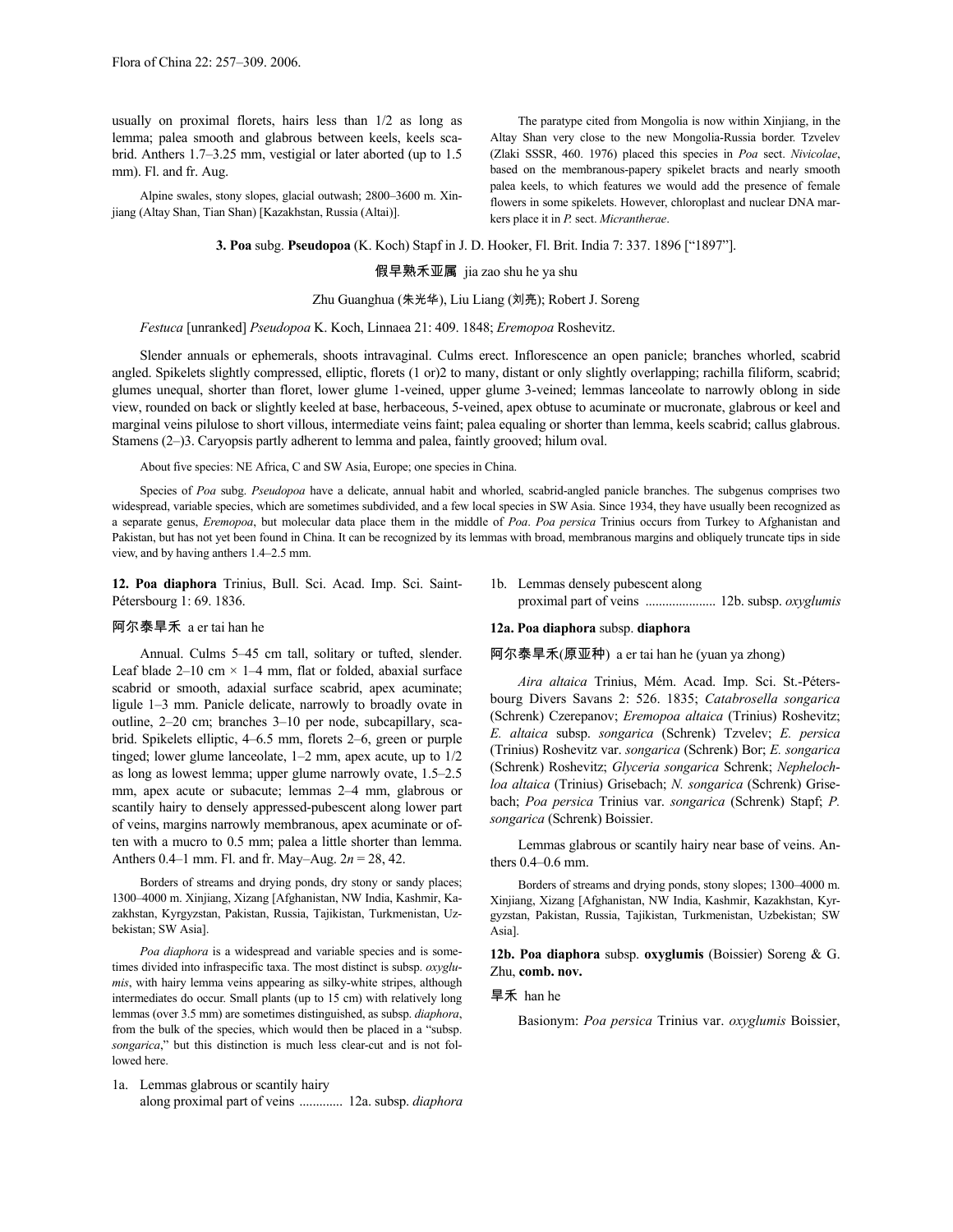Fl. Orient. 5: 610. 1884; *Eremopoa altaica* subsp. *oxyglumis* (Boissier) Tzvelev; *E. oxyglumis* (Boissier) Roshevitz; *E. persica* var. *oxyglumis* (Boissier) Grossheim.

marginal veins. Anthers 0.6–1 mm.

Dry stony or sandy places; 1900–2300 m. Xinjiang [Kazakhstan, Turkmenistan, Uzbekistan; SW Asia].

Lemmas densely pubescent along lower parts of keel and

**4. Poa** subg. **Poa**

早熟禾亚属 zao shu he ya shu

# Zhu Guanghua (朱光华), Liu Liang (刘亮); Robert J. Soreng

Annuals or perennials, with or without rhizomes, without bulbs; shoots extravaginal and intravaginal. Sheaths sometimes strongly keeled, uppermost closed for more than (1/5–)1/4 of length; ligules membranous, milky-white or hyaline. Panicle with or without unisexual flowers, loosely contracted to open; branches smooth or scabrid, round or angled; lower glumes 1- or 3-veined; lemmas distinctly keeled, glabrous or pubescent, outer margin smooth or sparsely scabrid, glabrous, intermediate veins faint or more commonly conspicuous; callus glabrous or mostly dorsally webbed, rarely diffusely villous; palea keels glabrous or pubescent, usually scabrid at least distally. Anthers 0.2–4 mm.

About 400 species: distribution as for genus; 51 species (13 endemic) in China.

The Chinese species belong to three sections: *Poa* sect. *Macropoa* F. Hermann ex Tzvelev (species nos. 13–16); *P.* sect. *Poa* (species nos. 17– 29), which is further subdivided into *P.* subsect. *Nivicolae* (Roshevitz) Tzvelev (species nos. 17–19), *P.* subsect. *Poa* (species nos. 20–22), and *P.* subsect. *Cenisiae* (Ascherson & Graebner) V. Jirásek (species nos. 23–29); and *P.* sect. *Homalopoa* Dumortier (species nos. 30–63).

*Poa raduliformis* (species no. 22) could not be included in Key 2 below because the taxon is insufficiently known to the authors. No specimens definitely referable to *P. raduliformis* were seen for this treatment.

| 1a. Anthers $0.2-1$ mm     |  |
|----------------------------|--|
| 1b. Anthers more than 1 mm |  |

**Key 1** (species with anthers up to 1 mm long: *Poa* sect. *Homalopoa* in part, species nos. 43–63).

1a. Palea keels pubescent at least medially.

2a. Palea keels without apical hooks; ligule abaxially pilulose; panicle branches proximally scabrid angled.

| 3a. Panicle branches erect to steeply ascending, 2–6 cm; lemmas glabrous or sparsely pilulose between veins  46. P. hisauchii<br>3b. Panicle branches spreading, 3-11 cm; lemmas usually sparsely to densely pilulose between veins  47. P. acroleuca<br>2b. Palea keels scabrid at least at the apex (if without hooks then upper culm ligule smooth and glabrous, or at<br>most sparsely scabrid or pilulose); ligule abaxially smooth or scabrid, glabrous or sparsely pilulose; panicle<br>branches proximally smooth or scabrid angled. |  |
|----------------------------------------------------------------------------------------------------------------------------------------------------------------------------------------------------------------------------------------------------------------------------------------------------------------------------------------------------------------------------------------------------------------------------------------------------------------------------------------------------------------------------------------------|--|
| 4a. Callus glabrous; glumes distinctly shorter than lowest lemma; lemma surface and intermediate veins glabrous.                                                                                                                                                                                                                                                                                                                                                                                                                             |  |
|                                                                                                                                                                                                                                                                                                                                                                                                                                                                                                                                              |  |
|                                                                                                                                                                                                                                                                                                                                                                                                                                                                                                                                              |  |
| 4b. Callus webbed or if glabrous, then lower glume as long as to longer than lowest lemma; lemma surfaces<br>and/or intermediate veins glabrous or pubescent.                                                                                                                                                                                                                                                                                                                                                                                |  |
| 6a. Ligule 2–6 mm, apex obtuse to acute; collar glabrous; lower glume only slightly narrower than upper<br>glume, 1- or 3-veined.                                                                                                                                                                                                                                                                                                                                                                                                            |  |
| 7a. Annuals or short-lived perennials; leaf sheath ca. $2 \times$ as long as blade; upper glume as long as or                                                                                                                                                                                                                                                                                                                                                                                                                                |  |
| 7b. Perennials; leaf sheath slightly shorter than blade; upper glume shorter than lowest lemma  51. P. stapfiana                                                                                                                                                                                                                                                                                                                                                                                                                             |  |
| 6b. Ligule $0.8-1.5(-2.5)$ mm, apex truncate to obtuse; collar usually ciliate; lower glume distinctly narrower                                                                                                                                                                                                                                                                                                                                                                                                                              |  |
| than upper glume, 1-veined.                                                                                                                                                                                                                                                                                                                                                                                                                                                                                                                  |  |
| 8a. Palea keels densely pilulose to villous to near apex; lemma ca. $4 \times$ as long as wide, apex obtuse to                                                                                                                                                                                                                                                                                                                                                                                                                               |  |
|                                                                                                                                                                                                                                                                                                                                                                                                                                                                                                                                              |  |
| 8b. Palea keels pilulose only around middle, sometimes obscurely so; lemma ca. $5 \times$ as long as wide,                                                                                                                                                                                                                                                                                                                                                                                                                                   |  |
| apex acute to acuminate; most roots ca. 0.1 mm in diam.                                                                                                                                                                                                                                                                                                                                                                                                                                                                                      |  |
|                                                                                                                                                                                                                                                                                                                                                                                                                                                                                                                                              |  |
| 9b. Lemma surfaces glabrous.                                                                                                                                                                                                                                                                                                                                                                                                                                                                                                                 |  |
| 10a. Lemma surface smooth or minutely bumpy near the base at most; ligule abaxially smooth  53. P. himalayana                                                                                                                                                                                                                                                                                                                                                                                                                                |  |
| 10b. Lemmas surface minutely bumpy over much of length; ligule abaxially scabrid or pilulose  56. P. khasiana                                                                                                                                                                                                                                                                                                                                                                                                                                |  |
| 1b. Palea keels scabrid only, not pubescent.                                                                                                                                                                                                                                                                                                                                                                                                                                                                                                 |  |
| 11a. Lower glume mostly 3-veined.                                                                                                                                                                                                                                                                                                                                                                                                                                                                                                            |  |
| 12a. Plants 4–8 cm tall; panicle 1–2.5 cm, branches 0.5–1.5 cm; lemmas and callus glabrous  44. P. pseudamoena                                                                                                                                                                                                                                                                                                                                                                                                                               |  |
| 12b. Plants 30-51 cm tall; panicle 8-25 cm, branches 2-7 cm; lemma and callus pubescent  43. P. eleanorae                                                                                                                                                                                                                                                                                                                                                                                                                                    |  |
| 11b. Lower glume 1-veined, or if sometimes 3-veined then lemmas glabrous and panicle over 5 cm long.                                                                                                                                                                                                                                                                                                                                                                                                                                         |  |
| 13a. Lemmas 1.5–2.6 mm, surface finely scabrid, keel glabrous or pilulose to short villous; anthers                                                                                                                                                                                                                                                                                                                                                                                                                                          |  |
|                                                                                                                                                                                                                                                                                                                                                                                                                                                                                                                                              |  |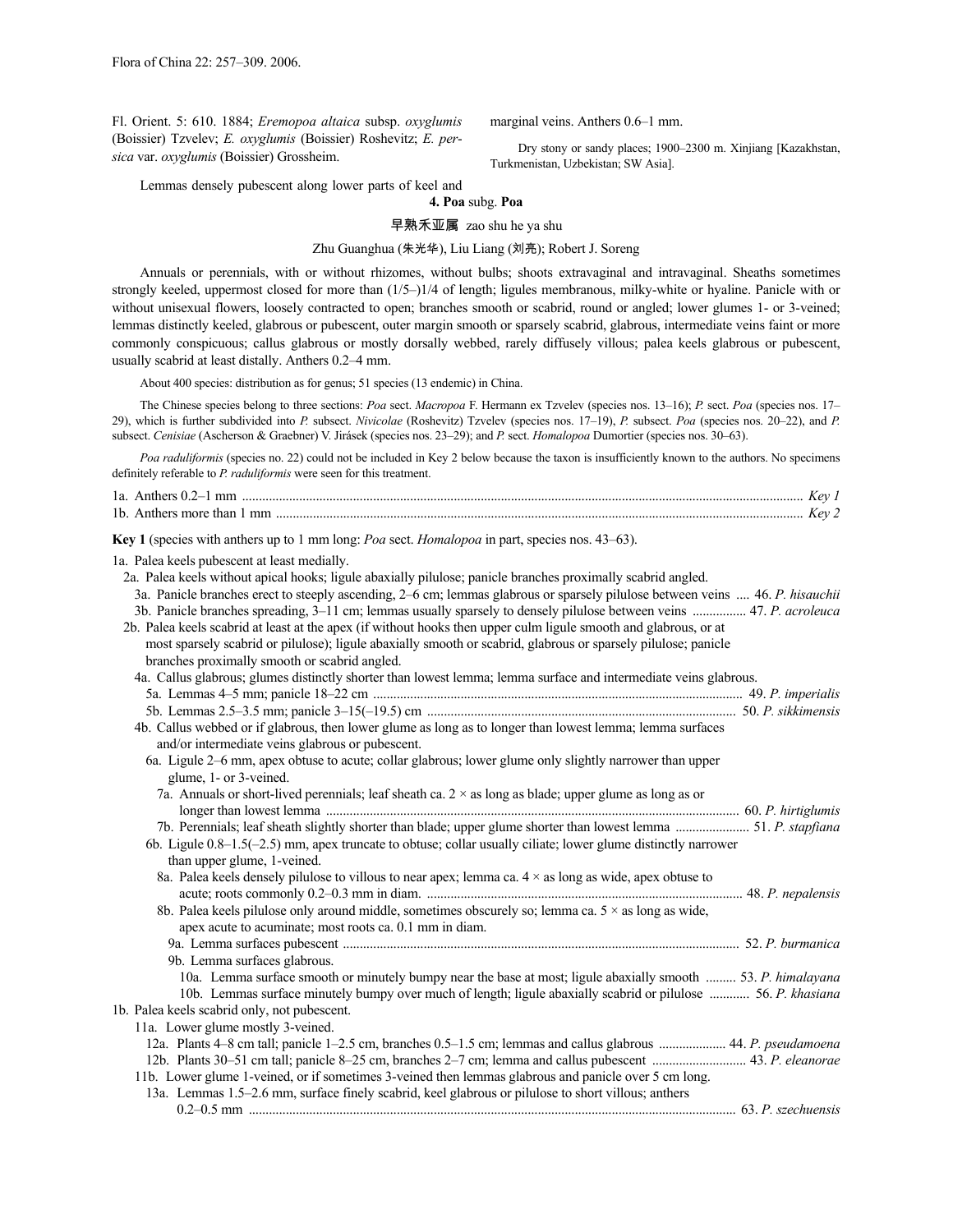| lemma 3–4.5 mm; anthers 0.5–1 mm (sometimes longer).<br>14a. Callus glabrous; lemmas glabrous or with a few short hairs at base of keel. |  |
|------------------------------------------------------------------------------------------------------------------------------------------|--|
| 15a. Ligule 0.7–1.2; lower glume 1.5–2.2 mm, upper glume 2.1–2.6 mm; lemmas 2.7–3.3 mm; larger                                           |  |
|                                                                                                                                          |  |
| 15b. Ligule 2.5-6.5; lower glume 2.2-4 mm, upper glume 2.8-4.5 mm; lemmas 3.1-4.4 mm; larger                                             |  |
|                                                                                                                                          |  |
| 14b. Callus webbed; lemmas glabrous or pubescent.                                                                                        |  |
| 16a. Lemma glabrous.                                                                                                                     |  |
|                                                                                                                                          |  |
| 17b. Lemma smooth, 3-4 mm, membranous-papery; palea distinctly shorter than lemma  58. P. takasagomontana                                |  |
| 16b. Lemma pubescent at least on the keel.                                                                                               |  |
| 18a. Glumes subequal, lower glume not more than 0.5 mm shorter than lowest lemma; ligule abaxially                                       |  |
| smooth or sparsely scabrid.                                                                                                              |  |
| 19a. Lemmas green, 4-5 mm, papery, surface minutely bumpy, otherwise glabrous  57. P. nankoensis                                         |  |
| 19b. Lemmas usually purple tinged, 2-4(-5) mm, membranous to membranous-papery, surface                                                  |  |
|                                                                                                                                          |  |
| 18b. Glumes unequal, lower glume usually more than 0.5 mm shorter than lowest lemma; ligule                                              |  |
| abaxially smooth to densely scabrid.                                                                                                     |  |
|                                                                                                                                          |  |
| 20b. Lemma surface glabrous.                                                                                                             |  |
| 21a. Leaf sheaths very compressed with a winged keel, uppermost closed for 2/3-3/4 of length;                                            |  |
| collar glabrous; panicle broad, branches scabrid angled from base, longest to 12 cm  45. P. ussuriensis                                  |  |
| 21b. Leaf sheaths somewhat compressed, with or without a slightly winged keel, uppermost                                                 |  |
| closed for 1/2-2/3 of length; collar often ciliate; panicle narrow, branches smooth or                                                   |  |
| sparsely scabrid angled from base; longest to 7 cm.                                                                                      |  |
| 22a. Lower glume subulate to wedge-shaped, less than 1/2 as long as lower lemma  54. P. rajbhandarii                                     |  |
| 22b. Lower glume narrowly lanceolate, slightly arched to sickle-shaped, more than 1/2 as                                                 |  |
|                                                                                                                                          |  |
|                                                                                                                                          |  |
| Key 2 (species with anthers more than 1 mm long: Poa sect. Macropoa, species nos. 13-16; P. sect. Poa, species nos.                      |  |
| 17-29; P. sect. Homalopoa in part, species nos. 30-42).                                                                                  |  |
| 1a. Lemma and callus totally glabrous and ligule less than 3(-4) mm (if plants tufted, ligules 2.5–6 mm, and anthers                     |  |
| $1.1-1.5$ mm, see 62. P. dzongicola).                                                                                                    |  |
| 2a. Plants densely tufted, all or most shoots flowering, extravaginal, rhizomes absent; leaf blade thin, 1-2 mm wide,                    |  |
|                                                                                                                                          |  |
| scabrid; lemma thinly finely scabrid or minutely bumpy throughout; branches distally moderately scabrid  32. P. perennis                 |  |
| 2b. Plants densely or loosely tufted, sterile shoots usually present, intra- and extravaginal, rhizomes present or                       |  |
| absent, if all shoots extravaginal then rhizomes well developed; leaf blade thick or thin, usually 1.5-4 mm                              |  |
| wide; lemmas smooth or variously scabrid; panicle branches distally smooth or scabrid.                                                   |  |
| 3a. Flowering shoots fewer than sterile shoots, rhizomes absent or poorly developed; panicle branches rounded,                           |  |
| smooth or sparsely scabrid.                                                                                                              |  |
|                                                                                                                                          |  |
|                                                                                                                                          |  |
| 3b. Flowering shoots as many or more than sterile shoots, rhizomes well developed or not; panicle branches                               |  |
| smooth or more commonly scabrid at least distally (Poa sect. Macropoa).                                                                  |  |
| 5a. Major roots ca. 0.1 mm in diam.; plants (apparently) without rhizomes; uppermost leaf sheath shorter                                 |  |
|                                                                                                                                          |  |
| 5b. Major roots 0.2–1 mm in diam.; plants with rhizomes; uppermost leaf sheath $1-4 \times$ as long as blade.                            |  |
| 6a. Major roots to 1 mm in diam.; sheaths of tillers retrorsely hispidulous to pilulose near collar; uppermost                           |  |
|                                                                                                                                          |  |
| 6b. Major roots 0.2-0.4 mm in diam.; sheaths of tillers smooth or scabrid near the collars; uppermost culm                               |  |
| leaf sheath ca. $1-4 \times$ as long as blade.                                                                                           |  |
| 7a. Palea keels scabrid for 1/3-1/2 of length, smooth or minutely bumpy between keels; plants almost                                     |  |
| always pinkish violet; panicle branches smooth or scabrid; alpine plants from C Asia  15. P. bucharica                                   |  |
| 7b. Palea keels scabrid for $2/3-3/4$ of length, with sparse slender spinules between keels; plants with or                              |  |
|                                                                                                                                          |  |
| 1b. Lemma or callus pubescent with at least a few short hairs; ligule 0.2-10 mm.                                                         |  |
| 8a. Culms with 5-12 nodes, mostly 50-150 cm; longest panicle internodes usually more than 4 cm; leaf blade                               |  |
| commonly over 4 mm wide; sheaths prominently compressed-keeled.                                                                          |  |
| 9b. Branches smooth or very sparsely scabrid.                                                                                            |  |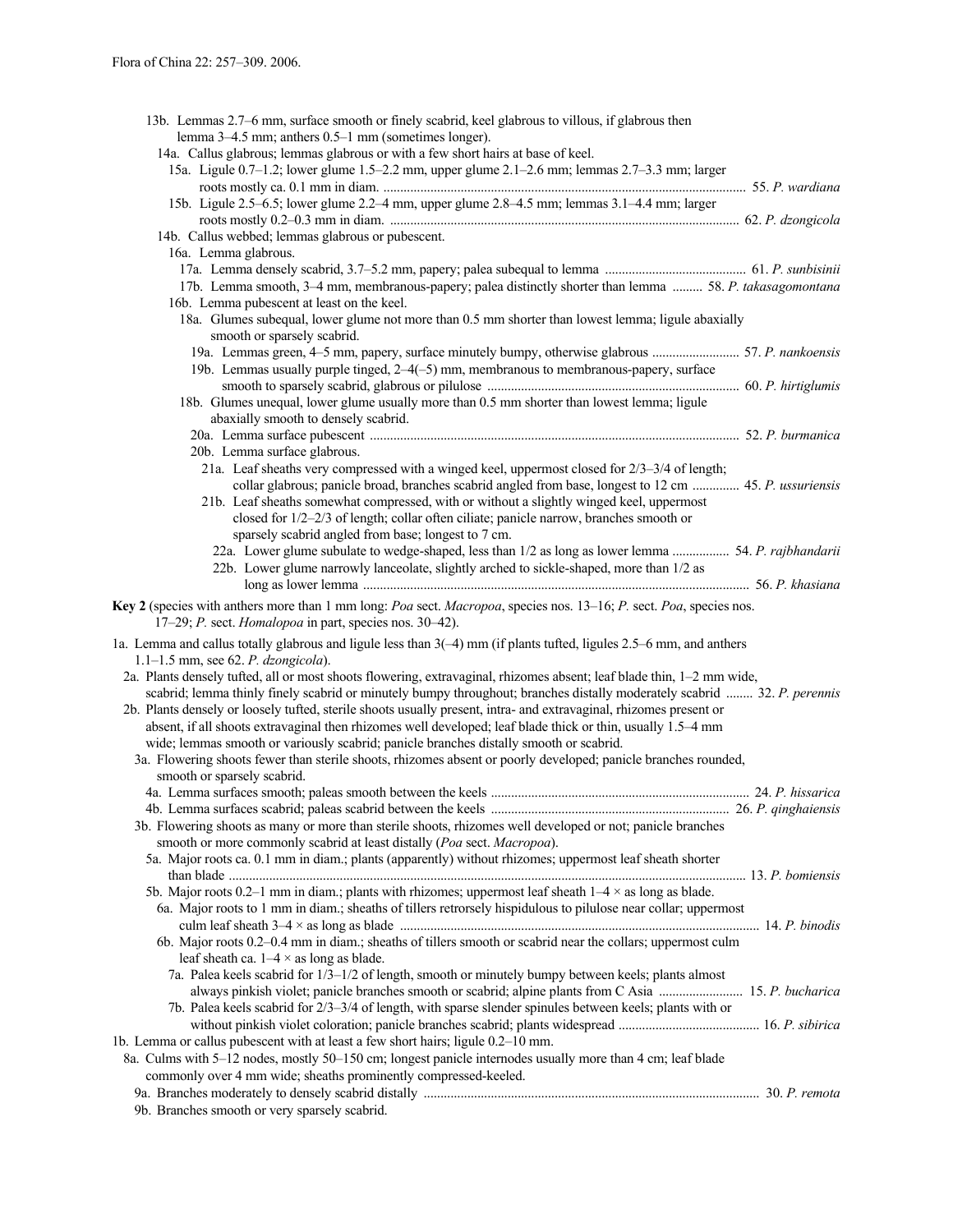| 10a. Longest branches with 2-5 spikelets; culms glabrous below all nodes, not rebranched except at                        |
|---------------------------------------------------------------------------------------------------------------------------|
| 10b. Longest branches with 7-26 spikelets; culms strigose below lowest nodes, frequently rebranched above  42. P. grandis |
| 8b. Culms with 1-4 nodes, mostly 10-80 cm; longest panicle internodes usually less than 4 cm; leaf blade usually          |
| less than 4 mm wide; sheaths indistinctly to prominently compressed-keeled.                                               |
| 11a. Collars of at least the lower leaves with a distinct wedge-shaped area on either side, usually densely scabrid       |
| to strigose or villous on wedge but not above or below it; blade margins not abruptly flared; ligule truncate,            |
|                                                                                                                           |
|                                                                                                                           |
| 11b. Collars usually with an indistinct narrow junction, rarely pubescent much back from margin but then hairs            |
| not confined to junction; blade margins abruptly flared or not; ligule truncate to acuminate, 0.4–10 mm.                  |
| 12a. Callus glabrous.                                                                                                     |
| 13a. Palea keels medially pilulose to villous; panicle open.                                                              |
| 14a. Culm blades 3 or 4, flat, middle culm ones medially smooth on the margins and surfaces, 4–5 mm                       |
| wide, apex abruptly prow-tipped; glumes distinctly punctate-papillate; lemmas conspicuously                               |
|                                                                                                                           |
| 14b. Culm blades 2 or 3, flat, folded or involute, middle culm ones scabrid at least on the margins, 1-3                  |
| mm wide, apex gradually prow-tipped; glumes not or indistinctly punctate-papillate; lemmas 5-veined,                      |
| lateral veins faint to moderately conspicuous, glabrous or pubescent between the veins.                                   |
| 15a. Lemmas moderately densely scabrid to crisply pilulose between veins near base; plants loosely                        |
|                                                                                                                           |
| 15b. Lemmas smooth or sparsely scabrid, sometimes loosely soft pilulose, between veins near base;                         |
|                                                                                                                           |
| 13b. Palea keels scabrid throughout; panicle open or contracted.                                                          |
| 16a. Longest ligules to $1(-1.5)$ mm, truncate; panicle branches moderately to densely scabrid.                           |
| 17a. Plants densely tufted, without rhizomes, tillers all or most intravaginal with blades firm involute,                 |
|                                                                                                                           |
| 17b. Plants densely to loosely tufted, with or without rhizomes, tillers intra- and extravaginal with                     |
| blades thin involute, abaxially smooth or scabrid, ribs distinct; lemmas glabrous or pilulose                             |
|                                                                                                                           |
| 16b. Longest ligules 1.5–8 mm, truncate to acuminate; panicle branches smooth to densely scabrid.                         |
| 18a. Panicle branches distally rounded or faintly angled, smooth or very sparsely scabrid.                                |
| 19a. Glumes membranous, surfaces minutely punctate with purple pigment in papillate cells, not                            |
|                                                                                                                           |
|                                                                                                                           |
| 19b. Glumes membranous to sub-papery, surfaces not evidently minutely punctate, or only near apex,                        |
| shiny or not, keels smooth or scabrid.                                                                                    |
| 20a. Uppermost sheaths closed for 1/2-3/4 of length; palea keels sparsely scabrid (P. subg.                               |
|                                                                                                                           |
| 20b. Uppermost sheaths closed for 1/3-1/2 of length; palea keels moderately to densely scabrid  25. P. lipskyi            |
| 18b. Panicle branches distally angled, sparsely to densely scabrid.                                                       |
| 21a. Lower culm leaf ligule less than $0.8(-1)$ mm, truncate, to $1.5(-2.2)$ mm for upper culm leaves.                    |
| 22a. Sterile tiller shoots common, intra- and extravaginal, laterally pointing shoots commonly present;                   |
| basal sheaths persistent, straw colored, shiny; spikelet bracts acute, rachilla internodes mostly                         |
|                                                                                                                           |
| 22b. Sterile tiller shoots infrequent, mostly extravaginal, laterally pointing shoots absent; basal                       |
| sheaths not persisting, not shiny; spikelet bracts sharply acute to acuminate, rachilla internodes                        |
|                                                                                                                           |
| 21b. Lower culm leaf ligule more than 1 mm, truncate to acute, to 2–8 mm for upper culm leaves.                           |
| 23a. Panicle branches usually 3–5 per node, moderately to densely scabrid angled in distal 1/2,                           |
| longest with 6-26 moderately crowded spikelets; uppermost ligules 3-8 mm, often lacerate                                  |
|                                                                                                                           |
| 23b. Panicle branches usually 1-2 per node, sparsely to moderately scabrid in distal 1/2, longest                         |
| with $1-8$ loosely arranged spikelets; uppermost ligules $(1-)2-6$ mm, generally entire.                                  |
| 24a. Culm leaf blades reaching the panicle, uppermost node above the middle; glumes distinctly                            |
|                                                                                                                           |
| 24b. Culm leaf blades not reaching the panicle, uppermost node in the lower 1/3; glumes                                   |
|                                                                                                                           |
| 12b. Callus pubescent.                                                                                                    |
| 25a. Panicle narrowly pyramidal with 5 densely scabrid branches per node, the longest to 3 cm with                        |
|                                                                                                                           |
|                                                                                                                           |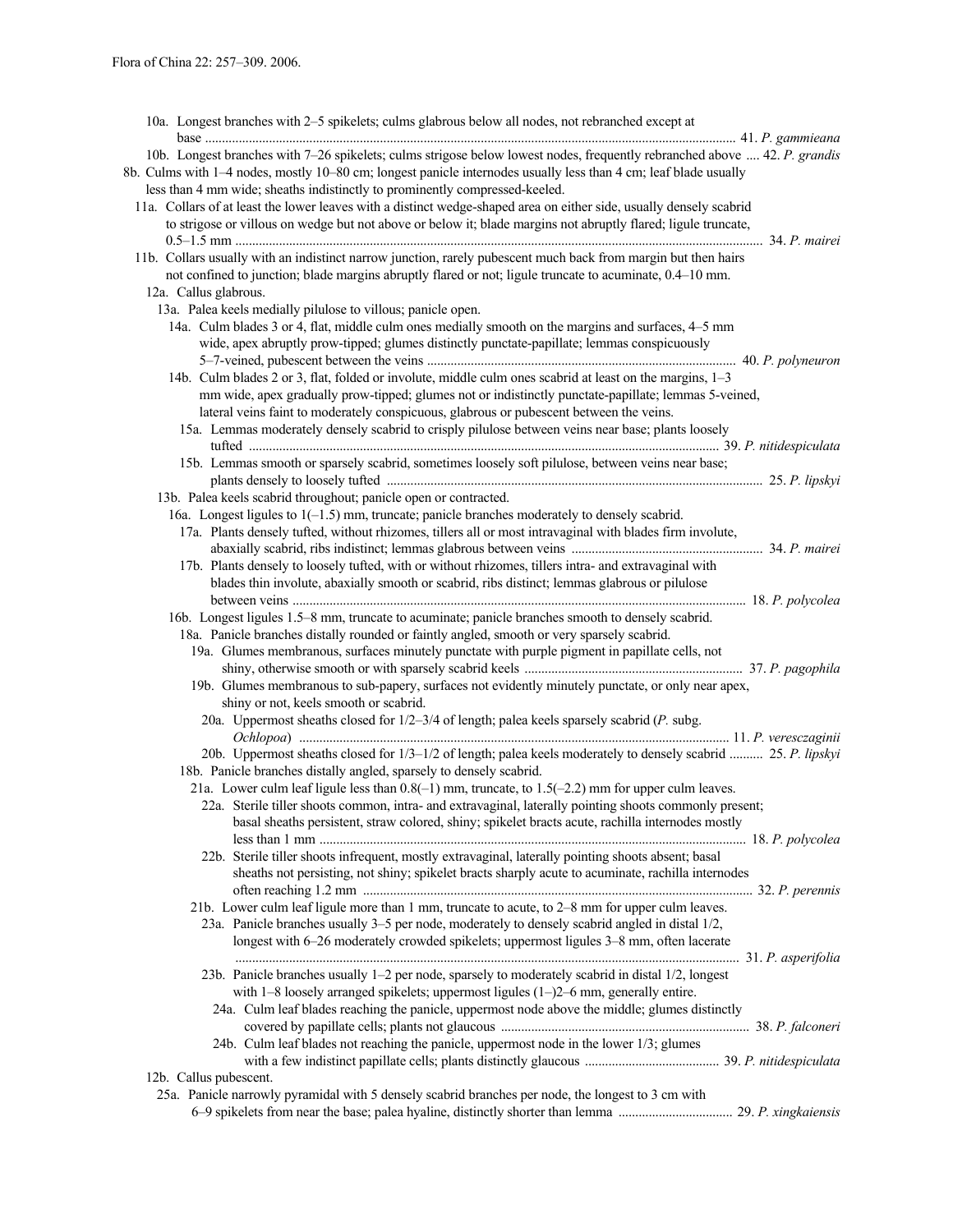25b. Panicle not narrowly pyramidal with 5 densely scabrid branches per node, or if so then longest branch more than 3 cm with florets in the distal 1/2; paleas distinctly colored in part, not mostly hyaline, distinctly shorter to as long as lemma.

| 26a. Plants less than 25 cm tall. |  |  |  |
|-----------------------------------|--|--|--|
|                                   |  |  |  |

| 27a. Ligule 0.1-1.2 mm, truncate.                                                                         |  |
|-----------------------------------------------------------------------------------------------------------|--|
| 28a. Lower culm sheaths thin with prominent ribs; blade thin, with distinct abaxial ribs; lower glume     |  |
|                                                                                                           |  |
|                                                                                                           |  |
| 27b. Ligule of upper leaves more than 1.5 mm, truncate to acuminate.                                      |  |
| 29a. Glumes membranous-papery, weakly keeled, covered by punctate-papillate cells, keel smooth            |  |
| or with sparse hooks, apex obtuse or acute, often blunt, lower glume 1(or 3)-veined.                      |  |
| 30a. Plants with slender rhizomes and isolated shoots; glumes green, upper one to 2–2.7 mm;               |  |
|                                                                                                           |  |
| 30b. Plants loosely to moderately densely tufted, not rhizomatous or infrequently with some isolated      |  |
| shoots; glumes usually purple, upper one 3–3.5 mm; lowest lemmas 3.2–4.8(-5) mm  37. P. pagophila         |  |
| 29b. Glumes very thinly to thickly papery, not or only sparsely covered by punctate papillae (or          |  |
| if so then strongly keeled, and upper with prominent lateral veins, and sharply acuminate;                |  |
| P. tenuicula), keels smooth or densely scabrid.                                                           |  |
| 31a. Plants densely tufted, without rhizomes; glumes sharply acute to acuminate, the upper one            |  |
| prominently 3-veined; lemmas pubescent between the veins; rachilla densely pilulose to                    |  |
|                                                                                                           |  |
| 31b. Plants with distinct lateral tending shoots, rhizomatous to weakly stooling, with isolated           |  |
| flowering shoots, or with few shoots per tuft; glumes acute or acuminate, apex generally not so           |  |
| sharply pointed; lemmas glabrous or pilose between the veins; rachillas glabrous or pilulose.             |  |
| 32a. Palea keels with 2-6 hooks per keel; lemmas in the upper 1/4-1/2 membranous, turning                 |  |
| golden-brown; panicle branches round, smooth to sparsely scabrid, to 2.5 cm with                          |  |
|                                                                                                           |  |
| 32b. Palea keels with more than 6 hooks per keel, lemmas distally thicker, membranous only in             |  |
| the upper 1/5 or less, with at most a narrow golden-brown band; branches smooth or                        |  |
|                                                                                                           |  |
| scabrid, round or angled in part, usually without spikelets distinctly clustered distally.                |  |
| 33a. Uppermost sheaths closed 1/4-2/5; lemmas glabrous between the veins; paleas glabrous                 |  |
| between the keels; plants with well-developed branching rhizome systems; panicle branches                 |  |
| sometimes scabrid, longest branch with (3-)7-18, small to moderate-sized spikelets  21. P. pratensis      |  |
| 33b. Uppermost sheaths closed over 1/2; lemmas usually pubescent between the veins; plants                |  |
| loosely tufted, with short, unbranched rhizomes or stooling; panicle always smooth or                     |  |
| nearly so, longest branch with $1-3(-7)$ large spikelets.                                                 |  |
| 34a. Palea keels sparsely scabrid, glabrous, between keels glabrous; callus hairs sparse,                 |  |
| dorsal or diffuse; viviparous spikelets unknown (P. subg. Ochlopoa)  11. P. veresczaginii                 |  |
| 34b. Palea keels distinctly scabrid and usually often pilulose to short-villous medially,                 |  |
| between keels usually pilulose; callus hairs dorsal, well developed; spikelets                            |  |
|                                                                                                           |  |
| 26b. Plants more than 25 cm tall.                                                                         |  |
| 35a. Lemmas glabrous, but densely scabrid over most of surface; paleas densely scabrid between            |  |
|                                                                                                           |  |
| 35b. Lemmas pilulose to villous at least on the keel, between veins smooth, minutely bumpy, scabrid,      |  |
| glabrous or pubescent; paleas smooth or scabrid, glabrous or pubescent between keels.                     |  |
| 36a. Lower glume subulate, keel straight or slightly arched, usually 1-veined, less than 1/2 the width of |  |
| upper glume, both glumes smooth throughout or sparsely to moderately scabrid on the keel only,            |  |
| not punctate-papillate on the sides, generally shiny; shoots intra- and extravaginal, some lateral        |  |
| tending shoots usually present; rachillas well exposed mostly with upper internodes exceeding 1.2         |  |
| mm; female flowers common; normal anthers 2.3–3 mm; lemma sides glabrous or pilulose in the               |  |
| basal part, with conspicuous intermediate veins; ligule of lower culm and tiller leaves less than         |  |
| 0.5 mm, of upper culm leaves to $1(-2.2)$ mm, truncate to obtuse; lower culms covered by closely          |  |
|                                                                                                           |  |
| 36b. Lower glume subulate or broader, keel slightly to distinctly arched, 1-3-veined, often more than     |  |
| 1/2 as wide as upper glume, glume texture as above or scabrid or punctate-papillate, shiny or not;        |  |
| shoots sometimes all intra- or all extravaginal, lateral tending shoots present or absent; rachillas      |  |
| hidden to well exposed, often with most internodes less than 1.2 mm; female flowers common or             |  |
| absent; normal anthers 1.2–3.5 mm; ligule of lower shoots often longer than 0.5 mm, those of the          |  |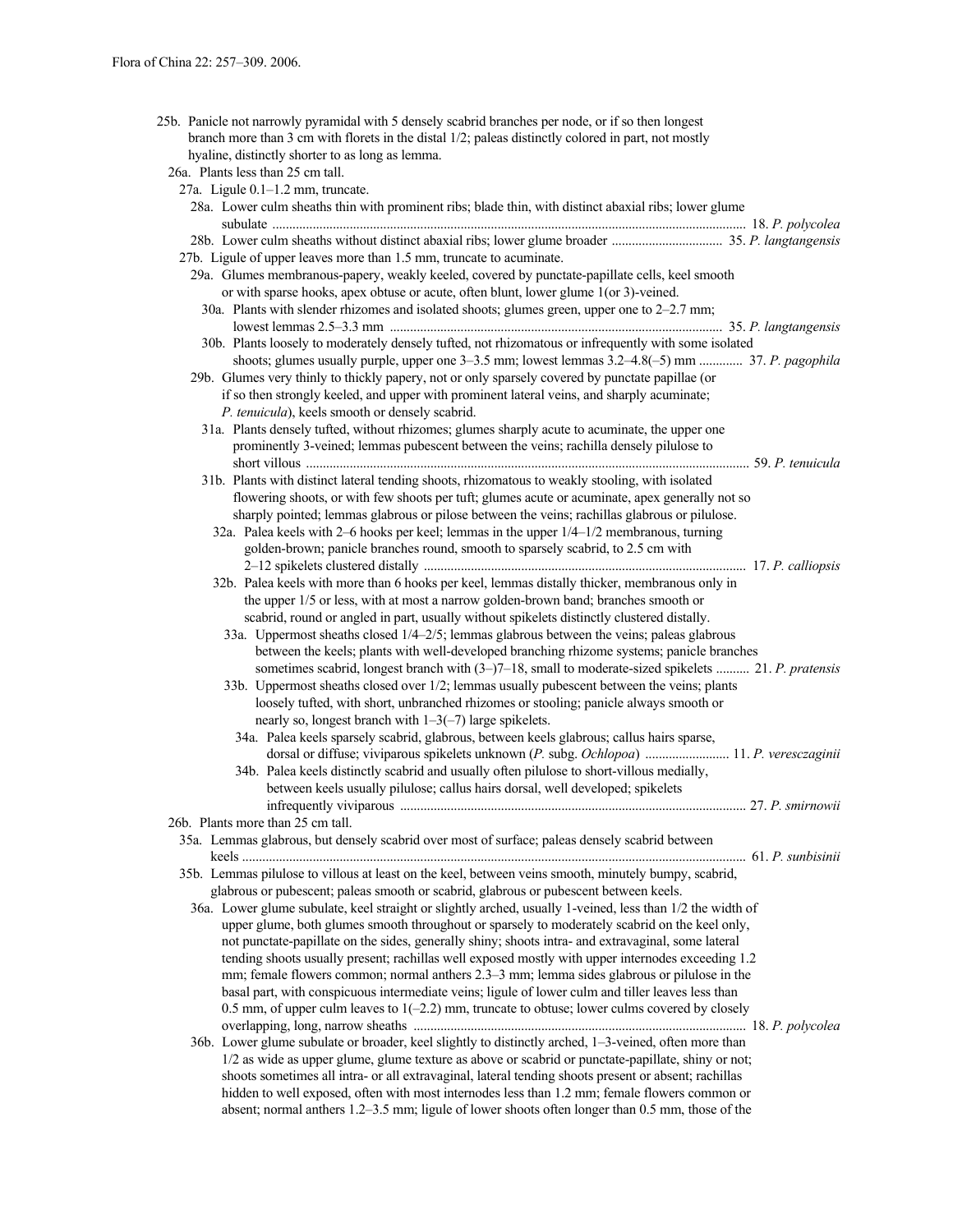upper leaves often more than 2 mm, truncate to acuminate; lower culms mostly not covered in closely overlapping, long, narrow sheaths; in any case not with the above combination of characters. 37a. Lower lemmas pubescent between veins. 38a. Plants definitely not rhizomatous; lower glume 1(–3)-veined; glume surfaces distinctly covered with punctate-papillate cells; culms to 40 cm. 39a. Anthers 1.2–1.5 mm; flowers all perfect; glumes papery, strongly keeled, green, and a bit glaucous; panicle loosely contracted, branches ascending, moderately scabrid on angled branches distally (if in the Himalayas see *P. stapfiana*, a species with anthers to 1.2 mm and glumes membranous) ........................................................................................................ 59. *P. tenuicula* 39b. Anthers 2–3.5 mm; flowers sometimes female; glumes membranous to membranous-papery, often weakly keeled, usually purple; panicle open, branches spreading, smooth and round throughout, or sparsely scabrid angled distally. 40a. Lemmas subpapery, minutely bumpy, not or sparsely scabrid above; all shoots intravaginal ........................................................................................................................... 36. *P. nubigena* 40b. Lemmas membranous-papery, not minutely bumpy, moderately to densely scabrid above; some shoots extravaginal ....................................................................................... 37. *P. pagophila* 38b. Plants with at least some distinct laterally tending shoots to clearly rhizomatous, or lower glume distinctly 3-veined; glume surfaces not or only slightly punctate-papillate in the margins; culms 25–120 cm. 41a. Panicle branches moderately to densely scabrid angled (distally at least); basal sheaths becoming fibrous; uppermost ligules 3–8 cm, entire to long lacerate; lower glumes 1(–3)-veined; web usually absent, when present, always dorsal, usually scanty ................ 31. *P. asperifolia* 41b. Panicle branches smooth or sparsely scabrid, round or weakly angled; basal sheaths becoming papery or soon withering; ligules 1–4(–6) cm, entire; lower glumes commonly 3-veined in most spikelets (1-veined in *P. tangii*); callus hairs usually present, dorsal or diffuse. 42a. Ligules ca. 1 mm long; hairs diffuse or dorsal on the callus; lower glumes 1-veined .............. 19. *P. tangii* 42b. Ligules 2–6 cm; hairs of the callus all dorsal, or some diffuse; lower glumes 1- or 3-veined. 43a. Leaf sheaths of upper culm leaves closed 1/4 to 1/3 of length ............................................ 23. *P. arctica* 43b. Leaf sheaths of upper culm leaves closed over (2/5–)1/2 of length. 44a. Plants glaucous throughout, with at most a scant dorsal web of 1 to few hairs; panicle branches distally sparsely scabrid; sheaths closed 2/5–1/2 of length ..... 39. *P. nitidespiculata* 44b. Plants not or little glaucous, with a well-developed dorsal or diffuse web; panicle branches smooth, or sparsely scabrid; sheaths closed over 1/2–3/4 of length. 45a. Palea keels sparsely to moderately scabrid, glabrous, between keels glabrous; callus hairs scant, dorsal or diffuse; panicle branches totally smooth; plants without distinct rhizomes, sometimes weakly stoloniferous (*P.* subg. *Ochlopoa*) ............................................................................................................................... 11. *P. veresczaginii* 45b. Palea keels scabrid and usually medially pilulose to short villous, between keels usually pilulose; callus hairs dorsal, well developed; panicle branches smooth or sparsely (moderately) scabrid; plants with distinct rhizomes .................................. 27. *P. smirnowii* 37b. Lemmas between veins glabrous throughout (intermediate veins infrequently pubescent). 46a. Glume surfaces distinctly covered with punctate-papillate cells; anthers 2–3.5 mm; lower glume 1(–3)-veined, often weakly keeled; plants definitely not rhizomatous (infrequently with short delicate rhizomes in *P. pagophila*); flowers sometimes female; panicle open, branches spreading, smooth and round throughout, or sparsely scabrid angled distally. 47a. Lemmas almost papery, minutely bumpy, not or sparsely scabrid above; all shoots intravaginal .............................................................................................................................. 36. *P. nubigena* 47b. Lemmas membranous-papery, not minutely bumpy, moderately to densely scabrid above; some shoots extravaginal ...................................................................................................... 37. *P. pagophila* 46b. Glume surfaces not or only slightly punctate-papillate in the margins; or anthers shorter than 2 mm, or branches distinctly scabrid distally, or glumes 3-veined, or plants strongly rhizomatous. 48a. Plants tufted, without rhizomes; sheaths smooth, glabrous; panicle branches scabrid angled; ligules (1–)1.5–3 mm, obtuse; blades flat, smooth on both surfaces, 1–3 mm wide; lower glumes 3-veined; lemmas 4–5.5 mm, villous along keel and marginal veins, between veins glabrous; palea keels pilulose; anthers 2.5–3 mm ................................................. 28. *P. macroanthera* 48b. Plants tufted or not, with or without rhizomes, sheaths smooth or scabrid, sometimes pubescent; panicle branches smooth or sparsely to densely scabrid; ligules 1–8 mm, truncate to acuminate; blades flat, folded or involute, surfaces smooth or scabrid, 1–5 mm wide; lower glumes 1- or 3-veined; lemmas 2.5–6 mm, pilulose to villous along keel at least; palea keels scabrid only or medially pilulose to villous; anthers 1.2–3.5 mm; in any case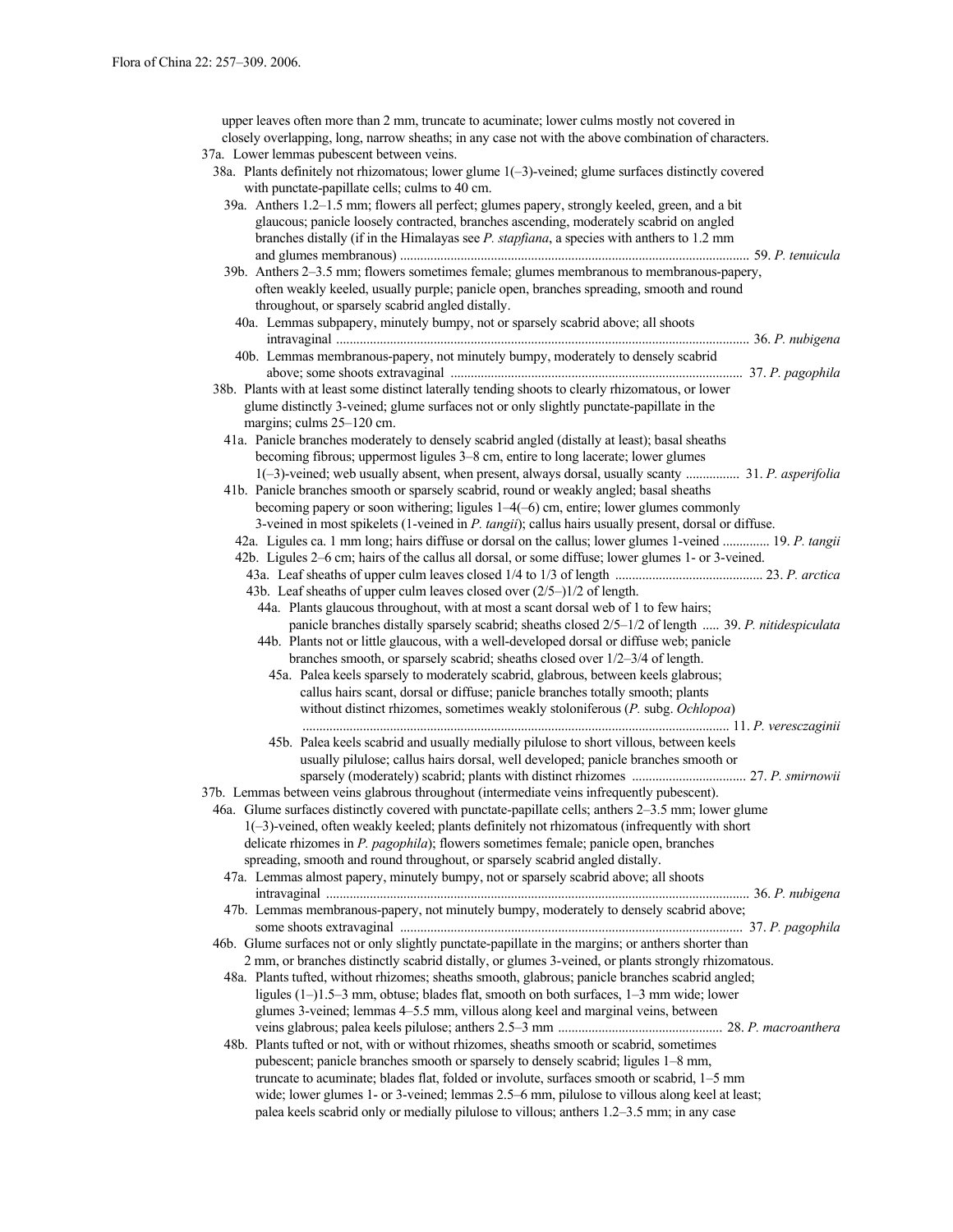not with the above combination of characteristics.

| 49a. Sheaths closed 2/5-3/4 of length; panicle branches smooth; anthers 2.5-3.5 mm, or<br>sometimes vestigial; lemmas 4–5.5 mm long; uppermost ligules ca. 1 mm; callus hairs<br>49b. Sheaths closed (1/5–)1/4–3/5 of length; panicle branches smooth or scabrid; anthers<br>$1.2-2.5(-3)$ mm, sometimes vestigial or not; uppermost ligules mostly $1-8$ mm; callus                                                                                                                                                                                                                                                                 |  |
|--------------------------------------------------------------------------------------------------------------------------------------------------------------------------------------------------------------------------------------------------------------------------------------------------------------------------------------------------------------------------------------------------------------------------------------------------------------------------------------------------------------------------------------------------------------------------------------------------------------------------------------|--|
| hairs dorsal only; lemma keel hairs not sparse, long and soft.<br>50a. Lemma keel short villous or pilulose in lower 1/3; callus web scanty; palea keels glabrous.                                                                                                                                                                                                                                                                                                                                                                                                                                                                   |  |
| 51a. Ligules of upper culm leaves (2–)3–8 mm, of lower culm more than ca. 1 mm  31. P. asperifolia                                                                                                                                                                                                                                                                                                                                                                                                                                                                                                                                   |  |
| 51b. Ligules of upper culm leaves to 2.2 mm, of lower culm less than ca. 1 mm.                                                                                                                                                                                                                                                                                                                                                                                                                                                                                                                                                       |  |
|                                                                                                                                                                                                                                                                                                                                                                                                                                                                                                                                                                                                                                      |  |
|                                                                                                                                                                                                                                                                                                                                                                                                                                                                                                                                                                                                                                      |  |
| 50b. Lemma keel villous to lanate in 1/2-3/4 of length; callus web dense; palea keels                                                                                                                                                                                                                                                                                                                                                                                                                                                                                                                                                |  |
| glabrous or pilulose-villous medially.                                                                                                                                                                                                                                                                                                                                                                                                                                                                                                                                                                                               |  |
| 53a. Uppermost culm leaf blades $0.6-0.9 \times$ as long as their sheaths; panicle branches<br>proximally sparsely to moderately scabrid, distally densely scabrid angled  20. P. lhasaensis<br>53b. Uppermost culm leaf blades $0.1-0.7 \times$ as long as their sheaths; panicle branches<br>smooth or variously scabrid.                                                                                                                                                                                                                                                                                                          |  |
| 54a. Uppermost culm sheaths closed over $(1/2-2/3)$ of length; culm blades 1–5 cm $\times$ 2–4<br>mm, flat or folded, not much different from tillers; panicle branches smooth or nearly<br>so, longest with $1-3(-7)$ large spikelets; palea keels with a few soft hairs medially<br>54b. Uppermost culm sheaths closed 1/4–2/5 of length; culm blades various in length<br>and width, but generally not consistently short and broad, or if so, the tillers<br>commonly involute; panicle branches smooth to densely scabrid angled, longest<br>usually with 7 or more spikelets; palea keels glabrous or rarely pilulose; anthers |  |
|                                                                                                                                                                                                                                                                                                                                                                                                                                                                                                                                                                                                                                      |  |

**13. Poa bomiensis** C. Ling, Acta Phytotax. Sin. 17(1): 101. 1979.

Though originally described as a perennial, the two specimens seen appear to be slender-rooted annuals.

# 波密早熟禾 bo mi zao shu he

Annuals (?or perennials), tufted, not rhizomatous; shoots extravaginal. Culms erect, solitary or few per sparse tuft, 20– 35(–55) cm tall, 0.8–1.5 mm in diam., compressed, scabrid below nodes, nodes 2 or 3, 0–3 exserted. Leaf sheaths longer to slightly shorter than internodes 8–12 cm, slightly shorter than blade, uppermost closed for 3/7–1/2 of length, finely retrorsely scabrid, glabrous, keel slightly raised; blade flat, thin, 6–11 cm (uppermost often longest), 2–5 mm wide, adaxially smooth or scabrid on keel and veins, adaxially scabrid on and between veins, margins smooth to finely scabrid; ligule 1–2.5 mm, abaxially smooth, apex truncate, obtuse or acute. Panicle open, narrow, slightly lax,  $7-14 \times 1-3$  cm, longest internodes 2-2.5 cm; branches ascending to spreading, 2 per node, slender, flexuous, proximally smooth or scabrid, distally scabrid on and sometimes between angles, longest 3–5 cm with 1–4 spikelets in distal 1/3. Spikelets elliptic, green or slightly purple tinged, 5–6 mm, florets 2 or 3; vivipary absent; rachilla scabrid, glabrous; glumes unequal, apex acuminate, upper keel and surface scabrid, lower glume subulate to narrowly lanceolate, 2.3–3.5 mm, 1- or 3-veined, upper glume lanceolate, 3.3–4.5 mm, 3-veined; lemmas ovate to oblong to lanceolate, 3.2–5 mm, apex acuminate, intermediate veins 5(-7), prominent, surfaces minutely scabrid; callus glabrous; palea finely scabrid, keels scabrid 2/3– 3/4 of length. Anthers (1–)1.2–1.7 mm. Fl. and fr. Jun–Sep.

● Mountain meadows among thickets; 4000–4200 m. SE Xizang (Bomi).

**14. Poa binodis** Keng ex L. Liu, Fl. Reipubl. Popularis Sin. 9(2): 388. 2002.

# 双节早熟禾 shuang jie zao shu he

Perennials, rhizomatous; shoots extra- and intravaginal. Plants grayish green. Culms erect, decumbent at base, loosely tufted, 40–80 cm tall, 1–2 mm in diam., smooth, nodes 2, 1 exserted. Leaf sheath pale, prominently keeled with a short  $\pm$ leathery wing, smooth, lower ones hispidulous to pilulose, to 16 cm,  $3-4 \times$  as long as blade, uppermost closed for  $2/3$  of length, smooth, glabrous; blade folded with slightly inrolled margins, or involute, leathery,  $4-10$  cm  $\times$  ca. 3 mm, surfaces smooth to sparsely scabrid, of tillers to 15 cm, abaxially somewhat reflexed hispid; ligule 1–2 mm, collar smooth, scabrid or hispidulous or ciliate. Panicle loosely contracted,  $12-20 \times 3-5$  cm; branches ascending to spreading, 2 or 3 per node, slender, proximally smooth or scabrid along angles throughout, longest 3–9 cm with 10–17 moderately crowded spikelets in distal 1/2, pedicels 0.5–1 mm, terminal one ca. 2 mm. Spikelets pale, sometimes purplish near apex, (3.5–)4–7 mm, florets 3 or 4(–6); vivipary absent; rachilla internodes 0.5–1.5 mm, scabrid; glumes unequal, apex acute, keel scabrid, area between veins sparsely, minutely scabrid, lower glume 2–2.5 mm, 1-veined, upper glume 2.8–3.5 mm, 3-veined; lemmas (3–)3.5–4 mm, minutely bumpy and moderately scabrid from base, glabrous throughout, keel finely scabrid for most of length, prominently 5(–7)-veined, margins smooth, apex acute; callus glabrous; palea minutely bumpy between keels, hooks sparse or absent, keels scabrid in distal 1/3–1/2 (30–50 hooks per keel). Anthers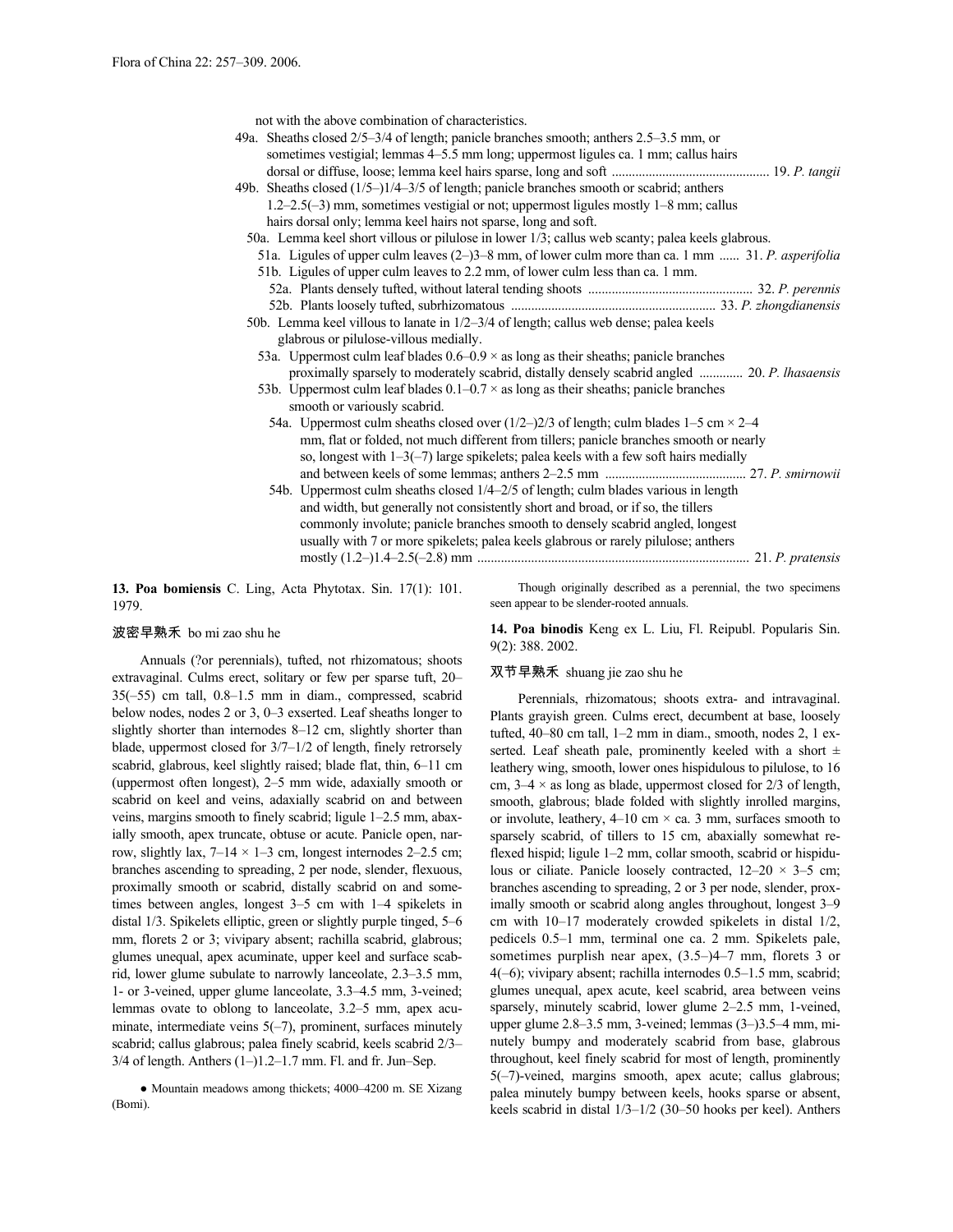### ca. 2 mm. Fl. and fr. Jul–Aug.

● Ditch banks, grassy places on slopes; ca. 3800 m. W Sichuan.

This species is similar to *Poa sibirica*, but differs in its grayish green coloration, stout roots (to 1.2 mm thick), 2-noded culms, and hispid leaves. It is known from only two gatherings.

**15. Poa bucharica** Roshevitz, Bot. Mater. Gerb. Glavn. Bot. Sada RSFSR 4: 94. 1923.

## 布查早熟禾 bu cha zao shu he

Perennials, loosely tufted, rhizomatous; shoots extravaginal. Culms erect, decumbent at base, 50–80 cm tall, 1–2 mm in diam., nodes 2 or 3, 1 or 2 exserted, lower internodes smooth or scabrid. Leaf sheaths pale green, compressed, moderately keeled, smooth or scabrid, glabrous,  $2-4 \times$  as long as blade, uppermost closed for 1/3–2/5 of length; blade flat or folded with margins slightly inrolled, thin to moderately thin, 5–20 cm  $\times$  1–3 mm, abaxially smooth or sparsely to densely scabrid, margins scabrid, of tillers and lower culm to 30 cm; ligule 0.5–  $1(-2.7)$  mm, abaxially smooth or scabrid, glabrous, apex truncate or infrequently obtuse, collar margins scabrid, glabrous. Panicle loosely contracted to open,  $(3-)5-15 \times 1-9$  cm; branches contracted to spreading, 2–5 per node, slender, proximally round and smooth, distally scabrid angled, longest 0.5–7 cm with 2–10 spikelets in distal 1/3–1/2. Spikelets pale green and rosy to dark purple,  $4-6$  mm, florets  $3-4(-6)$ ; vivipary absent; rachilla internodes 0.5–1.5 mm, smooth or sparsely scabrid; glumes subequal, keel sparsely scabrid, apex acuminate, lower glume 2–3 mm, 1- or 3-veined, upper glume 3–3.5(–4.5) mm, 3-veined; lemmas pale green and violet to dark purple above, papery-membranous to papery, 4–5 mm, abaxially smooth or minutely bumpy, adaxially smooth or sparsely scabrid, glabrous throughout, keel distally scabrid, intermediate veins prominent, margins smooth, apex acute; callus glabrous; palea smooth or minutely bumpy between keels, keels scabrid in distal 1/2, 5–40 hooks per keel. Anthers 1.5–3 mm. Fl. and fr. Jun–Jul.

Alpine grassy places on slopes, swales and stony slopes; 2800– 3500 m. Xinjiang [Afghanistan (rare), Kashmir, Kazakhstan, Kyrgyzstan, Tajikistan, Uzbekistan].

*Poa koksuensis* Goloskokov is expected from the Jungarian Alatau border of China. It can be distinguished from *P. bucharica* by the totally smooth panicle branches and palea keels with only 1–6 short spinules or entirely smooth.

1a. Culms 50–80 cm tall; panicle loosely contracted, branches scabrid over most or all of length, longest with 3–10 spikelets; palea with 5–40 hooks per keel .................................. 15a. subsp. *bucharica* 1b. Culms 20–65(–70) cm tall; panicle open, pyramidal, diffuse, branches smooth or distally sparsely scabrid,

longest with 2–5 spikelets; palea

with 5–15 hooks per keel ......... 15b. subsp. *karateginensis*

### **15a. Poa bucharica** subsp. **bucharica**

# 布查早熟禾(原亚种) bu cha zao shu he (yuan ya zhong)

Culms 50–80 cm tall, lower internodes scabrid. Uppermost leaf sheaths  $2-3 \times$  as long as blade; ligule 0.5–1 mm; uppermost blades 4–9 cm. Panicle loosely contracted, ovoid to lanceolate, interrupted or not,  $5-10 \times 1-3$  cm; branches contracted to steeply ascending, 3–5 per node, sparsely to moderately scabrid over most or all of length, longest 0.5–4 cm with 3–10 moderately crowded spikelets in distal 1/2. Spikelets 4–6 mm, florets 3–4(–6); rachilla internodes 0.5–1.5 mm, smooth or sparsely scabrid; lower glume 2–3 mm, upper glume 3–3.5 mm; lemmas thinly papery to papery, ca. 4 mm, intermediate veins prominent; palea with 5–40 hooks per keel. Anthers 1.5–2.8 mm. Fl. and fr. Jun–Jul. 2*n* = 14.

Alpine grassy places on slopes; 2800–3500 m. Xinjiang [Afghanistan (rare), Kazakhstan, Kyrgyzstan, Tajikistan, Uzbekistan].

**15b. Poa bucharica** subsp. **karateginensis** (Roshevitz ex Ovczinnikov) Tzvelev, Novosti Sist. Vyssh. Rast. 11: 28. 1974.

## 卡拉蒂早熟禾 ka la di zao shu he

*Poa karateginensis* Roshevitz ex Ovczinnikov, Izv. Tadzh. Bazy Akad. Nauk SSSR 1: 12. 1933; *P. suruana* H. Hartmann.

Culms 20–65(–70) cm tall, lower internodes smooth. Leaf sheaths, uppermost  $3-4 \times$  as long as blade; ligules 0.3–2.7 mm; uppermost blades 1–4 cm. Panicle open, pyramidal, diffuse,  $(3-)6-15 \times 3-9$  cm; branches ascending to spreading, 2 or 3(or 4) per node, smooth or distally sparsely scabrid, longest 2– 7 cm with 2–5 spikelets in distal 1/2. Spikelets 6–7 mm, florets 3 or 4(–5); rachilla internodes 1–1.5 mm, smooth; lower glume 3–3.5 mm, upper glume 3.5–4 mm; lemmas thinly papery, 4–5 mm, intermediate veins moderately distinct; palea with 5–15 hooks per keel. Anthers 2–3 mm. Fl. and fr. Jul–Aug.

Alpine grassy slopes; ca. 3000 m. Xinjiang [Kashmir, W Tajikistan (Karataginsky Range)].

The type of *Poa suruana*, from Kashmir (Karakorum Mountains), resembles subsp. *karateginensis* in its open panicle with fairly smooth branches, but seems intermediate to subsp. *bucharica* in its more typical glumes and longer panicle with a few more spikelets per branch, distinct ligules to ca. 2 mm long, and height of 65–70 cm. *Poa bucharica* subsp. *aksuensis* Roshevitz ex Tzvelev keys out to subsp. *karateginensis* but has palea keels each with 15–40 spinules. It comprises plants from the Tien Shan on or near the Kyrgyzstan-China border and potentially occurs in China.

**16. Poa sibirica** Roshevitz, Izv. Imp. S.-Peterburgsk. Bot. Sada 12: 121. 1912.

# 西伯利亚早熟禾 xi bo li ya zao shu he

Perennials, rhizomatous; shoots extravaginal and a few intravaginal. Culms erect, decumbent at base, (20–)40–120 cm tall, 1–4 mm in diam., loosely tufted, shiny, smooth or sparsely short scabrid below panicle, nodes 3 or 4, 1 or 2 exserted, with a few persistent whitish sheaths. Leaf sheaths green, compressed, with keel up to 0.4 mm deep, smooth or finely scabrid, glabrous, 8-20 cm, 1-2 or more  $\times$  as long as blade, uppermost closed for 1/2–2/3 of length; blade flat or folded, thin, 4–25 cm  $\times$  (1.5–)2–6(–8) mm, abaxially smooth, adaxially smooth to scabrid, margins scabrid, apex prow-tipped, of tillers often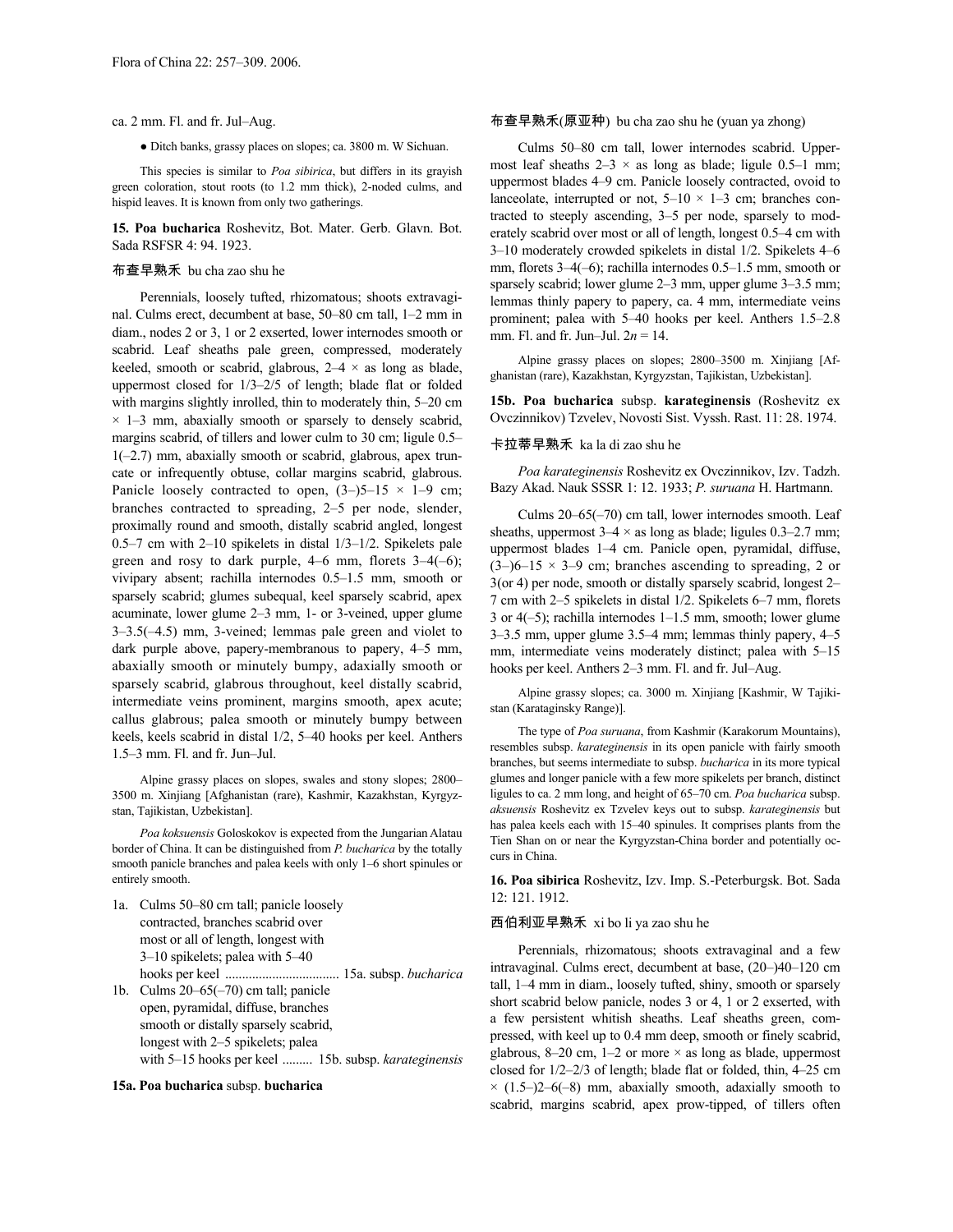folded, abaxially smooth; ligule (0.5–)1–2.7 mm, abaxially smooth or scabrid, glabrous or puberulent, apex truncate to obtuse, irregularly dentate, collar margins smooth or coarsely scabrid, glabrous. Panicle loosely contracted to wide open, exserted,  $(4-)6-15(-18)$  cm, longest internodes  $1-4$  cm; branches ascending to spreading, 2–5 per node, slender, round to weakly angled, proximally smooth or scabrid along angles throughout, longest 3–9 cm with 3–17 moderately crowded spikelets in distal 1/2. Spikelets pale green to dark purple,  $(3.5-4-5.5(-6.5)$  mm, florets 2-5; vivipary absent; rachilla internodes 0.5–1 mm, smooth or scabrid; glumes lanceolate, acute, upper keel and veins scabrid, lower glume (1.2–)2– 2.5(–3.5) mm, 1(or 3)-veined, upper glume 2.5–3(–4.5) mm, 3 veined; lemmas pale green or sometimes violet to dark purple above, 2.5–4(–5.5) mm, proximally minutely bumpy to scabrid, distally scabrid, glabrous throughout (sometimes obscurely strigulose on keel base), keel scabrid, intermediate veins prominent, apex and margins narrowly membranous, apex acute; callus glabrous; palea minutely bumpy and with slender hooks between keels, keels finely and densely scabrid to subciliate for (1/2–)2/3–3/4 of length, 40–60 hooks per keel. Anthers 1.5–2.5 mm. Fl. and fr. Jun–Jul.

Forest margins, meadows among thickets, grassy places on slopes in river valleys, subalpine meadows; 1700–2800 m. Hebei, Heilongjiang, Jilin, Liaoning, Nei Mongol, Shanxi, Sichuan, NW Xinjiang, Yunnan [Kazakhstan, Korea, Kyrgyzstan, Mongolia, Russia (Far East, Siberia); Europe (Russia to W of Ural Mountains)].

- 1a. Lower lemmas within spikelets 2.8–3.8 mm; panicle branches spreading; leaf blade 1.5–4 mm wide; culm 1–2 mm in diam. at lower nodes .................................................... 16a. subsp. *sibirica* 1b. Lower lemmas within spikelets (3.5–)3.8–5.2
- mm; panicle branches erect to ascending; blade 2–8 mm wide; culm 2–4 mm in diam. at lower nodes ......................... 16b. subsp. *uralensis*

# **16a. Poa sibirica** subsp. **sibirica**

# 西伯利亚早熟禾(原亚种) xi bo li ya zao shu he (yuan ya zhong)

Culms 50–100 cm tall, 1–2 mm in diam. at lower nodes. Leaf sheaths shorter than internodes, uppermost 8–18 cm, 1.5–4  $\times$  longer than blade; ligule (0.5–)1–2.7 mm, abaxially scabrid; blade 1.5–4(–5) mm wide, uppermost to 10 cm. Panicle loosely contracted to open, ovoid to pyramidal, 4–15 cm, longest internodes 1–2.5(–3) cm. Spikelets 2–5-flowered; lower glume 2– 2.5 mm, upper glume 2.5–3 mm; lemmas 2.5–3.8 mm. Anthers 1.5–2.5 mm. Fl. and fr. Jun–Jul. 2*n* = 14.

Forest margins, meadows among thickets, grassy places on slopes in river valleys, subalpine meadows; 1700–2800 m. Hebei, Heilongjiang, Jilin, Liaoning, Nei Mongol, Shanxi, Sichuan, NW Xinjiang, Yunnan [Kazakhstan, Korea, Kyrgyzstan, Mongolia, Russia (Far East, Siberia); Europe (Russia to W of Ural Mountains)].

This subspecies is quite variable, but is readily distinguishable from other species over most of its range. Material from Sichuan, however, looks somewhat different and needs further study.

**16b. Poa sibirica** subsp. **uralensis** Tzvelev, Novosti Sist.

Vyssh. Rast. 9: 50. 1972.

# 显稃早熟禾 xian fu zao shu he

*Poa insignis* Litvinov; *P. sibirica* subsp. *insignis* (Litvinov) Olonova; *P. sibirica* var. *insignis* (Litvinov) Sergievskaja.

Culms up to 120 cm tall, 2–4 mm in diam. at lower nodes. Leaf sheaths longer than their internodes, nearly equaling its blade; ligules ca. 1.5 mm, abaxially sparsely scabrid to pilulose; blades moderately thin, 2–8 mm wide, uppermost to 20 cm. Panicle loosely contracted, ovoid to cylindrical, 10–20 cm, longest internodes 2.5–4 cm. Spikelets (1–)2(–3)-flowered; lower glume 2.5–3.5 mm, upper glume 3–4.5 mm; lemmas (3.5–)3.8–5.2(–5.5) mm. Anthers 2–2.5 mm. Fl. and fr. Jun– Aug.  $2n = 28$ .

Grasslands on slopes, meadows along forest margins; 2000–2800 m. NW Xinjiang (Toli) [Kazakhstan, Korea, Russia (Siberia); Europe (Russia: Ural Mountains)].

**17. Poa calliopsis** Litvinov ex Ovczinnikov, Izv. Tadzh. Bazy Akad. Nauk SSSR 1: 11. 1933.

### 花丽早熟禾 hua li zao shu he

*Poa phariana* Bor.

Perennials, with small tufts or isolated shoots, with slender rhizomes; shoots extravaginal. Culms erect, mostly solitary, 3– 15( $-25$ ) cm tall, 0.5–1 mm in diam., smooth, nodes 1 or  $2(-3)$ , none or 1 exserted, uppermost 1/5–1/3 way up. Leaf sheaths smooth, ribs indistinct, lower ones 1.5–2 mm wide, 1.5–6.5 cm,  $1-4 \times$  as long as blade, uppermost closed for  $1/3$  of length, basal ones soon becoming fibrous, not persisting; blade flat or folded, moderately thin,  $0.3-4$  cm  $\times$  1-3 mm, abaxially smooth, adaxially smooth or finely scabrid, glabrous, margins scabrid, apex prow-tipped, of tillers and lower culm frequently curved,  $1-4(-7)$  cm; ligule  $0.5-2(-3)$  mm, abaxially smooth, apex truncate to obtuse, collars smooth, glabrous, uppermost erect or slightly divergent. Panicle initially contracted, ovoid, later open and pyramidal,  $1.2-5 \times 1.5-4$  cm, longest internodes 0.25-1.3 cm; branches (1 or)2 per node, eventually spreading to reflexed, flexuous, rounded, smooth or distally scabrid, longest 0.7–2.5 cm, with 2–12 spikelets clustered distally; flowers perfect or female, sometimes whole inflorescence female. Spikelets broadly elliptic or ovate, golden tawny or purple, 3.5–4.5 mm, florets (1–)2 or 3; vivipary usually absent; rachilla internodes 0.3–0.6 mm, smooth, glabrous; glumes elliptic or ovate or subflabellate, subequal, smooth or keel with a few hooks, lower glume (2–) 2.25–3.3 mm, 1- or 3-veined, upper glume (2.2–)2.5–3.8 mm, 3-veined; lemmas broadly oblong, slightly arched along keel, 2.75–4.2(–4.7) mm, upper 1/4–1/2 membranous, turning golden-brownish, apex obtuse to acute, keel villous for 1/2 of length, marginal veins villous for 1/4 of length, area between veins smooth, glabrous or infrequently proximally pilulose; callus webbed, hairs dense, 1/2 as long as lemma; palea glabrous or proximally pilulose between keels, keels sparsely scabrid, 2–6 hooks per keel. Anthers 1.5–2 mm, or vestigial, ca. 0.1 mm. Fl. and fr. Jul–Aug. 2*n* = 28.

Alpine areas, meadows, waterside grassy places; 3000–3700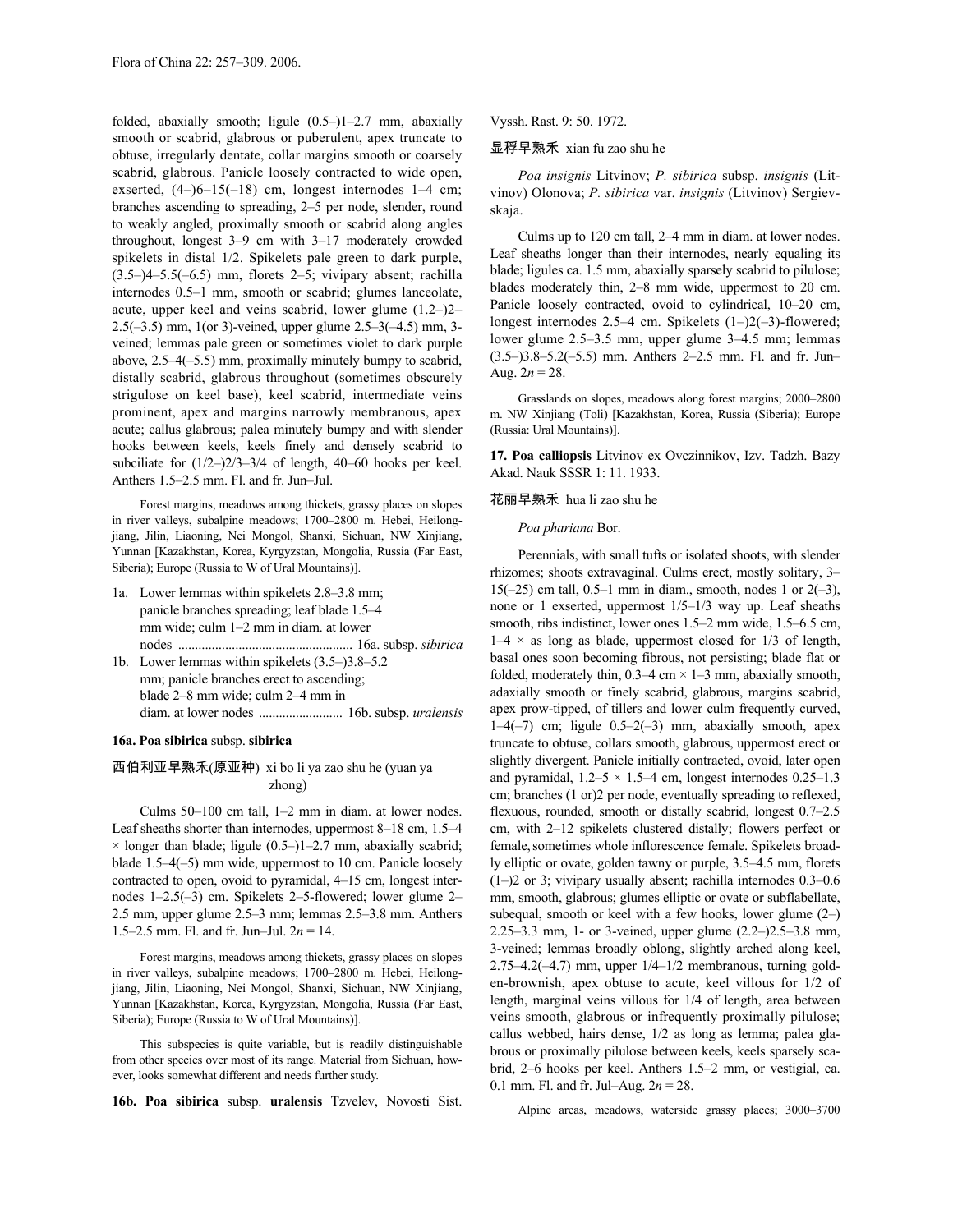(–5400) m. Gansu, Qinghai, Sichuan, Xinjiang, Xizang, Yunnan [Bhutan, India, Kyrgyzstan, Nepal, Pakistan, Tajikistan].

Most material placed here is of low-growing plants with long, slender rhizomes and delicate panicles with pendent spikelet clusters. Hybrids with *Poa qinghaiensis* are occasionally found in the NE Xizang-Qinghai Plateau. Intermediates are stouter and have larger spikelets and more scabrid lemma and palea keels than are typical for *P. calliopsis*, but the lemmas are strongly pubescent on the keel and marginal veins. Such plants are difficult to separate from *P. lipskyi*, except that they have the more pendent spikelet clusters typical of *P. calliopsis* and *P. qinghaiensis*, and often a trace of webbing on the callus, and might be referred to *P. pratensis* subsp. *staintonii*.

**18. Poa polycolea** Stapf in J. D. Hooker, Fl. Brit. India 7: 342. 1896 ["1897"].

# 多鞘早熟禾 duo qiao zao shu he

*Poa chalarantha* Keng ex L. Liu; *P. gilgitica* Dickoré; *P. lithophila* Keng ex L. Liu; *P. maerkangica* L. Liu; *P. triglumis* Keng ex L. Liu.

Perennials, loosely to densely tufted, often shortly stoloniferous or rhizomatous; shoots extra- and intravaginal. Culms erect, decumbent, or ascending, usually several per tuft, 10– 60(–75) cm tall, 0.5–1 mm in diam., smooth, nodes 1–3, 1 or 2 exserted, uppermost usually 1/4–1/3 way up. Lowermost leaf sheaths closely overlapping, straw colored, often somewhat thickly papery and persistent, not or only slightly fibrous, lower and middle sheaths 1–1.3(–1.5) mm wide distally, with distinct closely spaced ribs, membranous between ribs, smooth or scabrid, sometimes retrorsely hispidulous, uppermost smooth, glabrous, 4–20 cm,  $1/2$ –4  $\times$  as long as blade, closed for ca.  $1/2$ of length; blade flat or folded with inrolled margins, thin, 2–10(–20) cm  $\times$  0.8–1.5(–2.5) mm, abaxially often shiny, smooth, ribs distinct, margins finely scabrid, adaxially smooth or sparsely scabrid, glabrous or strigose, of tillers with margins inrolled, to 20(–30) cm, adaxially smooth or scabrid, glabrous or pilulose to strigose, visible veins 5–9 including keel; lower ligules 0.1–0.5 mm, adaxially smooth or scabrid, apex truncate, glabrous or ciliolate, upper to  $0.5-1(-2.2)$  mm, apex truncate to obtuse, collar margins abruptly flared, smooth or scabrid, glabrous or lower ones ciliate to strigose. Panicle open, erect or diffuse,  $5-15(-20) \times 2-9$  cm, longest internodes  $1-3(-3.5)$  cm; branches spreading to reflexed, 2–5 per node, capillary, usually angled, scabrid, longest 3–9 cm with 2–9 spikelets in distal 1/3– 1/2. Spikelets lanceolate, green or purple tinged, 4–7 mm, florets 2–4(–5), commonly female, sometimes whole inflorescence female; vivipary absent; rachilla internodes 0.7–1.6 mm, smooth or slightly bumpy, or scabrid, usually visible laterally; glumes membranous-papery, generally shiny, keel and veins scabrid, surface smooth (rarely slightly scabrid distally), apex acute to acuminate, lower glume subulate, 1.5–3(–4) mm, 1/3– 1/2 as wide as upper, 1(or 3)-veined, upper glume elliptic, 3– 4(–5) mm, 3-veined; lemmas lanceolate, very thinly papery, 3–5(–5.5) mm, keel straight, 5(or 7)-veined, margins membranous, apex acute to acuminate, glabrous, or keel sparsely pilulose to shortly villous for 2/3 of length, marginal veins for 1/2 of length, intermediate veins conspicuous, area between them smooth or sparsely scabrid, glabrous or basally pilulose; callus usually sparsely webbed, hairs less than 1/2 as long as lemma;

paleas smooth, minutely bumpy, or scabrid, glabrous or pilulose between keels, keels scabrid, sometimes medially pilulose. Anthers (2–)2.3–3 mm, or vestigial. Fl. and fr. Jun–Aug.

Common in alpine rocky slopes, mountain slopes, meadows among thickets, coniferous, *Quercus*, and *Larix* forests on slopes; 3000– 5000 m. Qinghai, W Sichuan, SW Xinjiang, Xizang, Yunnan [Afghanistan, Bhutan, India, Nepal, Pakistan].

*Poa polycolea* is a distinctive and common species of the upper mountains from west to east along the Himalayas, extending northward through Hengduan Shan. It has slender culms and blades, short ligules, and long anthers, or florets, spikelets, or inflorescences that are female. It is quite variable in floret vestiture, and in the east it grades toward *P. asperifolia*, which has stouter culms with more raised nodes and longer leaf blades and ligules, and *P. tangii*, which has softer leaves and smooth branches, broader first glumes, and more often blunt lemmas. Infrequently some spikelets have an additional sterile bract above the 2 normal glumes as in the type of *P. triglumis*.

**19. Poa tangii** Hitchcock, Proc. Biol. Soc. Washington 43: 94. 1930.

### 唐氏早熟禾 tang shi zao shu he

## *Poa shansiensis* Hitchcock.

Perennials, loosely tufted, sometimes short rhizomatous; shoots mainly extravaginal. Culms erect, sometimes abruptly decumbent at base, few per tuft, 25–50 cm tall, 0.5–1 mm in diam., smooth, nodes 2 or 3, 1 or 2 exserted, uppermost usually 1/3–1/2 way up. Lower leaf sheaths mostly 1.2–1.5 mm wide, with well-spaced moderately raised ribs, thin between the ribs, smooth or scabrid, sometimes hispidulous, lowermost ones not closely overlapping, papery, withering, longest 4–10 cm, smooth, glabrous,  $2-4 \times$  as long as blade, uppermost closed for  $2/5-3/4$  of length; blade flat, papery to thickly papery,  $2-4(-10)$  $cm \times 1-2(-3)$  mm, abaxially smooth, adaxially smooth or scabrid, glabrous, margins finely scabrid, of tillers flat or folded, 5–20 cm, generally with only primary veins expressed abaxially (3–5 veins visible including keel); ligule 0.5–1 mm, apex truncate, errose to fimbriate, adaxially smooth or scabrid, collar margins not or weakly flared, smooth or scabrid, glabrous or the lower ones sometimes ciliate. Panicle open, erect or lax, diffuse, exserted,  $2-8 \times 2-4$  cm, longest internodes 1.2–3.5 cm; branches spreading, 2 per node, slender, rounded, smooth, longest 1.5–4 cm with 1–3 spikelets in distal 1/3; flowers female or perfect, sometimes whole inflorescences female. Spikelets ovate, grayish green, 5–8 mm, florets 3–6; vivipary absent; rachilla internodes 0.7–2.5 mm, smooth or sparsely scabrid, glabrous or sparsely pilulose; glumes very thinly papery, surface smooth, keel smooth or sparsely scabrid, apex obtuse to acute, blunt or pointed, lower glume lanceolate, 2.5–3.5 mm,  $1/2-3/4$  as wide as upper, 1-veined, upper glume  $3-5.5$  mm, 3veined; lemmas oblong, very thinly papery, 4–5.5 mm, apex obtuse, veins glabrous or keel loosely villous for 1/2 of length, marginal veins to 1/3, area between veins smooth or distally scabrid, proximally glabrous or laxly pilulose; callus webbed or diffusely hairy, hairs less than 1/2 as long as lemma; palea, smooth or minutely bumpy (or with sparse minute hooks), glabrous between keels, keels sparsely scabrid, sometimes medially pilulose. Anthers 2.5–3.5 mm, or vestigial. Fl. and fr. May– Jul.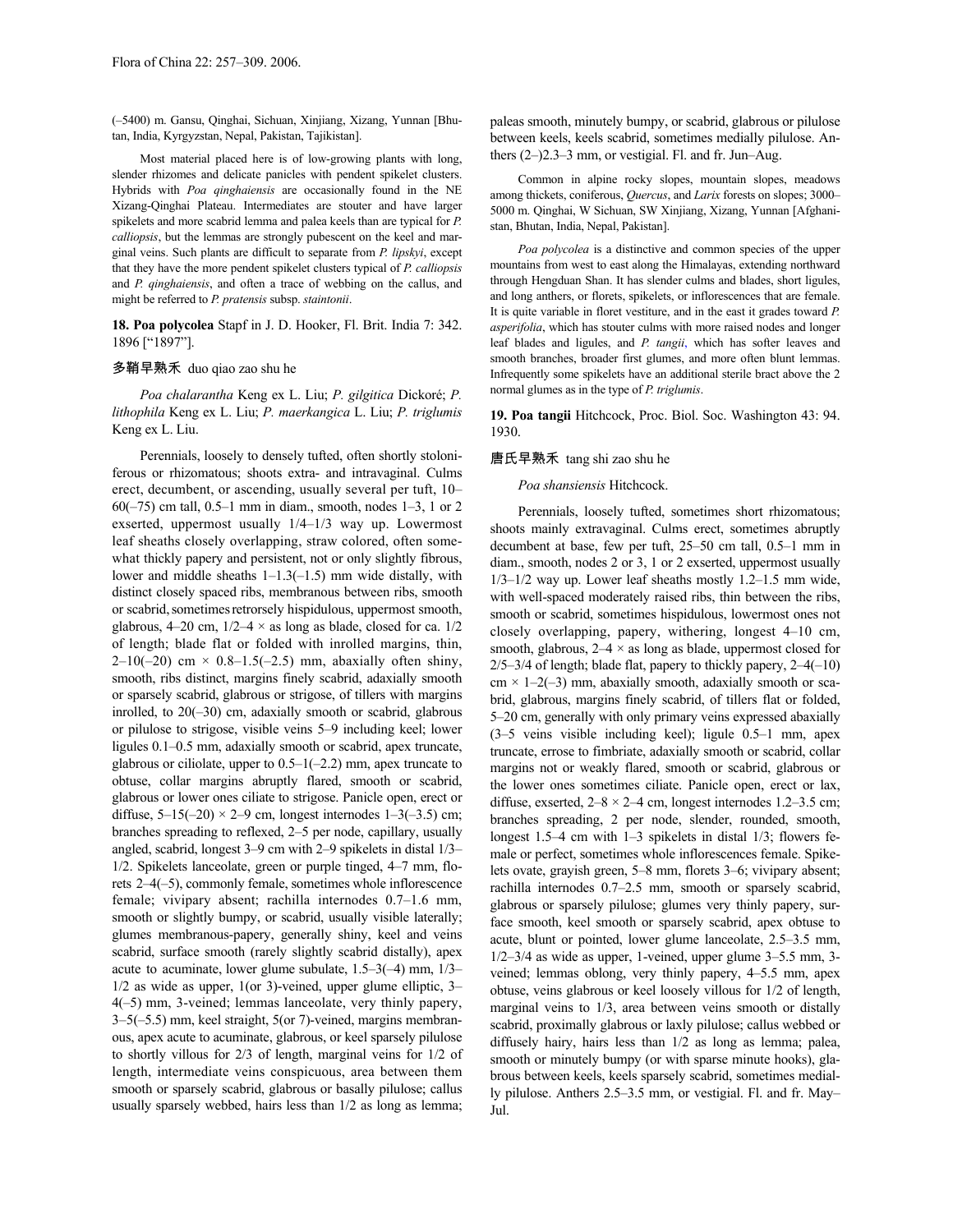● Wet grassy places along forest margins; 1500–3600 m. Gansu, Hebei, Nei Mongol, Qinghai, Shanxi.

*Poa tangii* is variable in spikelet pubescence, but the variation is not geographically correlated. The species becomes especially difficult to distinguish from *P. polycolea* in Gansu and Qinghai, except by its smooth, rounded branches and sparsely scabrid palea keels. Compare *P. tangii* also with *P. veresczaginii* in *P.* subg. *Ochlopoa*.

### **20. Poa lhasaensis** Bor, Bull. Bot. Surv. India 7: 132. 1965.

### 江萨早熟禾 jiang sa zao shu he

### *Poa jaunsarensis* Bor.

Plants grayish to tawny grayish, perennials, rhizomatous. Culms 40–80 cm tall, 1.5–2 mm in diam., nodes 3 or 4. Lower leaf sheaths retrorsely scabrid,  $14-19$  cm,  $1.1-1.6 \times$  as long as blade, uppermost closed for (1/5–)1/4 of length; blades flat or folded, moderately thin,  $8.5-19$  cm  $\times$  2.5-4 mm, uppermost 8.5–13 cm, surfaces and margins scabrid, apex slender prowtipped; ligule 2.5–5 mm, apex entire to lacerate, abaxially scabrid. Panicle loosely contracted or somewhat open, oblong to pyramidal,  $10-19 \times 2-5$  cm; branches loosely ascending,  $3-5$ per node, proximally rounded, sparsely scabrid, distally densely scabrid on and between angles, longest 4–8 cm with spikelets moderately crowded in distal 1/2. Spikelets elliptic, 4–5 mm, florets 2–4; vivipary absent; rachilla glabrous; glumes thinly papery, scabrid on keels and marginal veins, lower glume lanceolate to oblong, 2.3–3.5 mm, 1- or 3-veined, apex acuminate, upper glume elliptic to oblong, 3.5–3.8 mm; lemmas 3.5–4 mm, keel villous for 1/2 of length, marginal veins to 1/3; callus webbed; palea keels scabrid, glabrous. Anthers 1.4–2 mm. Fl. and fr. Jun–Aug.

High-elevation grassy places on slopes; 3300–4500 m. Sichuan, Xizang [India, Kashmir, Nepal].

*Poa lhasaensis* needs further study. The types of *P. jaunsarensis* and *P. lhasaensis* are large plants with long upper culm leaves (10–13 cm), upper sheaths closed for only 1/4 their length, and the lowest sheaths moderately to densely retrorsely scabrid; *P. jaunsarensis* has the uppermost ligule to 5 mm long and lacerate. The few specimens referable to *P. jaunsarensis* could be accommodated in *P. pratensis* except for the several long, relatively scabrid leaf blades along the culms, their unusually open sheaths, long ligules, and the thin glumes, which in combination suggest the specimens might be something else, perhaps intermediates between *P. pratensis* and *P. asperifolia*. The anthers are longer and the panicle branches more numerous in the type specimens than in the original descriptions of both *P. lhasaensis* and *P. jaunsarensis*.

# **21. Poa pratensis** Linnaeus, Sp. Pl. 1: 67. 1753, nom. cons.

# 草地早熟禾 cao di zao shu he

### *Poa florida* N. R. Cui.

Perennials, loosely tufted or with isolated shoots, strongly rhizomatous, often forming turf; shoots extra- and often intravaginal. Plants green to pale or yellowish green, or purplish to strongly grayish glaucous. Culms 10–120 cm, 1–2.5 mm in diam., erect or decumbent, 1 to several per tuft, smooth, nodes (1–)2–4, 1 or 2 exserted. Leaf sheaths moderately compressed and keeled, uppermost closed for (1/4–)1/3–2/5 of length, smooth or infrequently retrorsely scabrid or pilulose; blades flat or folded, papery to thickly papery, 1–5 mm wide, surfaces smooth or sparsely scabrid, margins scabrid, adaxially glabrous or frequently sparsely hispidulous to strigulose, of tillers, flat or folded with margins inrolled, intravaginal ones when present often folded, 0.5–2 mm wide, extravaginal ones flat or folded  $(1-)1.5-5$  mm wide; ligule whitish,  $0.5-4(-5)$  mm, abaxially nearly smooth to densely scabrid, apex truncate to rounded, often finely scabrid to ciliolate or pilulose. Panicle loosely contracted to open, oblong to broadly pyramidal, erect or slightly lax, (2–)5–20(–25) cm, longest internodes 1–4.2 cm; branches steeply ascending to widely spreading, (2–)3–5(–9) per node, rounded or distally angled, nearly smooth to distally scabrid with hooks on and between angles, longest branch  $1.5-5(-10)$ cm with (3–)7–18 spikelets in distal 1/3–2/3, sometimes clustered distally. Spikelets ovate, green or grayish, frequently purple tinged, 3–7(–9) mm, florets 2–5(–9); vivipary absent in China; rachilla internodes 0.5–1(–1.2) mm, smooth, glabrous (rarely sparsely pilulose); glumes subequal, strongly keeled, keels and sometimes lateral veins dorsally scabrid, first glume 1.5–3(–4) mm. 1–3-veined, upper glume 2–4 mm, 3(or 5) veined; lemmas ovate to lanceolate (or narrowly lanceolate), 2.5–4(–5) mm, apex slightly obtuse to acuminate, keel villous for 3/4 of length, marginal veins to 1/2 length, intermediate veins prominent, glabrous (rarely sparsely pilulose), glabrous between veins, minutely bumpy, sparsely scabrid distally; callus webbed, hairs as long as lemma, frequently with less welldeveloped tufts from below marginal veins; palea usually narrow, glabrous or with sparse hooks, usually minutely bumpy, glabrous between keels, keels scabrid, infrequently medially pilulose in subsp. *pruinosa*. Anthers (1.2–)1.4–2.5(–2.8) mm, infrequently poorly formed, but not vestigial. Fl. and fr. Jun– Sep.  $2n = 28 - 144$ .

Temperate to arctic, moderately moist to wet conditions, from coastal meadows to forest shade, to alpine and tundra, often in disturbed sites; 500–4400 m. Anhui, Gansu, Guizhou, Hebei, Heilongjiang, Henan, Hubei, Jiangsu, Jiangxi, Jilin, Liaoning, Nei Mongol, Ningxia, Qinghai, Shaanxi, Shandong, Shanxi, Sichuan, Taiwan, Xinjiang, Xizang, Yunnan [Afghanistan, Bhutan, India, Indonesia, Japan, Kazakhstan, Korea, Kyrgyzstan, Mongolia, Myanmar, Nepal, New Guinea, Pakistan, Russia, Sri Lanka, Tajikistan, Turkmenistan, Uzbekistan; Africa, SW Asia, Australia, Europe, North America, Pacific Islands, South America].

*Poa pratensis* is a valuable species for soil stabilization and forage. Its taxonomy is complicated by the occurrence of facultative apomixis and an extensive polyploid series. It comprises many local and variable, widespread races. It is possible to recognize the widespread forms as subspecies, but there are many intermediates between them that do not fit well and we can only treat them as *P. pratensis* s.l. The type of *P. florida* appears to belong to this species, but has many more florets per spikelet (6–9) than is usual.

- 1a. Blades somewhat tough and slightly fleshy, folded, not setiform, 2–5 mm wide, grayish green, sterile shoot leaves usually curved outward; panicle somewhat lax, branches  $\pm$  smooth; plants from somewhat saline habitats in mountains and steppe basins of C Asia ..................... 21d. subsp*. pruinosa*
- 1b. Blades flat or folded, sometimes setiform,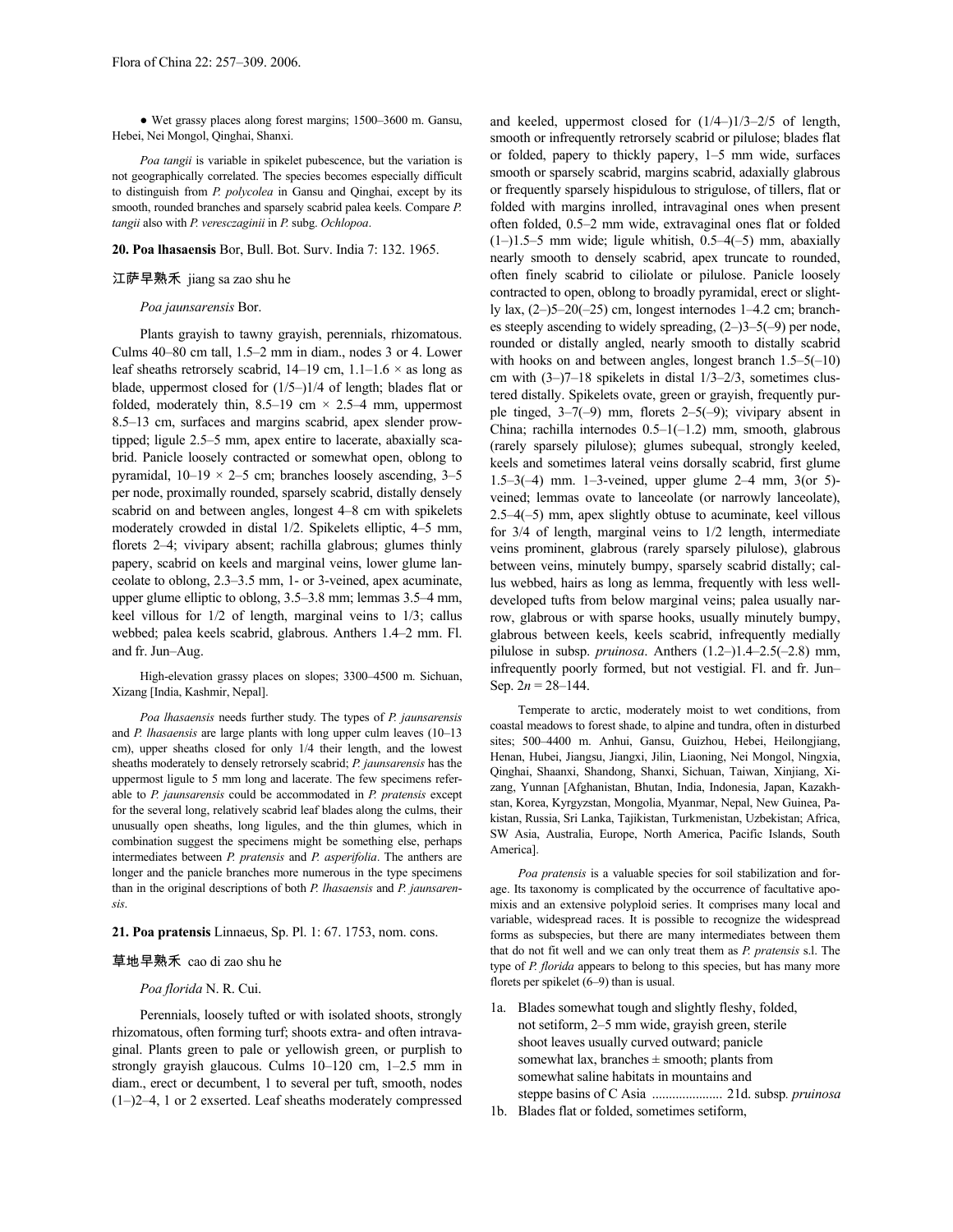not fleshy, 0.5–4(–5) mm wide, sometimes with a bluish tinge, but not grayish green; sterile shoot leaves mostly straight (sometimes curved in subsp. *alpigena*).

- 2a. Lemmas 4–4.5 mm, lower glume 3–4 mm.
	- 3a. Panicle 4–8 cm; branches 2 per node, distally sparsely scabrid, spikelets clustered in distal 1/3, clusters somewhat pendent ............ 21f. subsp. *staintonii*
- 3b. Panicle 10–15 cm; branches 3–5 per node, distally moderately scabrid, spikelets loosely arranged in distal 1/2, not pendant ............. 21g. subsp. *stenachyra* 2b. Lemmas 2.5–3.5(–5) mm, lower

glume 2–3.5(–4) mm.

- 4a. Innovations and flowering shoots in small clusters, usually enclosed by dead leaf sheaths; shoots connected by long rhizomes; blades of the innovation leaves usually setiform, convolute, 0.4–1 mm in diam.; plants 20–100 cm tall; panicle usually slightly lax, compressed after anthesis; branches slightly scabrid; lemmas 2.5–3.5 mm; ligule glabrous ........................ 21b. subsp. *angustifolia*
- 4b. Innovation shoots usually solitary, rarely somewhat appressed, but not forming dense clusters.
	- 5a. Sheaths of lower leaves somewhat scabrid due to very short hairs; innovation leaf blades usually convolute, moderately firm, 0.4–0.7 mm in diam.; panicle lax, branches scabrid; lemmas 2.8–3.5 mm; culms 30–80 cm tall; forest plants of Heilongjiang basin
	- ............................ 21e. subsp. *sergievskajae* 5b. Sheaths of lower leaves glabrous and smooth (rarely pilulose, but then blades broader and flat); panicle branches usually slightly scabrid or smooth; lemmas 2.5–4(–5) mm.
		- 6a. Plants 8–30(–50) cm tall, with bluish coating, especially prominent on glumes; blades 1.3–4 mm wide, flat; panicle broad, lax; branches slightly scabrid, 1 or 2(or 3) per node; ligule abaxially pilulose

..................................... subsp. *irrigata* . (see note under 21c. subsp. *pratensis*)

- 6b. Plants usually larger, usually without bluish coating; panicle branches usually 3–5 per node at lowest nodes.
	- 7a. Panicle branches with scattered spinules, sometimes nearly smooth;

leaf blade usually flat; plants often with compact aerial shoots; widespread ................... 21c. subsp. *pratensis*

7b. Panicle branches smooth or nearly so; leaf blade often convolute; plants almost always with solitary shoots; arctic and alpine ................... 21a. subsp. *alpigena*

**21a. Poa pratensis** subsp. **alpigena** (Lindman)Hiitonen, Suom. Kasvio. 205. 1933.

# 高原早熟禾 gao yuan zao shu he

*Poa alpigena* Lindman, Sv. Fanerogamfl. 91. 1918; *P. pratensis* var. *alpigena* Blytt, nom. illeg. superfl.; *P. pratensis* var. *contracta* Keng; *P. pratensis* var. *iantha* Laestadius.

Plants green or more often purplish, with slender rhizomes; shoots extravaginal. Culms 10–70 cm tall, 0.7–1 mm in diam., mostly solitary, nodes 1 or 2. Leaf sheaths smooth, glabrous; blades flat or more often folded,  $2-5$  cm  $\times$  0.6–2(–3) mm, surfaces and margins slightly scabrid or smooth, adaxially frequently sparsely hairy, of tillers often curved upward, to 12 cm; ligules 0.8–2.5 mm, abaxially smooth or sparsely scabrid. Panicle loosely contracted or eventually open, erect, 5–10(–20)  $\times$  1–3.5(–5) cm; branches spreading at anthesis, slightly flexuous, 2–4 per node, slender, smooth or sparsely scabrid, longest 1.5–4 cm, with 9–15 spikelets in distal 1/2. Spikelets purpleviolet, 3–5 mm, florets 2 or 3; glumes subequal, lower glume 2–3.5 mm, upper glume 2.5–4 mm; lemmas ovate, 3.3–4.3 mm, keel villous for 2/3 of length, marginal veins for 1/2, intermediate veins glabrous or sparsely pilulose to short villous; palea smooth or proximally with sparse hooks between keels, keels scabrid, sometimes medially pilulose. Anthers (1.2–)1.3– 1.8 mm. Fl. and fr. Jul–Aug. 2*n* = 28, 35, 42, 56, 63, 70, 74–78, 84.

Mountain meadows, alpine cold grasslands, riverside sandy places; 700–1000 m. Hebei, Heilongjiang, Nei Mongol [Russia; Europe, North and South America].

Only a few specimens from NE China seem to be of this race. Records from western provinces cited in FRPS (9(2): 101–102. 2002, as *P. alpigena*) seem to be based on material better placed in subsp. *pruinosa* or subsp. *staintonii*.

**21b. Poa pratensis** subsp. **angustifolia** (Linnaeus) Lejeun, Comp. Fl. Belg. 82. 1828.

# 细叶早熟禾 xi ye zao shu he

*Poa angustifolia* Linnaeus, Sp. Pl 1: 67. 1753; *P. pratensis* var. *angustifolia* (Linnaeus) Smith.

Plants pale green, sometimes purplish, forming tufts, not turf; shoots extra- and intravaginal, with fascicles of slender intravaginal shoots. Culms (15–)20–80 cm tall, several per tuft. Leaf sheaths longer than basal internodes, shorter than upper internodes, several times as long as blades; blades flat or folded with margins inrolled, thin to moderately thin,  $3-9$  cm  $\times$  1-2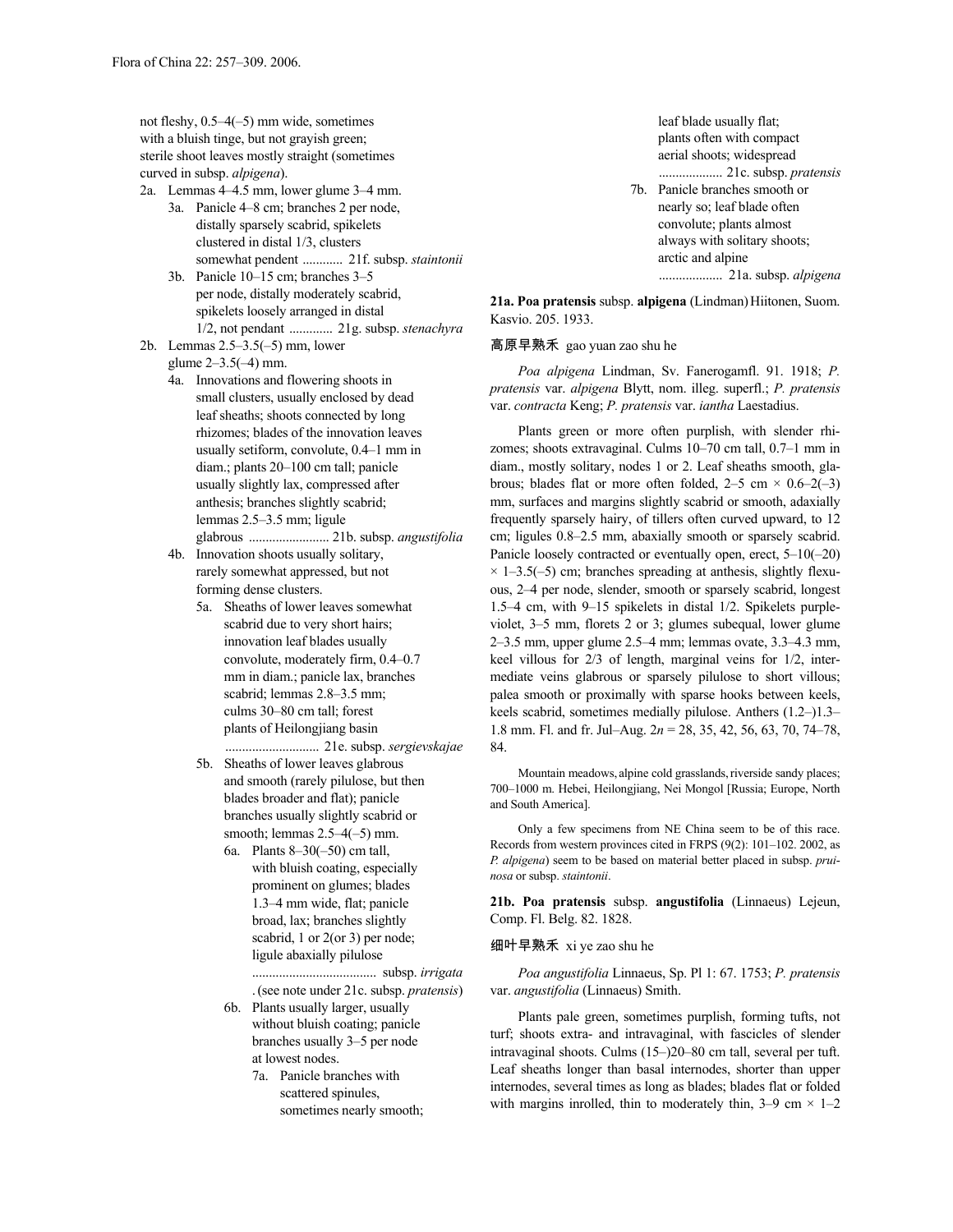mm, of tillers intravaginal ones setiform, folded with inrolled margins, papery to thickly papery, to 45 cm  $\times$  0.5–1 mm, surfaces smooth, often adaxially pubescent; ligule 0.5–2 mm, apex truncate, abaxially scabrid. Panicle open, oblong to narrowly pyramidal,  $5-10(-15) \times 2-4(-5)$  cm; branches ascending or spreading, 3–5 per node, scabrid, longest 2–5 cm with 6–18 spikelets in distal 1/2–2/3. Spikelets ovate, frequently purple tinged, 4–5 mm, florets 2–5; glumes subequal, apex acuminate, keel scabrid, lower glume 2.2–3 mm, 1-veined, upper glume 2.5–3.2 mm, 3-veined; lemmas 2.5–3.5(–4) mm, apex acute, narrowly membranous, keel villous for 2/3 of length, marginal veins for 1/2 length, intermediate veins glabrous; palea smooth to minutely bumpy between keels, keels scabrid. Anthers 1.3–2 mm. Fl. and fr. Jun–Jul, fr. Jul–Sep. 2*n* = 28, 46, 51, 56, 63, 66, 72.

Coniferous and *Quercus* forest margins, grasslands on slopes; 500–4400 m. Gansu, Guizhou, Hebei, Heilongjiang, Jilin, Liaoning, Nei Mongol, Ningxia, Qinghai, Shaanxi, Shandong, Shanxi, Sichuan, Xinjiang, Xizang, Yunnan [Afghanistan, Bhutan, India, Kazakhstan, Kyrgyzstan, Mongolia, Nepal, Pakistan, Russia, Tajikistan, Uzbekistan; SW Asia, Europe; introduced in North America].

This subspecies is probably introduced, at least in part, in China. It grades into subsp. *pratensis*.

## **21c. Poa pratensis** subsp. **pratensis**

# 草地早熟禾(原亚种) cao di zao shu he (yuan ya zhong)

*Poa angustiglumis* Roshevitz; *P. pratensis* [unranked] *anceps* Gaudin; *P. pratensis* var. *anceps* (Gaudin) Grisebach; *P. viridula* Palibin.

Plants green or pale green, often forming turf, strongly rhizomatous; shoots extra- and intravaginal. Culms (15–)20– 80(–120) cm, few to several per tuft, erect, nodes 2–4. Leaf sheaths smooth or retrorsely scabrid, lower ones longer than internodes, usually distinctly longer than blade, uppermost to 20 cm; blades flat, moderately papery to thickly papery, 2-10 cm  $\times$ 2–4(–5) mm, surfaces smooth or adaxial surface and margins sparsely scabrid, abaxially glabrous or less often sparsely pubescent, of tillers flat and folded or all flat with margins inrolled or not, papery to thickly papery, to 45 cm  $\times$  1–4(–5) mm; ligules 1–4(–5) mm, abaxially scabrid. Panicle loosely contracted to open, oblong to broadly pyramidal,  $5-20(-25) \times 3-5(-10)$  cm; branches spreading, straight or flexuous and slightly lax, 3– 7(–9) per node, smooth or scabrid, longest 5–10 cm with 3– 10(–18) spikelets in distal 1/2. Spikelets ovate, frequently purple tinged,  $4-7(-9)$  mm, florets  $3-5(-8)$ ; glumes ovate to lanceolate (narrowly lanceolate), apex acute to acuminate, keel distally scabrid, lower glume 1.5–3(–4) mm, 1- or 3-veined, upper glume 2–3(–5) mm, 3-veined; lemmas ovate to lanceolate 2.5–4(–5) mm, apex slightly obtuse to acute, keel villous for 3/4 of length, marginal veins for 1/2 length, intermediate veins glabrous; palea smooth or minutely bumpy, rarely with a few hooks between keels, keels scabrid. Anthers (1.2–)1.5– 2.2(–2.8) mm. Fl. May–Jun, fr. Jul–Sep. 2*n* = 28, 35, 42, 49, 50, 52, 56, 58, 63, 64, 66, 70, 77, 84, 91, 98, 105, 112, 119, 126, 133, 140.

Moist meadows, sandy places, grassy slopes; 500–4000 m. Anhui, Gansu, Guizhou, Hebei, Heilongjiang, Henan, Hubei, Jiangsu, Jiangxi, Jilin, Liaoning, Nei Mongol, Qinghai, Shaanxi, Shandong, Shanxi, Sichuan, Xinjiang, Xizang, Yunnan [Afghanistan, Bhutan, India, Indonesia, Japan, Kazakhstan, Korea, Kyrgyzstan, Mongolia, Myanmar, Nepal, New Guinea, Pakistan, Russia (Far East, Siberia), Sri Lanka, Tajikistan, Turkmenistan, Uzbekistan; Africa, SW Asia, Australia, Europe, North America, Pacific Islands, South America].

The race is widely cultivated for forage, soil stabilization, and lawns. It is probably also native to China. Cultivated, soft-leaved plants are sometimes called subsp. *irrigata* (Lindman) H. Lindberg, but such cultivated plants are not readily classified. *Poa pratensis* subsp. *irrigata* was reported from Xinjiang in FRPS (9(2): 194. 2002, as *P. irrigata* Lindman), but, while it is potentially present there, no authentic material has been seen by us. It was mapped for the Russian Far East only from the Commander Isles by Probatova (in Tzvelev, Sosud. Rast. Sovetsk. Dal'nego Vostoka 1: 279. 1985).

# **21d. Poa pratensis** subsp. **pruinosa** (Korotky) Dickoré, Stapfia 39: 173. 1995.

### 粉绿早熟禾 fen lü zao shu he

*Poa pruinosa* Korotky, Repert. Spec. Nov. Regni Veg. 13: 291. 1914; *P. grisea* Korotky; *P. macrocalyx* var. *tianschanica* Regel; *P. markgrafii* H. Hartmann; *P. pachyantha* Keng ex Shan Chen; *P. pamirica* Roshevitz ex Ovczinnikov; *P. tianschanica* (Regel) Hackel ex O. Fedtschenko.

Plants grayish green, loosely tufted, not forming turf; shoots mainly extravaginal, often curved upward. Culms often decumbent, 15–70 cm tall, solitary or infrequently few per tuft, 1–2 mm in diam., nodes 2 or 3, uppermost node less than 1/3 way up. Blades flat or usually folded with margins inrolled, moderately papery to thickly papery, 2–5 mm wide, of tillers folded, thickly papery and firm, usually distinctly curved, 3–  $10(-18)$  cm  $\times$  (1–)2–5 mm, often adaxially sparsely pubescent; ligule 0.5–4 mm, abaxially scabrid (rarely smooth). Panicle usually loosely contracted, oblong to pyramidal, somewhat lax,  $4-10(-15)$  cm; branches ascending to spreading,  $(1-2-5(-7))$ per node, smooth or distally scabrid, longest with spikelets in distal 1/3–1/2. Spikelets usually grayish and purple tinged, 3–  $6(-7)$  mm, florets  $2-5(-7)$ ; lower glume 2.5–3.5 mm, 1- or 3veined, upper glume 3–4 mm, 3-veined; lemmas ovate to lanceolate, 3–4.5 mm, apex acute, keel villous for 2/3 of length, marginal veins for 1/2; palea keels scabrid, glabrous or infrequently medially pilulose. Anthers 2–2.5 mm. Fl. and fr. Jun– Sep.  $2n = 42$ .

Mountains, moist weakly saline or alkaline grassy places, alpine river banks, marshy grasslands in the north. Gansu, Heilongjiang, Qinghai, Sichuan, Xinjiang, Xizang, Yunnan [Afghanistan, Kazakhstan, Kyrgyzstan, Mongolia, Pakistan, Russia (Siberia), Tajikistan].

This race is native to China. The inclusion of *Poa tianschanica* s.s. needs further study. *Poa pruinosa* s.s. (including *P. grisea*) includes plants from E Siberia with a profuse, waxy bloom and culms strongly flattened at the base. The types of *P. markgrafii* and *P. pamirica* seem typical of the subspecies. Plants without a waxy bloom, with stiff culms that are weakly flattened at base, occurring from the Altai, Khakass, and Tuva in Siberia southward through C Asia, are sometimes distinguished as *P. tianschanica* s.s. Tzvelev (Zlaki SSSR, 459. 1976) treated these as one species, possibly derived from hybridization between *P. pratensis* and *P. tibetica*. *Poa pachyantha* seems to fit within *P. pratensis* subsp. *pruinosa*; although the culms are not flattened, the lower sheaths are flattened and somewhat keeled, and the plants are gray with antho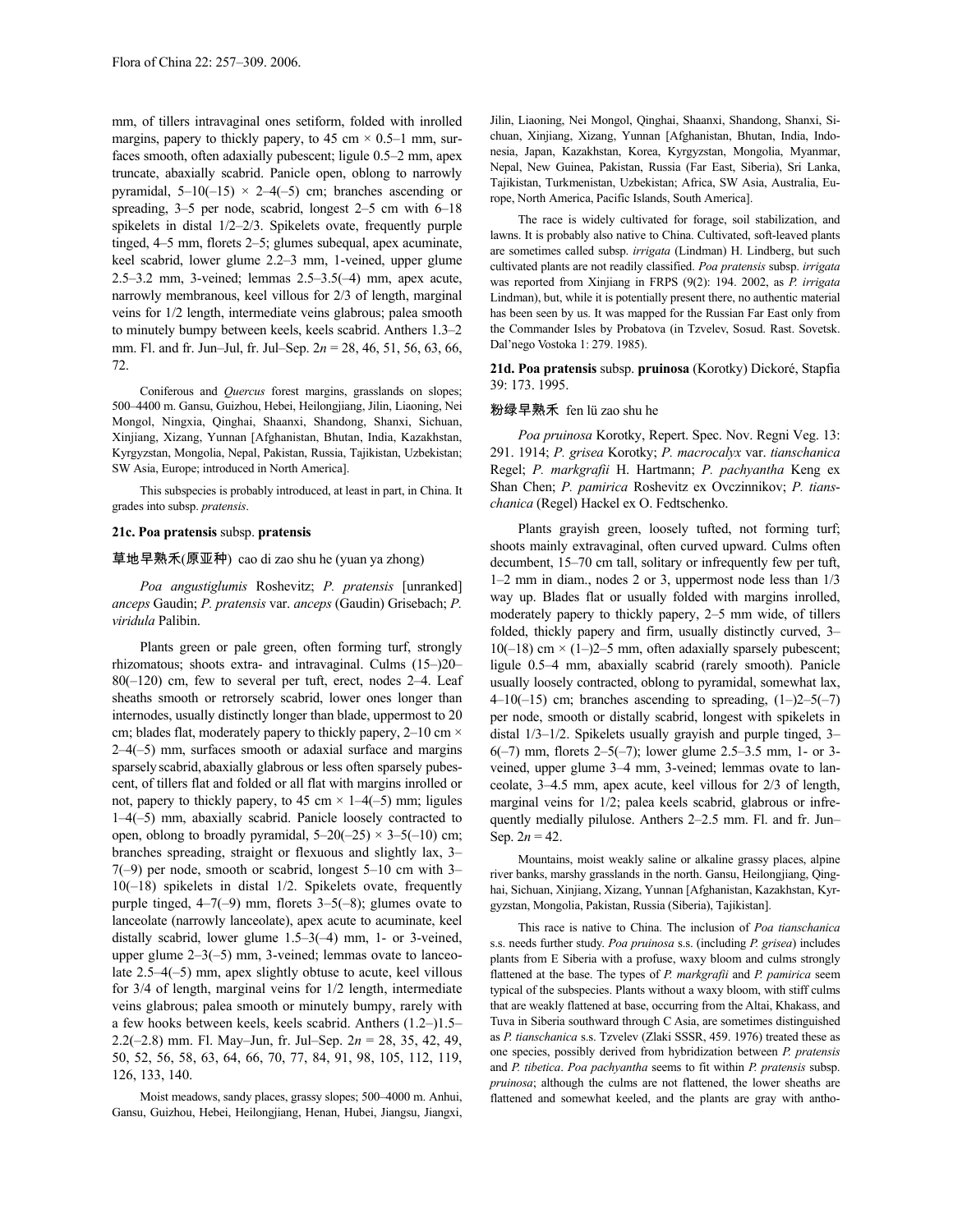cyanic spikelets that are somewhat clustered. *Poa sabulosa* (Turczaninow ex Roshevitz) Turczaninow ex Roshevitz was reported in FRPS (9(2): 102. 2002) from Heilongjiang, in low, wet, sandy places by river banks, lake shores, seashores, and saline meadows. No voucher was seen, and it is doubtfully present in China. In Russia it is considered a narrow endemic of subsaline meadows in the Baikal region of Siberia and N Mongolia, and is treated as a low-growing (10–30 cm), smallspikeleted (lemmas 2.3–2.8 mm) race, as *P. pratensis* subsp. *sabulosa* (Turczaninow ex Roshevitz) Tzvelev, or lumped within *P. pratensis* subsp. *pruinosa* s.l.

**21e. Poa pratensis** subsp. **sergievskajae** (Probatova) Tzvelev, Novosti Sist. Vyssh. Rast. 11: 27. 1974.

# 色早熟禾 se zao shu he

*Poa sergievskajae* Probatova, Novosti Sist. Vyssh. Rast. 8: 28. 1971.

Plants loosely tufted, not forming a turf, slender rhizomatous, shoots mainly extravaginal. Culms solitary, erect, slender, 20–80 cm tall. Leaf sheaths of lower leaves retrorsely hispidulous, blades flat with slightly inrolled margins, 1–3 mm wide, adaxially sparsely pubescent, of tillers folded, to 25 cm  $\times$ 0.8–1.4 mm. Panicle open, pyramidal, 5–15 cm; branches slightly flexuous, slender, nearly smooth to moderately scabrid, longest with 3–10 spikelets. Spikelets pale green, 3–5 mm; glumes unequal, lower glume 1-veined; lemmas 2.5–3.5 mm, keel and marginal veins loosely villous; palea glabrous between keels, keels scabrid. Anthers 1.3–1.8 mm. Fl. and fr. Jul.

*Betula* and *Picea* forests, shade of shrubs, moist ground. ?Heilongjiang, ?Jilin, ?Xizang [Russia (Far East, Siberia)].

A number of gatherings from China fits this taxon, which may merely represent a minor variation within *Poa pratensis*, possibly from low nutrient (acidic), shady, moist habitats.

**21f. Poa pratensis** subsp. **staintonii** (Melderis) Dickoré, Stapfia 39: 174. 1995.

## 长稃早熟禾 chang fu zao shu he

*Poa alpigena* subsp. *staintonii* Melderis in H. Hara et al., Enum. Fl. Pl. Nepal 1: 142. 1978; *P. dolichachyra* Keng ex P. C. Keng & G. Q. Song.

Plants green or purplish, not forming a turf. Culms 30–40 cm tall, nodes 2, uppermost node to 1/3 of way up. Leaf sheaths smooth, weakly keeled, uppermost 9–11 cm, several times longer than blade; blades folded, moderately papery to thickly papery,  $3-7$  cm  $\times$   $2-3$  mm, abaxially smooth, adaxially sparsely pubescent, of tillers  $20-25$  cm  $\times$  1-2 mm; ligules 1.5-3 mm, apex obtuse, abaxially smooth. Panicle open, 4–8 cm; branches spreading, 2 per node, proximally smooth, distally sparsely scabrid, longest 3–5 cm with spikelets clustered in distal 1/3, clusters somewhat pendent. Spikelets ovate, purple tinged, 4.5– 6 mm, florets 2–4; glumes sparsely scabrid on keels, smooth or very sparsely scabrid on lateral veins, smooth between veins, lower glume ca. 3 mm, 1-veined, upper glume ca. 4 mm, 3 veined; lemmas 4–4.5 mm, keel villous for 2/3 of length, marginal veins for 1/2, intermediate veins glabrous; palea keels medially scabrid or pilulose. Anthers ca. 2 mm. Fl. and fr. Jul– Aug.

River banks in high mountain areas, waterside grassy slopes; 3400–3800 m. Qinghai, N Sichuan, Xizang, Yunnan [Nepal].

This race is native to the Xizang-Qinghai Plateau. It has larger spikelets than *Poa calliopsis*, but seems intermediate to it in the possession of spikelets crowded near the somewhat pendent branch tips.

**21g. Poa pratensis** subsp. **stenachyra** (Keng ex P. C. Keng & G. Q. Song) Soreng & G. Zhu, **comb. et stat. nov.**

## 窄颖早熟禾 zhai ying zao shu he

Basionym: *Poa stenachyra* Keng ex P. C. Keng & G. Q. Song, Acta Biol. Plateau Sin. 12: 10. 1994.

Plants green or pale green, loosely tufted, not forming a turf, shoots mainly extravaginal. Culms erect, solitary or few per tuft, 80–110 cm tall, smooth, rounded or slightly compressed, nodes 2–4, 1 or 2 exserted, uppermost node 1/5–1/4 way up. Leaf sheaths smooth, somewhat keeled, uppermost to 19 cm, ca.  $2 \times$  as long as blade; blades flat with margins slightly inrolled, leathery,  $10-16$  cm  $\times$  3-4 mm, adaxially sparsely scabrid; ligule 1–2 mm, abaxially scabrid, margin erose, apex obtuse. Panicle open,  $10-15 \times 4-8$  cm, longest internode 3.7– 4.2 cm; branches widely spreading to nodding, 3–5 per node, proximally rounded and smooth, distally moderately scabrid, longest 6–8 cm with 8–13 spikelets in distal 1/2. Spikelets 5–6 mm, florets 3; glumes subequal, keel moderately scabrid, surfaces sparsely scabrid, lower glume 3.5–4 mm, 1- or 3-veined, upper glume 4–5 mm, 3-veined, as long or slightly longer than first lemma; lemma narrowly lanceolate, 4–4.5 mm, apex acuminate, yellow bronze, intermediate veins prominent, keel villous for 1/2 length, marginal veins to 1/3, surfaces indistinctly minutely bumpy, sparsely scabrid; palea glabrous between keels, keels finely scabrid. Anthers ca. 2.3 mm. Fl. and fr. Jun– Aug.

● Forest margins on slopes, grassy places among thickets; 3700– 4300 m. Qinghai, NW Sichuan.

This rare race differs from the others by having glumes and lemmas narrowly acuminate, the glumes subequal to the lowest lemma.

**22. Poa raduliformis** Probatova, Novosti Sist. Vyssh. Rast. 8: 25. 1971.

### 糙早熟禾 cao zao shu he

*Poa remota* Forselles subsp. *raduliformis* (Probatova) Voroschilov.

Perennials, shortly rhizomatous, rhizomes yellowish orange to reddish brown, slender. Plants yellowish green. Culms 35–90 cm tall, 3–4 mm in diam., nodes 2 or 3, uppermost node ca. 1/2 way up, often slightly scabrid below the panicle and nodes. Leaf sheaths compressed, keeled, 10–20 cm, lower ones distinctly retrorsely hispidulous, uppermost closed for 1/3 of length; blade flat or infrequently folded, moderately thin,  $8-15$  cm  $\times$  (1.5–)3–5 mm, adaxial surface of basal blades sparsely pilulose; ligules 2–3.5 mm, apex ciliolate, abaxially sparsely puberulent. Panicle open, oblong, 8–20 cm; branches ascending, spreading in anthesis, scabrid throughout, longest 3– 5 cm with 3–10 spikelets in distal 1/2. Spikelets green, 3.5–6 mm, florets 2–4; vivipary absent; glumes strongly keeled, keel almost straight, keel and lateral veins moderately densely scabrid, surface sometimes moderately scabrid above, 3-veined, apex acuminate, lower glume 2–3 mm, upper glume 2.5–3.5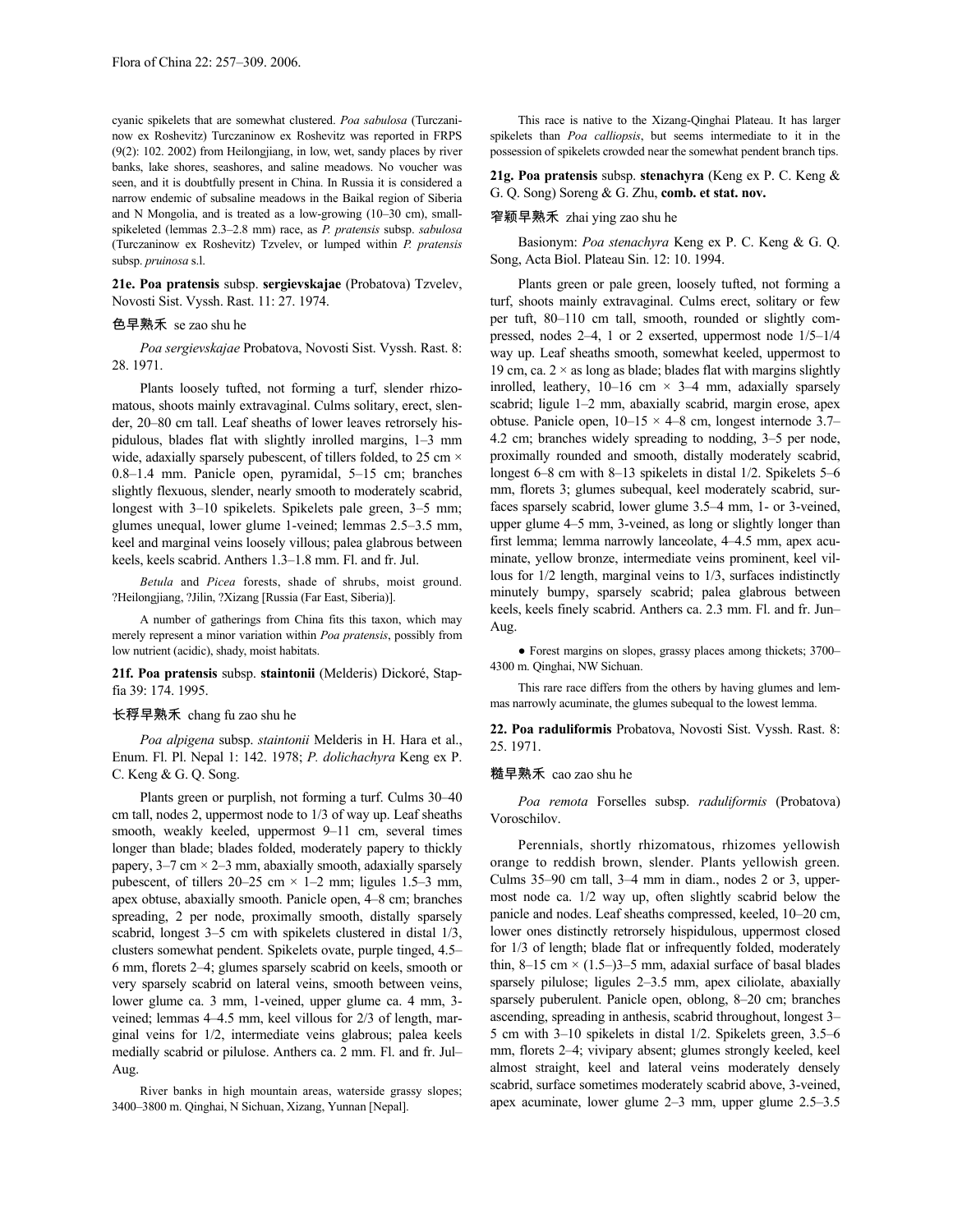mm; lemmas lanceolate, 3.3–4.5 mm, keel and marginal veins with lower part sparsely pilulose, surfaces glabrous, finely minutely bumpy; callus webbed; palea glabrous between keels, keels scabrid. Anthers 1.8–2.4 mm. Fl. and fr. Jun–Jul. 2*n* = 70.

Forest margins, roadside thickets; ca. 2600 m. ?Shanxi [Japan, Mongolia, Russia (Far East, E Siberia)].

Tzvelev (Zlaki SSSR, 451. 1976) considered *Poa raduliformis* as probably "a result of hybridization of *P. pratensis* with *P. remota*, *P. radula*, or *P. sibirica*." It seems few gatherings from China might be called *P. raduliformis*, and the report from Shanxi in FRPS (9(2): 130– 131. 2002) is doubtful. The species should be looked for in Heilongjiang.

**23. Poa arctica** R. Brown subsp. **caespitans** Simmons ex Nannfeldt, Symb. Bot. Upsal. 4: 71. 1940.

# 极地早熟禾 ji di zao shu he

*Poa tolmatchewii* Roshevitz.

Perennials, densely tufted, short rhizomatous or not (Chinese plants); shoots extravaginal and some intravaginal. Culms solitary to several (rarely up to 20, Chinese plants), 7.5– 60 cm tall, 0.5–2 mm in diam., smooth, glabrous, nodes 1 or 2, none or 1 exserted, uppermost to 1/3 way up, base of culms with sheaths soon withering (in Chinese plants). Leaf sheaths weakly keeled, smooth, glabrous, 2–15 cm,  $1.5-5 \times$  as long as blade, uppermost closed for 1/4–1/3 of length; blades flat or folded, papery to thickly papery, 1–6 mm wide, surfaces smooth or sparsely scabrid, of tillers folded, 2–15 cm; ligule 2– 4 mm, abaxially smooth or sparsely scabrid, apex obtuse to acute. Panicle open, ovoid to pyramidal, well exserted, 3–10  $(-15) \times 2-6$  cm, internodes 0.8–1.5(-3) cm; branches spreading early, sinuous and flexuous to strict, (1–)2–5 per node, slender to moderately stout, rounded, smooth or distally scabrid, longest 1.5–5 cm with 2–7 spikelets in distal 1/3. Spikelets ovate, strongly purple tinged, 4–5(–5.5) mm, florets (2–)3–4 (–6); vivipary absent (within China); rachilla internodes 0.8–1.2 mm, smooth, glabrous, or short villous (within China); glumes subequal, lanceolate, very thinly papery, 3-veined, weakly keeled, smooth or sparsely scabrid, lower glume (2–)2.5–4.5 mm, upper glume  $(2.5-3)$ <sup>-5</sup> mm; lemmas lanceolate to broadly lanceolate, 3.5–4.5 mm, margins broadly membranous, apex acute, keel densely long-villous for 3/4 of length, marginal veins to 2/3, intermediate veins prominent, area between veins smooth to moderately bumpy, distally smooth or sparsely scabrid, proximally (sparsely to) densely shortly villous; callus webbed, hairs usually dense, to 1/2 as long as lemma; palea sparsely to moderately pilulose between keels, keels scabrid, medially pilulose. Anthers 1.4–2.5 mm. Fl. and fr. Jul–Aug. 2*n*  $= 77.$ 

Wet places along glacial rivers or lakes, alpine meadows, grassy places on rocky slopes; ca. 2100 m. Heilongjiang, Jilin [Russia; Europe (Scandinavia), North America].

The only Chinese material seen by the authors is from Jilin (Changbai Shan), and this is tentatively placed within subsp. *caespitans*. The specimens have no evident rhizomes, like subsp. *caespitans*. The rachillas are strongly pilose as in subsp. *lanata* (Scribner & Merrill) Soreng (incl. *Poa malacantha* Komarov), but the leaf blades are too thin and the spikelets too small for that taxon. *Poa arctica* subsp. *arctica* is distinguished by its loose, rhizomatous habit, mostly solitary culms, and generally glabrous rachillas. These gatherings had been identified as *P. shinoana* Ohwi (*P. malacantha* subsp. *shinoana* (Ohwi) T. Koyama; *P. malacantha* var. *shinoana* (Ohwi) Ohwi). FRPS (9(2): 132. 2002) reported *P. tolmatchewii* from Heilongjiang, but we have not seen a voucher specimen. Specimens named as *P. arctica* subsp. *arctica* from Gansu, Hebei, Nei Mongol, Qinghai, and Xinjiang have been redetermined as other species, mostly *P. tangii*. *Poa arctica* subsp. *arctica* is a circumboreal arctic and alpine species, and is known as far south as ca. 50°N in the mountains S of Lake Baikal (but not from Mongolia) and from northernmost Korea (*P. deschampsioides* Ohwi), but there seems to be little or no suitable habitat in adjacent parts of China.

**24. Poa hissarica** Roshevitz ex Ovczinnikov, Izv. Tadzh. Bazy Akad. Nauk SSSR 1: 12. 1933.

## 希萨尔早熟禾 xi sa er zao shu he

# *Poa laudanensis* Roshevitz ex Ovczinnikov.

Perennials, densely tufted, with or without short lateral shoots; shoots extravaginal and intravaginal. Culms few to several per tuft, erect or obliquely ascending, (10–)15–40 cm tall, 0.5–0.8 mm in diam., smooth, nodes 2 or 3, 1 or 2 exserted, uppermost to 1/4 way up, base enclosed by persistent pale brown leaf sheaths. Leaf sheaths smooth, glabrous, 3–9 cm, 4–5  $\times$  as long as blade, uppermost closed for  $1/3-2/3$  of length; blades folded with margins inrolled or not, moderately papery to thickly papery, ca. 2 mm wide, abaxially smooth, adaxially smooth or sparsely scabrid, margins scabrid, longest intravaginal ones to 3–8 cm; ligule 1–2 mm, abaxially smooth or sparsely scabrid, margin dentate to lacerate, sometimes ciliolate, apex truncate to obtusely rounded, collars smooth, glabrous. Panicle loosely contracted or open, erect, exserted, (3–)  $4-10 \times 3-7$  cm; branches spreading, straight or slightly flexuous, 2 per node, slender, rounded and smooth throughout or distally slightly angled and pedicels sparsely scabrid, longest  $(1.2–)2–5$  cm with 1–5 spikelets in distal  $(1/3–)1/2$ . Spikelets ovate, tinged pale purple,  $(4-)5-8(-10)$  mm, florets  $(2-)3-6$ ; vivipary absent; rachilla internodes 0.8–1.2 mm, smooth, glabrous; glumes unequal to subequal, very thinly papery, shiny, smooth or keel sparsely scabrid distally, lower glume  $(2-)2.5-$ 3.5 mm, 1- or 3-veined, upper glume 3–4 mm, 3-veined; lemmas ovoid to broadly lanceolate, 3–4.8 mm, intermediate veins indistinct, smooth throughout to sparsely and finely scabrid on and along margins, glabrous throughout, margins broadly membranous, apex obtuse to acute; callus glabrous; palea smooth, glabrous between keels, keels medially scabrid to ciliate, distally scabrid. Anthers ca. 2 mm. Fl. and fr. Jun–Jul.

Alpine moist rocky grassy slopes; (2800–)3700–4000 m. Xinjiang [Kazakhstan, Kyrgyzstan, Tajikistan, Uzbekistan].

*Poa hissarica* is possibly endemic to the W slope of the C Asian Republics, but one specimen from Xinjiang (Tian Shan, 2800 m), with very sparse callus web and very sparsely hispid between the lemma veins, is close to this species. Perhaps *P. hissarica* would be better treated as a subspecies of *P. lipskyi*.

**25. Poa lipskyi** Roshevitz, Izv. Bot. Sada Akad. Nauk SSSR 30: 303. 1932.

疏穗早熟禾 shu sui zao shu he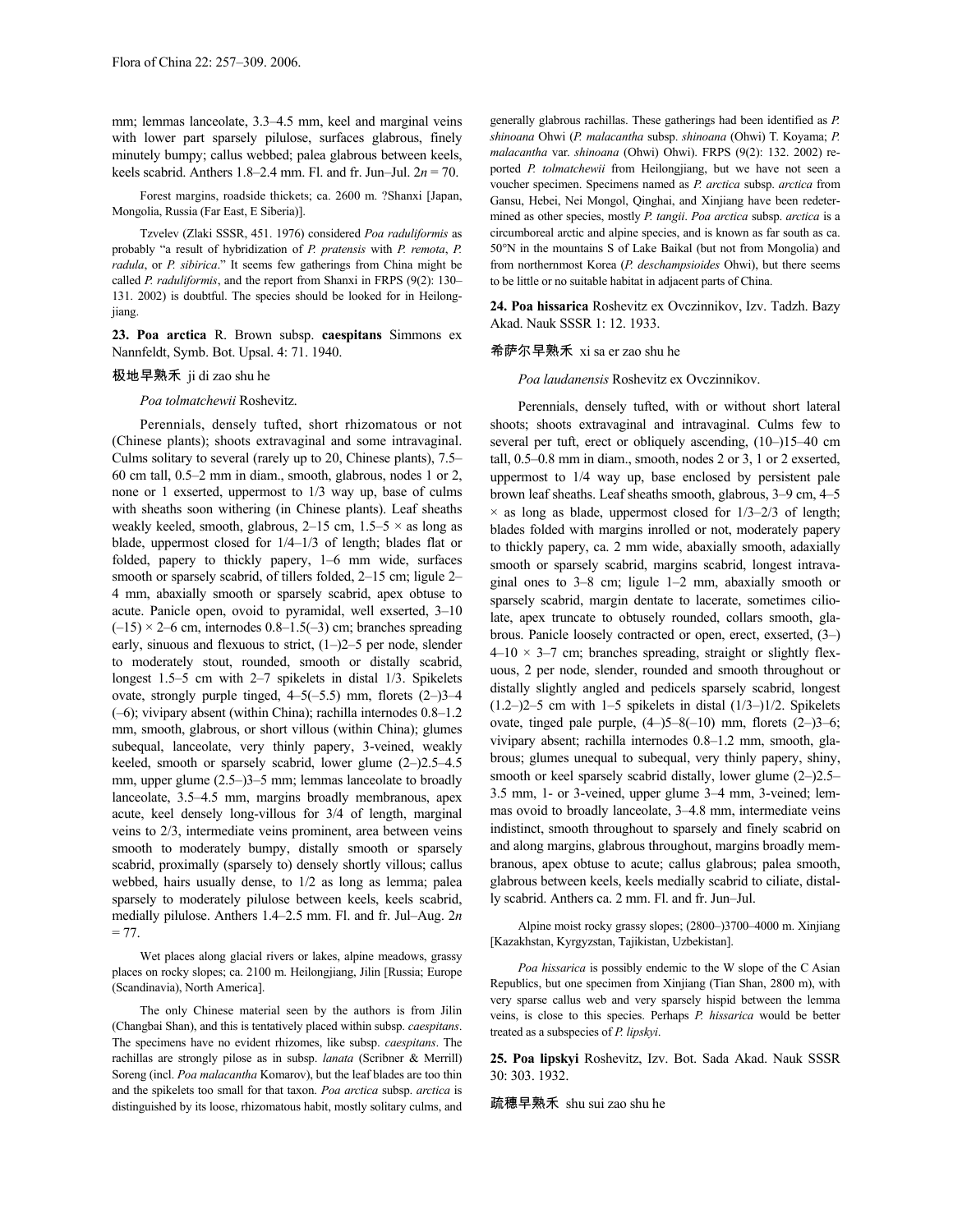Perennials, densely tufted, with or without short lateral shoots; shoots extra- and intravaginal. Culms several per tuft, erect or obliquely ascending, (5–)10–55 cm tall, 1–2 mm in diam., smooth, nodes (1–)2 or 3, none or 1 exserted, uppermost to 1/4–1/2 way up, base enclosed in layers of old, pale brown sheaths. Leaf sheaths smooth or the lower ones scabrid, glabrous,  $4-10$  cm,  $1.5-4 \times$  as long as blade, uppermost closed for 1/3–1/2 of length; blades flat or folded, thickly papery, 2–10  $cm \times 1-3(-4)$  mm, abaxially smooth, adaxially densely scabrid, less often nearly smooth, glabrous, margins scabrid, apex prowtipped, of tillers 3–12 cm; ligule 1.6–4 mm, abaxially scabrid, apex truncate to obtuse, dentate to lacerate, sometimes ciliolate, collar usually smooth, glabrous. Panicle open or loosely contracted, erect or somewhat lax, exserted,  $4-10(-15) \times 3-8$  cm; branches ascending to spreading, straight or slightly flexuous, 1 or 2(–5) per node, slender, rounded and smooth throughout or distally slightly angled and very sparsely scabrid, longest 2–7 cm with 2–4(–8) spikelets in distal 1/4–1/3. Spikelets ovate, 6– 9 mm, florets 3–5(–6), purple tinged; vivipary present or commonly absent; rachilla internodes 0.8–1.2 mm, smooth, glabrous; glumes unequal to subequal, very thinly papery, shiny, smooth or keel sparsely scabrid distally, lower glume 3.5–4  $(-5.2)$  mm, 1- or 3-veined, upper glume  $3.5-5(-6)$  mm, 3veined; lemmas broadly lanceolate, 4.5–6.2 mm, acute, intermediate veins indistinct, keel villous for 1/2 of length, marginal veins for 1/3, intermediate veins and surfaces proximally smooth, glabrous or loosely pilulose to short villous, keel and surfaces sparsely scabrid distally, apex acute; callus glabrous (rarely with a few hairs less than 1 mm); palea smooth, glabrous or sparsely pilulose between keels, keels scabrid, some medially pilulose to short villous. Anthers 2–2.8 mm. Fl. and fr. Jun–Aug.

Alpine meadows, swales, moist gravel slopes; 2200–3600 m. Qinghai, Xinjiang, Xizang [?Kashmir, Kazakhstan, Kyrgyzstan, NW Mongolia, Tajikistan, Uzbekistan].

*Poa lipskyi* is fairly common at high altitudes in C Asian mountains bordering W China and in the Kunlun Shan. Two geographically overlapping subspecies are commonly recognized.

### 1a. Lemma glabrous between veins

..................................................... 25a. subsp*. dschungarica* 1b. Lemma loosely pilulose to short villous between veins ........................................ 25b. subsp*. lipskyi*

**25a. Poa lipskyi** subsp. **dschungarica** (Roshevitz) Tzvelev, Novosti Sist. Vyssh. Rast. 11: 26. 1974.

# 准噶尔早熟禾 zhun ga er zao shu he

*Poa dschungarica* Roshevitz, Izv. Bot. Sada Akad. Nauk SSSR 30: 778. 1932.

Leaf blade papery to thickly papery,  $2-3(-5)$  mm wide. Panicle open,  $6-12 \times 6-8$  cm; lemmas glabrous between veins; palea keels scabrid, sometimes medially sparsely pilulose. Fl. and fr. Jun–Jul.

Alpine grassy places; ca. 3000 m. Xinjiang [Kazakhstan, Kyrgyzstan, NW Mongolia, Tajikistan, Uzbekistan].

### **25b. Poa lipskyi** subsp. **lipskyi**

# 疏穗早熟禾(原亚种) shu sui zao shu he (yuan ya zhong)

*Poa bedeliensis* Litvinov; *P. contracta* Ovczinnikov & Czukavina (1957), not Retzius (1783); *P. kungeica* Goloskokov; *P. lipskyi* var. *contracta* Tzvelev; *P. macroanthera* D. F. Cui subsp. *meilitzyka* D. F. Cui; *P. ovczinnikovii* Ikonnikov; *P. pseudodisiecta* Ovczinnikov.

Blades thickly papery, 1–3(–4) mm wide. Panicle open or loosely contracted,  $5-15 \times 3-8$  cm; lemmas loosely pilulose to short villous between veins; palea keels medially pilulose. Fl. and fr. Jun–Aug.  $2n = 70$ .

Alpine meadows, gravel slopes; 2200–3600 m. Qinghai, Xinjiang, Xizang [Kazakhstan, Kyrgyzstan, Tajikistan].

*Poa macroanthera* subsp. *meilitzyka* would seem to fall here, although we have not seen the type.

### **26. Poa qinghaiensis** Soreng & G. Zhu, **sp. nov.**

# 青海早熟禾 qing hai zao shu he

Type: China. Qinghai: Dulan Xian, Ngola Shan, 36°28'N, 98°14'E, steep S-facing slope, in duff in open *Picea* stand, ca. 3900 m, 22 Sep 1997, *R. J. Soreng, P. M. Peterson & Sun Hang 5461* (holotype, US; isotypes, KUN, PE, others to be distributed).

*Haec species a* P. hissarica Roshevitz ex Ovczinnikov *et*  P. lipskyi Roshevitz *lemmate glabris vel carina ad basim paulo pilosula abaxialiter modice ad dense scabro nervis intermediis prominentibus praedito atque palea inter carinas scabra ad carinas dense scabra; a* P. pagophila Bor *spiculis plerumque longioribus, 5–9(–10) mm, glumis non papillatis differt*.

Perennials, tufted, with or without short rhizomes; shoots extravaginal and intravaginal. Culms few to several, erect (5–) 15–55, nodes 1–3, 0–2 exserted, uppermost to 1/4–1/2 way up, base enclosed in few to many layers of old pale brown sheaths. Leaf sheaths smooth or the lower ones coarsely scabrid, glabrous,  $2-15$  cm,  $1.5-3 \times$  as long as blade, uppermost closed for 1/2 of length; blades flat or folded, moderately thin,  $2-10$  cm  $\times$ 2–3(–5) mm, abaxially smooth or scabrid, adaxially scabrid, of tillers to 20 cm; ligules 2–4 mm, abaxially smooth. Panicle open or loosely contracted,  $2-10 \times 1.5-6$  cm, longest internodes 0.4–2.1 cm; branches spreading to reflexed, sinuously flexuous or arched, (1 or)2(–4) per node, rounded and smooth or distally sparsely scabrid and slightly angled, longest 1–6 cm with 2–6 spikelets clustered in distal 1/3, clusters frequently pendent; flowers female or perfect, sometimes whole inflorescences female. Spikelets ovate, purple tinged, 5–9(–10) mm, florets 2–4; vivipary present or commonly absent; rachilla internodes 0.5– 1(–1.2) mm, smooth, glabrous; glumes subequal, smooth or keel sparsely scabrid, lower glume 3.5–6 mm, 1- to faintly 3 veined, upper glume 4–7 mm, 3-veined; lemmas (4–)4.5–7.5 mm, veins 5(–9), intermediate veins distinct, apex acute, keel and veins scabrid, hooks fine to coarse, sometimes elongated, occasionally developed into short villous hairs in the lower 1/3, surfaces proximally moderately to densely scabrid, distally moderately to sparsely scabrid or minutely bumpy; callus glabrous; palea scabrid between keels, keels densely scabrid. Anthers 2–3 mm, or vestigial. Fl. and fr. Jul–Aug.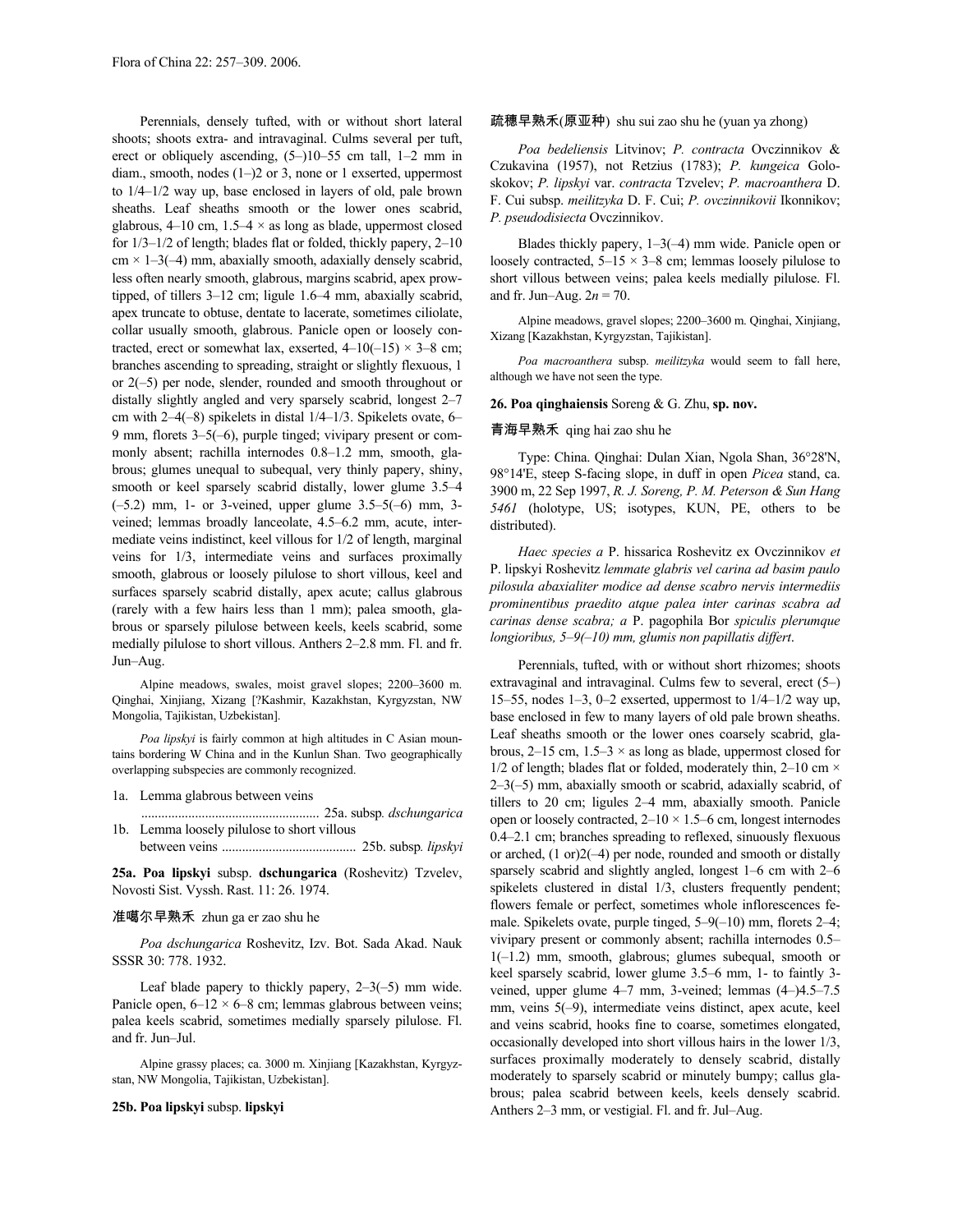● Arid subalpine forests, alpine meadows, gravel slopes; 3500– 5100 m. Gansu, Qinghai, SE Xinjiang, NE Xizang.

*Poa qinghaiensis* differs from other species in *P.* subsect. *Cenisiae* by the combination of the lemmas lacking villous hairs, being scabrid on the lower sides, and in having pronounced intermediate veins. Specimens were previously treated under the name *P. lipskyi* or remained unidentified. Although not well studied in *P. hissarica* or *P. lipskyi*, vestigial anthers are common in the new species and have not been found in other species in *P.* subsect. *Cenisiae*. In many respects, *P. qinghaiensis* approaches *P. pagophila*, but that species generally has smaller spikelets and the glumes are strongly papillate. Intermediates between *P. qinghaiensis* and *P. calliopsis* have been found at the Kunlun Pass and presumably represent hybridization between them.

**27. Poa smirnowii** Roshevitz, Izv. Glavn. Bot. Sada SSSR 28: 381. 1929.

# 史米诺早熟禾 shi mi nuo zao shu he

Perennials, loosely tufted, shortly rhizomatous; shoots all extravaginal, or a few intravaginal. Culms 1–5 per clump, 5–40 cm tall, nodes 1–3. Leaf sheaths smooth, glabrous, 4–8 cm,  $1.5-3 \times$  as long as upper blade, uppermost closed for over (1/2–)2/3 of length; blade flat or folded, moderately thin, 1–5  $cm \times 2-4$  mm, surfaces smooth or adaxially sparsely scabrid, margins scabrid, apex prow-tipped, of tillers 2–15 cm; ligule 2– 4 mm, abaxially smooth, collars smooth, glabrous. Panicle loosely contracted to open, slightly lax, exserted,  $2-8 \times 1.2-5$ cm, longest internodes 1–2.5 cm; branches rounded, ascending or spreading, 2(–5) per node, smooth or sparsely (rarely moderately) scabrid, longest  $1.5-4.5$  cm with  $1-3(-7)$  spikelets in distal 1/3. Spikelets ovate, usually purple tinged, 5–8 mm, florets 2–4(–5); vivipary present or absent; rachilla glabrous or sparsely pilulose to short villous; glumes subequal or equal, lower glume 3.5–4 mm, (1 or) faintly 3-veined, upper glume ca. 4 mm, 3-veined; lemmas 4.5–5 mm, mostly purple, margins membranous, keel villous for 3/4 of length, marginal veins for 2/3, area between veins proximally loosely pilulose or infrequently glabrous, distally smooth to sparsely scabrid; callus webbed, hairs long, dense; palea glabrous or pilulose between keels, keels scabrid, usually medially pilulose to short-villous. Anthers 2–2.5 mm. Fl. and fr. Jul–Aug.

Alpine shady grassy areas, open moist gravelly slopes, riversides; 2000–3300 m. Xinjiang [N Mongolia, Russia (C and E Siberia)].

Three subspecies are recognized, all of which appear to be rare in China.

1a. Spikelets viviparous ......................... 27c. subsp. *polozhiae*

- 1b. Spikelets not viviparous.
	- 2a. Plants (5–)10–25(–33) cm tall, culms usually solitary or sometimes forming small tufts; panicle 1.2–3 cm wide ......................................... 27a. subsp. *mariae* 2b. Plants (15–)24–40(–55) cm tall,
		- culms usually several in loose tufts; panicle 3.5–5 cm wide ... 27b. subsp. *smirnowii*

**27a. Poa smirnowii** subsp. **mariae** (Reverdatto) Tzvelev, Novosti Sist. Vyssh. Rast. 11: 26. 1974.

美丽早熟禾 mei li zao shu he

*Poa mariae* Reverdatto, Sist. Zametki Mater. Gerb. Tomsk. Univ. 1933(3–4): 2. 1933; *P. alpina* Linnaeus var. *saposhnikovii* Sergievskaja.

Culms  $1(-3)$  per clump,  $(5-)10-25(-33)$  cm tall. Leaf blade  $1-5$  cm  $\times$  2-4 mm, of tillers 2-11 cm. Panicle loosely contracted to slightly open, slightly lax,  $2-6(-8) \times 1.2-3$  cm; branches ascending to weakly spreading, longest 1.2–2.5(–4.5) cm. Callus hairs moderately dense. Fl. and fr. Jul–Aug.

Alpine shady grassy areas, open gravelly slopes, riversides; ca. 3300 m. Xinjiang (Altay Shan, Tian Shan) [Russia (Siberia)].

### **27b. Poa smirnowii** subsp. **smirnowii**

史米诺早熟禾(原亚种) shi mi nuo zao shu he (yuan ya zhong)

*Poa arctica* R. Brown subsp. *smirnowii* (Roshevitz) Malyschev.

Culms (1–)2–5 per clump, (15–)24–40(–55) cm tall. Leaf blade 3–5 cm  $\times$  3–4 mm, of tillers 5–15 cm. Panicle open, lax,  $5-8 \times 3.5-5$  cm; branches spreading, longest 2.5–4.5 cm. Callus hairs dense. Fl. and fr. Jul–Aug. 2*n* = 42, 70.

Alpine shady grassy areas, open gravelly slopes, riversides; 2000– 2600 m. Xinjiang (Altay Shan, Tian Shan) [N Mongolia, Russia (C and E Siberia)].

This subspecies differs from subsp. *mariae* mainly by its more tufted habit, greater height, and broader panicles.

**27c. Poa smirnowii** subsp. **polozhiae** (Revjankina) Olonova, Turczaninowia 1(4): 7. 1998.

# 朴咯早熟禾 po ka zao shu he

*Poa polozhiae* Revjankina, Fl. Rastitel'n. Altaya 1996: 102. 1996.

Culms several (ca. 5) per tuft, ca. 20 cm tall. Spikelets viviparous. Fl. and fr. Aug.

Alpine screes; ca. 3700 m. Xinjiang [Russia (Siberia)].

This taxon was described from Russia (Altai). One gathering is known from China.

**28. Poa macroanthera** D. F. Cui, Acta Bot. Boreal.-Occid. Sin. 7: 97. 1987.

# 大药早熟禾 da yao zao shu he

Perennials, loosely to densely tufted, without rhizomes; shoots extra- and intravaginal. Culms 40–55 cm tall, rounded, smooth, glabrous, nodes 2–4, 1 or 2 exserted, uppermost at mid-culm. Leaf sheath shorter than internode, smooth, glabrous, 10–11 cm, slightly compressed, uppermost closed for over 1/5– 1/4 of length, old basal sheaths persisting, becoming fibrous, overlapping; blade flat or folded, moderately thin, 3–15 cm, uppermost shortest, 1–3 mm wide, surfaces smooth or sparsely scabrid, glabrous; ligule (1–)1.5–3 mm, abaxially smooth or sparsely scabrid, apex obtuse. Panicle open, diffuse, 8–15 cm; branches ascending to spreading, 2–3 per node, slender, smooth throughout or distally scabrid angled, longest to 5 cm with 8 spikelets in distal 1/2; flowers female or perfect. Spikelets elliptic to lanceolate, green or purple, 5.6–7 mm, florets 3 or 4; vivi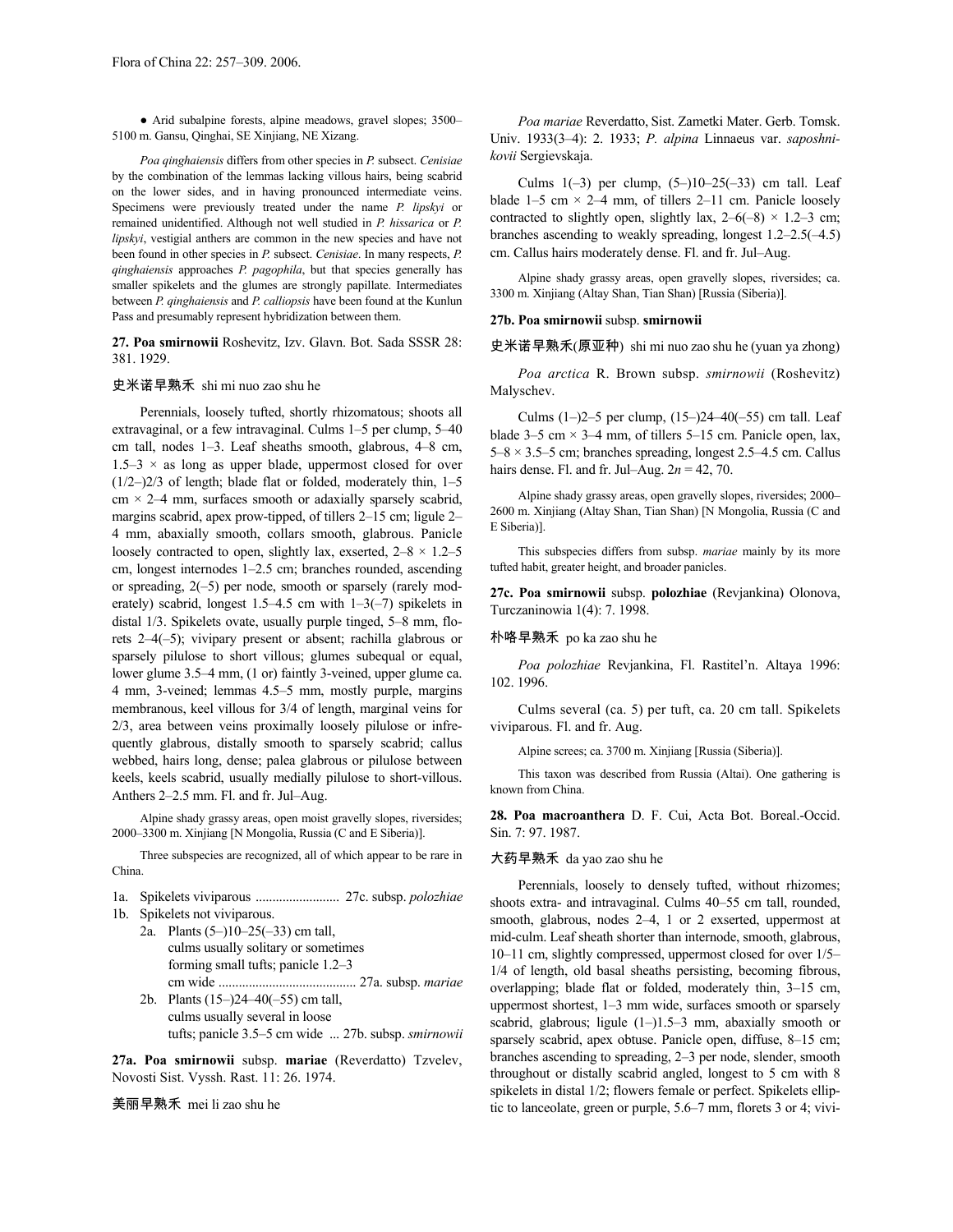pary absent; rachilla internodes to 2 mm, smooth, glabrous, exposed; glumes lanceolate, smooth or sparsely scabrid on keel, lower glume 3–4 mm, 3-veined, upper glume 3.5–5 mm, 3 veined; lemmas lanceolate, very thinly papery, 4–5.5 mm, purple above veins, apex acuminate, keel villous for 1/2 length, marginal veins to 1/3, intermediate veins prominent, area between them glabrous, above sparsely scabrid; callus weakly webbed, hairs sparse, short; palea keels scabrid, medially pilulose to shortly villous. Anthers 2.5–3 mm. Fl. and fr. Jun–Jul.

● Riversides in ravines, subalpine meadows along forest margins; 2500–3300 m. Xinjiang (Kunlun Shan, Tian Shan).

The placement of this species near *Poa smirnowii* is controversial. The type, examined by M. V. Olonova, has sheaths open for 1/5–1/4 their length and scabrid-angled panicle branches. This argues against any relationship to *P. smirnowii* and inclines us to think it might be better placed in *P.* subg. *Stenopoa*.

**29. Poa xingkaiensis** Y. X. Ma, Bull. Bot. Res., Harbin 22: 387. 2002.

# 星早熟禾 xing zao shu he

Perennial, rhizomatous; shoots extravaginal. Culms erect, 40–50 cm, 1–2 mm in diam., nearly smooth, nodes 3 or 4. Leaf sheaths smooth, usually longer than internodes, uppermost ca. 11 cm, ca.  $3/4$  as long as blade; blades flat, thin, 5–20 cm  $\times$  2–3 mm, distinctly longer upward along culm, apex slender prowtipped; ligules 2.5–3 mm, abaxially puberulent, apex truncate. Panicle open, narrowly pyramidal,  $10-15 \times 2-3$  cm, longest internodes ca. 2 cm; branches ascending, usually 5 per node, capillary, scabrid, longest ca. 3 cm with 6–9 moderately crowded spikelets in distal 4/5. Spikelets narrowly lanceolate, 3.5–4 mm, florets 2; vivipary absent; glumes narrowly lanceolate, equal, as long as spikelet, apex acuminate, keels scabrid from near base, lower glume 3.8–4 mm, 3-veined, upper glume 4.1–4.5 mm, 3-veined; lemmas narrowly lanceolate, 3– 3.3 mm, keel shortly villous for 1/2 of length, marginal veins for 1/4, area between veins glabrous; callus webbed, hairs short; palea "hyaline," distinctly shorter than lemma. Anthers 0.7–0.8 mm (doubtfully mature, presumably over 1.2 mm at maturity). Fl. and fr. Aug.

## ● About 400 m. Heilongjiang.

Except for its rhizomatous habit, this species seems different from other members of *Poa* subg. *Poa* and is only tentatively placed here. It is known only from the type, which we have not seen, but the description and illustration suggest the plant may be immature. The illustration looks somewhat like immature specimens of *P. compressa*, with a *Koeleria*-like inflorescence at anthesis. We wonder if it could be a species of *P.* subg. *Stenopoa*, perhaps *P. sphondylodes* or *P. versicolor* subsp. *ochotensis* with an odd habit.

# **30. Poa remota** Forselles, Linn. Inst. Skrift. 1: 6. 1807.

## 疏序早熟禾 shu xu zao shu he

*Poa quadripedalis* Ehrhart ex Koeler; *P. sudetica* Haenke var. *remota* (Forselles) Fries.

Perennials, loosely tufted, shortly rhizomatous; shoots mainly extravaginal. Culms erect, 50–150 cm tall, 1–3 mm in diam., compressed, smooth or sparsely scabrid, nodes 3–5, 1 or 2 exserted. Leaf sheath with keel winged, 0.4–0.8 mm deep, scabrid, 10–20 cm, about as long as blade, uppermost closed for (1/2–)2/3–9/10 of length; blade light green, flat, moderately thin, 3–11 mm, surfaces smooth or sparsely scabrid, margins densely scabrid, apex slender prow-tipped; ligule 2–3(–3.5) mm, abaxially smooth or sparsely scabrid, apex obtuse, collar margins abruptly flared, scabrid, glabrous or rarely pilulose. Panicle open,  $15-30 \times 7-20$  cm, longest internodes 4–7 cm; branches spreading, 3–7 per node, slender, proximally scabrid angled, distally scabrid all around on angles, longest 7–15 cm with 12–40 spikelets in distal 1/2. Spikelets lanceolate, green, rarely purple tinged, 4.5–6 mm, florets 3–5; vivipary absent; rachilla internodes 0.7–1 mm, densely minutely bumpy; glumes narrowly lanceolate, keel and lateral veins prominently scabrid, area between veins sparsely scabrid, lower glume 2–3 mm, 1(or 3)-veined, upper glume 2.5–3.5 mm, 3-veined; lemmas lanceolate, 3–4.5 mm, veins prominent, edge finely scabrid, apex acute, keel pilulose for 1/3 of length, marginal veins for 1/4, area between veins minutely bumpy to sparsely scabrid, glabrous; callus sometimes webbed, hairs sparse, to 2 mm; palea minutely bumpy to sparsely scabrid, keels densely scabrid. Anthers  $1.1-1.6$  mm. Fl. and fr. Jun–Jul.  $2n = 14$ .

Moist to wet ground, *Picea* and *Larix* forest openings. Xinjiang [Kazakhstan, Russia; Europe].

The occurrence of this species in China is based on a gathering by Regel, determined by Tzvelev. The only voucher so determined seen by us we placed in *Poa pratensis*.

### **31. Poa asperifolia** Bor, Kew Bull. [7] 1952: 130. 1952.

### 糙叶早熟禾 cao ye zao shu he

## *Poa megalothyrsa* Keng ex Tzvelev.

Perennials, green or grayish green, tufted, rhizomatous, rhizomes fairly stout, short; shoots extra- and intravaginal. Culms erect or decumbent,  $(35–)40–120$  cm tall,  $1–2(-2.5)$  mm in diam., usually several per tuft, nodes (2–)3 or 4, 1 or 2 exserted, smooth, commonly enveloped by fibrous lower sheaths. Leaf sheaths distinctly keeled, smooth or retrorsely scabrid, glabrous,  $7-20$  cm,  $3/4-2 \times$  as long as blade, uppermost closed for 1/4–2/5 of length; blade flat or folded, thin to moderately thin, 7–22 cm (longest at mid-culm), (1.5–)2–5 mm, surfaces scabrid along veins only, margins whitish, densely scabrid, apex slender prow-tipped; ligule hyaline, (2–)3–8 mm, abaxially smooth or sparsely scabrid, apex obtuse, entire or longlacerate, those of lower culm usually ca. 1 mm or longer, collar margins scabrid, abruptly flared. Panicle open, erect to slightly lax,  $(9-)13-35 \times 4-15$  cm, longest internode 2–6 cm; branches ascending to widely spreading, somewhat flexuous, (2–)3–5 per node, fairly slender, proximally rounded to slightly angled, smooth or sparsely scabrid, distally slightly angled, scabrid on and between angles, longest (3–)4–15 cm with (3–)6–26 spikelets in distal 1/2. Spikelets narrowly lanceolate to lanceolate, green, or purple tinged, 4.5–6(–8.5) mm, florets 2–4(–6); vivipary absent; rachilla internodes 0.7–1.5 mm, minutely bumpy, scabrid, or infrequently smooth; glumes unequal, apex acute to acuminate, keel and veins scabrid, area between veins sparsely scabrid, lower glume 2.5–3.5(–4) mm, 1(or 3)-veined, upper glume 3–4.5(–5.4) mm, 3-veined; lemmas lanceolate, elliptic to oblong or obovate, 3.5–4.5(–5.6) mm, apex acuminate, interme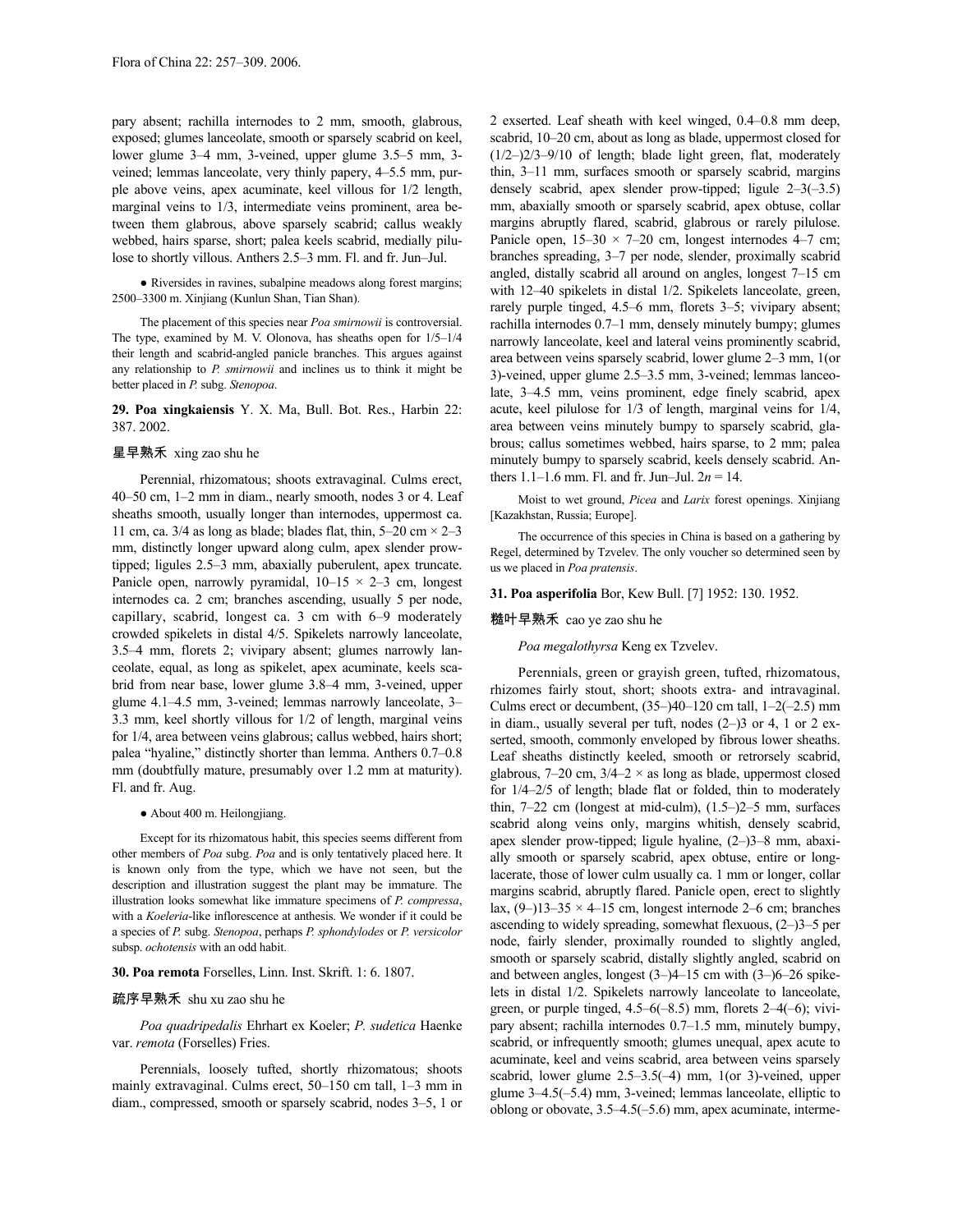diate veins prominent, keel sparsely shortly villous for 1/3 (–1/2) of length, infrequently densely villous or glabrous, marginal veins villous for 1/5(–1/4), proximally densely scabrid to minutely bumpy, glabrous or sparsely pilulose, distally scabrid and minutely bumpy; callus glabrous or occasionally webbed, hairs few and usually short, or infrequently several to 1/2 as long as lemma; palea glabrous, area with slender hooks or crisply pilulose between keels, keels scabrid. Anthers 1.5–3 mm. Fl. and fr. May–Jul.

Fairly common, low alpine to upper forests, openings and thickets on granite, shale, limestone, or sandstone slopes; 3300–4500 m. Gansu, Qinghai, Sichuan, E Xizang, Yunnan [Bhutan].

*Poa asperifolia* is easily distinguished by the combination of large panicles, long, hyaline, and lacerate ligules, fairly stout, short rhizomes, and fibrous basal sheaths, but its lemma vestiture is highly variable. It approaches *P. pratensis* through *P. lhasaensis* (*P. jaunsarensis*), but differs in having leaf blades very scabrid and often thin, ligules long and lacerate, lemmas minutely hairy or densely scabrid proximally between the veins, and callus glabrous or nearly so. It appears to hybridize with species of *P.* subg. *Stenopoa*, but those species lack rhizomes and have more crowded and narrower culms in the regions where they overlap. Tzvelev reported it from SW Xinjiang (Pamirs), but all material seen by us is from the eastern Himalayas and Hengduan Shan, where it is fairly common.

**32. Poa perennis** Keng ex P. C. Keng, Acta Bot. Yunnan. 4: 276. 1982.

# 宿生早熟禾 su sheng zao shu he

Perennials, densely tufted; shoots all or mostly extravaginal, all or most shoots flowering. Culms erect to ascending, 20–60 cm tall, 0.5–1.5 mm in diam., rounded, smooth, not or only slightly ridged, nodes 2 or 3, 1 or 2 exserted. Leaf sheaths moderately firm, not persisting, not shiny, 4–10 cm, 1/2–2/3 as long as blade, lower sheaths glabrous or scabrid to retrorsely strigose near collars, uppermost closed for 1/4–1/2 of length; blade flat or folded with margins slightly inrolled, thin, 5–10  $cm \times 1-2$  mm, surfaces smooth or scabrid, adaxially glabrous or retrorsely strigulose near base, margins scabrid; ligule 0.5–2 mm, apex dentate, collar margins glabrous or with some cilia. Panicle open,  $6-13 \times 2-7$  cm, longest internodes 1.4–3.5 cm; branches flexuous, 2 or 3 per node, slender, proximally rounded and smooth, distally scabrid and weakly angled, longest 2–8 cm with 3–10 spikelets in distal 1/2. Spikelets green or purple tinged, 4–7 mm, florets 2–4; vivipary absent; rachilla internodes to 1.2 mm, smooth or scabrid; glumes unequal, lanceolate, usually purple, apex acuminate, lower glume 2–2.5 mm, 1-veined, upper glume 2.7–3.5 mm, keel scabrid to coarsely ciliate near apex, smooth elsewhere, distinctly shorter than first lemma; lemmas 3.3–4.8 mm, apex sharply acute to acuminate, intermediate veins faint to moderately distinct, keel lower part and marginal veins scabrid, glabrous or for 1/3 of length sparsely pilulose, area between veins scabrid to minutely bumpy throughout; callus glabrous, or infrequently with a few hairs to 2 mm; palea smooth or scabrid, glabrous between keels, keels scabrid. Anthers 1.5–2.3 mm. Fl. and fr. Jun–Aug.

● Grassy places on gravel slopes; 2500–3500 m. ?SE Xizang, NW Yunnan.

*Poa perennis* in its typical form is distinct from all other *Poa* species. The circumscription is challenging because many specimens do not agree in detail with the type, but are not readily assignable to other species. We have not seen any material from Xizang, but it is expected to occur there.

**33. Poa zhongdianensis** L. Liu, Fl. Reipubl. Popularis Sin. 9(2): 405. 2002.

# 中甸早熟禾 zhong dian zao shu he

Perennials, loosely tufted, subrhizomatous; shoots extravaginal, tillers few. Culms 40–70 cm tall, nodes 3 or 4, 2 exserted, 1–1.5 mm in diam., smooth. Lower leaf sheaths somewhat keeled, moderately compressed, proximally retrorsely scabrid to distally hispidulous to strigulose, 4.5–7.5 cm, 5/9–5/6 as long as blade, uppermost closed for ca.  $3/5$  of length, sometimes united further by a hyaline membrane; blades flat or folded with inrolled margins, moderately thin, 5–20 cm, uppermost 5–12 cm  $\times$  2–3 mm, abaxially smooth or sparsely scabrid, shiny, adaxially and margins scabrid, apex slender prow-tipped; ligule 1.7–2.2 mm, abaxially scabrid, apex truncate to obtuse, lower ligules 0.3–0.5 mm, scabrid margined, collar margins strigose to ciliate. Panicle open, well exserted,  $10-18 \times$  up to 10 cm, longest internodes 2–3.5 cm; branches spreading, 2(–4) per node, slender, proximally rounded, smooth or sparsely scabrid, distally scabrid angled, longest 4–7 cm with 4–12 spikelets in distal 1/2; flowers female or perfect. Spikelets 4–5.5 mm, florets 2(or 3); vivipary absent; rachilla internodes to  $1(-1.2)$  mm, smooth, minutely bumpy, or scabrid; glumes unequal sublustrous, keel scabrid distally, lower glume 1.5–2.3 mm, to  $1/2$  as long as first lemma, to  $1/2$  as wide as upper glume, 1-veined, upper glume 2.5–3 mm, 3-veined; lemmas thinly papery, 3.5–4 mm, proximally moderately scabrid to minutely bumpy, distally minutely bumpy, apex acute, keel villous or short villous to 1/3 of length, marginal veins to 1/5, intermediate veins moderately prominent; callus webbed, hairs sparse, to 1/3 the lemma; palea minutely bumpy to densely scabrid between keels, keels scabrid, glabrous. Anthers 1.8–2 mm, vestigial in unisexual flowers. Fl. and fr. Jun–Jul.

● Open places, *Picea* and *Quercus* forests; 3400–3600 m. NW Yunnan.

This species differs from other species in *Poa* sect. *Homalopoa* in having leaf sheath sparsely and retrorsely strigose, sheath collar margins strigose to ciliate, leaf blade adaxial surface or both surfaces scabrid, spikelets 4–5.5 mm, with 2(or 3) florets, and lower glume short, 1.5–2.3 mm.

**34. Poa mairei** Hackel, Repert. Spec. Nov. Regni Veg. 12: 387. 1913.

### 毛稃早熟禾 mao fu zao shu he

*Poa ludens* R. R. Stewart; *P. patens* Keng ex P. C. Keng; *P. pseudopratensis* J. D. Hooker (1896), not Beyer (1891).

Perennials, densely tufted, not rhizomatous; shoots all intravaginal. Culms (10–)20–85 cm tall, 1–2 mm in diam., smooth, nodes 2 or 3, 1–3 exserted, uppermost node to  $1/3-1/2$ way up. Leaf sheaths keeled, smooth or infrequently sparsely scabrid, glabrous, lowermost loose, short, firm, becoming papery, 7–15 cm,  $1.5-5 \times$  as long as blade, uppermost closed for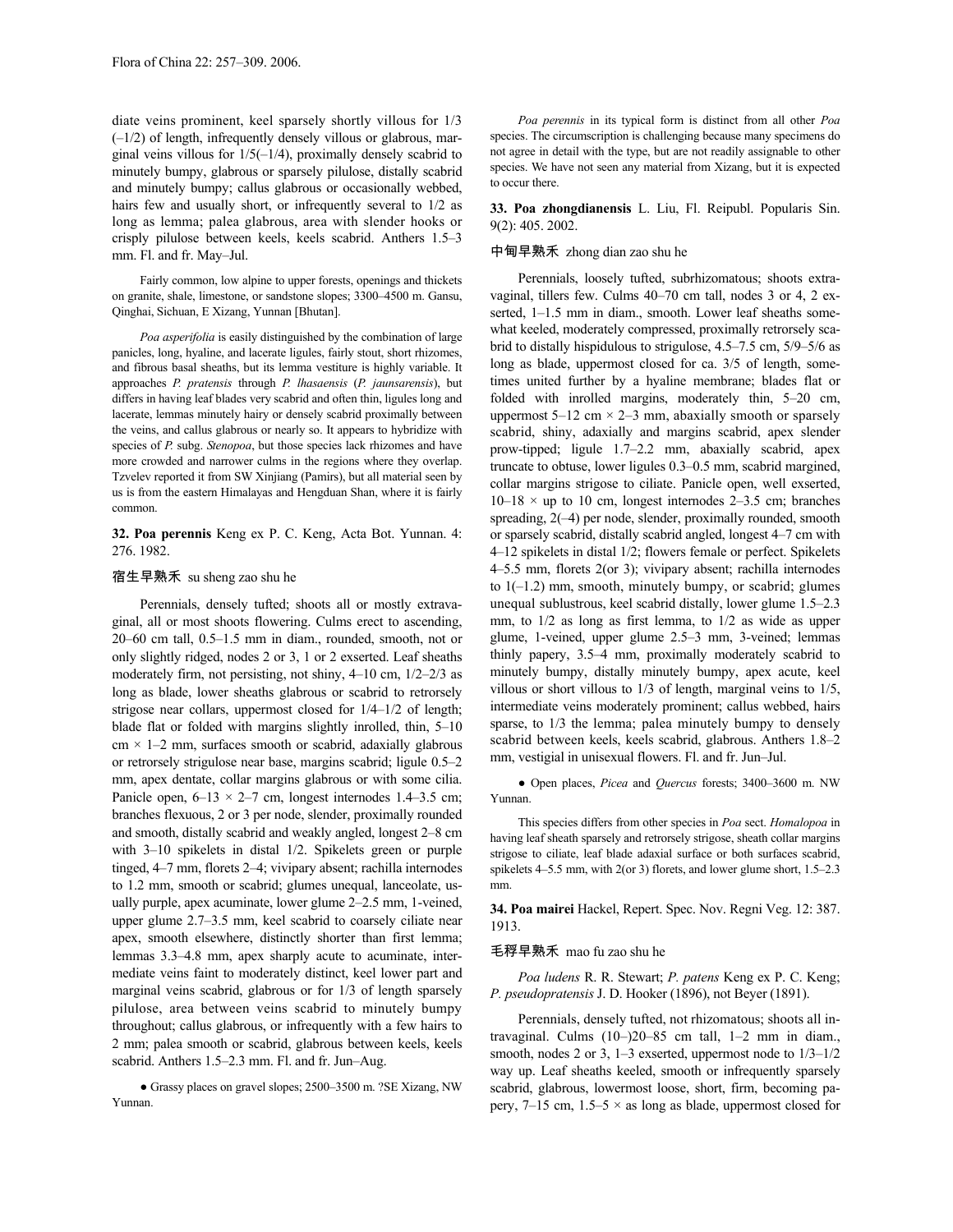1/3 of length; blade usually folded with slightly inrolled margins, thickly papery,  $3-9$  cm  $\times$   $1-2(-3)$  mm, abaxially smooth or infrequently sparsely scabrid, shiny, ribs indistinct, margins scabrid, adaxially often pale, scabrid, of tillers to 4–30 cm; ligule 0.5–1.2(–1.5) mm, apex truncate to obtuse, ciliolate, abaxially scabrid or with coarse short hairs, collars of lower and tiller leaves with a distinctly wedge-shaped zone of dense, short, stiff strigose to subvillous hairs, margins sometimes with a few ciliate hairs. Panicle open, broadly triangular, well exserted,  $(4-)6-15(-20) \times 3-10(-15)$  cm, longest internodes 1–3.5 cm; branches spreading, flexuous,  $(1–)2$  or  $3(-5)$  per node, proximally rounded or weakly angled, smooth or sparsely scabrid, distally smooth and rounded to densely scabrid on and between angles, longest 2.5–8 cm with 3–15 spikelets in distal 1/3–1/2; flowers rarely female. Spikelets elliptic to oblong, (3.7–)4–8 mm, florets 2–4(–6); vivipary absent; rachilla internodes to 1.2 mm, smooth or scabrid, glabrous or hispidulous to pilulose; glumes ovate to oblong, purplish, unequal to subequal, firm, surfaces minutely punctate with purple papillae, apex acute to acuminate, keel nearly smooth to quite scabrid, lower glume  $(2.1-)2.5-4$  mm, 1- or 3-veined, upper glume  $(3-)$ 3.5–5 mm, 3(–5)-veined, apex acuminate; lemmas proximally light green, becoming purplish distally, firm, (3.9–)4.2–5(–6) mm, 5–7-veined, apex acute to acuminate, keel villous to pilulose for 2/3 of length, marginal veins for 1/3, intermediate veins prominent, sometimes shortly villous to pilulose, proximally scabrid, or minutely bumpy throughout, glabrous or sparsely pilulose to shortly villous between veins; callus webbed or infrequently glabrous; palea scabrid or pilulose between keels, keels scabrid, sometimes medially pilulose. Anthers 1.8–2.5 mm, or vestigial. Fl. and fr. Jun–Sep.

Subalpine and alpine slopes, fairly common in grassy places among thickets, meadows; 2500–4100 m. SW Sichuan, SE Xizang, N Yunnan [Bhutan, India (Assam, Sikkim), Nepal].

*Poa mairei* is marked by the absence of extravaginal shoots, the short, firm, folded, lower culm leaf blades, the abaxially glabrous and smooth leaf sheaths and blades with triangular, lateral patches on the sides of the collar region that are strigose with upward or marginally directed hairs, and short truncate ligules. *Poa ludens* and *P. patens* do not differ substantially from the type of *P. mairei*.

# **35. Poa langtangensis** Melderis in H. Hara et al., Enum. Fl. Pl. Nepal 1: 143. 1978.

# 朗坦早熟禾 lang tan zao shu he

Perennials, with isolated shoots, rhizomes present, slender. Culms isolated or few together, 9–25 cm tall, 0.6–0.8 mm in diam., erect, smooth, with 2 or 3 nodes above base, none or 1 exserted, and several short leaves at the base. Leaf sheaths smooth, glabrous, 3.5–5 cm,  $1.5-2 \times$  as long as blade, uppermost closed for just over 1/2 of length, lowermost soon withering, becoming fibrous, not persisting; blades flat or folded, thin, 1.5–5 cm  $\times$  1–1.5(–2) mm, surfaces and margins smooth, of tillers few, short; ligule 0.5–1 mm, abaxially smooth, glabrous, apex truncate to obtuse, smooth, collars smooth, glabrous. Panicle open,  $3-5 \times$  to 3 cm, longest internodes 1–2 cm; branches spreading, flexuous, (1 or)2 per node, capillary, smooth (hooks very rare), longest 1.5–2.5(–3) cm with 3–4 spikelets in distal 1/2. Spikelets narrowly lanceolate, green or purple tinged, 3–3.5 mm, 2–3 × longer than broad, florets 2; vivipary absent; rachilla smooth, glabrous; glumes green, narrow, keel weak, veins inconspicuous, surfaces smooth, very thinly papery, minutely punctate-papillate, lower glume 1.5–2.2 mm, 1(or 3)-veined, keel smooth or sparsely scabrid, upper glume 2–2.7 mm, broader (to 0.6 mm), 3-veined, keel minutely scabrid; lemmas oblong, slightly arched along the keel, very thinly papery, 2.5–3.3 mm, apex acute, with a narrow bronze band below the narrow whitish tip, keel and marginal veins proximally pilulose to short villous, intermediate veins faint, area between veins glabrous (not minutely bumpy), distally smooth to sparsely scabrid; callus webbed with hairs to 1/2 as long as lemma on the lowest floret; palea smooth, glabrous between keels, keels finely scabrid, 3–16 hooks per keel. Anthers ca. 1.5 mm. Fl. and fr. Jun–Jul.

Grassy places in alpine river valleys; ca. 4000 m. ?Xizang [Nepal].

*Poa langtangensis* could be a weak form of *P. pagophila* from a cold, shady habitat. Unlike *P. calliopsis*, it has narrow spikelets that are not so clustered and deflexed. Although we have not found a voucher specimen for the record from Xizang, the type, from Nepal, is from within 10 km of the Xizang border.

**36. Poa nubigena** Keng ex L. Liu, Fl. Reipubl. Popularis Sin. 9(2): 400. 2002.

## 云生早熟禾 yun sheng zao shu he

Perennials, densely tufted, not rhizomatous; shoots intravaginal. Culms 30–65 cm tall, ca. 1 mm in diam., smooth, nodes 2 or 3, 1–3 exserted, uppermost node to 1/3–1/2 way up culm. Leaf sheaths narrowly keeled, smooth or sparsely scabrid, glabrous, lowermost loose, short, moderately firm, becoming papery, 4.5–12 cm,  $1.3$ – $1.8 \times$  as long as blade, uppermost closed for 3/7–4/7 of length; blades flat or folded with margins inrolled or not, thin to moderately thin,  $3-11$  cm  $\times$  1–2 mm wide, uppermost 3–7 cm, abaxially smooth except the upper keel scabrid, adaxial surface and margins scabrid, of tillers 4– 20 cm, adaxially strigose in some; ligules 2–4.1 mm, abaxially smooth, apex obtuse to acute, of tillers ca. 0.5 mm, abaxially scabrid, apex truncate, scabrid, collars of lower and tiller leaves smooth, glabrous, or margins with a few ciliate hairs. Panicle open, lax, narrowly triangular, well exserted, diffuse, 5.5–14 × 3–8 cm, longest internodes 2–3.5 cm; branches spreading, flexuous, 2 per node, slender, round, smooth (or with a few hooks), longest 3–7.5 cm with 3–11 spikelets in distal 1/3; flowers female, perfect, or male. Spikelets elliptic, 3.5–6 mm, florets 2(or 3); vivipary absent; rachilla internodes to 1.2 mm, scabrid or densely hispidulous; glumes unequal, ovate to oblong, surfaces minutely punctate with purple papillae, membranous to very thinly papery, keels scabrid above, lower glume 2.3–3.5 mm, 1- to faintly 3-veined, upper glume 2.7–4.5 mm, faintly 3 veined, broadest above middle,  $1.5-2 \times$  broader than lower one, shorter than 1st lemma by 1–2 mm; lemmas thinly papery, 3.5– 5.2 mm, apex narrowly membranous, acute, keel villous for 1/2 of length, marginal veins to 1/4, intermediate veins moderately prominent, area between veins proximally minutely bumpy, scabrid or crisply pilulose, distally smooth or sparsely scabrid, minutely bumpy; callus webbed; palea proximally densely scabrid to hispidulous between keel, keels scabrid. Anthers ca.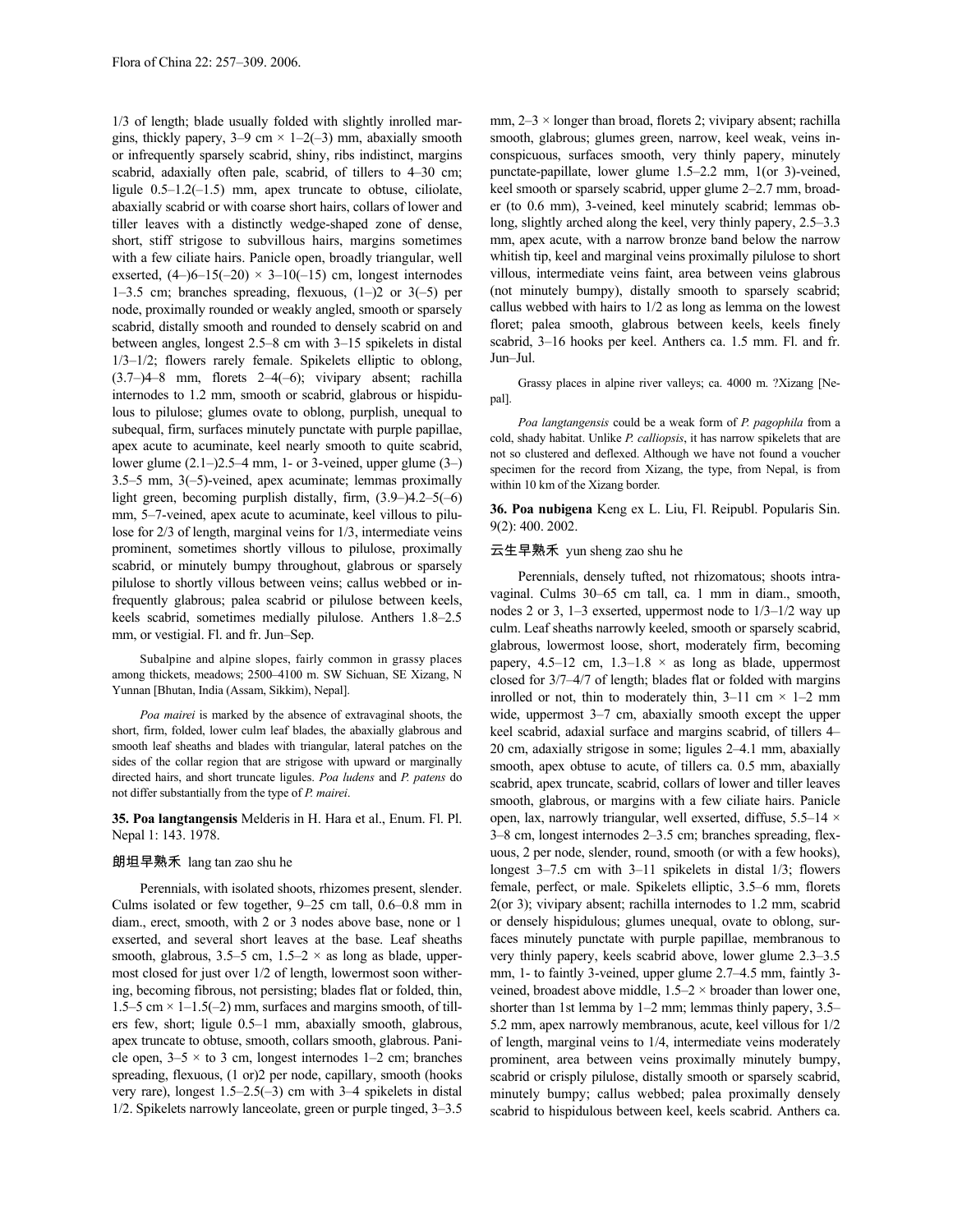## 2 mm or vestigial. Fl. and fr. Jun–Aug.

• Meadows on slopes, river bank rocky grassy places, ravines; 2200–3700 m. W Sichuan, E Xizang, NW Yunnan.

The type of *Poa nubigena* differs from *P. mairei* in its longer ligules, smooth, glabrous collars, presence of numerous female flowers, and slightly thinner leaf blades, branches, and glumes. The species approaches *P. pagophila*, but is generally taller and occurs at lower elevations.

**37. Poa pagophila** Bor in K. H. Rechinger, Fl. Iran. 70: 38. 1970.

# 曲枝早熟禾 qu zhi zao shu he

*Poa levipes* Keng ex L. Liu; *P. nigropurpurea* C. Ling.

Perennials, loosely to moderately densely tufted, usually not rhizomatous, infrequently with short delicate rhizomes; shoots extravaginal and pseudointravaginal. Culms erect or decumbent, often geniculate, 5–30(–40) cm tall, 0.5–1 mm in diam., round, smooth, nodes 2 or 3, none or 1(–2) exserted, nodes distinctly constricted and translucent, basal sheaths soon withering. Leaf sheaths smooth or finely scabrid, glabrous, loose,  $2-10$  cm,  $1.25-5 \times$  as long as blade, uppermost closed for 1/3–2/3 of length; blade flat, thin, 2–9 cm  $\times$  1.5–2.5 mm, surfaces and margins nearly smooth to scabrid, apex slender prowtipped, uppermost erect or slightly divergent, 1–4.5 cm, of tillers 2–8 cm; ligule 1.5–4.3(–6) mm, abaxially smooth or sparsely scabrid, apex acute, sometimes blunt, collars smooth, glabrous. Panicle open, lax, exserted,  $3-10 \times 2-5$  cm, longest internodes 1–3 cm; branches spreading to reflexed, flexuous, often arched upward, sometimes looping back, rounded, 1 or 2 per node, smooth or slightly scabrid distally on pedicels, longest 2–4 cm, with 2–6 spikelets in distal 1/2; flowers female or perfect. Spikelets elliptic, (4–)4.3–5.5(–5.8) mm, florets (1 or)2 or 3(or 4); vivipary absent; rachilla internodes 0.5–3 mm, smooth, bumpy, glabrous or rarely pilulose; glumes unequal to subequal, narrow, surfaces minutely punctate with purple papillae, keels weak, keels and veins sometimes sparsely scabrid distally, lower glume 2.5–3.5(–4) mm, 1-veined, often blunt, upper glume 3–3.5(–4.9) mm, 3-veined; lemmas very thinly papery, 3.2–4.8(–5) mm, intermediate veins faint to moderately prominent, keel and marginal veins proximally villous, area between veins proximally scabrid or pilulose, distally scabrid; callus glabrous or webbed, hairs sparse; palea smooth or scabrid, glabrous between keels, keels finely scabrid for over 3/4 of length. Anthers 2–3.5 mm or vestigial. Fl. and fr. Jun–Aug.

Alpine to subalpine grassy places on riversides, slopes, thickets; (3200–)3600–5200 m. ?Qinghai, W Sichuan, Xizang, NW Yunnan [Bhutan, N India, Kashmir, Nepal, Pakistan].

*Poa pagophila* is difficult to separate from *P. lipskyi* and *P. qinghaiensis*. It has shorter spikelets, glumes that are more evidently papillate-punctate, and less well-developed, dense basal tufts of leaves. Although it was reported in Fl. Qinghai. (4: 46. 1999), we have seen no authentic material from Qinghai. When *P. pagophila* was first described by Bor (Kew Bull. [4] 1949: 239. 1949), the name was not validly published.

**38. Poa falconeri** J. D. Hooker, Fl. Brit. India 7: 342. 1896

# ["1897"].

# 福克纳早熟禾 fu ke na zao shu he

Perennials, not glaucous, loosely tufted, not rhizomatous; shoots extravaginal. Culms erect or decumbent at base, 10–80 cm tall, 1–2.5 mm in diam., smooth or finely scabrid, nodes 3 or 4, 2 or 3 exserted, uppermost more than 1/2 way up. Leaf sheaths smooth or scabrid, glabrous, lowermost becoming papery,  $6-13$  cm,  $2/3-1.5 \times$  as long as blade, uppermost closed for  $1/2-3/5$  of length; blades flat, thin,  $4.5-20$  cm  $\times$  1-4 mm, abaxially dull, surfaces and margins scabrid, uppermost reaching into the panicle; ligule milky-membranous, (1–)2–4 mm, abaxially smooth or scabrid, apex obtuse to acute, collar smooth or scabrid. Panicle open, lax,  $6-20 \times 1-5$  cm, longest internode 2-5 cm; branches ascending, spreading or reflexed, flexuous, 1 or 2 per node, slender, proximally rounded and smooth, distally scabrid on and sparsely between angles, longest 3.5–9 cm with 1–7 well-spaced spikelets in distal 1/2. Spikelets elliptic-oblong, 5–7.5 mm, florets 2 or 3; vivipary absent; rachilla internodes 0.7–1.8(–2.5) mm, smooth, minutely bumpy, or pilulose; glumes unequal to subequal, narrowly lanceolate to lanceolate, apex acuminate, surfaces minutely punctate with purple papillae, smooth or sparsely scabrid, keel and sometimes lateral veins scabrid, lower glume (2.7–)3–5 mm, 1(or 3)-veined, upper glume (3.4–)4–6.3 mm, 3-veined; lemmas 4–6.3 mm, intermediate veins faint to moderately prominent, keel shortly villous or pilulose for 1/3 of length, marginal veins to 1/4, surfaces proximally densely crisply pilulose to finely scabrid or minutely bumpy, distally minutely bumpy to sparsely scabrid; callus glabrous; palea scabrid or pilulose between keels, keels scabrid. Anthers 1.6–2.8 mm. Fl. and fr. Jun–Aug. 2*n* = 42.

Alpine meadows; 3700–4000 m. Xizang [India (Himachal Pradesh, Uttar Pradesh), Kashmir, Nepal].

*Poa falconeri*, *P. nitidespiculata*, and *P. pagophila* represent extremes that seem to grade toward one another. There are few plants from China that can be called *P. falconeri* with certainty.

**39. Poa nitidespiculata** Bor, Kew Bull. [3] 1948: 139. 1948 [*"nitide-spiculata"*].

### 闪穗早熟禾 shan sui zao shu he

Perennials, glaucous throughout, loosely tufted, subrhizomatous; shoots extra- and intravaginal. Culms erect or ascending, 30–60 cm, ca. 1 mm in diam., nodes 2, none or 1 exserted, smooth or sparsely scabrid below, uppermost less than 1/3 way up. Leaf sheaths glabrous or lowermost scabrid to covered with minute hairs, 8–11 cm,  $1-1.5 \times$  as long as blade, uppermost closed for 2/5–1/2 of length; blades flat or folded with margins inrolled, thickly papery,  $4-12$  cm  $\times$   $(1-)2-3.1$ mm, abaxially smooth, adaxially sparsely scabrid, margins scabrid, apex slender prow-tipped, of tillers short; ligule milkymembranous, 2.7–6 mm, abaxially smooth, lower ones scabrid, of tillers 0.7–1 mm, abaxially scabrid, collar margins rounded, glabrous or sparsely ciliate. Panicle open, well exserted, 11–16  $\times$  6–10 cm, longest internodes 3–3.5 cm; branches spreading, flexuous, 2 per node, proximally smooth, distally sparsely scabrid, longest 4–7 cm with 4–8 spikelets in distal 1/2; flowers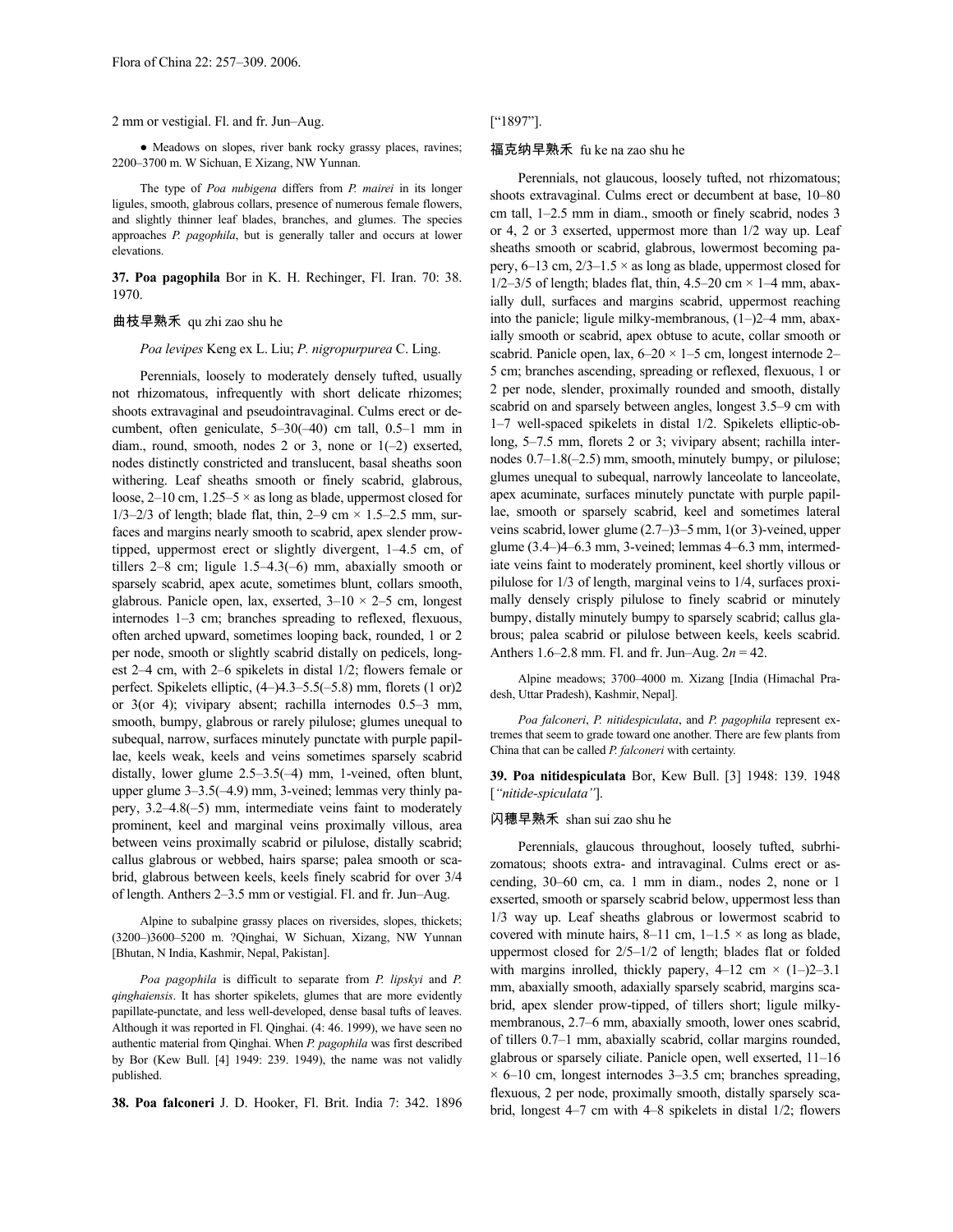female or perfect. Spikelets ovate to oblong, glaucous, 6.2–6.7 mm, florets 2 or 3; vivipary absent; rachilla internodes up to 1 mm, scabrid or pilulose; glumes unequal to subequal, lanceolate or oblong, keel distally scabrid, surfaces smooth or faintly punctate-papillate, lower glume 3.1–4.5 mm, 1- or 3-veined, upper glume 4.1–5 mm, 3-veined; lemmas oblong, 6–6.5 mm, apex obtuse, keel crisply pilulose to short villous for 2/5 of length, marginal veins to 1/3, intermediate veins moderately raised, area between veins proximally densely scabrid to crisply pilulose, distally smooth or sparsely scabrid; callus glabrous or sparsely webbed; palea scabrid or pilulose between keels, keels scabrid. Anthers 2.5–3 mm, or vestigial. Fl. and fr. Jun–Aug.

Alpine sunny slopes, grassy places in river valleys; 4400–4700 m. Xizang [India (Sikkim), Nepal].

The lemmas have a shortly pubescent abaxial surface and a broad, membranous margin, and the callus is glabrous. The species is similar to *Poa polyneuron*, but differs in having long leaf blades and ligules, larger spikelets up to 7 mm, long glumes and lemmas, and the lemma only 5 veined.

# **40. Poa polyneuron** Bor, Kew Bull. [7] 1952: 223. 1952.

## 多脉早熟禾 duo mai zao shu he

Perennials, loosely tufted, rhizomatous; shoots extravaginal. Culm base slightly decumbent,  $30-55$  cm  $\times$  1-2.5 mm, nodes 3 or 4, 1 or 2 exserted. Leaf sheaths strongly keeled with a narrow wing, basal ones finely retrorse strigose, becoming fibrous, middle and upper ones smooth,  $11-15$  cm, ca.  $3 \times$  as long as blade, uppermost closed for 1/2–2/3 of length; blade flat or folded, moderately thin,  $3-8$  cm  $\times$  (1.5–)4–5 mm, surfaces smooth, or adaxially sparsely scabrid, margins and keel smooth or scabrid, apex abruptly prow-tipped, tillers to 15 cm  $\times$  2 mm; ligules brown, membranous, ca. 2 mm, abaxially smooth, apex acuminate. Panicle open, lax,  $10-17 \times 2-6$  cm, longest internode 3–4 cm; branches spreading, 2 per node, smooth throughout or with infrequent hooks, longest 3–8 cm with 3–6 wellspaced spikelets in distal 1/3. Spikelets elliptic, 5.5–7 mm, florets 3 or 4; vivipary absent; rachilla internodes to 1.2 mm, smooth, glabrous; glumes broadly lanceolate, keel scabrid above, surfaces minutely punctate with or without purple papillae, lower glume 4.5–5 mm, 3-veined, upper glume ca. 5 mm, 3(or 5)-veined, smooth or sparsely scabrid; lemmas broadly elliptic, ca. 5 mm, 5–7-veined, keel slightly arched, keel shortly villous for 2/3 of length, marginal veins for 1/2, intermediate veins prominent, surfaces proximally densely pilulose, distally sparsely scabrid; callus glabrous or scantily webbed with a few hairs to 1/2 as long as lemma; palea with slender hooks to proximally pilulose between keels, keels medially pilulose, distally scabrid. Anthers 1.6–2.2 mm. Fl. and fr. Jun–Aug.

High mountains, grassy slopes; ca. 4000 m. Xizang [India (Sikkim)].

The type of *Poa polyneuron* is from the India-Xizang border. Rajbhandari (Bull. Univ. Mus. Univ. Tokyo 34: 203. 1991) discussed it under *P. gammieana*. It also approaches *P. grandis*. The flowers examined were perfect, but if it were related to *P. grandis* it would be expected also to have female florets.

**41. Poa gammieana** J. D. Hooker, Fl. Brit. India 7: 345. 1896 ["1897"].

# 茛密早熟禾 gen mi zao shu he

Perennials, loosely tufted, not rhizomatous; shoots extravaginal. Culms decumbent, sometimes geniculate, (40–)50–85 cm tall, 1.5–3 mm in diam., smooth, glabrous, nodes 5–7, 1 or 2 exserted. Leaf sheaths keeled, 8–15 cm,  $1-1.3 \times$  as long as blade, uppermost closed for 2/3–5/7 of length, lower sheaths scabrid, upper sheaths smooth; blade flat, moderately thin, 8–12  $cm \times 2-7$  mm, distinctly keeled, surfaces smooth, keel and margins smooth or scabrid, apex abruptly slender prow-tipped; ligule 3–6.5 mm, abaxially scabrid, apex obtuse to acute, basal and tiller ligules shorter, collars smooth to long scabrid on margins. Panicle open, lax,  $10-20 \times 1-6$  cm, longest internodes 3-5 cm; branches ascending to spreading, 1 or 2 per node, proximally rounded, distally slightly angled, smooth, longest 3– 9 cm with 2–5 well-spaced spikelets in distal 1/3. Spikelets green, sometimes glaucous, 5.5–9.2 mm, florets 3–5; vivipary absent; rachilla internodes 0.8–2.3 mm, smooth or minutely bumpy, glabrous or hispidulous; glumes surfaces minutely papillate-punctate, apex acuminate, keel distally scabrid, lower glume 3.3–4 mm, (1 or)3-veined, upper glume 4–4.7 mm, 3 veined; lemmas 4.5–5.2 mm, apex narrowly membranous, keels shortly villous for 2/3 of length, marginal veins for 1/3, intermediate veins prominent, glabrous or sparsely pilulose, area between veins finely scabrid throughout; callus webbed; palea scabrid between keels, keels scabrid, medially pilulose. Anthers 1.1–1.6(–2) mm. Fl. and fr. Jun–Aug.

Alpine grassy slopes; 4000–4300 m. Xizang [Bhutan, India (Assam, Sikkim)].

*Poa gammieana* is known in China from one gathering. It has fewer spikelets per branch and shorter glumes than *P. grandis*.

# **42. Poa grandis** Handel-Mazzetti, Symb. Sin. 7: 1284. 1936.

# 阔叶早熟禾 kuo ye zao shu he

# *Poa spontanea* Bor.

Perennials, loosely tufted, from a tough, shortly rhizomatous crown, tillers sometimes clambering; shoots extravaginal. Culms erect, 1 to several, somewhat compressed, (50–)70–120 cm tall, 2–5 mm in diam., smooth, nodes 5–12, several exserted, slightly swollen, usually with leafy lateral shoots from mid to upper nodes (these infrequently flowering), lowest to mid-culm nodes strigose above and below. Leaf sheaths strongly compressed, prominently keeled above, glabrous, or sometimes strigose near the base, ?pilulose also, 6–9 cm, ca. 1/2 as long as blade, uppermost closed from 3/4 of length to near the top; blade absent or nearly so on lowermost sheaths, flat, moderately thin, 7–25 cm, uppermost often longest, (2–)4–12 mm wide, distinctly keeled, surfaces smooth, margins smooth or scabrid, adaxially often pilulose, apex prow-tipped; ligule membranous, 2–6 mm, abaxially smooth or scabrid, apex truncate or rounded, collar margins often prominently flared. Panicle open, erect, diffuse,  $15-35 \times 10-20$  cm, longest internodes  $(3-)4-$ 5(–8) cm; branches eventually spreading to reflexed, strict,  $(2-)3-7(-9)$  per node, fairly stout, smooth throughout or distally very sparsely scabrid, longest 6–12 cm with 7–26 spikelets in distal 1/2; flowers female or perfect, some inflorescences entirely female. Spikelets elliptic, 5–7 mm, florets 2 or 3(-5); vivipary absent; rachilla internodes 0.3–1 mm, densely scabrid or smooth, glabrous, or pilulose to hispidulous; glumes lanceo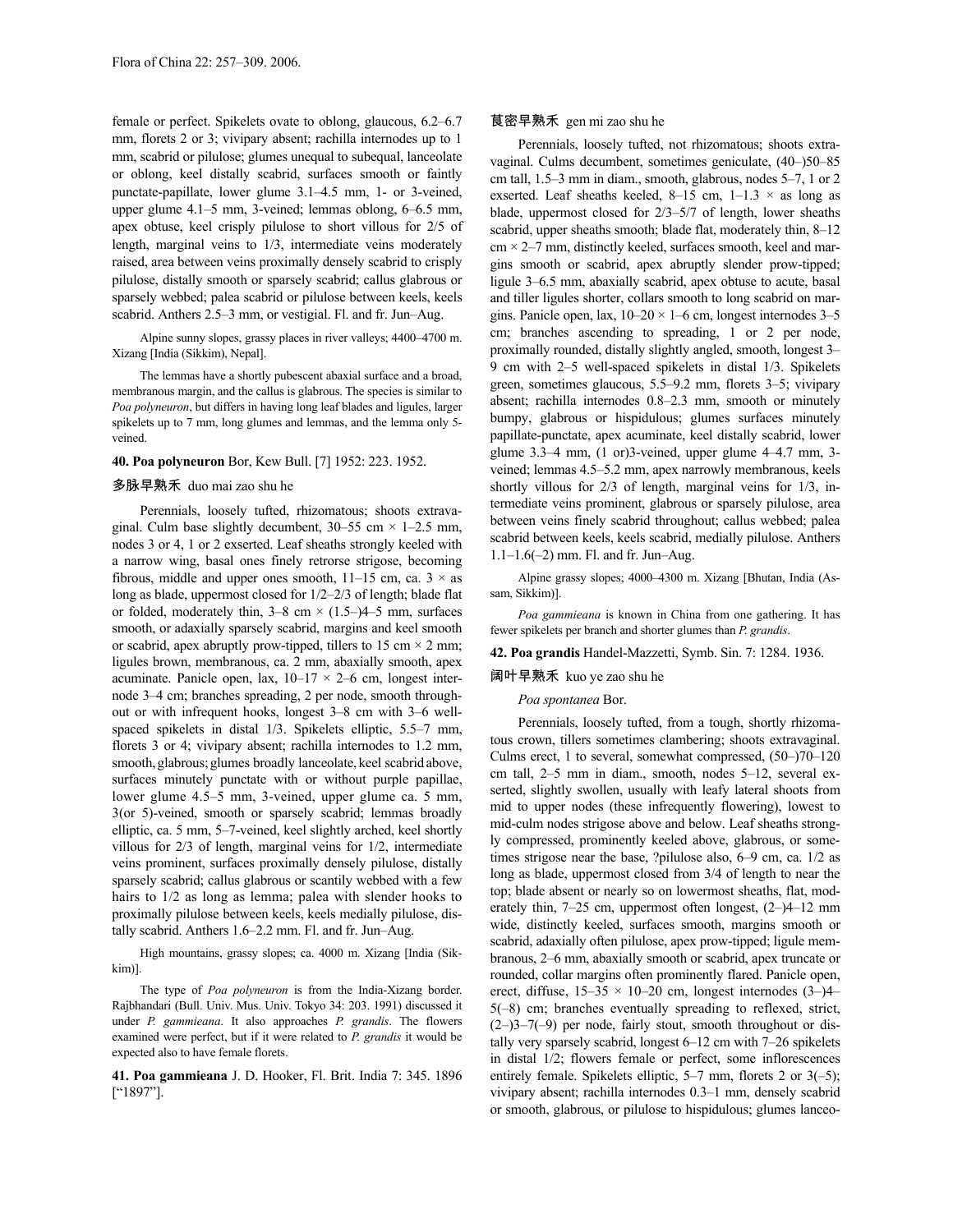late to ovate, surface minutely papillate-punctate, apex acuminate, keel and upper surface smooth or scabrid, lower glume 2.3–4 mm, 1(or 3)-veined, upper glume 3.5–5 mm, 3-veined; lemmas elliptic to lanceolate, 3.5–5 mm, keel sparsely shortly villous for 1/3 of length, marginal veins for 1/4, intermediate veins faint to prominent, area between veins proximally scabrid to crisply pilulose, distally scabrid; callus sparsely webbed or glabrous; palea densely scabrid or with slender hooks between keels, keels scabrid, sometimes medially pilulose. Anthers 1.8– 2.8 mm, or vestigial. Fl. and fr. Jun–Aug.

High-elevation meadows and *Fargesia* thickets along streams in mountainous areas, alpine slopes and river valleys; 2700–4500 m. SW Sichuan, SE Xizang (Mêdog), NW Yunnan [Myanmar].

*Poa grandis* is unusual in its multinoded culms with branching shoots from the upper nodes, and dense, thick, shortly rhizomatous crowns. Keng (Fl. Ill. Pl. Prim. Sin. Gram. 163. 1959, as *"P. plurinodis"*) reported it as dioecious, but from population samples and additional gatherings it appears to be sequentially gynomonoecious. The types of *P. spontanea*, from adjacent Myanmar, and *"P. plurinodis*," from NW Yunnan, are not significantly different.*"Poa plurinodis* Keng" (Claves Gen. Sp. Gram. Prim. Sin. 165. 1957 and loc. cit. 1959) was not validly published because no Latin description was provided. *"Poa plurinodis* Keng ex P. C. Keng" (Acta Bot. Yunnan. 4: 275. 1982) was not validly published because two types were indicated.

### **43. Poa eleanorae** Bor, Kew Bull. [3] 1948: 142. 1948.

# 易乐早熟禾 yi le zao shu he

Perennials, loosely tufted, rhizomes not recorded; shoots extravaginal. Culms ascending, sometimes geniculate, 30–50 cm tall, 1–2 mm in diam., smooth, nodes 2 or 3, none or 1 exserted. Leaf sheaths loose, smooth, glabrous, lowermost scabrid, becoming fibrous, 8–13 cm,  $3/5-1 \times$  as long as blade, uppermost closed for ca. 1/9 of length; blade folded with margins inrolled, thin,  $7-22$  cm  $\times$  1-3 mm, abaxially shiny, smooth, adaxially scabrid, margins smooth; ligule  $0.5-2(-2.5)$ mm, abaxially scabrid, apex truncate to obtuse, collar smooth, glabrous, or lowermost sparsely scabrid. Panicle open, 8–24 × 3–12 cm, longest internodes 2–7 cm; branches spreading to reflexed, flexuose, sometimes arched upward, 2 per node, proximally smooth to sparsely scabrid, distally scabrid on and between angles, longest with 5–15 well-spaced spikelets in distal  $1/2$ , pedicel mostly shorter than spikelet. Spikelets cuneate, 5–7 mm, florets 2 or 3; vivipary absent; rachilla internodes 1.5–1.7 mm, smooth or scabrid, glabrous or pilulose; glumes subequal, surfaces minutely punctate with purple papillae, smooth or sparsely scabrid, keels straight, or slightly curved, finely scabrid, 3-veined, apex acuminate, lower glume 5.6–6.5 mm, upper glume 5.7–7 mm, as long as or slightly longer than first lemma; lemmas elliptic, 4.2–6.5 mm, apex acute, scabrid throughout, intermediate veins prominent, keel shortly villous for 1/3 of length, marginal veins sometimes near base; callus glabrous or sparsely webbed; palea scabrid throughout. Anthers (0.4–)0.6–1 mm. Fl. and fr. Jul–Aug.

Alpine grassy places; 3800–4000 m. ?Sichuan, ?Xizang, ?Yunnan [India (Sikkim), Nepal].

*Poa eleanorae* is unlike other species in the short-anthered group in having long, open sheaths and large spikelets with glumes as long as or longer than the first lemma. Specimens with well-preserved bases have not been seen, and it is possible that short rhizomes might be produced. The species was reported from Sichuan, Xizang, and Yunnan in FRPS (9(2): 170. 2002), but not in the provincial Chinese Floras. No authentic material from China has been seen by us.

**44. Poa pseudamoena** Bor, Kew Bull. [8] 1953: 276. 1953.

### 拟早熟禾 ni zao shu he

*Poa amoena* Bor, Kew Bull. [3] 1948: 140. 1948, not (J. Presl) Kunth, 1833; *P. platyglumis* (L. Liu) L. Liu; *Puccinellia platyglumis* L. Liu.

Annuals or short-lived perennials, densely tufted. Culms included in the basal tufts or slightly exserted, erect or decumbent, 4–8 cm tall, smooth, nodes 1 or 2, hidden. Leaf sheaths smooth, glabrous, 1–3 cm, subequal to shorter than blade, uppermost closed for ca. 1/4 of length; blade flat or folded, thin,  $1-4$  cm  $\times$  1–1.6 mm, abaxially smooth, adaxially smooth or sparsely scabrid, margins smooth to scabrid; ligules 0.5–2.2 mm, abaxially smooth, apex acute, lacerate to dentate, collars smooth. Panicle contracted to subspiciform, or open at anthesis, ovoid to cylindrical, erect,  $1-2.5 \times 0.6-1$  cm, longest internodes 0.4–0.8 cm; branches erect to ascending, 1 or 2 per node, proximally smooth, distally sparsely to moderately scabrid on weak angles, longest  $0.5-1.5$  cm with  $1-3(-8)$  spikelets distally. Spikelets elliptic, pale green to purple tinged 3.2–6 mm, florets 2–4; vivipary absent; rachilla internodes 0.4–1 mm, smooth, glabrous; glumes subequal, keels smooth or sparsely scabrid, lower glume 1.8–4 mm, (1 or)3-veined, upper glume 2.4–4.6 mm, oblong, 3-veined; lemmas broadly elliptic, 2.5–4 mm, glabrous throughout, apex acute, occasionally mucronulate, keel sparsely scabrid, intermediate veins faint to moderately prominent, area between veins smooth; callus glabrous; palea smooth between veins, keels scabrid. Anthers 0.6–1 mm. Fl. and fr. Aug–Sep.

Xizang-Qinghai Plateau: grassy frost-heaved slopes, glacial outwash, lake shores; 2800–5600 m. Qinghai, S Xinjiang, Xizang [India (Uttar Pradesh)].

*Poa pseudamoena* is infrequently collected. It looks much like a form of *Poa annua* with glabrous lemmas, but with more congested panicles. The type of *Puccinellia platyglumis*, from SW Xizang, has smaller spikelets and a more open panicle, at least at anthesis. We have seen authentic *Poa pseudamoena* from S Xinjiang on mixed sheets with *Puccinellia*.

**45. Poa ussuriensis** Roshevitz in Komarov, Fl. URSS 2: 754. 1934.

## 乌苏早熟禾 wu su zao shu he

*Poa ussuriensis* f. *angustifolia* I. C. Chung; *P. ussuriensis* f. *scabra* I. C. Chung.

Weakly perennial, loosely tufted. Culms erect, 30–80 cm tall, ca. 0.8 mm in diam., scabrid below nodes, nodes 3 or 4(–5), 2 or 3 exposed. Leaf sheaths very compressed with a winged keel, 4–13 cm,  $1/2$ –1  $\times$  as long as blade, uppermost closed for 2/3–3/4 of length; blade flat or weakly folded, thin, deeply keeled,  $2-15$  cm  $\times$  (1.5–)2–3(-4.5) mm, adaxially scabrid, margins densely scabrid; ligule (0.5–)1–2(–2.5) mm, abaxially scabrid, apex truncate to obtuse, collars scabrid, margins glabrous. Panicle open, lax, diffuse, 7–20 cm, broad, longest internodes 3–5 cm; branches eventually spreading, lax, 2–5 per node, slender, scabrid on and between angles throughout, long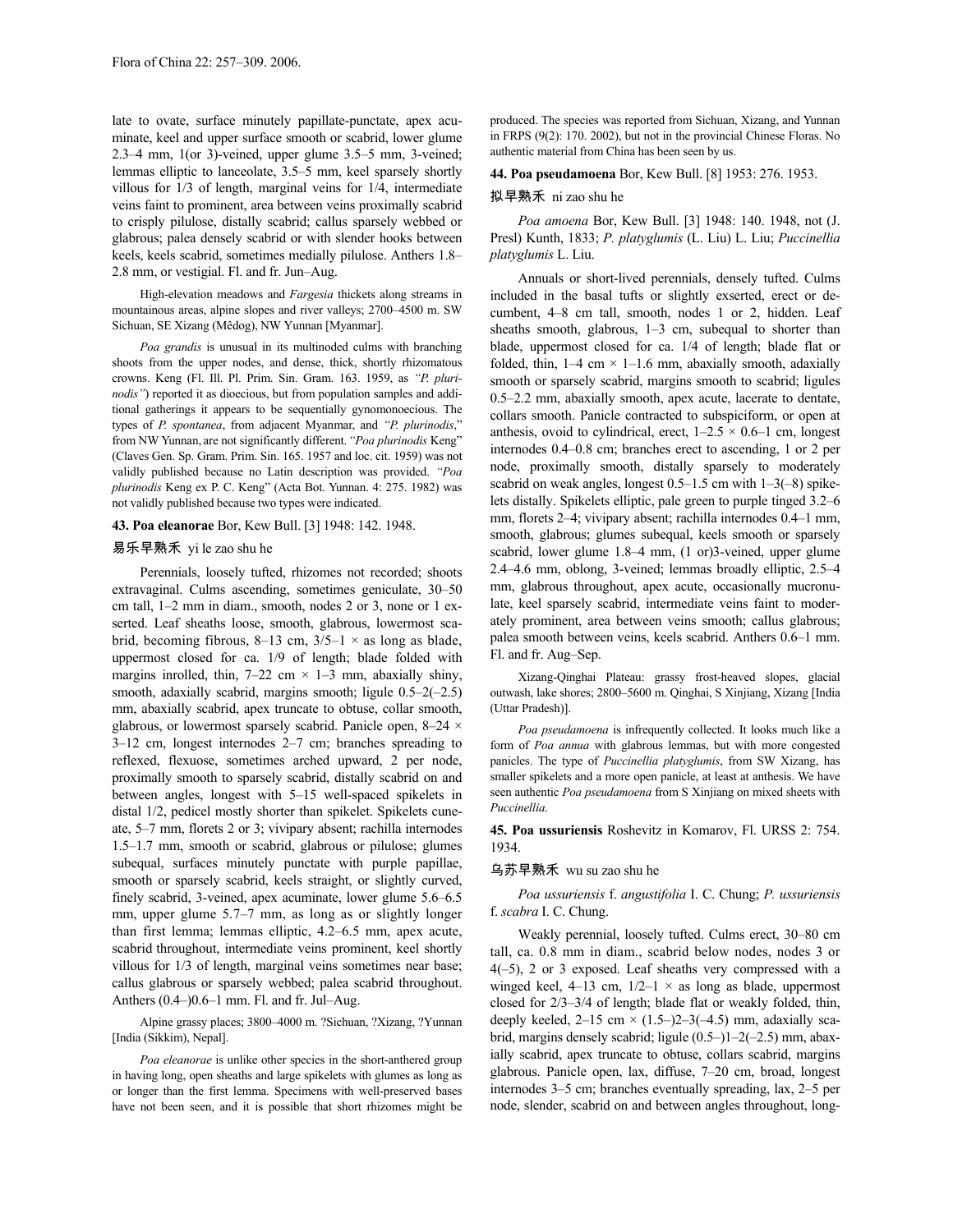est to 12 cm with 3–13 loosely arranged spikelets in distal 1/3. Spikelets oblong-lanceolate, light green, (3–)4–6 mm, florets 3– 5(–6); vivipary absent; rachilla internodes ca. 1 mm, smooth, glabrous; glumes unequal, acute, keels sparsely scabrid, lower glume 1.5–2 mm, 1-veined, upper glume 2.5–3 mm, 3-veined; lemmas 3–4 mm, apex acuminate, keel villous for 2/3 of length, marginal veins for 1/3, intermediate veins prominent, area between veins minutely bumpy, glabrous; callus sparsely webbed; palea smooth or minutely bumpy between keels, keels scabrid. Anthers 0.4–1 mm. Fl. and fr. Jun. 2*n* = 28, 42.

Deciduous forests, mixed forests, glades, riparian gravels. Heilongjiang, ?Jilin (expected) [Korea, Russia (Far East)].

*Poa ussuriensis* is common on the Russian side of the Chinese border east and west of Vladivostok. *Poa radula* Franchet & Savatier was reported in FRPS (9(2): 113–114. 2002) from Jilin, but it is doubtfully present in China. According to Probatova (in Tzvelev, Sosud. Rast. Sovetsk. Dal'nego Vostoka 1: 283. 1985), *P. radula* is a species of Sakhalin, the Kuril Islands, and S Kamchatka, but is not found elsewhere in the Russian Far East, China, or Japan. Chung (Korean Grass. 72. 1965) reported it from S Korea, but not N Korea or China; Japanese authors have not mentioned it for Korea or China; and Kitagawa (Neo-Lineam. Fl. Manshur. 102–105. 1979) did not list it for Manchuria. *Poa radula* can be difficult to distinguish from *P. ussuriensis*: it has a broader leaf blade, (3–)4.5–10 mm wide, longer ligule, (1.5–)2.5–4 mm, larger spikelets (5–)6–8(–10) mm, and hexaploid chromosome number.

### **46. Poa hisauchii** Honda, Bot. Mag. (Tokyo) 42: 132. 1928.

# 久内早熟禾 jiu nei zao shu he

Annuals or short-lived perennials. Culms ascending to erect, 20–60 cm tall, nodes 3 or 4. Leaf sheaths shorter than internodes, smooth or scabrid; blade flat, grayish green, 4–8 cm  $\times$  1–3 mm, surfaces and margins scabrid; ligule 0.5–1.5 mm, abaxially pilulose, apex truncate to rounded, collar margin ciliate. Panicle narrowly oblong, 8–15 cm, longest internodes 3–5 cm; branches erect or curved ascending (sometimes spreading in fruit), 2 or 3(–5) per node, slender, scabrid angled from base, longest 2–6 cm with 5–15 spikelets in distal 1/2. Spikelets oblong to ovate, green, 4–5 mm, florets 3 or 4; vivipary absent; rachilla internodes 0.6–0.9 mm, glabrous; glumes slightly unequal, lanceolate, keel and veins distally scabrid, lower glume 2–2.4 mm, 1-veined, apex acuminate, upper glume oblong to lanceolate, 2.2–2.8 mm long, 3-veined, apex acuminate; lemmas 2.8–3.2 mm, keel villous for 3/4 of length, marginal veins to 1/2, area between veins glabrous or sparsely pilulose near keel; callus webbed; paleas distinctly shorter than the lemma, keels pilulose. Anthers (0.3–)0.4–0.7 mm. Fl. Jun–Jul. 2*n* = 28.

Shady and moist forest openings, grassy places. Hebei, Zhejiang [Japan, Korea].

Records from Sichuan and Yunnan in FRPS (9(2): 155. 2002) were based on misidentifications. This species has the pilulose ligules and branches scabrid from the base characteristic of *Poa acroleuca*, but the branches are shorter and erect to steeply ascending, and the lemmas are somewhat longer and usually glabrous or with a few hairs between the veins.

### **47. Poa acroleuca** Steudel, Syn. Pl. Glumac. 1: 256. 1854.

## 白顶早熟禾 bai ding zao shu he

Annuals or short-lived perennials. Culms ascending to

erect, sometimes slightly swollen at the base, sometimes with moniliform swelling, 30–85 cm tall, 0.6–1 mm in diam., smooth, glabrous to retrorsely strigulose, nodes 3 or 4, 2 exserted. Leaf sheaths weakly keeled, smooth or sparsely scabrid, glabrous or retrorsely strigulose, 8–13 cm, slightly shorter or longer than blade, uppermost closed for over 2/3 of length, lowermost becoming fibrous in age; blades flat, thin, 7–20 cm ×  $(1-)1.5-5(-11)$  mm, surfaces smooth to moderately scabrid, margins moderately to densely scabrid; ligule  $0.5-1.5(-2)$  mm, abaxially pilulose, apex truncate to rounded, collar margins ciliate. Panicle open, elliptic, narrowly ovate, or pyramidal, exserted,  $10-21 \times 3-10$  cm, longest internodes  $3-5.5$  cm; branches ascending to widely spreading, or reflexed, 2–5 per node, slender, angular, scabrid from base, longest 3–11 cm with 9–40 spikelets in distal 1/2. Spikelets ovate, green, 2.5–5 mm, florets (2–)3–5; vivipary absent; rachilla internodes 0.5–0.8 mm, smooth to sparsely scabrid, glabrous or pilulose; glumes slightly unequal, lanceolate, keel and veins distally scabrid, lower glume 1.5–2.4 mm, 1-veined, upper glume 2–2.8 mm, 3-veined, often as long or slightly longer than lowest lemma; lemmas oblong,  $1.6-2.6(-3)$  mm, apex obtuse to acute, keel shortly villous for 5/6 of length, marginal veins to 3/4, intermediate veins moderately prominent, area between veins pilulose for 4/5 of length, rarely glabrous; callus sparsely webbed; palea pilulose between keels, keels smooth, rarely with a few apical hooks, pilulose to shortly villous to apex. Anthers (0.4–)0.5–1 (–1.3) mm. Fl. and fr. Apr–Jun. 2*n* = 28.

Moist and shady grassy places, ditch banks, parks, disturbed ground; 500–1500(–2400) m. Anhui, Fujian, Guangdong, Guangxi, Guizhou, Henan, Hubei, Hunan, Jiangsu, Jiangxi, Shaanxi, Shandong, Sichuan, Taiwan, Xizang, Yunnan, Zhejiang [Korea, Japan].

*Poa acroleuca* is usually well marked by the pilulose lemma surfaces and palea keels, callus web presence, and scabrid branches. It appears to intergrade with *P. nepalensis*, but that species normally has glabrous lemma surfaces, shorter, more contracted panicles, upper glume shorter than the first lemma, smooth, glabrous ligules (at least on the upper culm leaves), and tends to be paler overall.

- 1a. Lemma surfaces and intermediate veins
- moderately to densely pubescent ........ 47a. var. *acroleuca* 1b. Lemma surfaces and intermediate veins
	- glabrous or sparsely pubescent ........ 47b. var. *ryukyuensis*

# **47a. Poa acroleuca** var. **acroleuca**

白顶早熟禾(原变种) bai ding zao shu he (yuan bian zhong)

Lemma surfaces and intermdiate veins moderately to densely pubescent.

Moist and shady grassy places, ditch banks, parks, disturbed ground; 500–1500(–2400) m. Anhui, Fujian, Guangdong, Guangxi, Guizhou, Henan, Hubei, Hunan, Jiangsu, Jiangxi, Shaanxi, Shandong, Sichuan, Taiwan, Xizang, Yunnan, Zhejiang [Korea, Japan].

**47b. Poa acroleuca** var. **ryukyuensis** Koba & Tateoka, J. Jap. Bot. 67: 205. 1992.

### 如昆早熟禾 ru kun zao shu he

Lemma surfaces and intermediate veins glabrous or sparsely pubescent.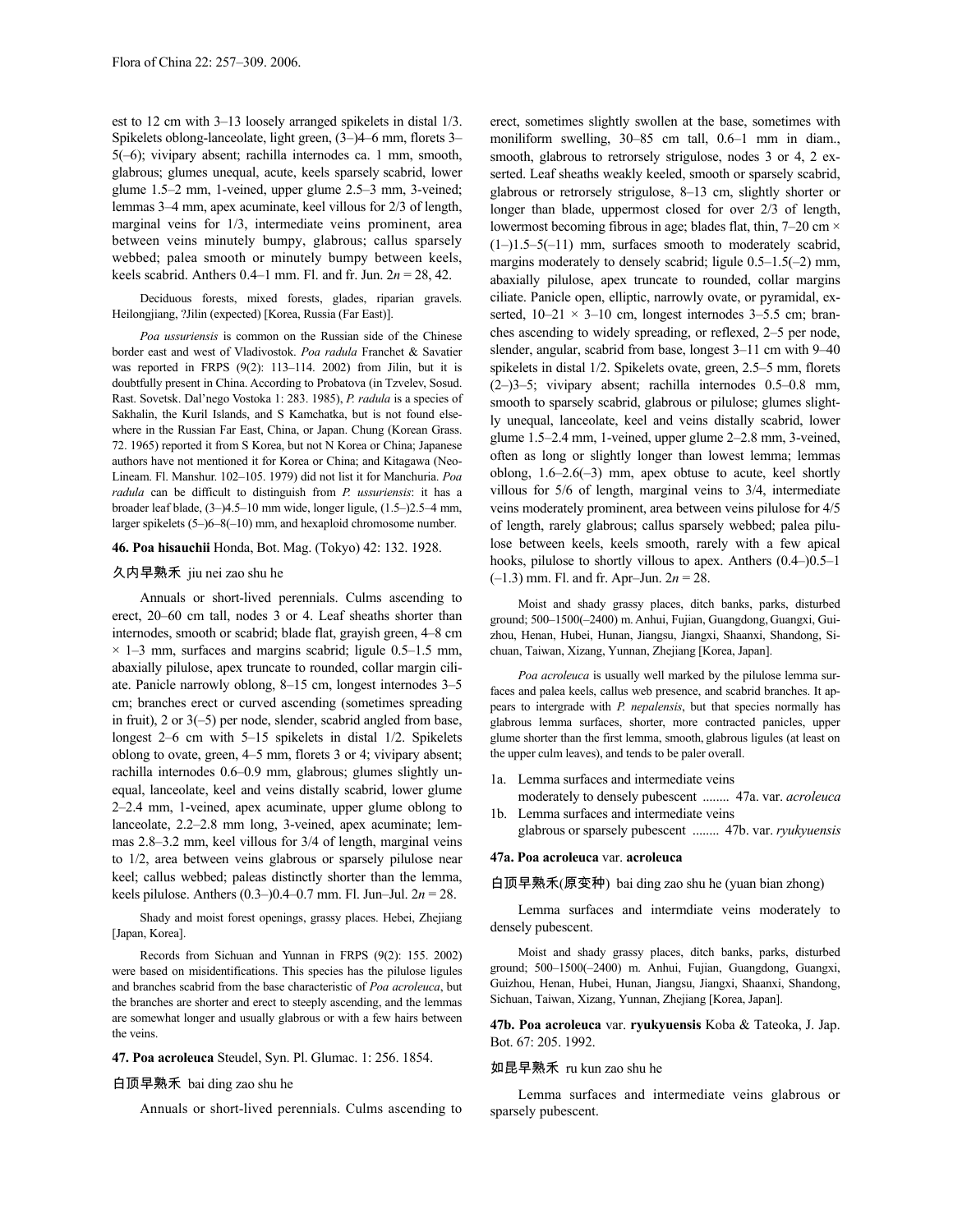Sporadic at low elevations. Guangdong, Shandong, Zhejiang [Japan (Okinawa)].

It is not uncommon to find plants of *Poa acroleuca* in China with glabrous or nearly glabrous lemmas. The range of such plants, recently named from Okinawa as var. *ryukyuensis*, has not yet been fully documented. These can be confused with *P. hisauchii*, except that in that species the panicles are narrow with short, erect or ascending branches, and the anther to lemma length ratio is less than 1:5 (vs. 1:5–2:5); or with *P. nepalensis*, except that in that species all ligules are pilulose and the paleas are pilulose to the apex.

**48. Poa nepalensis** (G. C. Wallich ex Grisebach) Duthie, List Grasses N. W. India 40. 1883.

# 尼泊尔早熟禾 ni bo er zao shu he

*Poa annua* Linnaeus var. *nepalensis* G. C. Wallich ex Grisebach, Nachr. Königl. Ges. Wiss. Georg-Augusts-Univ. 3: 75. 1868.

Annuals to short-lived perennials, tufted or weakly stoloniferous. Culms erect, geniculate, or obliquely ascending, 15– 50(–80) cm tall, 0.5–2 mm in diam., smooth, nodes 2–4, 0–2 exposed. Leaf sheaths loose, keeled, smooth, glabrous, 5–11 cm, about as long as blade, uppermost closed for  $1/2(-3/4)$  of length; blades flat, thin to moderately thin,  $4-20$  cm  $\times$   $(1.5-2)$  $7(-11)$  mm, uppermost  $3-10$  cm, surfaces smooth to sparsely scabrid, margins scabrid, apex acutely to acuminately prowtipped; ligule 0.5–1.5(–2) mm, abaxially smooth or scabrid, glabrous or rarely pilulose, apex truncate to obtuse, collar margins usually ciliate. Panicle open or loosely contracted, ovate or elliptic, exserted,  $5-15(-22) \times 3-10$  cm, longest internodes  $1-3$ cm; branches ascending to reflexed, 2(–4) per node, proximally smooth or sparsely scabrid angled, distally nearly smooth to densely scabrid angled, longest 3–9 cm with 10–35 spikelets in distal 1/2. Spikelets elliptic, light green, 3.5–5(–7) mm, florets 3–6(–7); vivipary absent; rachilla internodes 0.5–0.8 mm, smooth, glabrous; glumes subequal to equal, keel and sometimes veins scabrid, lower glume narrow, 1.3–3.3 mm, 1 veined, upper glume broader, 1.5–3.4 mm, 3-veined; lemmas oblong to elliptic, 2.4–4(–5) mm, apex obtuse, rarely acute, keel villous to near apex, marginal veins for 3/4 of length, intermediate veins prominent, glabrous, rarely pilulose, areas between veins minutely bumpy, glabrous or infrequently pilulose proximally between keel and intermediate veins; callus webbed; palea smooth, glabrous, rarely sparsely pilulose, between keels, keels pilulose to short villous for most of length, distally pilulose or with a few hooks. Anthers (0.4–)0.6–1 mm. Fl. and fr. Apr–Jun.

Meadows on slopes, roadsides, disturbed ground, at lower elevations in E China; 1900–4000 m. Gansu, Hebei, Henan, Hubei, Jiangsu, Liaoning, Qinghai, Shaanxi, Shanxi, Sichuan, Xizang, Yunnan, Zhejiang [Bhutan, N India, Japan, Kashmir, Korea, Myanmar, Nepal, Pakistan].

- 1a. Panicle branches proximally smooth or sparsely scabrid angled ....................... 48a. var. *nepalensis*
- 1b. Panicle branches sparsely to moderately scabrid from the base ........................... 48b. var. *nipponica*

# **48a. Poa nepalensis** var. **nepalensis**

尼泊尔早熟禾(原变种) ni bo er zao shu he (yuan bian zhong)

## *Poa mariesii* Rendle; *P. micrandra* Keng; *P. nephelophila* Bor.

Culms 15–50(–80) cm tall, 0.5–2 mm in diam. Uppermost leaf sheath subequal to blade, closed for  $1/2(-3/4)$  of length; ligule 0.5–1.5(–2) mm. Panicle branches proximally smooth or sparsely scabrid angled, distally nearly smooth to shortly scabrid angled; lower glume 1.3–3.3 mm, upper glume 1.5–3.4 mm; lemmas with intermediate veins glabrous, infrequently pilulose, areas between veins minutely bumpy; palea keels distally pilulose or scabrid with few to several hooks. Fl. and fr. Apr–Jun.  $2n = 42$ .

Meadows on slopes, roadsides, disturbed ground, at lower elevations in E China; 1900–4000 m. Gansu, Hebei, Henan, Hubei, Jiangsu, Shaanxi, Shanxi, Sichuan, Xizang, Yunnan, Zhejiang [Bhutan, N India, Kashmir, Myanmar, Nepal, Pakistan].

*Poa nepalensis* var. *nepalensis* is very variable, and more sensitive analyses might reveal additional taxa, but we were unable to divide the specimens in any meaningful way. This subspecies is much more widespread than was previously understood. The types of *Poa mariesii*, from Jiangsu, and *P. nephelophila*, from Myanmar (with branches nearly smooth throughout), are robust forms.

**48b. Poa nepalensis** var. **nipponica** (Koidzumi) Soreng & G. Zhu, **comb. et stat. nov.**

# 日本早熟禾 ri ben zao shu he

Basionym: *Poa nipponica* Koidzumi, Bot. Mag. (Tokyo) 31: 256. 1917.

Culms 20–40 cm tall, 1–2 mm in diam. Uppermost leaf sheaths slightly longer than blade, closed for ca. 1/2 of length; ligule 1–1.6(–2) mm. Panicle branches proximally sparsely to moderately scabrid angled from base, distally sparsely to moderately densely long scabrid angled; lower glume 2.5–3.3 mm, upper glume 2.5–3.4 mm; lemmas with intermediate veins glabrous or proximally pilulose to short villous, smooth between veins; palea keels pilulose only. Fl. and fr. May–Jul. 2*n* = 42, 56.

Thickets, moist meadows on sunny slopes. Liaoning [Korea, Japan].

*Poa nepalensis* var. *nipponica* is generally more robust than var. *nepalensis*, and the lower glume to lower lemma length ratio is slightly greater. It is common in Japan, but seems to be absent from most of China.

**49. Poa imperialis** Bor, Kew Bull. [12] 1957: 414. 1958.

#### 茁壮早熟禾 zhuo zhuang zao shu he

Annuals or short-lived perennials, stoloniferous. Culms decumbent ascending, 70–85 cm tall, 2–3 mm in diam., smooth, nodes 3–6, none or 1 exserted. Leaf sheaths loose, keeled, smooth, glabrous, 14–17 cm, slightly longer than blade, uppermost closed for ca. 3/4 of length; blade flat, thin, base abruptly narrowed, surfaces smooth, margins scabrid, apex long slender prow-tipped; ligule 3–6 mm, abaxially smooth, apex obtuse, collars smooth, glabrous. Panicle open, 18–22 cm, longest internodes 3.5–4 cm; branches spreading to reflexed, 2 per node, proximally smooth, angled, distally scabrid angled, longest 8– 11 cm with 20–40 spikelets in distal 2/3. Spikelets up to 6–7 mm, florets 5 or 6; vivipary absent; glumes purple tinged, keel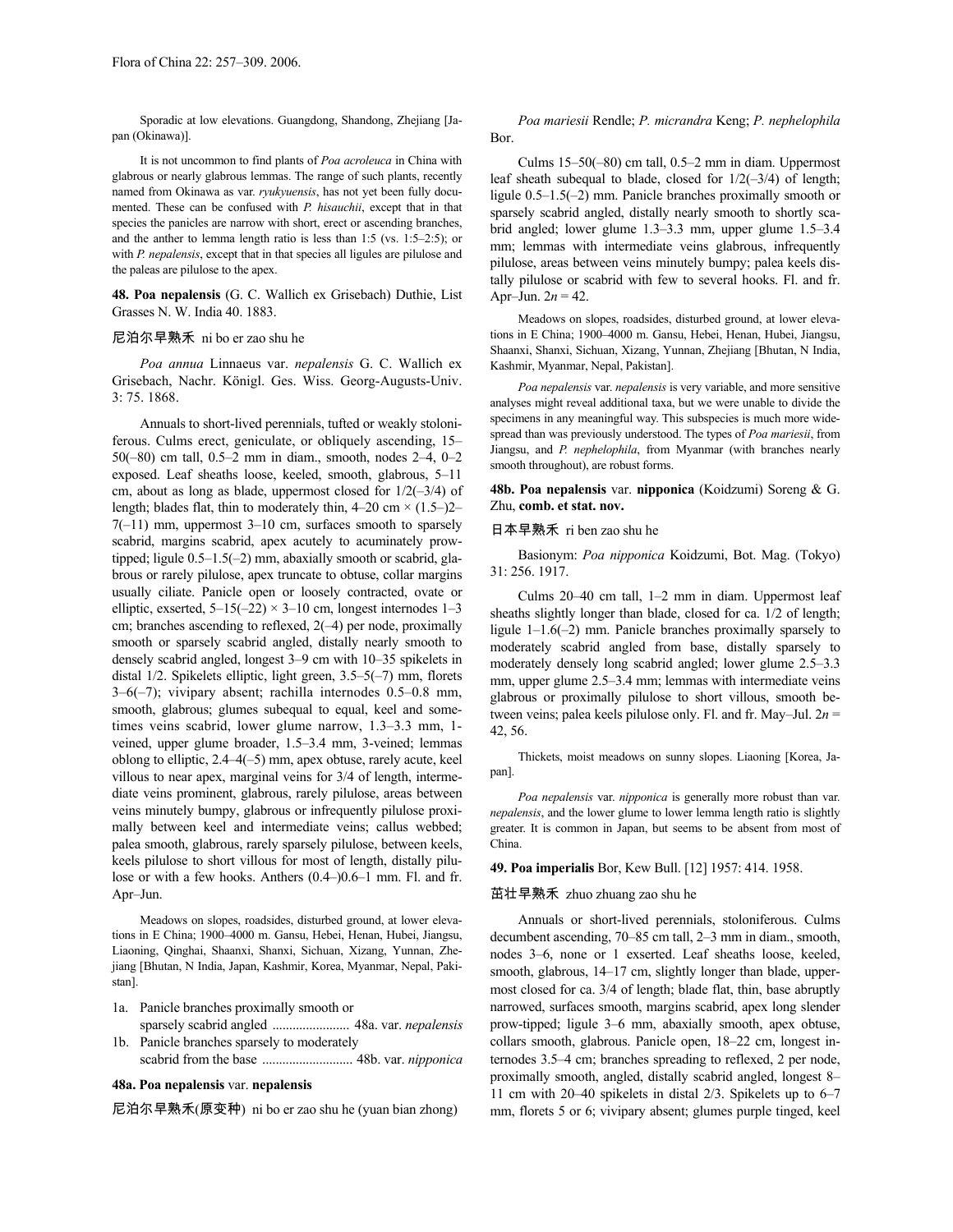and sometimes veins sparsely scabrid, lower glume elliptic, 3– 3.5 mm, 1-veined, back convex, upper glume 3.7–4 mm, oblong, 3-veined; lemmas 4–5 mm, keel villous for 2/3 of length, marginal veins for 1/2, intermediate veins moderately prominent, areas between veins smooth, glabrous; callus glabrous; palea smooth, glabrous between keels, keels scabrid, medially pilulose. Anthers 0.6–0.9 mm. Fl. and fr. May–Jul.

Grassy places on slopes along *Abies* forest margins; 3700–4500 m. ?Sichuan [Nepal].

*Poa imperialis* could be simply a large form *P. sikkimensis*.

**50. Poa sikkimensis** (Stapf) Bor, Kew Bull. [7] 1952: 130. 1952.

# 锡金早熟禾 xi jin zao shu he

*Poa annua* var. *sikkimensis* Stapf in J. D. Hooker, Fl. Brit. India 7: 346. 1896 ["1897"]; *P. eragrostioides* L. Liu; *P. tunicata* Keng ex C. Ling.

Annuals or short-lived perennials, tufted to weakly stoloniferous. Culms erect or arching, or geniculate ascending, 4–42 cm tall,  $0.5-2$  mm in diam., smooth, nodes  $1-3(-4)$ , none or 1 exserted, uppermost to 1/3 way up culm. Leaf sheaths loose, smooth, glabrous,  $2-8$  cm,  $1-3 \times$  as long as blade, uppermost closed for  $1/3-1/2$  of length; blade flat, thin,  $3-10$  cm  $\times$  (1.5–) 2–5 mm, surfaces smooth or sparsely scabrid, margins scabrid, apex acutely prow-tipped, of tillers 1–10 cm; ligule 1.5–4(–6) mm, abaxially smooth or sparsely scabrid, apex obtuse to acute, collars glabrous. Panicle loosely contracted to open, oblong to pyramidal,  $3-15(-19.5) \times 1.5-5$  cm, longest internodes 0.5-3 cm; branches obliquely ascending, spreading, or reflexed, flexuous, 2 per node, proximally smooth, distally scabrid, longest to 1–7 cm with 4–30 spikelets in distal 2/3. Spikelets ovate, usually purple tinged, 3.8–5(–6) mm, florets 3–5; vivipary absent; rachilla internodes 0.4–0.9 mm, smooth, glabrous; glumes usually purple, subequal to unequal, broad, keels smooth or sparsely scabrid, lower glume 1.5–2.7 mm, 1-veined, upper glume 2–3.1 mm, 3-veined; lemmas broadly elliptic, 2.5–3.3 mm, apex obtuse to acute, keel pilulose to shortly villous, rarely glabrous, for 1/2 length, marginal veins to 1/3, intermediate veins prominent, areas between veins smooth, glabrous; callus glabrous; palea glabrous between keels, keels sparsely scabrid, some smooth, medially sparsely pilulose. Anthers 0.5–0.9 mm. Fl. and fr. Jul–Sep.  $2n = 28, 42$ .

Grassy slopes, meadows, marshy ground, sandy bottoms, roadsides, disturbed ground; 3000–4700 m. SW Gansu, S Qinghai, W Sichuan, E Xizang (Yadong, Zayü), NW Yunnan [Bhutan, India (Assam, Sikkim), Nepal].

*Poa sikkimensis* lacks a webbed callus and has ligules 2–6 mm. It is most difficult to distinguish from *P. annua*, but has sparsely scabrid palea keels and branches and no pubescence on the intermediate veins of the lemmas.

### **51. Poa stapfiana** Bor, Kew Bull. [4] 1949: 239. 1949.

# 斯塔夫早熟禾 si ta fu zao shu he

*Poa tremula* Stapf in J. D. Hooker, Fl. Brit. India 7: 344. 1896 ["1897"], not Lamarck (1791); *P. tremula* var. *micranthera* Stapf.

Perennials, loosely tufted, weakly stoloniferous; shoots extra- and intravaginal. Culms 20–60 cm tall, 0.6–1.4 mm in diam., erect or obliquely ascending, smooth, glabrous, nodes 2 or 3, 1 or 2 exserted. Leaf sheaths loose, smooth, glabrous, 5– 10 cm, slightly shorter than blade, uppermost closed for 1/4–1/3 of length; blade flat or folded, thin,  $5-14$  cm  $\times$  1-5 mm, adaxially sometimes scabrid, margins scabrid, apex slender prowtipped or mucronate; ligule 2.5–5 mm, abaxially smooth, apex obtuse. Panicle open, lax, 8–25 cm, longest internodes 2.2–4 cm; branches widely spreading, flexuous, 2 per node, slender, proximally smooth, distally scabrid angled, longest 3.5–7 cm with 9–20 spikelets in distal 1/2. Spikelets elliptic to oblong, green or grayish, 4–6 mm, florets 3–6; vivipary absent; rachilla smooth, glabrous or pilulose; glumes subequal or lower to 1.5 mm shorter, scabrid only on keel, apex acuminate, faintly or not evidently punctate-papillate, lower glume lanceolate to elliptic, 2.7–3.9 mm, 1(or 3)-veined, upper glume oblong, 3–4.5 mm, faintly 3-veined; lemmas oblong, very thinly papery, 3–4.5 mm, apex acute, keel villous for 3/4 of length, marginal veins to 1/2, intermediate veins prominent, areas between softly pilulose; callus webbed; paleas shorter than the lemma, keels scabrid, medially pilulose. Anthers 0.7–1.2 mm. Fl. and fr. Jul–Sep.

Alpine meadows; 2500–4300 m. ?Xizang [N India, Kashmir, Nepal, Pakistan; SW Asia (Iran)].

This species approaches *Poa himalayana* on one end of its range of variation and *P. hirtiglumis* on the other, but it has longer lemmas and generally longer anthers than either of those species. The occurrence of this species in China requires confirmation.

### **52. Poa burmanica** Bor, Kew Bull. [3] 1948: 141. 1948.

## 缅甸早熟禾 mian dian zao shu he

Annuals or short-lived perennials, weakly stoloniferous; shoots extra- and intravaginal. Culms loosely tufted, mostly flowering, 10–60 cm tall, 0.5–0.8 mm in diam., smooth or sparsely retrorse scabrid below lower nodes, glabrous, nodes 3– 5, 3 or 4 exserted. Leaf sheaths smooth, glabrous or sparsely retrorsely strigulose, 7–12 cm,  $1-2 \times$  as long as blade, uppermost closed for  $1/4-1/3$  of length; blade flat, thin, 2–6 cm  $\times$ 1.5–2.5 mm, adaxial surface and margins scabrid, apex slender prow-tipped; ligule 0.8–1.3 mm, abaxially smooth or scabrid, apex truncate to obtuse, collars smooth or slightly scabrid, margins glabrous or ciliate. Panicle open, lax, slightly exserted, 8–  $13 \times 3$ –5 cm, longest internodes 2–3.5 cm; branches spreading, flexuous, 2 per node, capillary, scabrid throughout, distally angled, longest 2–5 cm with 2–5 spikelets, Spikelets 5–5.5 mm, florets 2 or 3; vivipary absent; rachilla internodes to 1 mm, smooth, glabrous; glumes lanceolate, unequal, lower glume subulate, 1.6–3 mm, distinctly shorter than the upper, keel nearly smooth, 1-veined, upper glume 3.2–4.1 mm, strongly 3 veined, keel scabrid; lemmas oblong, 3.7–4.6 mm, ca.  $5 \times$  as long as wide, 5(-7)-veined, apex slightly acuminate, keel shortly villous for 4/5 of length, marginal veins for 2/3, intermediate veins prominent, areas between veins basally pilulose, apically scabrid; callus densely webbed; palea distinctly shorter than lemma, sparsely pilulose between veins, keels scabrid, sometimes medially pilulose. Anthers 0.6-1 mm. Fl. and fr. May-Jun.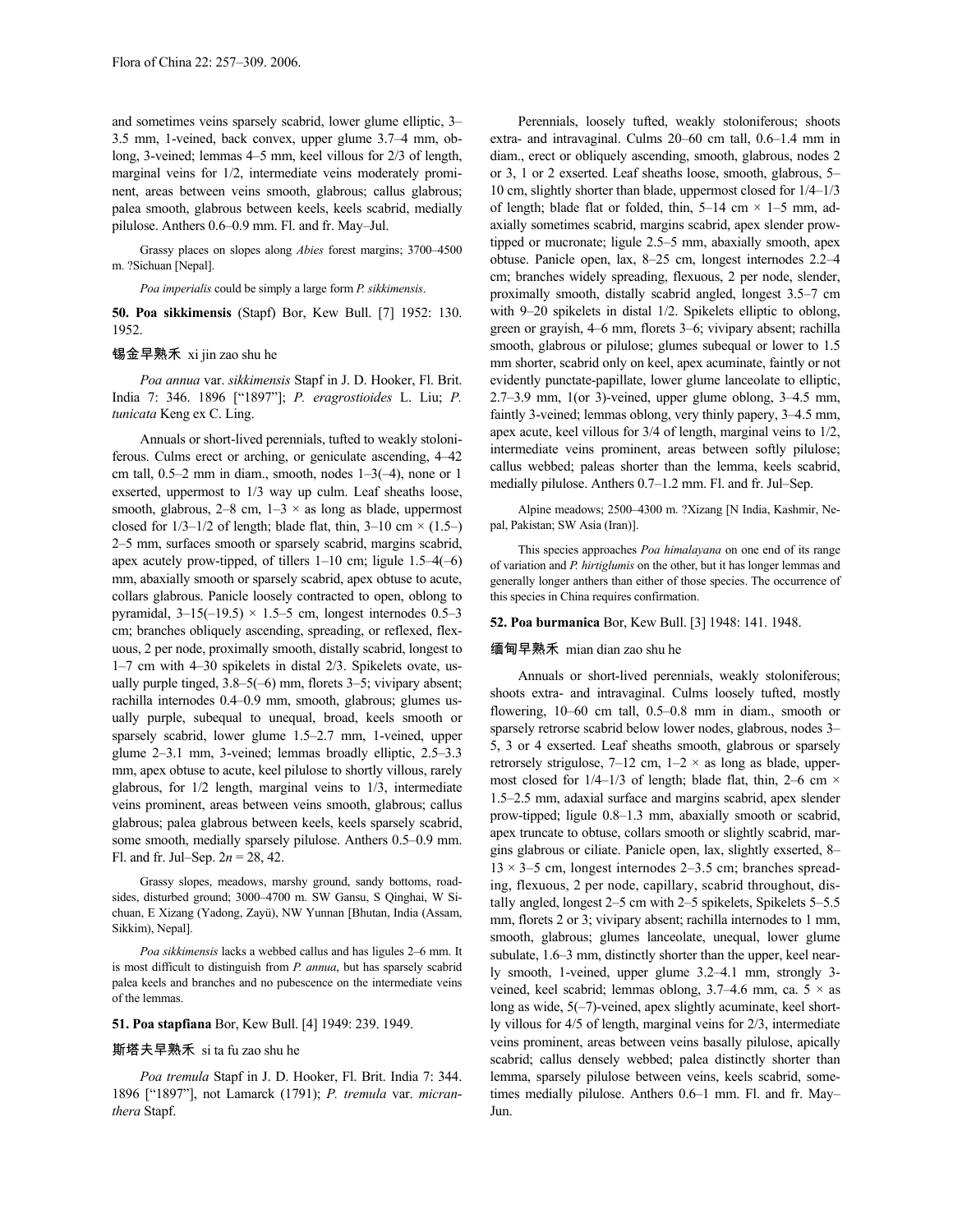Alpine meadows; ca. 3700 m. SW Sichuan, SE Xizang, NW Yunnan [Myanmar].

*Poa burmanica* is distinguished from *P. himalayana*, *P. khasiana*, and *P. rajbhandarii* by the pubescent sides of the lemmas and by little else.

**53. Poa himalayana** Nees ex Steudel, Syn. Pl. Glumac. 1: 256. 1854.

### 史蒂瓦早熟禾 shi di wa zao shu he

*Poa gracilior* Keng ex L. Liu; *P. stewartiana* Bor.

Annuals or short-lived perennials. Culms 1 to several, erect or geniculately ascending, (12–)20–50(–70) cm tall, 0.5– 0.8 mm in diam., smooth or scabrid below the lower nodes, glabrous, nodes 2–5, 1 or 2 exserted. Leaf sheaths smooth or scabrid or glabrous to strigulose near the collars, 5–15 cm, 1–3  $\times$  as long as blade, uppermost closed for  $2/5-1/2$  of length; blade flat, thin,  $3-15$  cm  $\times$  (0.5–)1–2.5 mm, abaxially smooth or scabrid, adaxially and margins densely scabrid, glabrous, apex slender prow-tipped, of tillers up to 10 cm; ligule 0.8–2.5 mm, abaxially smooth, glabrous, apex truncate to obtuse, collar margins sparsely shortly ciliate or glabrous. Panicle open, ovoid, lax,  $(6-9-20 \times 3-8$  cm, longest internodes 3-5 cm; branches ascending, spreading to reflexed, 2 per node, slender, proximally smooth or sparsely scabrid, distally scabrid angled, longest 4–9 cm with (3–)5–10 spikelets in distal 1/3. Spikelets narrowly elliptic, 3–5 mm, florets 2–4; vivipary absent; rachilla internodes to 1 mm, smooth, glabrous; glumes unequal, slender, acuminate, keels slightly convex, sparsely scabrid, surfaces apically smooth or sparsely scabrid, lower glume  $(2-)3-3.7$  mm, 1-veined, upper glume (3–)3.5–4.5 mm, prominently 3-veined; lemmas oblong to elliptic, very thinly papery, 2.5–4.3 mm, ca.  $5 \times$  as long as wide, apex slightly acuminate, keel of at least some lemmas pilulose to short villous for  $1/3(-1/2)$  of length, marginal veins for  $1/4(-1/3)$ , intermediate veins faint to prominent, areas between veins smooth or minutely bumpy only near base, glabrous; callus sparsely webbed; paleas distinctly shorter than the lemma, smooth, glabrous between keels, keels scabrid, medially sparsely pilulose, area margins narrowly hyaline. Anthers 0.6–1 mm. Fl. and fr. May–Jul.

Grassy places on slopes; 1900–3500 m. W Sichuan, ?Xizang, Yunnan [India (Himachal Pradesh, Uttar Pradesh), Kashmir, Pakistan].

*Poa himalayana* is the correct name for *P. stewartiana* Bor, and differs from *P. rajbhandarii* (*P. himalayana sensu* Bor and Rajbhandari) by the pilulose palea keels and relatively long glumes, especially the lower ones. It is common in the W Himalayas, but seems to be rare in China. However, as the two species are quite similar and some specimens seem intermediate, they might be better treated as subspecies. It was reported from Yunnan in FRPS (9(2): 145, 153, 154. 2002) under *P. himalayana*, *P. gracilior*, and *P. stewartiana*, but the voucher specimens from Yunnan belong to other species, mainly *P. khasiana*.

# **54. Poa rajbhandarii** Noltie, Edinburgh J. Bot. 57: 288. 2000.

# 喜马拉雅早熟禾 xi ma la ya zao shu he

Annuals or short-lived perennials, loosely tufted, weakly stoloniferous. Culms 1 to several, erect or geniculate ascending, 16–45 cm tall, 0.5–1 mm in diam., smooth or sparsely retrorse scabrid below lower nodes, glabrous, nodes 2 or 3, 1 or 2 exserted. Leaf sheaths smooth or sparsely scabrid near the collars, glabrous, 6–13 cm, slightly longer than blade, uppermost closed for  $3/5$  of length; blades flat, thin,  $5-18$  cm  $\times$  1-2.5 mm, abaxially nearly smooth to scabrid, adaxially and margins densely scabrid, apex slender prow-tipped; ligule 0.4–1.5(–2.3) mm, abaxially scabrid or puberulent, truncate to obtuse, collar margins often ciliate. Panicle open, lax,  $8-18 \times 3-8$  cm, longest internodes 2.5–4 cm; branches ascending to spreading, flexuous, 1–4 per node, slender, scabrid throughout, longest 3–7 cm with 3–8 spikelets in distal 1/3. Spikelets narrowly elliptic, 3.7– 5.2 mm, florets  $(1–)2–3(-4)$ ; vivipary absent; rachilla internodes to 1–1.5 mm, smooth, glabrous; glumes distinctly unequal, slender, acuminate, distinctly shorter than first lemma, keels scabrid, upper surface and edges smooth or scabrid, lower glume, subulate to wedge-shaped, 1.5–2.4 mm, straight or only slightly convexed, 1-veined, upper glume 2.2–3.3 mm, 3 veined; lemmas oblong to elliptic, very thinly to thinly papery,  $(2.8-)3.3-4.2$  mm, ca.  $5 \times$  as long as wide, apex slightly acuminate, margins finely scabrid along edge, keel pilulose to shortly villous for  $1/3-1/2$  of length, marginal veins to  $1/3$ , intermediate veins faint to prominent, areas between veins smooth or minutely bumpy over some or most of length, glabrous; callus webbed; palea distinctly shorter than lemma, smooth, glabrous between keels, keels scabrid, glabrous. Anthers 0.6–1 mm. Fl. and fr. May–Jul.

Alpine grassy places; 2700–4000 m. SC and SE Xizang, NW Yunnan [Bhutan, India (Assam, Sikkim), Nepal].

*Poa rajbhandarii* includes *P. himalayana sensu* Bor. *Poa himalayana* s.s. has panicles more lax and palea keels medially pilulose. *Poa rajbhandarii* is similar to *P. khasiana*, but differs in the lower glume being straighter and shorter, less than half the length of the first lemma.

### **55. Poa wardiana** Bor, Kew Bull. [3] 1948: 143. 1948.

# 瓦迪早熟禾 wa di zao shu he

Annuals or short-lived perennials. Culms several, 28–35 cm tall, 0.6–0.8 mm in diam. base obliquely ascending, nodes 3 or 4, 1 or 2 exserted, scabrid below nodes. Leaf sheaths sparsely scabrid, 4.5–9 cm,  $1.2-2 \times$  as long as blade, uppermost closed for  $1/2$  of length; blades flat, thin,  $2.5-8$  cm  $\times$  1.5–2 mm, abaxially smooth to scabrid, adaxially and margins scabrid, slender prow-tipped; ligule 0.7–1.2 mm, abaxially scabrid, apex truncate to obtuse, erose, collars glabrous. Panicle open, 8–15 × 2–4 cm, longest internodes 2–3.5 cm; branches ascending to spreading, flexuous, 2 per node, capillary to slender, proximally smooth to scabrid, distally scabrid along weak angles, longest 3–7 cm with 5–13 spikelets in distal 1/3. Spikelets oblong to lanceolate, 4.5–5 mm, florets 2 or 3; vivipary absent; rachilla internodes 0.5–1 mm, smooth, glabrous; glumes subequal to slightly unequal, 2–2.5 mm, keel scabrid, apex acuminate, purplish violet, lower glume broadly subulate, 1.5–2.2 mm, 1 veined, upper glume 2.1–2.6 mm, 3-veined; lemmas oblong, 2.7–3.3 mm, apex acute, keel basally sparsely pilulose, area between veins scabrid, glabrous, intermediate veins moderately prominent; callus glabrous; palea shorter than lemma, scabrid on and between keels. Anthers 0.7–0.8 mm. Fl. and fr. Jul.

Grassy places among *Rhododendron* thickets on slopes; 3300– 4000 m. Xizang, Yunnan [India (Assam)].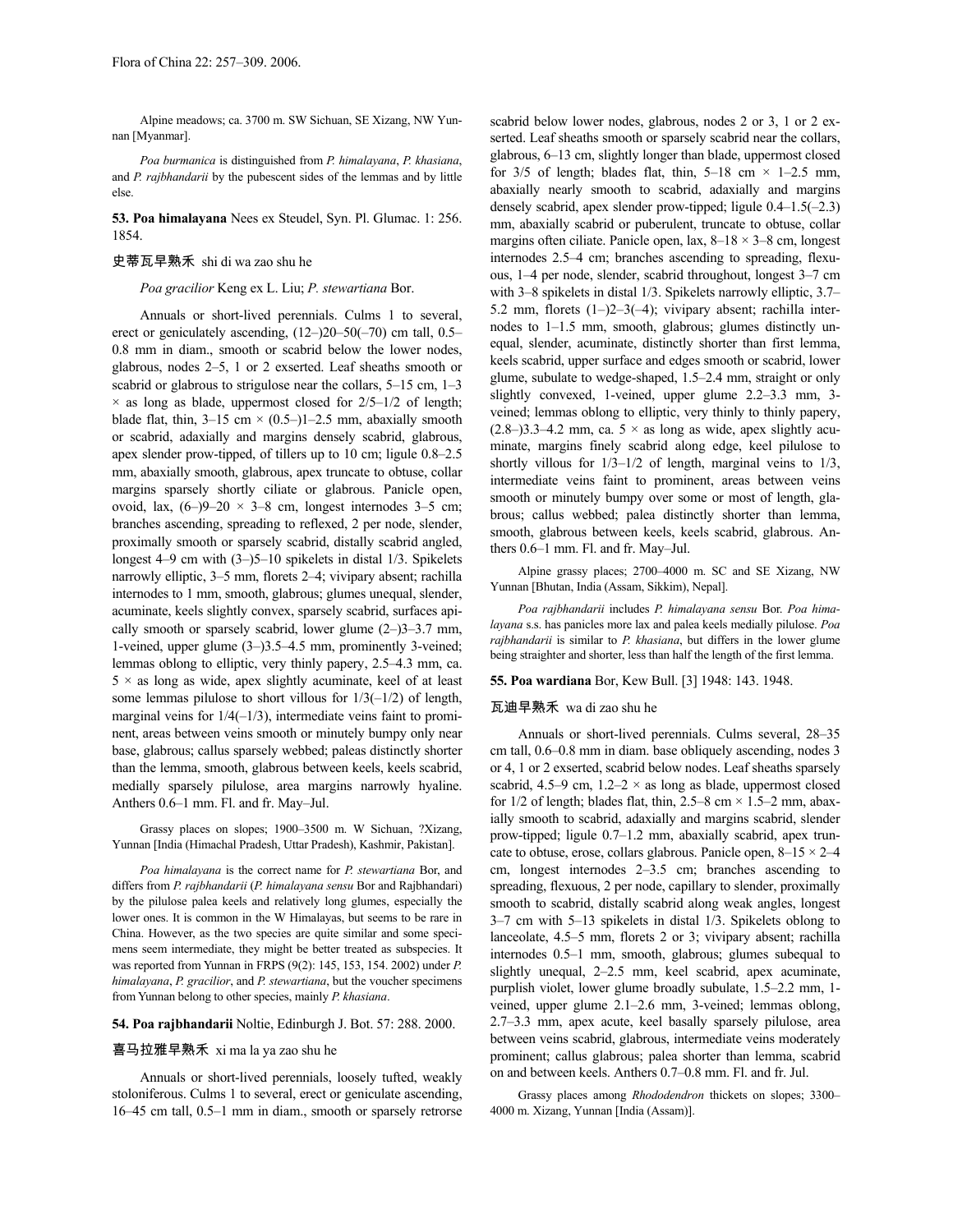*Poa wardiana* is perhaps only a depauperate form of *P. rajbhandarii* with subglabrous lemmas, in which case the name *P. wardiana* has priority, but its lemmas are somewhat scabrid on the sides. The similar *P. lachenensis* Noltie, from India (Sikkim), differs as follows: lower glume 2.2–3 mm; lemma sides scabrid to minutely bumpy near base, keel glabrous; lower part of culms smooth, shiny, ligule margins smooth; palea smooth between keels, keels medially pilulose.

# **56. Poa khasiana** Stapf in J. D. Hooker, Fl. Brit. India 7: 343. 1896 ["1897"].

# 喀斯早熟禾 ka si zao shu he

# *Poa formosae* Ohwi.

Annuals or short-lived perennials, loosely tufted, weakly stoloniferous. Culms 1 to several, clambering to erect with base geniculate, 30–70 cm tall, 0.5–1.5 mm in diam., smooth to retrorsely scabrid or hispidulous below nodes, nodes 3 or 4, 1–3 exserted. Leaf sheaths finely retrorsely scabrid to strigulose near the collars, lower ones often tinged with purple, 6–15 cm, 1.4–4  $\times$  as long as blade, uppermost closed for 2/5–1/2 of length; blades flat, thin,  $3-10$  cm  $\times$  1.5–3 mm, abaxially smooth, margins smooth or finely scabrid, adaxially scabrid, apex slender prow-tipped; ligule  $0.8-1(-1.5)$  mm, abaxially scabrid or pilulose, apex truncate or obtuse, rounded, collar margins usually shortly ciliate or strigulose. Panicle open, narrow, 7–21 × 2–5 cm, longest internodes 3–6 cm; branches ascending to spreading or reflexed, flexuous, 2–4 per node, slender, proximally smooth to scabrid, distally scabrid, angled, longest 3–6 cm with 2–8 spikelets in distal 1/3–1/2. Spikelets ovate to oblong, pale green, 4–6 mm, florets 3–4(–5); vivipary absent; rachilla internodes 0.7–1.2 mm, smooth, glabrous; glumes unequal, slender, apex acuminate, upper keel scabrid, upper surfaces and edges smooth to scabrid, lower glume 1.8– 3.2 mm, narrowly lanceolate, slightly convex to often sickleshaped, 1-veined, upper glume 2.7–3.7 mm, 3-veined; lemmas lanceolate to oblong, thinly papery to papery, 3.2–4.4 mm, ca. 5  $\times$  as long as wide, apex acute to acuminate, sparsely scabrid along edge, keel shortly villous to pilulose for 2/3 of length, marginal veins to 1/2, intermediate veins prominent, areas between veins minutely bumpy, glabrous; callus densely webbed; palea distinctly shorter than lemma, smooth, glabrous, or pilulose between keels, keels scabrid throughout or infrequently medially shortly ciliate to pilulose, margins minutely bumpy and then membranous-papery. Anthers 0.6–1 mm. Fl. and fr. Jul–Sep. 2*n* = 28.

Alpine scattered forests, grassy places among thickets on slopes, roadsides, *Fargesia* thickets; 300–4000 m. Guizhou, W Sichuan, Taiwan, SE Xizang, NW Yunnan [India (Khasi Hills), Myanmar].

*Poa khasiana* has firmer lemmas than most other taxa in the complex except *P. rajbhandarii*, but the lower glumes are relatively long in comparison to the first lemma, and are more sickle-shaped than in that species. A report from India (Sikkim) by Rajbhandari (Bull. Univ. Mus. Univ. Tokyo 34: 214. 1991) was rejected by Noltie (Fl. Bhutan 3(2): 572. 2000).

**57. Poa nankoensis** Ohwi, Acta Phytotax. Geobot. 2: 165. 1933.

# 南湖大山早熟禾 nan hu da shan zao shu he

Perennials, tufted. Culms ascending, 10–20(–40) cm tall, 0.8–1 mm in diam., smooth, nodes 3–5, none exserted. Leaf sheaths smooth, glabrous, several times longer than internodes, 5–8 cm,  $1-3 \times$  as long as blade, uppermost closed for  $3/10-1/3$ of length; blade flat or folded, thickly papery,  $2-8$  cm  $\times$  1.5–3 (–4) mm, abaxially smooth, adaxially and margins smooth to sparsely scabrid, apex acute to acuminately prow-tipped, of tillers to 16 cm; ligule  $1-2(-3)$  mm, abaxially smooth or sparsely scabrid, apex obtuse to acute, collar glabrous. Panicle open, slightly included to exserted, 5–13 cm, longest internodes 2–3 cm; branches ascending to spreading, 1 per node, rounded, distally sparsely scabrid, longest 3–4 cm with 10–16 spikelets in distal 2/3. Spikelets green, (4–)5–6 mm, florets 2–3(–4); vivipary absent; rachilla internodes ca. 0.5 mm long, smooth, glabrous; glumes subequal, smooth, lower glume 3.5–4 mm, 1 veined, upper glume 3.5–5 mm, 3-veined; lemmas lanceolate, firm, 4–5 mm, apex acuminate, keel villous for 3/4 of length, marginal veins for 1/2, intermediate veins faint to moderately prominent, areas between veins minutely bumpy; callus densely webbed; palea distinctly shorter than lemma, minutely bumpy between keels, keels scabrid. Anthers 0.8–1 mm. Fl. and fr. Jun–Aug.

● Alpine grassy places. Taiwan.

**58. Poa takasagomontana** Ohwi, Repert. Spec. Nov. Regni Veg. 36: 41. 1934.

# 高砂早熟禾 gao sha zao shu he

Annuals or short-lived perennials, weakly stoloniferous. Culms ascending, loosely tufted, 40–50 cm tall, 0.4–1 mm in diam., sparsely scabrid below the nodes, nodes 4 or 5, none or 1 exserted. Leaf sheaths sparsely scabrid, 9–12 cm,  $5/7-1 \times$  as long as blade, uppermost closed for ca. 3/5 of length; blade flat, thin,  $10-15$  cm  $\times$  1.5–3 mm, abaxially sparsely scabrid, adaxially and margins scabrid, apex slender prow-tipped; ligules 1– 1.5(–2) mm, abaxially scabrid, apex obtuse, collars ciliate margined. Panicle open, lax, 10–15 cm, barely exserted, longest internodes 2.5–3 cm; branches spreading, 2 per node, densely scabrid angled throughout, longest 2–4 cm with 5–8 spikelets in distal 1/2. Spikelets 3.5–5 mm, florets (1 or)2; vivipary absent; rachilla to 1.2 mm, smooth, glabrous; glumes unequal, very thinly papery, keels scabrid, lower glume narrowly lanceolate, 1.5–3 mm, 1-veined, upper glume 3–4 mm, 3-veined; lemmas 3–4 mm, very thinly papery, glabrous, keel faintly scabrid toward the apex, intermediate veins moderately prominent, areas between veins smooth, minutely bumpy, apex sharply acute to acuminate; callus webbed; palea shorter than lemma, smooth between keels, keels scabrid. Anthers 0.7–1 mm. Fl. and fr. Jul–Aug.

● Alpine wet places along forest margins. Taiwan.

With its thin, smooth, glabrous lemmas and webbed callus, *Poa takasagomontana* stands out, but seems closely related to *P. khasiana*. However, it has longer anthers than most species in this group.

**59. Poa tenuicula** Ohwi, Repert. Spec. Nov. Regni Veg. 36: 42. 1934.

# 细杆早熟禾 xi gan zao shu he

Perennials, densely tufted; shoots extra- and intravaginal. Culms ascending to erect, 19–40 cm tall, ca. 1 mm in diam., smooth, nodes 2–4, none or 1 exserted, uppermost node to  $1/3$ –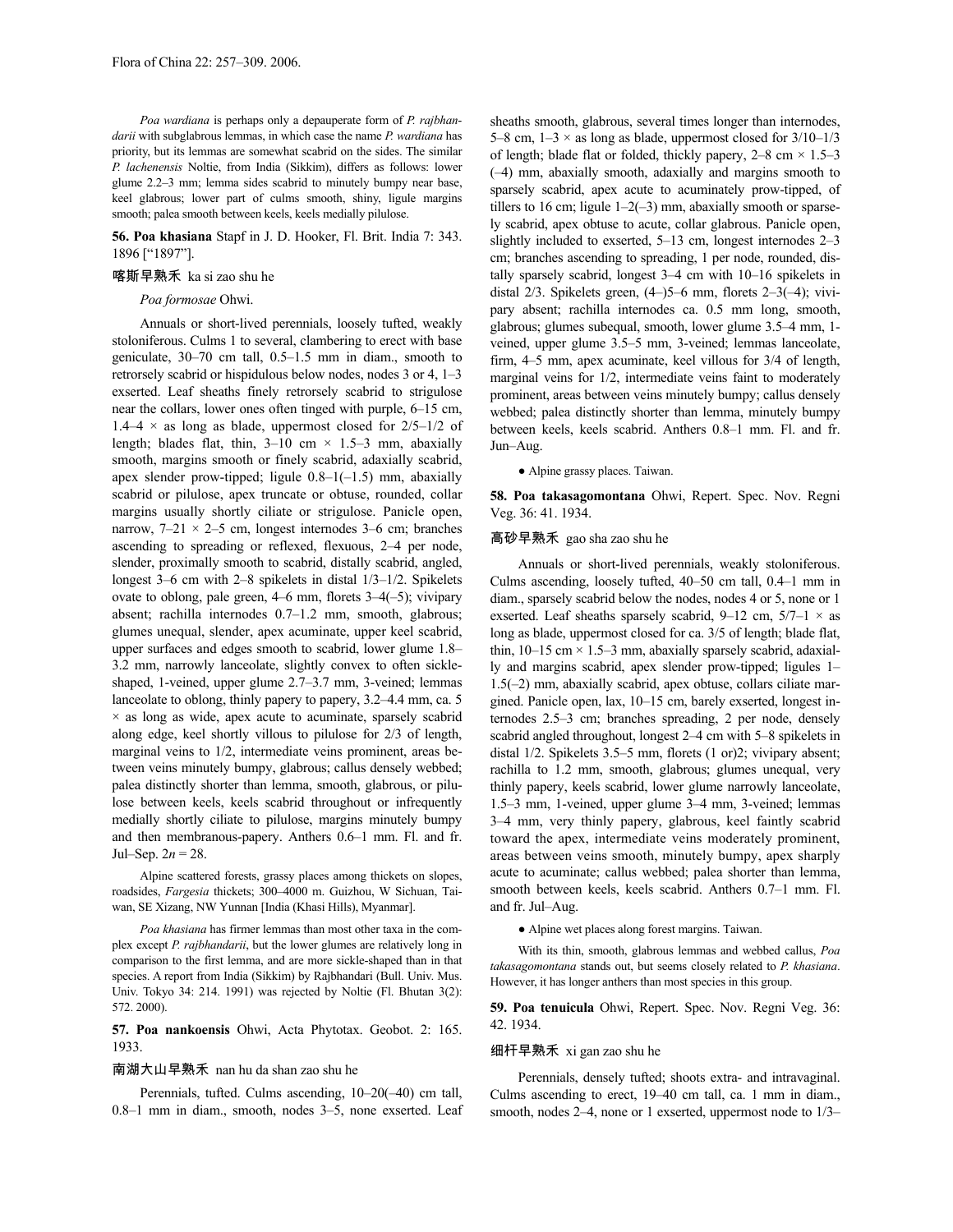1/2 way up culm. Leaf sheaths weakly keeled, smooth, 5–8 cm,  $2-4 \times$  as long as blade, uppermost closed for  $2/5-3/5$  of length; blade flat or folded, thin,  $1.5-8$  cm  $\times$  2-2.8 mm, apex prowtipped, abaxially smooth, often ribbed, adaxially finely scabrid, margins smooth or scabrid, of tillers 1–3.5 cm; ligule 1–3 mm, abaxially smooth, apex obtuse to acute, of tiller and lower leaves 0.2–0.5 mm, abaxially scabrid, collar smooth. Panicle loosely contracted, 5–8 cm, longest internodes 1.5–2 cm; branches ascending, 1 or 2 per node, proximally rounded, smooth, distally scabrid angled, longest 2.5–4 cm with 6–12 spikelets in distal 1/2. Spikelets lanceolate, slightly purple tinged, 4–6.5 mm, florets 2–4; vivipary absent; rachilla internodes to 1 mm, pilulose to short villous or sparsely scabrid; glumes papery, strongly keeled, keel apically sparsely scabrid, sides punctate-papillate, somewhat glaucous, apex sharply acute to acuminate, lower glume 3–4.1 mm, 1(–3)-veined, upper glume 4–4.7 mm, prominently 3-veined, lateral veins to 2/3 as long; lemmas 3.5–4.7 mm, apex acute to acuminate, margins purple, keel villous for 3/4 of length, marginal veins for 2/3, and sometimes intermediate veins to 1/2 length, areas between veins proximally densely pilulose to shortly villous, distally minutely bumpy; callus densely webbed; palea densely pilulose to villous between keels, keels scabrid, medially densely pilulose to villous. Anthers (1–)1.2–1.5 mm. Fl. and fr. Jun–Aug.

● Alpine grassy slopes. Taiwan.

*Poa tenuicula* differs from *P. nankoensis* in being taller and having panicles longer, spikelets pubescent between lemma veins and on rachilla, and anthers longer.

# **60. Poa hirtiglumis** J. D. Hooker, Fl. Brit. India 7: 343. 1896 ["1897"].

# 毛花早熟禾 mao hua zao shu he

Annuals or short-lived perennials, shoots extra- and intravaginal. Culms tufted, several, slightly arching, erect or geniculate at base,  $4-35(-44)$  cm,  $1-1.6$  mm in diam., smooth, glabrous, nodes 1–3, none or 1 exserted, uppermost to 1/4 way up culm. Leaf sheaths thin, loose, soon withering, smooth, glabrous,  $3-9$  cm, ca.  $2 \times$  as long as blade, uppermost closed for  $1/5-1/4$  of length; blade flat or folded, thin,  $2-8$  cm  $\times$  1.5-3(-4) mm, surfaces smooth, margins and keel smooth to scabrid, apex acutely prow-tipped; ligules milky, ovate, 2–5 mm, abaxially smooth, glabrous, apex obtuse, entire to lacerate, collar smooth, glabrous. Panicle open, exserted,  $3-7(-9) \times 1.5-4$  cm, longest internode 1–2 cm; branches spreading to reflexed, flexuous, often arched, 1 or 2(–3) per node, proximally sparsely scabrid, distally scabrid on and between angles, longest 1.5–4.5 cm with 9–25 spikelets in distal 1/2. Spikelets obovate, usually purple tinged, 2.5–4.5 mm, florets 2 or 3; vivipary absent; rachilla internodes 0.5–0.7(–1) mm, smooth or sparsely scabrid or pilulose; glumes lanceolate, subequal, upper often as long as or slightly longer than lower lemma, keel scabrid, surface smooth to distally sparsely scabrid, lower glume (1.5–)2.2–4 mm, 1- or 3-veined, upper glume (2–)2.3–5(–6) mm, 3-veined; lemmas broadly oblong, 2–4(–5) mm, intermediate veins distinct, keel shortly villous for 1/2–4/5 of length, marginal veins for 1/3–2/3, surfaces pilulose, sparsely scabrid near obtuse apex; callus glabrous or sparsely webbed; palea pilulose or minutely bumpy between keels, keels distally scabrid, pilulose for most of length. Anthers 0.6–1 mm. Fl. and fr. May–Aug.

Subalpine and alpine meadows; 2700–4900(–5500) m. Gansu, Qinghai, Sichuan, Xizang [Bhutan, India (Assam, Sikkim), Nepal].

This species appears to be a derivative of *Poa stapfiana*, which is taller with longer lemmas and relatively shorter glumes.

- 1a. Lemmas between veins pilulose; palea keels pilulose over most of the length
- ............................................................. 60a. var. *hirtiglumis* 1b. Lemmas between veins glabrous or sparsely pilulose only near the base; palea keels scabrid only ......................... 60b. var. *nimuana*

# **60a. Poa hirtiglumis** var. **hirtiglumis**

# 毛花早熟禾(原变种) mao hua zao shu he (yuan bian zhong)

Culms 1–1.6 mm in diam., nodes 1–2. Leaf sheaths smooth, glabrous, uppermost closed for  $1/5-1/4$  of length; ligule abaxially smooth, glabrous. Longest panicle branches 1.5– 4.5 cm with 9–25 spikelets in distal 1/2. Spikelets 2.5–4.5 mm; rachilla internodes smooth, pilulose; upper glume 2.3–4 mm; lemmas 2–3.3 mm, keel densely villous for 4/5 of length, marginal veins for 2/3, surfaces pilulose, sparsely scabrid near obtuse apex; palea pilulose between keels, keels pilulose for most of length, distally scabrid. Fl. and fr. May–Aug.

Subalpine and alpine meadows; 2700–4900(–5500) m. Gansu, Qinghai, Sichuan, Xizang [Bhutan, India (Assam, Sikkim), Nepal].

*Poa hirtiglumis* var. *hirtiglumis* is usually well marked by the possession of spikelets with glumes subequal to each other and subequal to or slightly longer than the first lemmas, the lemmas commonly pilose between the veins, and the paleas pilose for much of their length. Plants from the E Xizang-Qinghai Plateau sometimes lack the hairs between the lemma veins and on the palea keels.

**60b. Poa hirtiglumis** var. **nimuana** (C. Ling) Soreng & G. Zhu, **comb. et stat. nov.**

# 尼木早熟禾 ni mu zao shu he

Basionym: *Poa nimuana* C. Ling, Acta Phytotax. Sin. 17(1): 103. 1979; *P. macrolepis* Keng ex C. Ling; *P. zhongbaensis* C. Ling.

Culms 0.6–1.5 mm in diam., 1–3 nodes. Lower leaf sheaths finely scabrid, uppermost closed for 1/4–2/5 of length; ligule smooth to sparsely scabrid. Longest panicle branches 2–7 cm with up to 5–11 spikelets in distal 1/2–2/3. Spikelets 3– 5(–6) mm; rachilla internodes smooth or sparsely scabrid; upper glume (2–)3–5(–6) mm; lemmas (2.5–)3–4(–5) mm, keel villous for 1/2 of length, marginal veins to 1/3, surfaces scabrid or sparsely pilulose near base; palea minutely bumpy between keels, keels scabrid for 1/4–2/3 of length, glabrous. Fl. and fr. Jun–Aug.

● Grassy places on mountain tops, riverside fields, roadsides, frigid alpine crevices, frost scars, marshy ground; 3000–5500 m. Gansu, Qinghai, Sichuan, Xizang.

*Poa hirtiglumis* var. *nimuana* differs from var. *hirtiglumis* in the scabrid palea keels and glabrous and more scabrid lemma sides. *Poa macrolepis* is a taller form with larger spikelets, but there is nothing else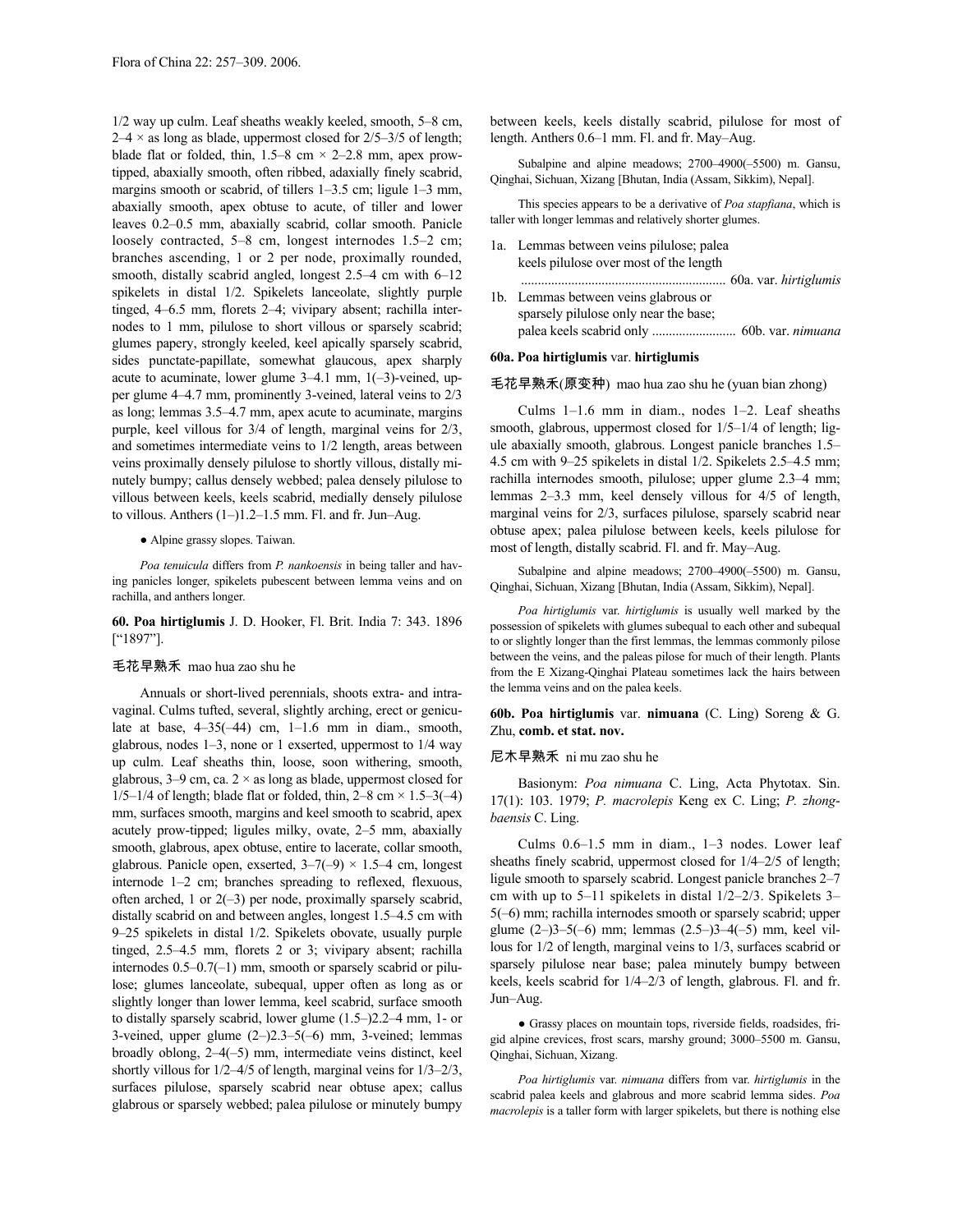to distinguish it from *P. hirtiglumis*. *Poa zhongbaensis* is a shorter, smaller-spikeleted form that may be better placed in *P. szechuensis* var. *rossbergiana*.

# **61. Poa sunbisinii** Soreng & G. Zhu, **sp. nov.**

# 孙必兴早熟禾 sun bi xing zao shu he

Type: China. Yunnan: Fugong Xian, above Bijiang ca. 9 km by road, W slope of Bilou Mts. (divide between Nu Jiang and Lancang Jiang drainages), 26°35'N, 98°59'E, opening in *Abies*-*Tsuga* forest–*Fargesia* thicket contact zone, 2900 m, 8 Sep 1997, *R. J. Soreng, P. M. Peterson & Sun Hang 5222* (holotype, US; isotypes, KUN, PE, others to be distributed).

*Haec species a* P. eleanorae Bor *foliorum superiorum vaginarum marginibus per dimididum longitudinis connatis, lemmate glabro atque glumis 1.5 mm brevioribus quam lemmatibus; a* P. gammieana J. D. Hooker *inflorescentiae ramis scabris, lemmatis paleaeque carinis glabris atque ligula plerumque breviore, 1–2(–5) mm; a* P. dzongicola Noltie *callo dorso lanuginoso atque ligula breviore differt*.

Annuals or short-lived perennials. Major roots capillary to slender,  $0.1-0.2$  mm. Culms tufted, erect or slightly decumbent at base, 25–80 cm tall, 1–3.5 mm in diam., smooth or sparsely scabrid below nodes, nodes 2–4, 1 or 2 exserted, uppermost ca. 1/2 way up culm. Leaf sheaths smooth, glabrous, 6–15 cm, 0.5–  $1 \times$  as long as blade, uppermost closed for ca.  $1/2$  of length; blades flat or folded, moderately thin, uppermost 8–30 cm  $\times$ 1.5–5 mm, abaxial surface and margins smooth or sparsely scabrid, adaxially scabrid, keel and 4–10 primary veins abaxially pronounced, apex slender prow-tipped; ligule 1–2(–5) mm, apex obtuse, abaxially scabrid, collar glabrous. Panicle open, eventually exserted, 8–25 cm, longest internode ca. 4 cm; branches initially ascending and flexuous, eventually spreading or reflexed and lax, mostly 2 per node, scabrid all round, angled in part, longest 8–11 cm with 5–13 spikelets loosely arranged in distal 1/2. Spikelets lanceolate, purple tinged, (4–)5–7 mm, florets 2 or 3; vivipary absent; rachilla internodes ca. 1 mm, usually densely slender-scabrid to hispidulous; glumes thinnertextured than the lemmas, frequently purple on margins or all over, keel scabrid, surface uniformly minutely punctate, apex sharply acute, lower glume narrowly lanceolate, 3.3–4.6 mm, 1 or 3-veined, upper glume lanceolate 3.8–5 mm, 3-veined; lemmas 3.7–5.2 mm, moderately firm, apex sharply acute, margins very narrowly membranous, with a narrow purple band, keel and marginal veins scabrid, intermediate veins faint to moderately prominent, areas between veins usually densely scabrid over most of the surface; callus of proximal florets sparsely webbed, hairs short, callus of distal florets glabrous; palea scabrid throughout. Anthers 0.7–1.6 mm. Fl. and fr. Aug.

● Openings in upper forested and subalpine slopes, 2900–3900. NW Yunnan.

*Poa sunbisinii* differs from *P. eleanorae* by having more closed leaf sheaths, a lack of hairs on the lemma keels, and shorter spikelets with glumes shorter than the lemmas by (on average) ca. 1.5 mm. It has a long palea as in *P. gammieana*, but that species has smooth inflorescence branches, pilose lemma and palea keels, and longer ligules. *Poa dzongicola* has glabrous calluses and longer ligules.

# **62. Poa dzongicola** Noltie, Edinburgh J. Bot. 57: 283. 2000.

# 雅江早熟禾 ya jiang zao shu he

# *Poa yakiangensis* L. Liu.

Annuals or short-lived perennials, tufted to loosely tufted. Culms ascending to erect, (13–)25–76 cm, smooth or sparsely scabrid below nodes, nodes 3 or 4, 0–2 exserted. Leaf sheaths scabrid, 6–14 cm, slightly shorter than to  $2 \times$  as long as blade, uppermost closed for 1/4–1/2 of length; blade flat, thin to moderately thin,  $5-22$  cm  $\times$  2-4(-5) mm, surfaces and margins smooth to sparsely scabrid; ligules  $2.5-6.5$  mm, abaxially smooth or sparsely scabrid, apex truncate to acute, collars, smooth to scabrid, glabrous. Panicle open, narrowly pyramidal,  $6.5-18 \times 3-6$  cm, longest internodes 2-6 cm; branches spreading to reflexed, flexuose, sinuous to twisted to arched, 1– 3 per node, scabrid throughout, distally angled, longest 2–8 cm with 5–15(–28) spikelets in distal 1/2–2/3. Spikelets lanceolate, purple tinged, 4–7 mm, florets 2–4(–6); vivipary absent; rachilla internodes 0.8–0.9 mm, smooth to densely scabrid; glumes subequal to unequal, narrow, keel, veins and distal surface sparsely scabrid, lower glume 2.2–4 mm, 1- or 3-veined, upper glume 2.8–4.5 mm; lemmas lanceolate, 3.1–4.4 mm, glabrous throughout, apex acute to acuminate, keel and veins scabrid, intermediate veins prominent, areas between veins scabrid throughout, or partly minutely bumpy; callus glabrous; palea minutely bumpy, sometimes scabrid between keels, keels scabrid. Anthers 0.5–0.9(–1.5) mm. Fl. and fr. Jul–Sep.

Coniferous forests openings, low alpine moist sometimes rocky thickets, disturbed ground; 3700–4600 m. SW Sichuan, SE Xizang [Bhutan, India (Sikkim)].

*Poa dzongicola* differs from *P. szechuensis* s.l. by the longer ligules, longer, acute glumes and lemmas, and longer anthers. The type of *P. dzongicola* differs from *P. yakiangensis* only by the scabrid sheaths and slightly longer glumes.

## **63. Poa szechuensis** Rendle, J. Bot. 46: 173. 1908.

# 四川早熟禾 si chuan zao shu he

Annuals or short-lived perennials, tufted. Culms 1–60 cm tall, 0.2–1.5 mm in diam., smooth or scabrid below nodes, glabrous, nodes 1–5, 0–3 exserted. Leaf sheaths smooth or scabrid, glabrous, 1–15 cm, slightly shorter than to  $2 \times$  as long as blade, uppermost closed for 1/3–1/2 of length; blade flat or infrequently folded, thin,  $1-8$  cm  $\times$  0.5-3(-4) mm, scabrid throughout, apex slender prow-tipped, of tillers 1–15 cm; ligule 0.5–6 mm, abaxially smooth or scabrid, apex truncate to acute, sometimes minutely dentate, collar glabrous. Panicle open, lax, ovoid to pyramidal, included to slightly exserted, (1–)2–20 cm, longest internode (0.5–)1–5 cm; branches ascending to spreading or reflexed, flexuous, 1 or 2(–3) per node, capillary, proximally smooth or scabrid angled, distally scabrid, longest 1–8 cm with 2–20 spikelets in distal 1/4–1/2. Spikelets ovate, green or purple tinged, 2.3–4 mm, florets 2–4(–5); vivipary absent; rachilla internodes 0.5–0.7 mm, smooth or scabrid, glabrous; glumes unequal to subequal, keel scabrid, surface distally scabrid, lower glume  $1-2(-2.5)$  mm,  $1$ (or 3)-veined, upper glume 1.5–2.5(–3) mm; lemmas elliptic, 1.5–2.6(–3.5) mm, apex obtuse to acute, keel scabrid only or pilulose to shortly villous for 1/2 of length, marginal veins for 1/4, veins distally scabrid, in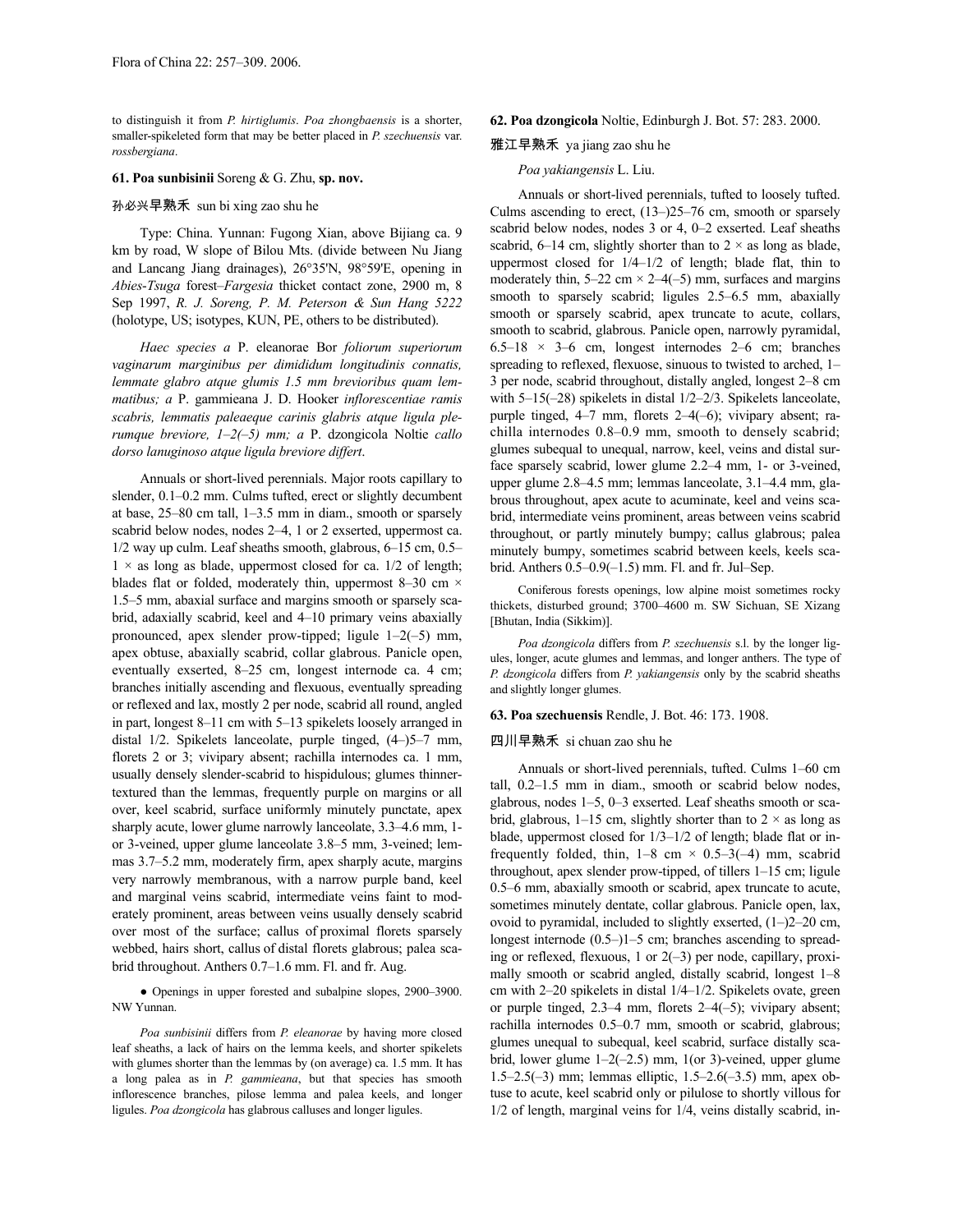termediate veins prominent, areas between veins minutely bumpy for most of length, sparsely scabrid at least near apex, glabrous; callus glabrous or scantily webbed; palea smooth or minutely bumpy, and sometimes scabrid between keels, keels densely scabrid. Anthers 0.2–0.5 mm. Fl. and fr. May–Sep.

Grassy places among thickets, along forest margins on slopes, natural and disturbed places; (2000–)4700 m. Gansu, Hebei, Qinghai, Shaanxi, Shanxi, Sichuan, Xizang, Yunnan [India (Sikkim), Nepal].

Poa szechuensis, as treated here, includes a highly variable (phenotypically plastic) and strongly inbreeding complex of three varieties. The lemmas of the types of *P. szechuensis*, *P. chumbiensis*, and *P. tibeticola* are glabrous, but there are many similar specimens with 1 to several hairs on some lemmas in some spikelets, and we therefore feel justified in applying a broader species concept. All have lemmas mostly 2–2.6 mm and anthers 0.2–0.5 mm.

- 1a. Lemmas glabrous throughout; callus glabrous ............................................. 63c. var. *szechuensis*
- 1b. Lemmas pilulose to shortly villous on keel; callus glabrous or with a few dorsal hairs.
	- 2a. Culms not arching, 10–30 cm tall; callus of lowest florets with or without a few short hairs; plants of mid elevations ........................................ 63a. var. *debilior*
	- 2b. Culms arching, 1.5–10 cm tall; callus glabrous; alpine plants ............ 63b. var. *rossbergiana*

**63a. Poa szechuensis** var. **debilior** (Hitchcock) Soreng & G. Zhu, **comb. et stat. nov.**

# 垂枝早熟禾 chui zhi zao shu he

Basionym: *Poa debilior* Hitchcock,Proc. Biol. Soc. Washington 43: 93. 1930; *P. declinata* Keng ex L. Liu.

Annuals or short-lived perennials, slender tufted. Culms 20–60 cm tall, nodes 3–5. Leaf sheaths smooth or scabrid, uppermost 4–15 cm; ligule (0.5–)1.4–5 mm. Panicle 7–20 cm, longest internode 2–5 cm; longest branches 2–8 cm. Florets 2–  $3(-5)$ ; lemma keel and marginal veins usually partly hairy (at least in lower florets), apex acute; callus glabrous or scantily webbed (at least in basal florets). Fl. and fr. Jun–Aug.

● Shady moist places in ravines, streamsides on mountain slopes, thickets, subalpine meadows, grassy slopes; (2000–)4500 m. Gansu, Hebei, Qinghai, Shaanxi, Shanxi, NW Sichuan, Yunnan.

Plants included here have at least some hairs on the lemma keels and are generally spindly in habit. The type of *Poa declinata* is tenta-

**5. Poa** subg. **Stenopoa** (Dumortier) Soreng & L. J. Gillespie, Aliso, in press, 2006.

# 林地亚属 lin di ya shu

# Zhu Guanghua (朱光华), Liu Liang (刘亮); Marina V. Olonova

*Poa* sect. *Stenopoa* Dumortier.

Perennials, tufted, some with thin, short rhizomes, sometimes stoloniferous (*P.* sect. *Pandemos*) or strongly rhizomatous (*P.* sect. *Tichopoa*). Shoots extra- and intravaginal. Culms usually rounded, sometimes strongly compressed (*P.* sect. *Tichopoa*), smooth or scabrid. Leaf sheaths mostly closed for 1/20–1/6(–1/4 in *P.* sect. *Pandemos*) of length; leaf blades flat, thin, soft to folded or inrolled, firm and hard. Panicle lax to very dense, and spiciform, branches with dense short prickles on angles. Spikelets 3–5(–8) mm, florets 1–3(–8); vivipary absent; rachilla smooth, warty or pubescent; both glumes 3-veined; lemma soft, usually pubescent at least on keel and marginal veins, sometimes also lower part between veins, rarely entirely glabrous; veins slightly raised; callus webbed to glabrous or with a short crown of hairs; palea usually smooth, sometimes pubescent between keels, keels with short prickles, very rarely proximally ciliate. Anthers (1–)1.2–2 mm.

tively placed here. It has somewhat longer-than-average lemmas with denser pubescence on the keels, more crowded spikelets, slightly thicker roots, and longer anthers. It seems to be transitional between *P. szechuensis* and *P. nepalensis* or *P. khasiana*.

# **63b. Poa szechuensis** var. **rossbergiana** (K. S. Hao) Soreng & G. Zhu, **comb. et stat. nov.**

# 罗氏早熟禾 luo shi zao shu he

Basionym: *Poa rossbergiana* K. S. Hao, Bot. Jahrb. Syst. 68: 581. 1938; *P. rohmooana* Noltie.

Annuals, densely tufted. Culms 1–10 cm tall, nodes 1 or 2. Leaf sheaths smooth, uppermost 1–3 cm; ligule 1–2 mm. Panicle (1–)2–4 cm, longest internodes 0.5–1.5 cm; longest branches 1–2 cm. Florets 3 or 4; glumes ovate to lanceolate; lemma keel and marginal veins partly hairy; callus glabrous. Fl. and fr. Jun–Sep.

Alpine grassy slopes, in and around *Kobresia* mats, moraine gravels, silts; 4200–4700 m. Qinghai, Xizang [India (Sikkim)].

Included here are densely tufted, dwarf, high-alpine forms with sparsely pubescent lemmas. This race is similar in form to *Poa pseudoabbreviata* Roshevitz, but that species is perennial and occurs in arctic Russia and North America. The other varieties comprise lower-elevation and some subalpine plants that are taller, with leafy culms.

# **63c. Poa szechuensis** var. **szechuensis**

四川早熟禾(原变种) si chuan zao shu he (yuan bian zhong)

*Poa gracillima* Rendle, J. Linn. Soc., Bot. 36: 424. 1904, not Vasey (1893); *P. chumbiensis* Noltie; *P. omeiensis* Rendle, nom. illeg. superfl.; *P. tibeticola* Bor.

Annuals. Culms 10–40 cm tall, nodes 2–4. Leaf sheaths smooth or scabrid, uppermost  $2-15$  cm; ligule  $(0.7-1)$  $-4.3(-6)$ mm. Panicle 3.5–20 cm, longest internodes 1–5 cm. Florets 2 or 3; glumes lanceolate or elliptic to lanceolate; lemmas glabrous throughout; callus glabrous. Fl. and fr. May–Aug.

Mountainous areas, sparse forests, thickets, alpine grassy places; (3000–)4600–4700 m. Sichuan, Xizang, Yunnan [India (Sikkim), Nepal].

In var. *szechuensis* the lemmas are completely glabrous. There is a continuum of specimens between *Poa chumbiensis*, a tall and broadleaved form, *P. tibeticola*, an intermediate form, and the type of *P. szechuensis*, a spindly little plant.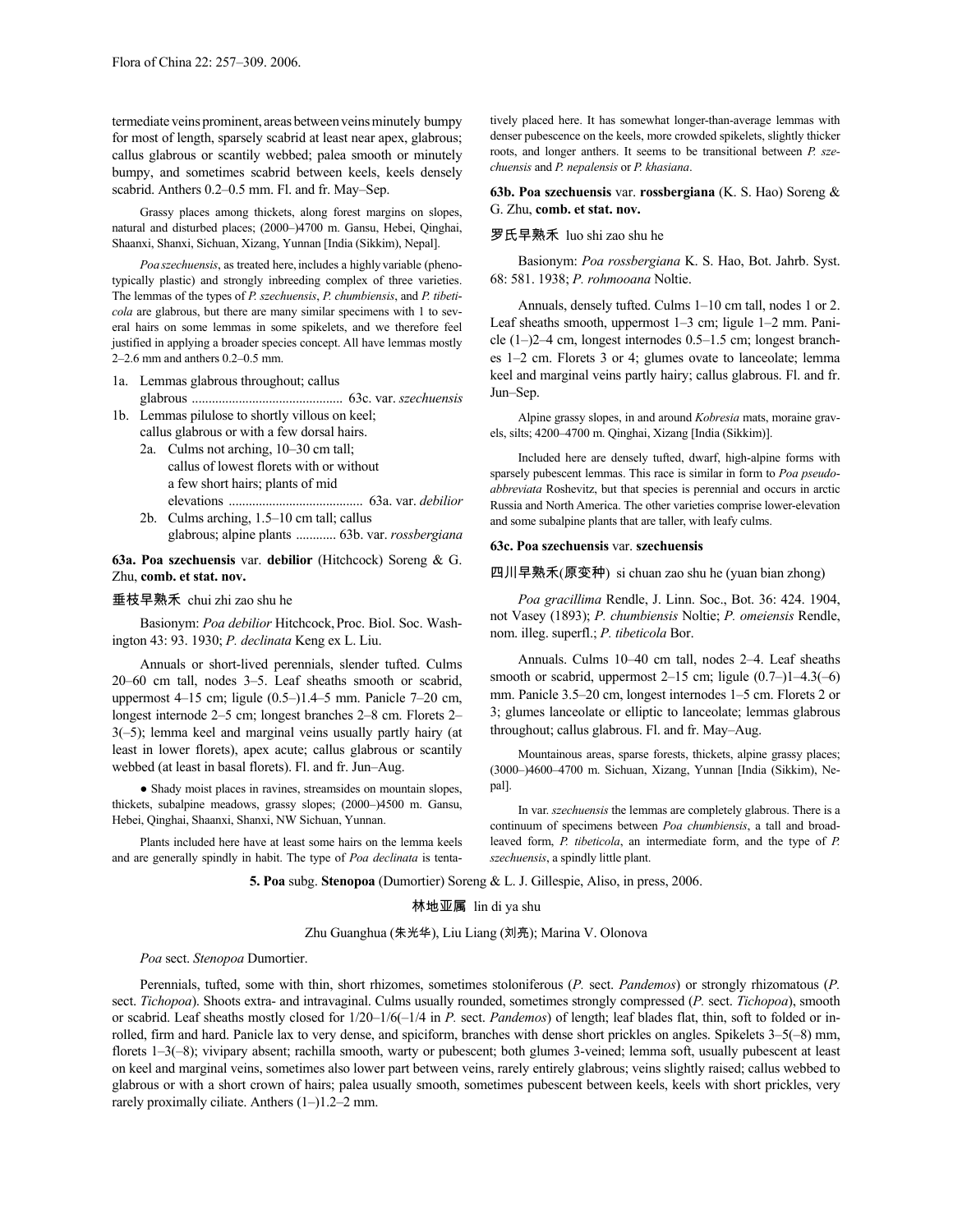About 40 species: Asia, Europe, North America, a few species in South America; 18 species (one endemic, at least one introduced) in China.

The Chinese species belong to four sections: *Poa* sect. *Secundae* V. L. Marsh ex Soreng (species no. 64); *P.* sect. *Pandemos* Ascherson & Graebner (species no. 65); *P.* sect. *Tichopoa* Ascherson & Graebner (species no. 66); and *P.* sect. *Stenopoa* Dumortier (species nos. 67–81). The other two sections in the subgenus, namely *P.* sect. *Abbreviatae* Nannfeldt ex Tzvelev and *P.* sect. *Oreinos* Ascherson & Graebner, do not occur in China.

Many species in *Poa* sect. *Stenopoa* hybridize easily, and have formed a series of morphologically and genetically distinct populations. These are supposed to have been stabilized by apomixis. The situation is made more complex by *P. glauca*, *P. nemoralis*, and *P. palustris*, which are represented by many cytological races of vague taxonomic status. These have hybridized with other species of *P.* sect. *Stenopoa* to form agamic complexes, which are supposed to have arisen quite long ago, perhaps during the Pleistocene (Tzvelev, Fl. European Part USSR 1: 117–368. 1974). Four of these have differentiated sufficiently to be treated as the distinct hybridogenous species *P. albertii*, *P. araratica*, *P. lapponica*, and *P. urssulensis*. Some polytypic species are also accepted. Their subspecies are geographically separated; some may be of hybrid origin, but are close to one parent as result of introgression.

| 1a. Sheaths of upper culm leaves closed for $1/4(-1/3)$ of length; lower glume 1-veined, often sickle-shaped; lemma with or<br>without a bronze-yellowish band below apex, lateral veins faint to prominent; vegetative shoots extravaginal and/or<br>intravaginal; plants loosely tufted, stoloniferous (sometimes with short lateral shoots with small beadlike swellings);<br>sheaths compressed, usually densely retrorsely scabrid, collars not ciliate; blade papery, flat, apex simple acuminate |
|---------------------------------------------------------------------------------------------------------------------------------------------------------------------------------------------------------------------------------------------------------------------------------------------------------------------------------------------------------------------------------------------------------------------------------------------------------------------------------------------------------|
| 1b. Sheaths of upper culm leaves closed for $1/20-1/5(-1/4)$ of length; lower glumes $(1 \text{ or } 3)$ -veined; lemma commonly<br>with a bronze-yellowish band below apex, lateral veins mostly faint; vegetative shoots all or mostly extravaginal<br>(rarely mostly intravaginal); plants rarely with well-developed rhizomes (but if rhizomatous then culms and nodes                                                                                                                              |
| strongly compressed: P. sect. Tichopoa).                                                                                                                                                                                                                                                                                                                                                                                                                                                                |
| 2a. Plants with well-developed rhizomes; culms isolated, nodes and internodes strongly compressed; callus                                                                                                                                                                                                                                                                                                                                                                                               |
|                                                                                                                                                                                                                                                                                                                                                                                                                                                                                                         |
| 2b. Plants without rhizomes (or at most with poorly developed lateral shoots, or short upward-directed bladeless                                                                                                                                                                                                                                                                                                                                                                                        |
| shoots, or somewhat stoloniferous in riparian forms of Poa palustris); culms usually closely clustered, nodes                                                                                                                                                                                                                                                                                                                                                                                           |
| and internodes not or only slightly compressed, but if compressed then plants not rhizomatous; callus webbed                                                                                                                                                                                                                                                                                                                                                                                            |
| or not.                                                                                                                                                                                                                                                                                                                                                                                                                                                                                                 |
| 3a. Lemmas weakly keeled, glabrous; spikelets $2.5$ or more $\times$ as long as wide; callus glabrous; panicle                                                                                                                                                                                                                                                                                                                                                                                          |
|                                                                                                                                                                                                                                                                                                                                                                                                                                                                                                         |
| 3b. Lemmas strongly keeled, pubescent (infrequently glabrous); spikelets commonly $1.5-2 \times$ as long as wide;                                                                                                                                                                                                                                                                                                                                                                                       |
| callus with a dorsal web or glabrous; panicle open or contracted, linear to pyramidal; spikelets sometimes                                                                                                                                                                                                                                                                                                                                                                                              |
| viviparous (P. sect. Stenopoa).                                                                                                                                                                                                                                                                                                                                                                                                                                                                         |
|                                                                                                                                                                                                                                                                                                                                                                                                                                                                                                         |
| 4b. Panicle without viviparous spikelets.                                                                                                                                                                                                                                                                                                                                                                                                                                                               |
| 5a. Plants up to 25(-40) cm of alpine and subalpine belt (if from lower elevation steppe see 77. P.                                                                                                                                                                                                                                                                                                                                                                                                     |
| <i>versicolor</i> ); upper node usually not exposed.                                                                                                                                                                                                                                                                                                                                                                                                                                                    |
| 6a. Plants 20–30 cm, subalpine (to low alpine).                                                                                                                                                                                                                                                                                                                                                                                                                                                         |
| 7a. Ligule 3–8 mm, $2-4 \times$ as long as blade width, lemma glabrous between veins  76. P. hylobates                                                                                                                                                                                                                                                                                                                                                                                                  |
| 7b. Ligule 0.7-3 mm (if longer, lemma pubescent between veins), usually equal to blade                                                                                                                                                                                                                                                                                                                                                                                                                  |
|                                                                                                                                                                                                                                                                                                                                                                                                                                                                                                         |
| 6b. Plants 5–15(-25) cm, alpine, if taller, then spikelets 5–8 mm, leaf blade green, soft.                                                                                                                                                                                                                                                                                                                                                                                                              |
| 8a. Panicle contracted, densely ovoid to spiciform, longest branches $1(-1.5)$ cm, spikelets                                                                                                                                                                                                                                                                                                                                                                                                            |
| crowded, $3-4(-5)$ mm; uppermost internode not more than 1 mm wide; leaf blade firm                                                                                                                                                                                                                                                                                                                                                                                                                     |
| in age, narrow, folded or inrolled; plant pale or grayish yellow, glumes sometimes with                                                                                                                                                                                                                                                                                                                                                                                                                 |
| purplish bands.                                                                                                                                                                                                                                                                                                                                                                                                                                                                                         |
| 9a. Densely tufted, shoots mostly intravaginal; leaf blades inrolled, 0.5-1 mm wide  79. P. attenuata                                                                                                                                                                                                                                                                                                                                                                                                   |
| 9b. Moderately tufted, shoots mostly extravaginal; leaf blades folded, 1-1.5 mm wide  80. P. albertii                                                                                                                                                                                                                                                                                                                                                                                                   |
| 8b. Panicle elongated, sometimes quite open, longest branches 1.5-2 cm, spikelets moderately                                                                                                                                                                                                                                                                                                                                                                                                            |
| crowded to sparse, $(3.8-)4-5.5(-6)$ mm; uppermost internode frequently up to 1.5-2 mm                                                                                                                                                                                                                                                                                                                                                                                                                  |
| wide; leaf blade withering, folded or flat; plant glaucous, glumes and vegetative parts                                                                                                                                                                                                                                                                                                                                                                                                                 |
| frequently strongly purplish.                                                                                                                                                                                                                                                                                                                                                                                                                                                                           |
|                                                                                                                                                                                                                                                                                                                                                                                                                                                                                                         |
|                                                                                                                                                                                                                                                                                                                                                                                                                                                                                                         |
| 5b. Plants (25-)30-100 cm, sometimes alpine; uppermost node usually exposed.                                                                                                                                                                                                                                                                                                                                                                                                                            |
| 11a. Mesomorphic plants; culm with uppermost node more than $1/3(-1/2)$ way up, leaf blade soft,                                                                                                                                                                                                                                                                                                                                                                                                        |
| flat, 1–5 mm wide, usually longer than sheath; ligule up to $1.5 \times$ blade width; panicle open.                                                                                                                                                                                                                                                                                                                                                                                                     |
|                                                                                                                                                                                                                                                                                                                                                                                                                                                                                                         |
| 12b. Ligule of uppermost leaves 0.2–1.5 mm, usually less than blade width (if C Asia,                                                                                                                                                                                                                                                                                                                                                                                                                   |
| see also 75. P. nemoraliformis).                                                                                                                                                                                                                                                                                                                                                                                                                                                                        |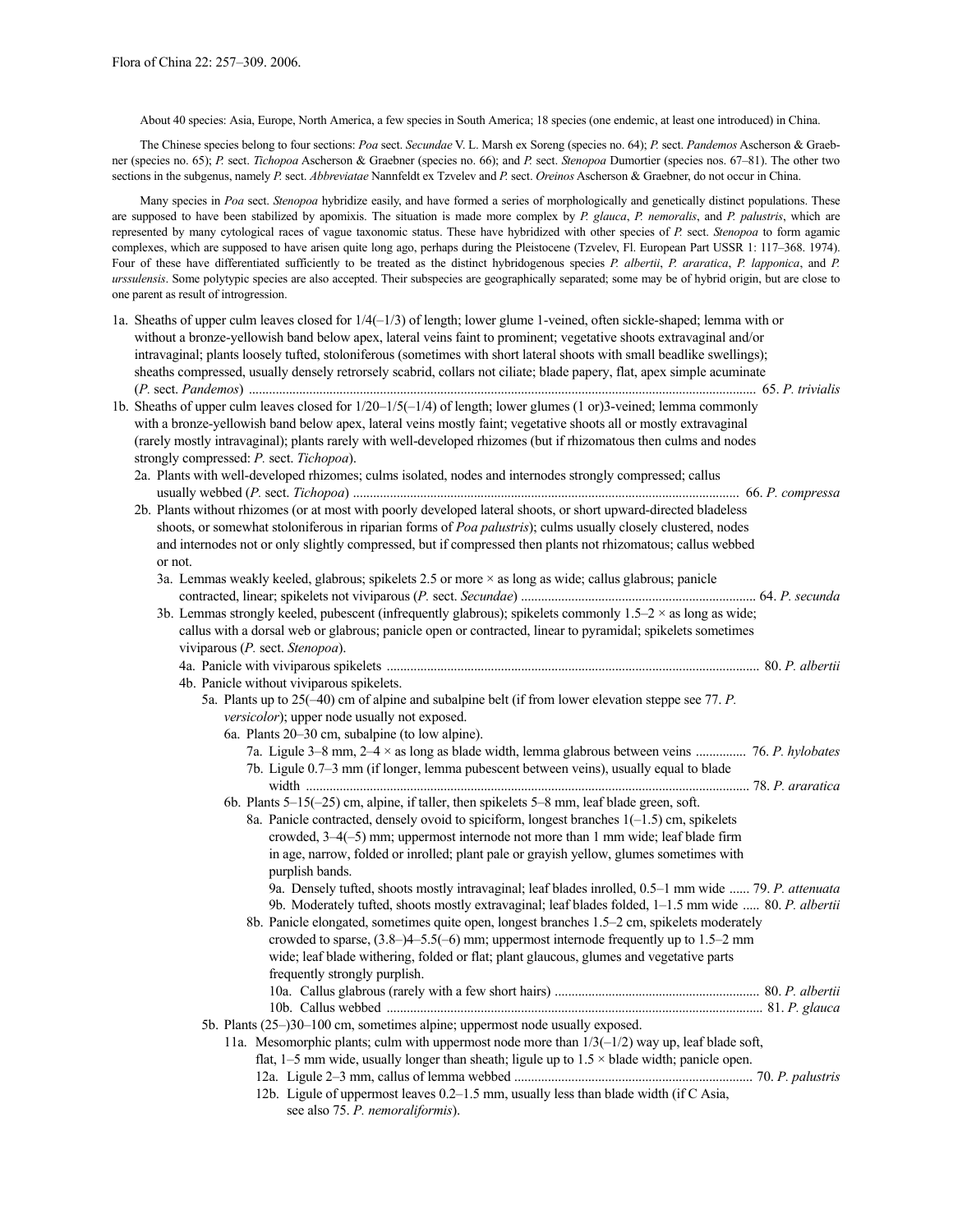|  |  | 13a. Spikelets 4–8 mm, blades (2–)3–8 mm, plants with bluish bloom, scabrid near                                                                                                                        |
|--|--|---------------------------------------------------------------------------------------------------------------------------------------------------------------------------------------------------------|
|  |  | 13b. Spikelets up to 4 mm; blades 1–3 mm, plants green, smooth near nodes.<br>14a. Rachilla pubescent.                                                                                                  |
|  |  | 15a. Ligule up to 1 mm; palea with prickles on keels and glabrous between                                                                                                                               |
|  |  | 15b. Ligule 1–2 mm; if less than 1 mm, then palea with short hairs on                                                                                                                                   |
|  |  | 14b. Rachilla glabrous.                                                                                                                                                                                 |
|  |  | 16a. Culm with uppermost node usually at or above middle, culm usually<br>smooth; rachilla warty, never pilose (infrequently sparsely                                                                   |
|  |  | 16b. Culm with uppermost node 1/3-1/2 way up; culm usually scabrid;                                                                                                                                     |
|  |  | rachilla warty or pilose.<br>17a. Plants firm and robust; leaf blade 1.5–2.5(–3) mm, firm; leaf                                                                                                         |
|  |  | sheath usually longer than blade; low-elevation grasslands                                                                                                                                              |
|  |  | 17b. Plants soft and slender; leaf blade 1–1.5(-2) mm, thin; leaf<br>sheath usually shorter than blade; mountain forest margins                                                                         |
|  |  | and high-elevation grass slopes of central and western                                                                                                                                                  |
|  |  | 11b. Xeromorphic plants; culm with uppermost node up to 1/3 way up, if up to 1/2 way up and/or<br>plant mesomorphic, then ligule more than $1.5 \times$ blade width; leaf blade firm or soft, folded or |
|  |  | flat, $0.5-2.5(-3.5)$ mm broad, much shorter to infrequently longer than sheath.<br>18a. Plants with 2(or 3) nodes above 1 cm at the base; leaf blade firm or soft and withering in                     |
|  |  | age; uppermost blade usually very narrow and folded, short, usually less than 1/2 as long                                                                                                               |
|  |  | as sheath to subequal; panicle open to densely spiciform.                                                                                                                                               |
|  |  | 19a. Panicle dense, contracted to spiciform, branches erect, the longest ones                                                                                                                           |
|  |  | $1/5-1/3(-2/5)$ as long as panicle; uppermost node usually below $1/6$ way                                                                                                                              |
|  |  |                                                                                                                                                                                                         |
|  |  | 19b. Panicle usually open, especially while flowering, longest branches 1/3-1/2 as<br>long as panicle; uppermost node usually ca. 1/6 way up culm.                                                      |
|  |  | 20a. Plants robust, up to $100(-120)$ cm; uppermost internode 30–80 cm, up to                                                                                                                           |
|  |  | 2.5 mm in diam. in fruiting material; plants of E and NE China  71. P. alta                                                                                                                             |
|  |  | 20b. Plants slender, 30–45(-55) cm, uppermost internode up to 35 cm long, up                                                                                                                            |
|  |  | to 1.5 mm in diam.                                                                                                                                                                                      |
|  |  | 21a. Densely to sparsely tufted plants with few leaves; spikelets up to                                                                                                                                 |
|  |  |                                                                                                                                                                                                         |
|  |  | 21b. Loosely tufted, leafy plants; spikelets up to $6(-6.5)$ mm; ligule                                                                                                                                 |
|  |  | 18b. Plants with 3–5 nodes above 1 cm at the base (if 2, then leaves long, soft, and flat),                                                                                                             |
|  |  | leaf blade soft and withering with age, never firm, uppermost blades frequently flat,                                                                                                                   |
|  |  | usually more than 1/2 as long as sheath; panicle open or contracted (if contracted,                                                                                                                     |
|  |  | then with blades soft and withering in age), with long erect branches, 1/2 as long                                                                                                                      |
|  |  | as panicle, never dense and spiciform.                                                                                                                                                                  |
|  |  | 22a. Plants with 2 nodes; panicle with scattered spikelets; spikelets 4.5–5.5(-8) mm;                                                                                                                   |
|  |  | uppermost internode frequently thick, up to 1.5–2 mm, but not elongated; plant                                                                                                                          |
|  |  |                                                                                                                                                                                                         |
|  |  | 22b. Plants with 3-5 nodes; panicle usually with crowded spikelets; spikelets<br>$3-5.5(-6)$ mm; uppermost internode usually $1-1.5$ mm (if $1.5-2.5(-3)$ mm                                            |
|  |  | then very elongated); plants green or tinged purple, of hills to lower alpine belt.                                                                                                                     |
|  |  | 23a. Ligule up to 2 mm.                                                                                                                                                                                 |
|  |  |                                                                                                                                                                                                         |
|  |  | 24b. Ligule 1-2 mm.                                                                                                                                                                                     |
|  |  | 25a. Panicle elongated-pyramidal with quite dense to scattered                                                                                                                                          |
|  |  | spikelets 3-4 mm; plants of lower mountain belt in                                                                                                                                                      |
|  |  |                                                                                                                                                                                                         |
|  |  | 25b. Panicle with long erect branches and scattered spikelets                                                                                                                                           |
|  |  | $(3.5-)5-7$ mm; plants of high mountain belt in W and                                                                                                                                                   |
|  |  |                                                                                                                                                                                                         |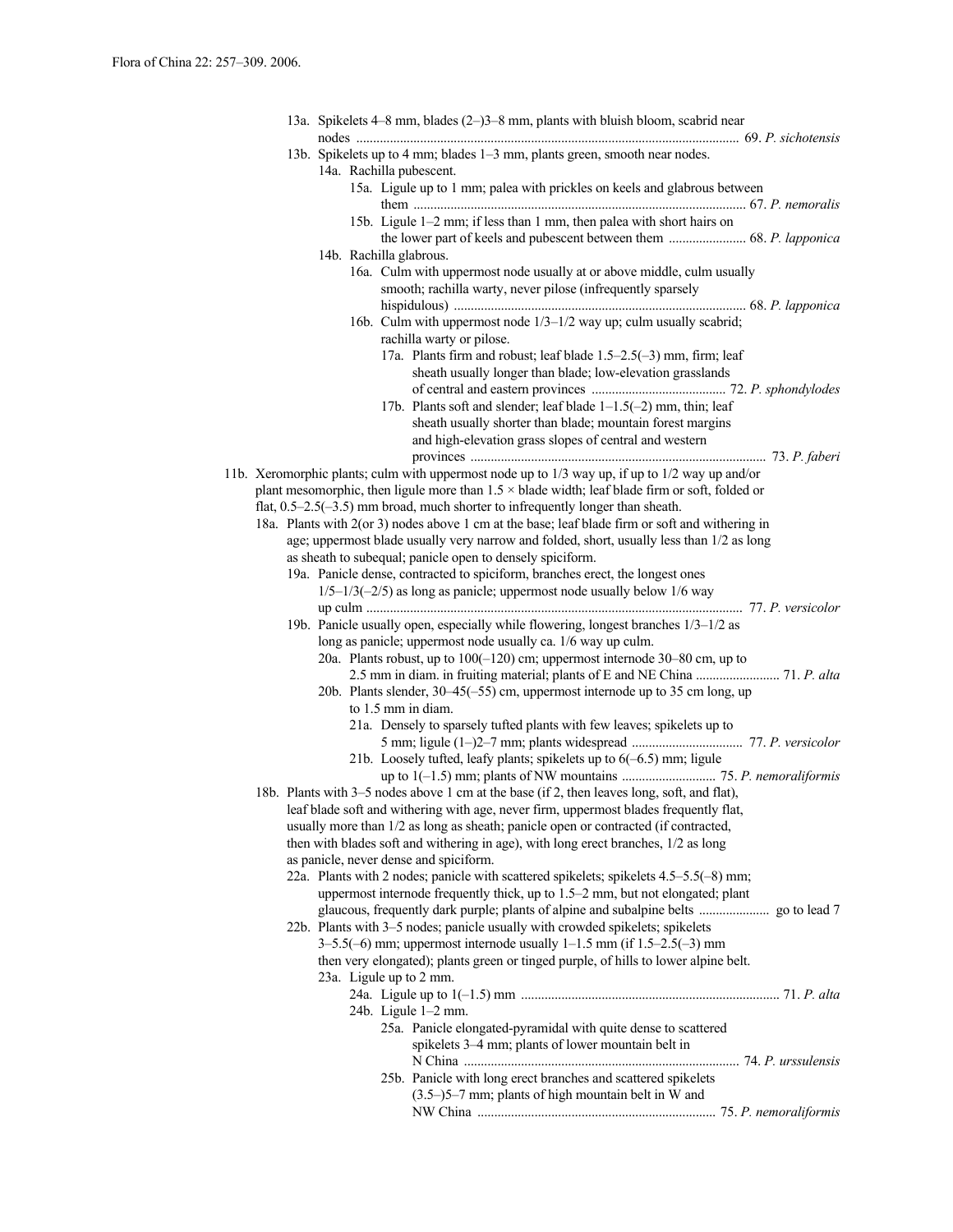### 23b. Ligule 2–8 mm.

- 26a. Callus glabrous (sometimes with a few short hairs), panicle usually
	- open ................................................................................................... 76. *P. hylobates*
- 26b. Callus usually webbed; panicle usually loosely contracted.
	- 27a. Plants firm and robust; leaf blade 1.5–2.5(–3) mm, firm; leaf sheath usually longer than blade; low-elevation grasslands of C and E provinces ........................................ 72. *P. sphondylodes*
		- 27b. Plants soft, slender; leaf blade 1–1.5(–2) mm, thin; leaf sheath usually shorter than blade; mountain forest margins and high-elevation grass slopes of C and W provinces ................ 73. *P. faberi*

**64. Poa secunda** J. Presl subsp. **juncifolia** (Scribner) Soreng, Phytologia 71: 401. 1992 ["1991"].

# 巨早熟禾 ju zao shu he

*Poa juncifolia* Scribner, Bull. Div. Agrostol., U.S.D.A. 11: 52. 1898; *P. ampla* Merrill.

Plants bluish. Perennials, densely tufted, sterile shoots intra- and extravaginal. Culms erect, 40–120 cm tall. Leaf sheath smooth or scabrid, uppermost closed for 1/15–1/5 of length; blade flat or folded, papery to thickly papery, up to 25  $cm \times 1-3(-4)$  mm, adaxially scabrid; ligule 0.5-3 mm, abaxially scabrid, truncate to acute, of tillers all truncate, collar glabrous. Panicle narrow, dense,  $10-15 \times 1-3$  cm; branches steeply ascending, scabrid angled, with spikelets from the base. Spikelets narrowly lanceolate, weakly compressed, 8–10 mm, florets 4–7; vivipary absent; glumes broad, subequal, lower glume 3–3.5 mm, upper glume 4–4.5 mm, nearly as long as lower lemma; lemmas weakly keeled, 4–6 mm, apex obtuse to acute, glabrous, abaxially scabrid; callus glabrous; palea keels scabrid. Anthers 1.5–3 mm. Fl. and fr. May–Jul.  $2n = 62$ , 63, 64, 65, 68, 70, 71, 97.

Introduced in China [India, Pakistan; SW Asia (Iran), Australia; native to North and South America].

*Poa secunda* subsp. *juncifolia* was introduced to China for forage and rangeland stabilization under the name *P. ampla*. A few vouchers exist from experimental stations, but whether or not it occurs outside of cultivation in China was not verified. *Poa secunda* subsp. *secunda* has acute to acuminate ligules, softer foliage, and crisply puberulent lemma surfaces.

# **65. Poa trivialis** Linnaeus, Sp. Pl. 1: 67. 1753.

### 普通早熟禾 pu tong zao shu he

Perennials, tufted, stoloniferous, shoots with or without beadlike swellings. Culms decumbent to geniculate, 20–100 cm tall, 1–2 mm in diam., nodes 3 or 4, scabrid below panicle and nodes. Lower leaf sheaths usually densely retrorsely scabrid, 8– 15 cm, subequal to blade, uppermost closed for ca. 1/4 of length; blade flat, papery, 8–20 cm × 2–5 mm, surfaces scabrid, apex acuminate; ligule 3.5–10 mm, abaxially scabrid, acute to acuminate, collar smooth or scabrid, glabrous. Panicle oblong to pyramidal,  $9-20 \times 2-4$  cm; branches obliquely ascending to spreading, 4–5 per node, densely scabrid throughout, longest ca. 4 cm with many spikelets crowded in distal 1/2, pedicels very short. Spikelets 2.5–3.5(–4) mm, florets 2 or 3; vivipary absent; glumes scabrid on keel, lower glume narrow, often sickle-shaped, 1.5–2 mm, 1-veined, upper glume 2.2–3 mm, 3 veined; lemmas ca. 2.5 mm, abaxial surface slightly arched, keel shortly villous for ca. 1/2 of length, marginal veins glabrous or pilulose to short-villous in lower 1/3, intermediate veins prominent, areas between veins minutely bumpy, glabrous; callus webbed, hairs long; palea subequal to lemma, minutely bumpy between keels, glabrous, keels minutely scabrid or bumpy. Anthers ca. 1.5 mm. Fl. and fr. May–Jul.

Moist places, grassy places on slopes; 1000–3500 m. Hebei, Jiangsu, Jiangxi, Nei Mongol, N Sichuan, Xinjiang [Afghanistan, Bhutan, India, Indonesia, Japan, Kazakhstan, Kyrgyzstan, Mongolia, Pakistan, Russia, Tajikistan, Turkmenistan, Uzbekistan; SW Asia, Europe; introduced in Africa, Australia, New Zealand, and North and South America].

*Poa trivialis* is sometimes seeded as a pasture and lawn species. It establishes well in cool, moist, shady sites, including gardens, trails, adjacent woods, and disturbed ground. It is probably introduced in China. Two races (or species) are usually recognized, with subsp. *trivialis* far more widely dispersed beyond the native European–SW Asian range of the species.

| 1a. Lemma marginal veins glabrous or pilulose |  |  |  |  |  |  |  |  |
|-----------------------------------------------|--|--|--|--|--|--|--|--|
| for up to $1/4$ of length; stolons without    |  |  |  |  |  |  |  |  |
|                                               |  |  |  |  |  |  |  |  |
| 1b. Lemma marginal veins pilulose to shortly  |  |  |  |  |  |  |  |  |
|                                               |  |  |  |  |  |  |  |  |

villous for up to 1/3 of length; stolons with beadlike swellings ..................... 65b. subsp. *sylvicola*

# **65a. Poa trivialis** subsp. **trivialis**

普通早熟禾(原亚种) pu tong zao shu he (yuan ya zhong)

Horizontal shoots without beadlike swellings. Lemma with marginal veins glabrous or pilulose for up to 1/4 of length. Fl. and fr. May–Jul. 2*n* = 14, 28.

Moist places, grassy places on slopes. Hebei, Jiangsu, Jiangxi, Nei Mongol, Xinjiang [Afghanistan, Bhutan, India, Indonesia, Japan, Kazakhstan, Kyrgyzstan, Mongolia, Pakistan, Russia, Tajikistan, Turkmenistan, Uzbekistan; SW Asia, Europe; introduced in Africa, Australia, New Zealand, and North and South America].

This subspecies is commonly confused with *Poa khasiana*, a species with shorter ligules, often hairy collar margins, and scabrid palea keels.

**65b. Poa trivialis** subsp. **sylvicola** (Gussoni) H. Lindberg, Öfvers. Finska Vetensk.-Soc. Förh. 48(13): 9. 1906.

# 欧早熟禾 ou zao shu he

*Poa sylvicola* Gussoni, Enum. Pl. Inarim. 371. 1854; *P. trivialis* var. *sylvicola* (Gussoni) Hackel.

Horizontal shoots with beadlike swellings. Lemma with marginal veins pilulose to short-villous for up to 1/3 of length. Fl. and fr. Jun–Jul. 2*n* = 14.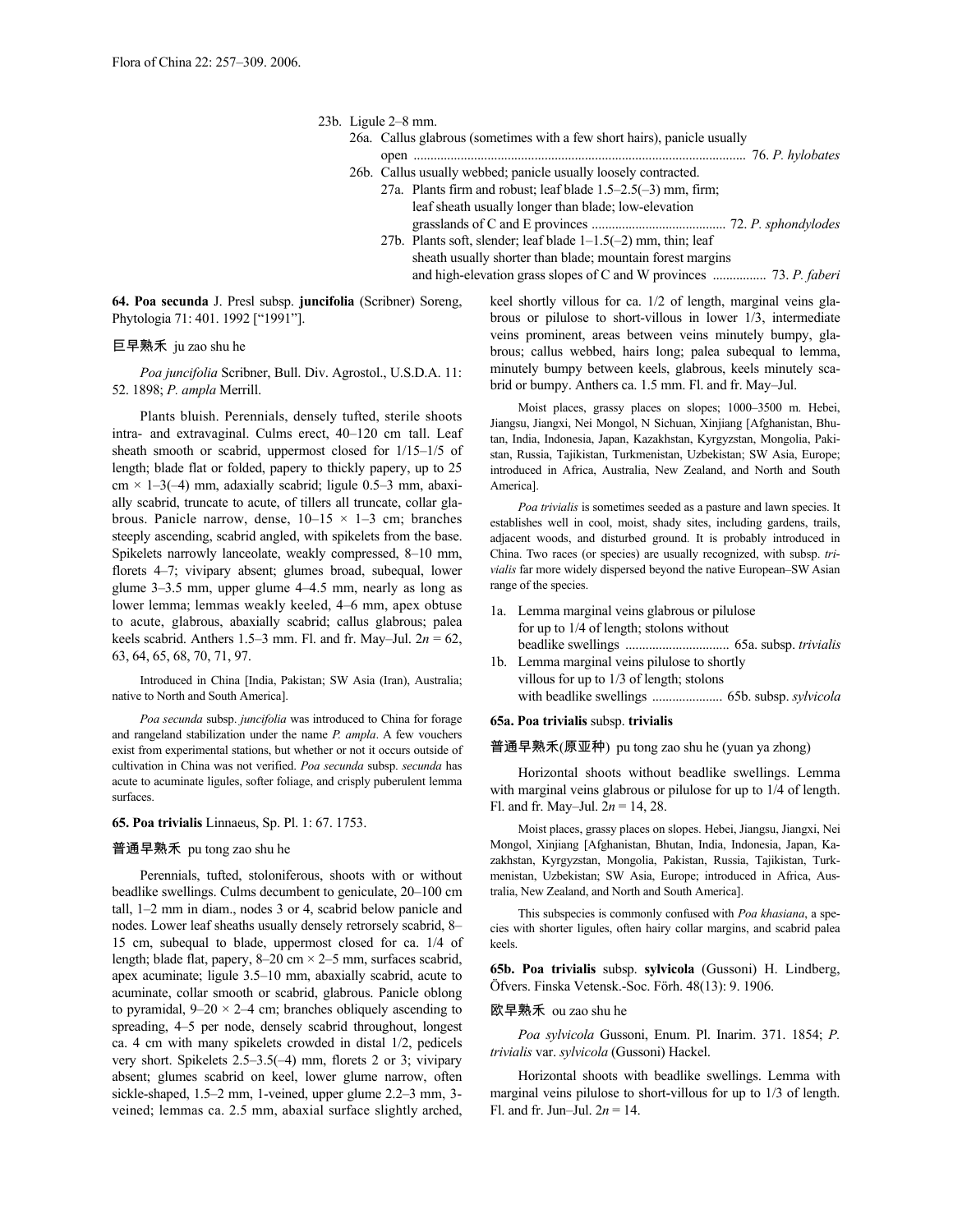Meadows along forest margins on slopes, fields and grassy places in low mountainous areas; 1000–3500 m. N Sichuan, Xinjiang [Kyrgyzstan, W Russia, Tajikistan, Turkmenistan; N Africa, SW Asia, Europe].

This subspecies is native to W Eurasia. We have not seen vouchers from China.

**66. Poa compressa** Linnaeus, Sp. Pl. 1: 69. 1753.

# 加拿大早熟禾 jia na da zao shu he

Perennials, strongly rhizomatous, shoots extravaginal. Culms wiry, compressed, erect, often geniculate at base, simple or sparsely tufted, 15–50(–60) cm tall, 1.5–2 mm wide, nodes compressed, 3–6, 2–5 exserted. Leaf sheaths compressed to keeled, smooth, uppermost closed for 1/10–1/5 of length; blades flat,  $5-12$  cm  $\times$  1.4–4 mm, surfaces smooth or adaxially scabrid; ligule 1–3 mm, abaxially scabrid, truncate to obtuse. Panicle contracted or slightly open, erect, narrow,  $4-11 \times 0.5-$ 1(–3) cm; branches erect or steeply ascending, or eventually spreading, 1–3 per node, densely scabrid angled from base, longest 2–4 cm with spikelets moderately crowded from the base or in distal 2/3. Spikelets ovate-lanceolate, 3.5–5 mm, florets 2–4; glumes lanceolate, nearly equal, 2–3 mm, 3-veined, apex acute or thinly mucronate, keel scabrid, rachilla smooth or minutely bumpy; lemmas oblong, 2.3–3.5 mm, apex obtuse, keel shortly villous for 2/3 of length, marginal veins to 1/3, intermediate veins faint, areas between veins glabrous; callus sparsely webbed or glabrous; palea keels scabrid. Anthers 1.3– 1.8 mm. Fl. and fr. Jun–Aug. 2*n* = 14, 35, 42, 45, 49, 50, 56, 59.

Moist grassy places in forests. Hebei, Jiangxi, Qinghai, Shandong, Taiwan, Xinjiang, Yunnan [India (Himachal Pradesh), Japan, Kazakhstan, Russia (Far East, Siberia); Africa, SW Asia, Australia, Europe, North and South America, Pacific Islands].

*Poa compressa* is native to W Eurasia. It is infrequent in China and is perhaps present only as an introduction in C to E Russia and China. It is distinguishable by its strong rhizome system, long, open sheaths, compressed culms and nodes, and scabrid-angled panicle branches. It is a good soil binder in riparian habitats. It is expected in Heilongjiang because it is frequent on the Russian side of the Chinese border.

## **67. Poa nemoralis** Linnaeus, Sp. Pl. 1: 69. 1753.

### 林地早熟禾 lin di zao shu he

Culms loosely tufted, 30–80(–100) cm tall, erect or lightly geniculate, nodes 3–5(–6), uppermost at or above 1/2 way up. Leaf sheaths smooth or scabrid, shorter than blade; blade flat, soft, 5–12 cm  $\times$  1–3 mm, margins and both surfaces scabrid; ligule  $0.2-1(-1.5)$  mm, truncate to obtuse. Panicle slender, 5– 15(–22) cm, branches spreading, 2–5 per node, basal primary branch 1/2–2/3 as long as panicle with spikelets in distal 1/2. Spikelets lanceolate, 3.5–5(–6) mm, florets mostly 3; rachilla pilose; glumes narrowly lanceolate, 2.5–3.7 mm; lemma oblong-lanceolate, 2.5–3.7(–4.2) mm, keel shortly villous for 1/2 of length, marginal veins to 1/3, apex membranous; callus sparsely webbed, rarely glabrous; palea smooth and glabrous between keels. Anthers 1.3–1.5 mm. Fl. May–Jun. 2*n* = 14, 35, 70.

Forested slopes, shady and moist places, forest margins, grassy

places among thickets; 1000–4200 m. Gansu, Guizhou, Hebei, Heilongjiang, Jilin, Liaoning, Nei Mongol, Shaanxi, Shanxi, Sichuan, Xinjiang, Xizang, Yunnan [Bhutan, India, Japan, Kazakhstan, Korea, Kyrgyzstan, Mongolia, Nepal, Pakistan, Russia, Tajikistan, Uzbekistan; SW Asia, Europe, naturalized in North America].

*Poa nemoralis* is represented by many cytological races, which form a huge series of agamic complexes of very variable hybrid populations. Such a complex, arising from hybridization with *P. palustris*, is treated here as *P. lapponica* and is common in NE Europe, Siberia, and Mongolia. The many hybrids with *P. versicolor* subsp. *relaxa* and *P. nemoraliformis*, reported by Ovczinnikov (in Ovczinnikov & Chukavina, Fl. Tadzhiksk. SSR 1: 144. 1957), also seem to form agamic complexes. *Poa nemoralis* commonly hybridizes with *P. glauca* in Scandinavia, but obvious hybrids between these species have not yet been found in China. Pure populations of *P. nemoralis* usually occur in broadleaved forests, quite far from *P. nemoraliformis*, *P. palustris*, and *P. versicolor* subsp. *relaxa*.

- 1a. Ligule of upper leaf 0.8–1 mm; rachilla pubescent; callus webbed .................... 67a. var. *nemoralis*
- 1b. Ligule of upper leaf 0.8–1.5 mm; rachilla smooth or scabrid; callus glabrous or very sparsely villous ................................... 67b. var. *parca*

### **67a. Poa nemoralis** var. **nemoralis**

林地早熟禾(原变种) lin di zao shu he (yuan bian zhong)

Ligule of upper leaf 0.8–1 mm. Panicle quite lax, 5– 15(–22) cm. Spikelets 3.5–5(–6) mm; rachilla pubescent; callus webbed. 2*n* = 28, 33, 42, 56.

Forested slopes, shady and moist places, forest margins, grassy places among thickets; 1000–4200 m. Gansu, Guizhou, Hebei, Heilongjiang, Jilin, Liaoning, Nei Mongol, Shaanxi, Shanxi, Sichuan, Xinjiang, Xizang, Yunnan [Bhutan, India, Japan, Kazakhstan, Korea, Kyrgyzstan, Mongolia, Nepal, Pakistan, Russia, Tajikistan, Uzbekistan; SW Asia, Europe; naturalized in North America].

**67b. Poa nemoralis** var. **parca** N. R. Cui, Acta Bot. Boreal.- Occid. Sin. 7(2): 103. 1987.

# 疏穗林地早熟禾 shu sui lin di zao shu he

Upper culm internode sometimes elongated, especially after flowering. Ligule of upper leaf 0.8–1.5 mm. Panicle effuse,  $10-12$  cm. Spikelets  $3-5$  mm; rachilla smooth or scabrid; callus glabrous or very sparsely villous.

● Meadows along forest margins; 1200–1600 m. Xinjiang.

In spite of the morphological resemblance to the hybrid complexes *Poa lapponica* and *P. urssulensis*, this variety seems to be closest to *P. nemoralis*. The glabrescence of the lemma callus and rachilla might be caused by mutation. Its status and relationship need to be defined more exactly.

Gatherings with a short ligule and unwebbed lemma callus, treated by Liu et al. (FRPS 9(2): 113. 2002) as *Poa rhomboidea* Roshevitz, might belong here. *Poa rhomboidea* is otherwise an endemic of limestone cliffs of the W Caucasus.

**68. Poa lapponica** Prokudin, Zhurn. Inst. Bot. Vseukraïns'k. Akad. Nauk 20: 198. 1939.

### 拉扒早熟禾 la ba zao shu he

Culms loosely tufted or with short rhizomes, 30–50(–75) cm tall, nodes 3–5, uppermost less than 1/2 way up. Leaf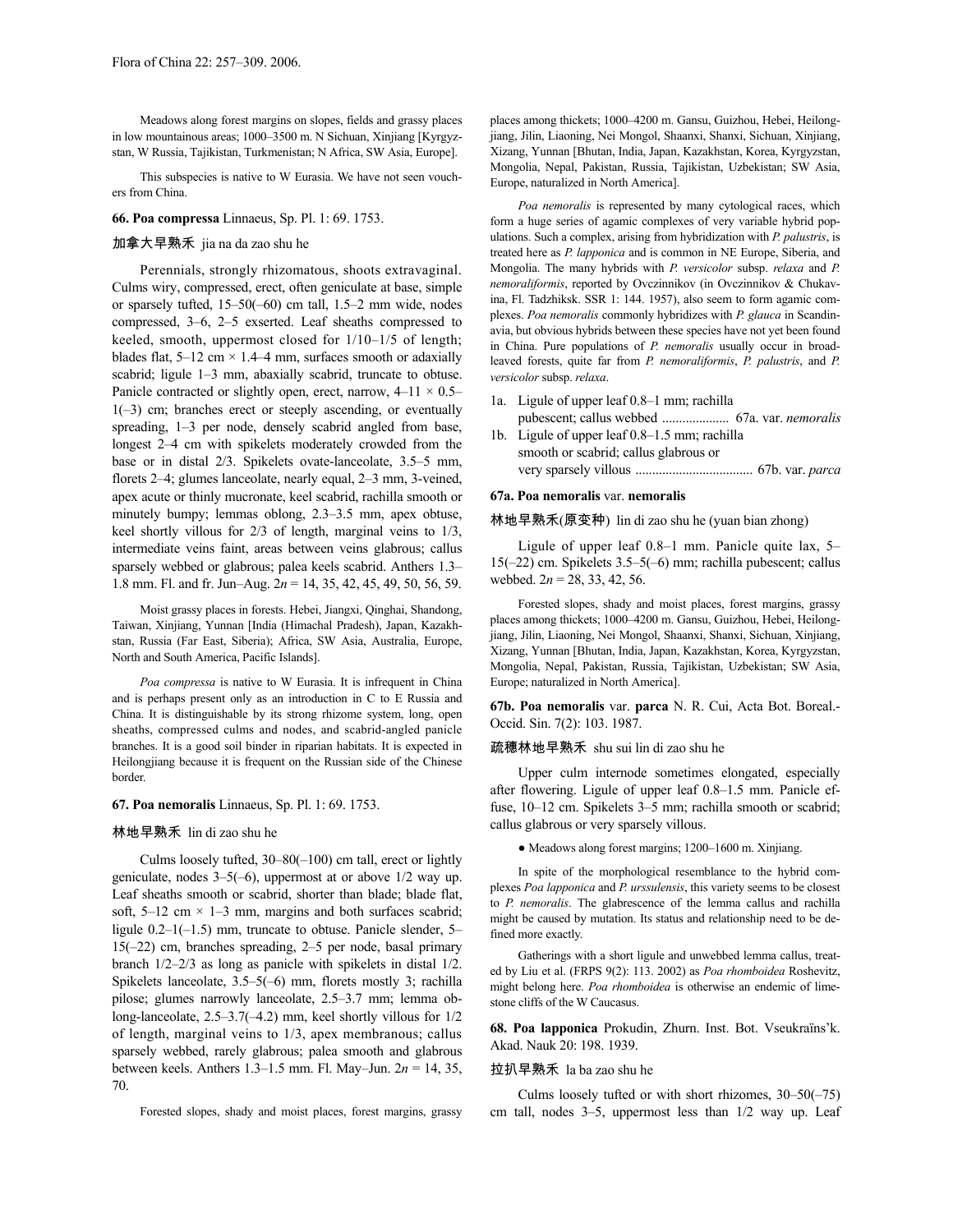sheaths smooth or slightly scabrid, subequal to blade; blade flat, quite soft,  $7-15$  cm  $\times$  1-3 mm, adaxial surface smooth or scabrid; ligule 0.5–1.5 mm, obtuse. Panicle effuse, 5–12(–18) cm, branches 2–5 per node, upper part with sparse spikelets. Spikelets 3.5–5(–8) mm, florets 2 or 3; glumes narrowly lanceolate, slightly unequal; rachilla glabrous or scabrid to densely hairy; lemma lanceolate, keel and marginal veins sparsely pubescent along proximal 1/3; callus sparsely villous or glabrous. Anthers 1.5–2 mm. Fl. Jun–Aug.

Open stony, rocky, and grassy slopes, alpine meadows; 300–4200 m. Hebei, Heilongjiang, Jilin, Liaoning, Nei Mongol, Shaanxi, Sichuan, Xinjiang, Yunnan [Japan, Kazakhstan, Korea, Kyrgyzstan, Mongolia, Russia; Europe].

Hybridization between *Poa nemoralis* and *P. palustris* is very common in the northern parts of Eurasia. Both species form numerous cytological races, and apomixis is common. Members of this agamic complex are here accepted as a separate, polytypic species of ancient origin and stabilized by apomixis and selection, which needs to be distinguished from the products of recent hybridization and for which the name *P. ×intricata* Wein can be used.

### 1a. Rachilla glabrous; panicle narrow

.......................................................... 68a. subsp. *acmocalyx* 1b. Rachilla pubescent; panicle effuse ....... 68b. subsp. *pilipes*

**68a. Poa lapponica** subsp. **acmocalyx** (Keng ex L. Liu) Olonova & G. Zhu, **comb. et stat. nov.**

# 尖颖早熟禾 jian ying zao shu he

Basionym: *Poa acmocalyx* Keng ex L. Liu, Fl. Reipubl. Popularis Sin. 9(2): 388. 2002.

Culms loosely tufted, ca. 45 cm, erect. Leaf sheaths glabrous, longer than internodes, uppermost 10–15 cm, almost reaching panicle, slightly longer than blade; blade 7–14 cm  $\times$ 2–3 mm, adaxially scabrid; ligule 0.5–0.8 mm. Panicle effuse, 12–15 cm; primary branch 5–10 cm. Spikelets 5–6 mm, florets 2 or 3; rachilla glabrous; callus sparsely villous. Anthers ca. 1.5 mm. Fl. and fr. Jun–Aug.

● Grassy places on sunny slopes; 1000–3900 m. Jilin, N Sichuan.

This subspecies combines the characters of *Poa nemoralis* (ligule not exceeding ca. 1 mm) and *P. palustris* (rachilla glabrous). The type material of *P. acmocalyx* is quite mesomorphic, with the uppermost node at about the middle of the culm, although FRPS (loc. cit.) gives it as in the lower 1/4, which would be a better match for *P. faberi*.

# **68b. Poa lapponica** subsp. **pilipes** (Keng ex Shan Chen) Olonova & G. Zhu, **comb. et stat. nov.**

## 毛轴早熟禾 mao zhou zao shu he

Basionym: *Poa pilipes* Keng ex Shan Chen in Ma et al., Fl. Intramongol., ed. 2, 5: 594. 1994.

Culms 30–70 cm tall, slender and soft, nodes 3 or 4, usually with many tillers. Leaf sheath smooth, glabrous, subequal to blade; blade very soft to quite firm, 5–15 cm; ligule of terminal leaf 0.5–1.5 mm. Panicle narrow, (7–)10–18 cm, basal primary branch 2–4 cm, erect. Spikelets 3.5–5 mm; rachilla pilulose; first lemma 3–5 mm; callus sparsely villose or glabrous; palea keels distally with prickles, proximally shortly hairy, middle and upper parts longer ciliate; shortly hairy between keels. Anthers 1.5–2 mm, yellow. Fl. Jun–Aug.

● Grassy places on slopes, alpine meadows; 2000–4200 m. Hebei, Nei Mongol, Sichuan.

*Poa lapponica* subsp. *pilipes* is very close to *P. nemoralis*, but differs in having a longer ligule, as in *P. palustris*. The type differs by its unusual palea, which is pubescent between the keels proximally and has short, soft hairs on the middle part of the keels. These characters of the palea do not appear to be constant among Chinese material and subsp. *pilipes* might be a modern hybrid. Its variation at population level needs more research.

**69. Poa sichotensis** Probatova, Novosti Sist. Vyssh. Rast. 10: 68. 1973.

## 西可早熟禾 xi ke zao shu he

*Poa hengshanica* Keng ex L. Liu.

Culms loosely tufted, 60–120 cm tall, erect, or slightly geniculate, with bluish bloom; uppermost node above middle of culm. Lower leaf sheaths scabrid; leaf blade flat or folded, uppermost 3 or more  $\times$  as long as sheath, (2–)3–6(–8) mm wide; ligule 0.5–1.5 mm. Panicle narrow, 15–26 cm, branches erect; lower ones 1/3–1/2 as long as panicle, with 6–16 spikelets. Spikelets slightly silverish, 4–7 mm, florets 3–6; rachilla hairy; glumes 2.8–6 mm; lemma 2.5–5 mm, keel and marginal veins proximally sparsely pubescent for 1/3 of length, glabrous between veins; callus villose; palea keels ciliate, proximally shortly and densely pubescent between keels. Anthers ca. 1.2–2 mm. Fl. Jun–Aug. 2*n* = 42, 49–50, 56, 70.

Meadows among thickets in deciduous forests. Heilongjiang, Jilin [Russia (Far East)].

*Poa sichotensis* is closely allied to *P. alta*, but is less xeromorphic. The type of *P. hengshanica* and other material so named match *P. sichotensis*.

**70. Poa palustris** Linnaeus, Syst. Nat., ed. 10, 2: 874. 1759.

### 泽地早熟禾 ze di zao shu he

Culms loosely tufted, 40–80(–120) cm tall, erect or slightly geniculate, rarely branching near base; nodes 5 or 6, uppermost at or above middle of culm. Shoots extravaginal. Leaf sheath smooth or rarely scabrid; equal to or shorter than blade; blade flat,  $8-20$  cm  $\times$  2-3(-5) mm; ligule 2-3 mm. Panicle slightly contracted, 10–20(–30) cm; branches obliquely ascending, 3–8 per node, basal primary branch 1/2–2/3 as long as panicle with spikelets in distal 1/2. Spikelets ovate-oblong, yellowish green,  $2.5-5(-7)$  mm, florets  $(2-)3-5(-7)$ ; rachilla scabrid or warty, rarely smooth; glumes almost equal, 2–3.5(–4) mm; lemma 3–3.5(–4) mm, keel shortly villous for 1/2 of length, marginal veins for 1/3, apex golden or rarely silvery, membranous; callus webbed; palea keel scabrid, area between keels smooth and glabrous. Anthers 1.2–1.5(–2) mm. Fl. Jun–Jul. 2*n*  $= 28, 30, 32, 42.$ 

Meadows among scattered thickets on slopes, marshy grasslands; 300–3500 m. Anhui, Hebei, Heilongjiang, Henan, Nei Mongol, Xinjiang [India, Japan, Kazakhstan, Korea, Kyrgyzstan, Mongolia, Pakistan, Russia, Tajikistan; SW Asia, Europe, North America].

*Poa palustris*, like *P. nemoralis*, is one of the most complicated and polymorphic species. Hybridization with *P. nemoralis*, coupled with apomixis, has formed a series of morphologically and genetically distinct populations treated here as *P. lapponica*.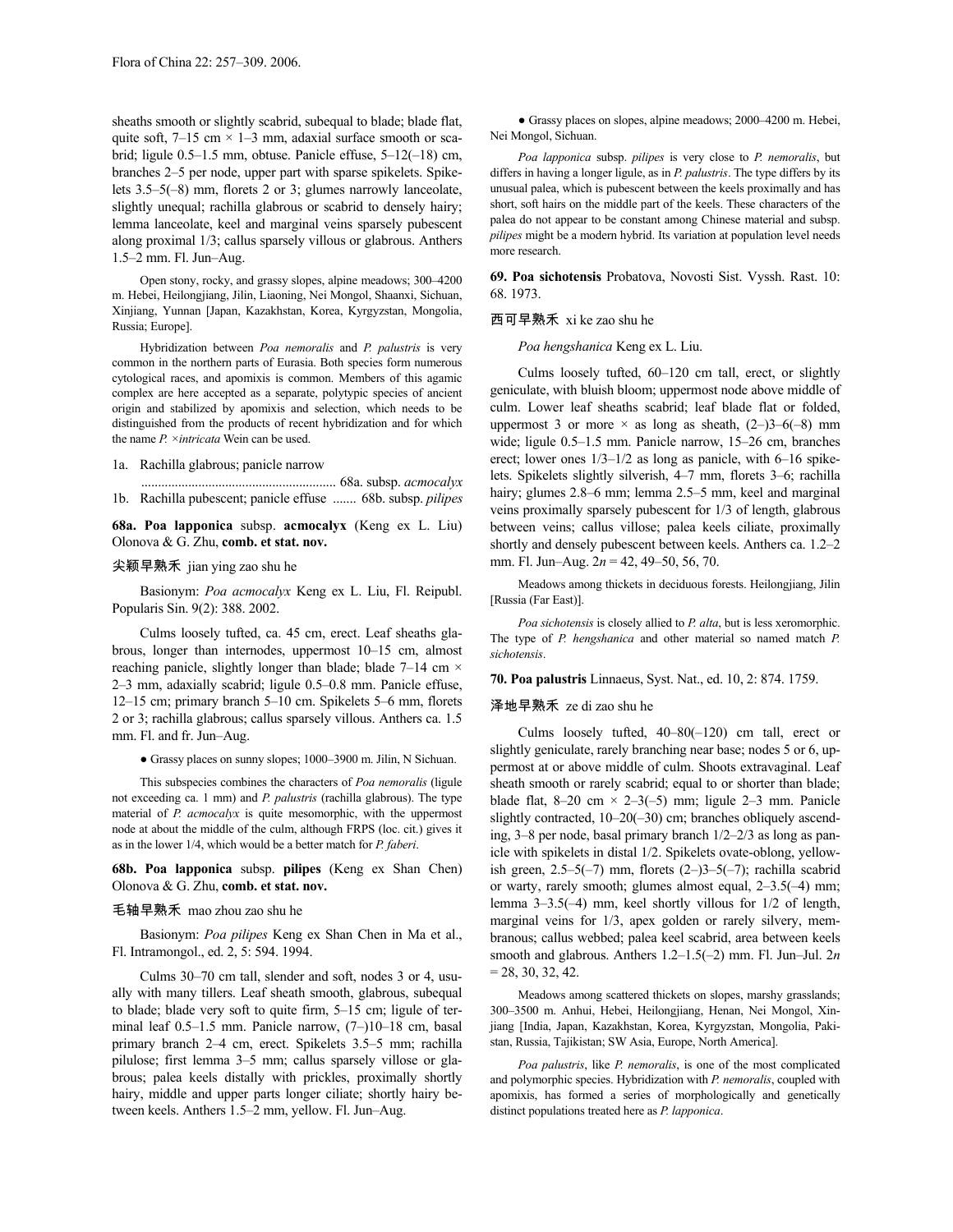Despite its great polymorphism, *Poa palustris* has not been divided satisfactorily into stable taxa. Its distribution in China seems to be quite restricted, limited to the northern regions only. It is probably naturalized in central and southern areas. In the mountains of the south and southwest it is replaced by the allied species *P. faberi*. In E China, Japan, and Korea it is very close to, and probably replaced by, a third, related species, *P. sphondylodes*. Unusual plants in Anhui differ by the glumes and lemma being much narrower with a prominent vein. Some populations of *P. palustris* in N China and even in the Russian Far East differ from normal *P. palustris* by the appearance of characters of *P. sphondylodes*: ligule longer than 3–4 mm, upper node infrequently only to 1/3 way up culm, leaf blades soft and flat, panicle branches sometimes very short, spikelets crowded at very base of branches, and longest branches at 2nd node of panicle. Both Ohwi (Fl. Jap. 164. 1965) and Koyama (Grasses Japan Neighboring Regions, 96. 1987) reported *P. palustris* with a ligule to 5 mm from Japan; similarly Chung (Korean Grass. 71. 1965) and Lee (Man. Korean Grass. 154. 1966) from Korea. *Poa palustris* with such long ligules occurs in the Pacific area only, and these plants might be closer to *P. sphondylodes*. Such plants may also be found in coastal areas of China.

**71. Poa alta** Hitchcock, Proc. Biol. Soc. Washington 43: 93. 1930.

# 高株早熟禾 gao zhu zao shu he

*Poa flavida* Keng ex L. Liu; *P. mongolica* (Rendle) Keng ex Shan Chen; *P. nemoralis* Linnaeus var. *mongolica* Rendle; *P. pseudonemoralis* Skvortsov (1954), not Schur (1866); *P. pseudopalustris* Keng ex Shan Chen, nom. illeg. superfl.; *P. skvortzovii* Probatova; *P. vaginans* Keng.

Culms tufted,  $(40-)60-110(-120)$  cm tall, usually robust, erect, scabrid, nodes 3; upper internode elongated, to ca. 80 cm, ca. 2.5 mm thick. Leaf sheath scabrid, slightly longer than leaf blade; leaf blade flat, scabrid, 2–4 mm wide, ligule membranous,  $(0.2-)0.5-3.5$  mm. Panicle narrow,  $10-23 \times (1-)2-4(-6)$ cm; branches straight, lower part naked, upper part with 4–6 spikelets. Spikelets 3.5–8 mm, florets 2–5(–6); rachilla pubescent, prickled, warty or glabrous; glumes subequal, lanceolate, apex slightly acuminate, 2.5–3.5(–5) mm; lemma broadly lanceolate, 3–4 mm; keel scabrid, lower half and lower 1/3 of marginal veins villous; callus sparsely villous; palea keels, scabrid or shortly pubescent, area between glabrous. Anthers 1.4–2 mm. Fl. Aug. 2*n* = 28, 35, 42.

Mountain tops, open grassy slopes; ca. 2500 m. Heilongjiang, Jilin, Liaoning, Nei Mongol, Shaanxi, Shanxi, Sichuan, Xinjiang, Xizang, Yunnan [Japan, Mongolia, Russia].

The types of *Poa flavida* and, probably, *P. nemoralis* var. *mongolica* show these taxa to be less robust forms of *P. alta*. The type of *P. skvortsovii* (*P. pseudonemoralis* Skvortsov, not Schur; *P. pseudopalustris*) looks like the most common form of *P. alta*. According to the protologue, *P. vaginans* differs from *P. flavida* in having culms with 4 or 5 nodes, in having a panicle with 2 or 3 branches at the lowest node, in spikelet size, and in the lemma being pubescent proximally between the veins; however, the type of *P. vaginans* has the lemma smooth between the veins and culms with only 2 or 3 nodes, and it does not differ in the number of panicle branches or in spikelet size. All the species of this group should be treated as *P. alta*.

**72. Poa sphondylodes** Trinius in Bunge, Enum. Pl. China Bor. 71. 1833.

硬质早熟禾 ying zhi zao shu he

Culms loosely tufted,  $(15–)30–50(-70)$  cm tall, erect or obliquely ascending, firm and robust, scabrid below inflorescence, rarely smooth, nodes (2or )3 or 4, uppermost up to  $1/3(-1/2)$  way up. Shoots extravaginal. Leaf sheaths scabrid, much shorter than internodes, usually longer or equal to blade; blade flat and usually firm,  $(4-)6-12 \times 0.15-0.25(-0.3)$  cm; ligule  $(2-)3-5(-10)$  mm. Panicle narrow and dense,  $(4-)6-10$ cm, branches erect, 2–5 per node, basal ones 1/6–1/2 as long as panicle with spikelets crowded near branch base. Spikelets lanceolate, sometimes very narrow and elongated, green or grassy yellow, 3.5–5(–10) mm, florets 2–5(–11); rachilla glabrous or warty; glumes, narrowly lanceolate, unequal,  $2.5-4(-4.5)$  mm; lemma lanceolate, 3–4 mm; callus webbed or glabrous.

Open sandy ground, frequently on river banks, meadows among scattered thickets on slopes, grassy places on sunny slopes; 100–3200 m. Anhui, Hebei, Heilongjiang, Henan, Jiangsu, Jilin, Liaoning, Nei Mongol, Shaanxi, Shandong, Shanxi, Sichuan, Taiwan, Zhejiang [Russia (Far East), Japan, Korea].

*Poa sphondylodes* is treated here as a polymorphic species with a broad ecological amplitude and many ecotypes. Its appearance depends on the environment, varying from quite mesomorphic to almost xeromorphic.

Tzvelev (Zlaki SSSR, 472. 1976) and Probatova (in Tzvelev, Sosud. Rast. Sovetsk. Dal'nego Vostoka 1: 283. 1985) considered this species to be synonymous with *Poa versicolor* subsp. *ochotensis*, but the type of *P. sphondylodes* and other gatherings so named differ from that subspecies in their broader leaf blades and quite soft habit. The most mesomorphic populations of *P. sphondylodes* seem to be confused with *P. palustris*, but the typical forms differ from the latter species as follows: uppermost node in lower part of culm; ligule of uppermost leaf much longer, 3–5(–8) mm; panicle usually with very short branches, longest branches at 2nd node of panicle; spikelets proximally crowded on branches. Specimens with rather more lax panicles and longer branches are common in C China.

- 1a. Spikelets 6–10 mm ............................ 72d. var. *subtrivialis*
- 1b. Spikelets 3.5–5 mm.
	- 2a. Panicle branches with spikelets
	- proximal ................................. 72a. var. *sphondylodes* 2b. Panicle branches with spikelets
		- along distal half. 3a. Ligule 2–3 mm, palea sometimes
		- pubescent between keels ...... 72b. var. *erikssonii* 3b. Ligule 3–5 mm, palea never
		- pubescent between keels .... 72c. var. *macerrima*

# **72a. Poa sphondylodes** var. **sphondylodes**

硬质早熟禾(原变种) ying zhi zao shu he (yuan bian zhong)

*Poa kelungensis* Ohwi,Acta Phytotax.Geobot.4: 60. 1935; *P. palustris* Linnaeus var. *strictula* (Steudel) Hackel; *P. sphondylodes* var. *kelungensis* (Ohwi) Ohwi; *P. strictula* Steudel.

Panicle quite dense, branches short, erect, with spikelets crowded from base. Spikelets 3.5–5 mm.

Open sandy ground, frequently on river banks, meadows among scattered thickets on slopes, grassy places on sunny slopes; 100–2500 m. Anhui, Hebei, Heilongjiang, Henan, Jiangsu, Jilin, Liaoning, Nei Mongol, Sichuan, Taiwan [Japan, Korea, Russia (Far East)].

The type and other gatherings of *Poa kelungensis*, which are quite soft and with the uppermost internode almost equal to its blade, closely resemble the type of *P. sphondylodes*. Gatherings from sandy beaches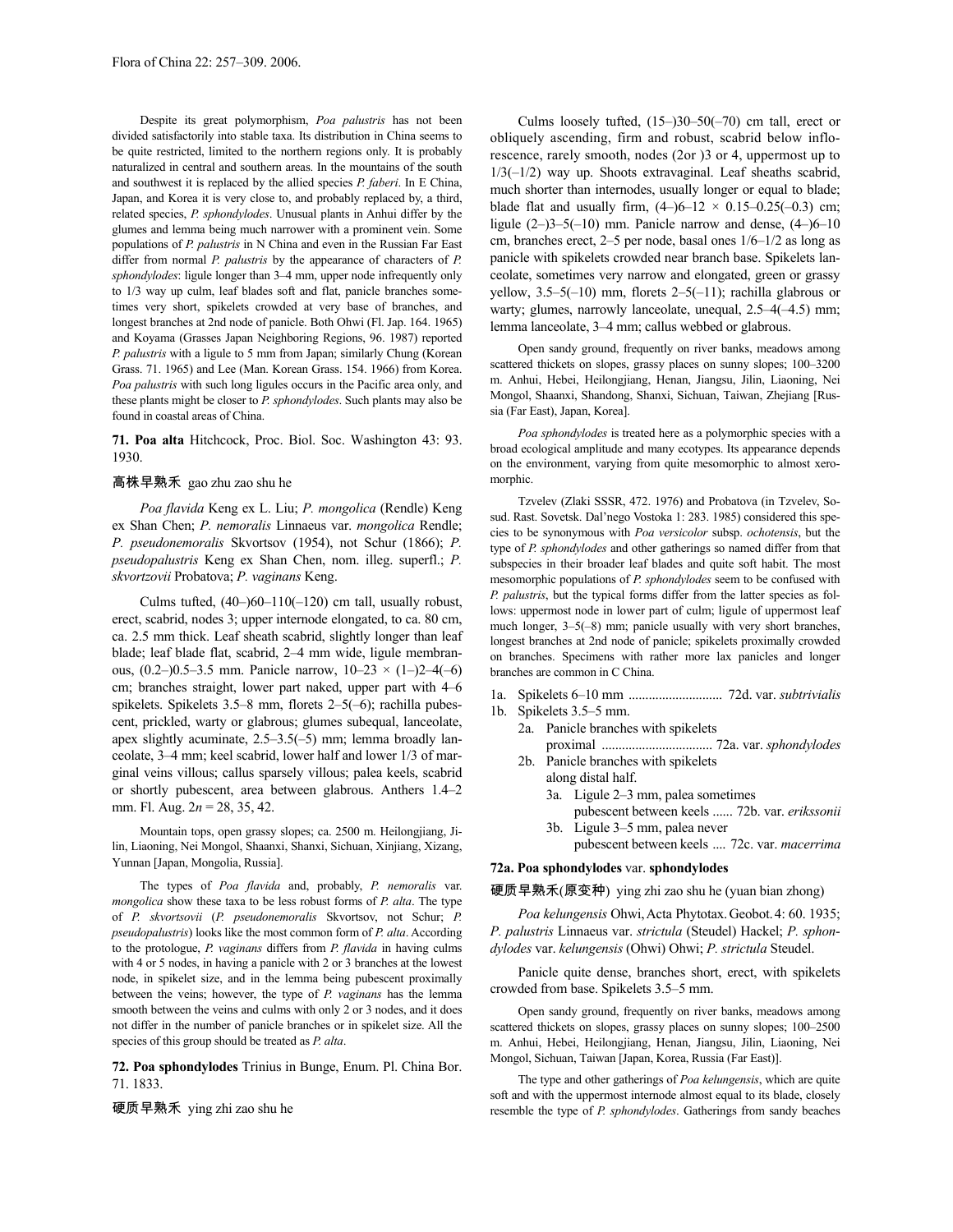are quite different from typical *P. sphondylodes*, but those from shady forests are closely allied and form intermediate populations. The extreme form probably represents a discrete (maybe apomictic) population, which cannot be treated without more research. The type of *P. strictula* and most gatherings so named represent a mesomorphic form of *P. sphondylodes*.

**72b. Poa sphondylodes** var. **erikssonii** Melderis in Norlindh, Fl. Mongol. Steppe 1: 99. 1949.

## 多叶早熟禾 duo ye zao shu he

*Poa longiglumis* Keng ex L. Liu; *P. plurifolia* Keng.

Ligule 2–3 mm. Panicle branches with spikelets in distal 1/2. Spikelets 3.5–5(–5.5) mm; palea sometimes pubescent between keels.

● Meadows among scattered thickets on slopes, grassy places on sunny slopes. Hebei, Henan, Nei Mongol, Shaanxi, Shanxi, Sichuan.

This variety is closer to *Poa palustris* in its shorter ligule than to typical *P. sphondylodes*, so it might be of hybrid origin. The variability of this variety depends very much on environment, and both the leaf characters and the panicle characters appear to vary. The panicles of the same clone may differ greatly in the shape, length, and width of their branches when grown in the wet seasons or when the habitat turns dry. The type of *P. longiglumis* is very close to this variety.

**72c. Poa sphondylodes** var. **macerrima** Keng, Sunyatsenia 6: 55. 1941.

# 瘦弱早熟禾 shou ruo zao shu he

Ligule 3–5 mm. Panicle branches with spikelets in distal 1/2. Spikelets 3.5–5(–6) mm.

Grassy places on sunny slopes; 1000–3200 m. Anhui, Hebei, Heilongjiang, Jiangsu, Jilin, Liaoning, Nei Mongol, Shandong, Shanxi, Sichuan, Zhejiang [Japan, Korea, Russia (Far East)].

This variety is quite common to the east. It resembles *Poa palustris* in its more open panicle, with panicle branches longer and spikelets crowded distally, probably forming intermediate populations.

**72d. Poa sphondylodes** var. **subtrivialis** Ohwi, Acta Phytotax. Geobot. 10: 126. 1941.

# 大穗早熟禾 da sui zao shu he

*Poa grandispica* Keng ex L. Liu.

Ligule 3–5(–5.5) mm. Panicle branches with spikelets in distal 1/2 or crowded from base. Spikelets 6–10 mm.

● Grassy places on sunny slopes; 1000–3200 m. Hebei, Henan, Sichuan, Shanxi.

Among the varieties of *Poa sphondylodes* this variety most closely resembles var. *macerrima*, but differs from them all in being more robust and in its longer spikelets, to 10 mm. It is quite rare, with sporadic occurrence, and has probably arisen independently in different areas. The type of *P. grandispica* seems to belong here.

# **73. Poa faberi** Rendle, J. Linn. Soc., Bot. 36: 423. 1904.

# 法氏早熟禾 fa shi zao shu he

Culms loosely tufted,  $(25-)30-50(-70)$  cm tall, erect or obliquely ascending, soft and slender, scabrid, rarely smooth below inflorescence, nodes  $(2-)3$  or 4, uppermost up to 1/3(–1/2) way up culm. Shoots extravaginal. Leaf sheaths scabrid, long, the uppermost only 2–5 cm shorter than internode and usually shorter than blade; leaf blades flat, very thin and soft,  $(4-6-12 \times 0.1-0.15(-0.2))$  cm; ligule  $(2-3-5(-8))$  mm. Panicle narrow, congested to loose,  $(4-)6-12 \times 1-1.5(-2)$  cm, branches erect, 2–5 per node, basal ones 1/3–1/2 as long as panicle with spikelets distally crowded. Spikelets lanceolate, sometimes very narrow and elongated, green or bluish, 3.5– 5(–8) mm long, florets 2–5; rachilla glabrous or pubescent; glumes narrowly lanceolate, unequal, 2.5–4(–4.5) mm; lemma lanceolate, sometimes very narrow, (2.5–)3–4 mm, rarely pubescent between veins, apex membranous; callus sparsely webbed (rarely glabrous).

● Mountain forest margins, meadows among scattered thickets on slopes, grassy places on sunny slopes; 200–1200(–4400) m. Anhui, Gansu, Guizhou, Henan, Hubei, Hunan, Shaanxi, Shaanxi, Sichuan, Xinjiang, Xizang, Yunnan.

*Poa faberi* resembles *P. sphondylodes* s.s. in the uppermost node position and long ligules, but differs from it in being softer and also in distribution and ecology, growing commonly at higher elevations in S and SW China. It is represented by many morphological types, some of them described as species, but material is lacking and further research is needed to confirm its taxonomic status. Some of these types have undeveloped spikelets and stamens and look like immature and sterile modern hybrids.

The highest concentration of different morphological variants of this species is in Sichuan and Xizang. These unusual and very soft plants with long leaf blades, very thin, almost smooth panicle branches, and abnormally narrow spikelets, glumes, and lemmas occur quite frequently in the highlands of Sichuan, Xizang, and Yunnan. They look like hybrids involving *Poa asperifolia* (*P.* sect. *Homalopoa*), which has a long ligule, thin panicle branches, elongated parts of the rachilla, and very narrow spikelets.

|  | 1b. Rachilla glabrous. |  |  |  |  |  |  |
|--|------------------------|--|--|--|--|--|--|
|  |                        |  |  |  |  |  |  |
|  |                        |  |  |  |  |  |  |

#### **73a. Poa faberi** var. **faberi**

法氏早熟禾(原变种) fa shi zao shu he (yuan bian zhong)

*Poa linearis* Trinius (1833), not Schumacher (1827); *P. paucifolia* Keng ex Shan Chen; *P. prolixior* Rendle.

Ligule (2–)3–6(–8) mm. Rachilla glabrous; lemma callus sometimes not webbed.

● Meadows among scattered thickets on slopes, grassy places on sunny slopes; 200–1200(–3000) m. Anhui, Gansu, Guizhou, Henan, Hubei, Hunan, Sichuan, Xinjiang, Xizang, Yunnan.

Type material at BM and K is heterogeneous. Three of the syntypes differ clearly from *Poa sphondylodes* by the very thin, soft stems and leaves, the uppermost leaf sheaths almost reaching the panicle, and the rather long panicle branches. Although the fourth syntype has the uppermost node in the lower 1/3 of the culm, it matches *P. sphondylodes* in being robust with thick, dense culms and leaf blades and a narrow, dense panicle. Moreover, some of them have an unwebbed callus.

The type of *Poa paucifolia* looks like normal *P. faberi* var. *faberi*. The protologue and syntypes of *P. prolixior* do not differ significantly from *P. faberi*.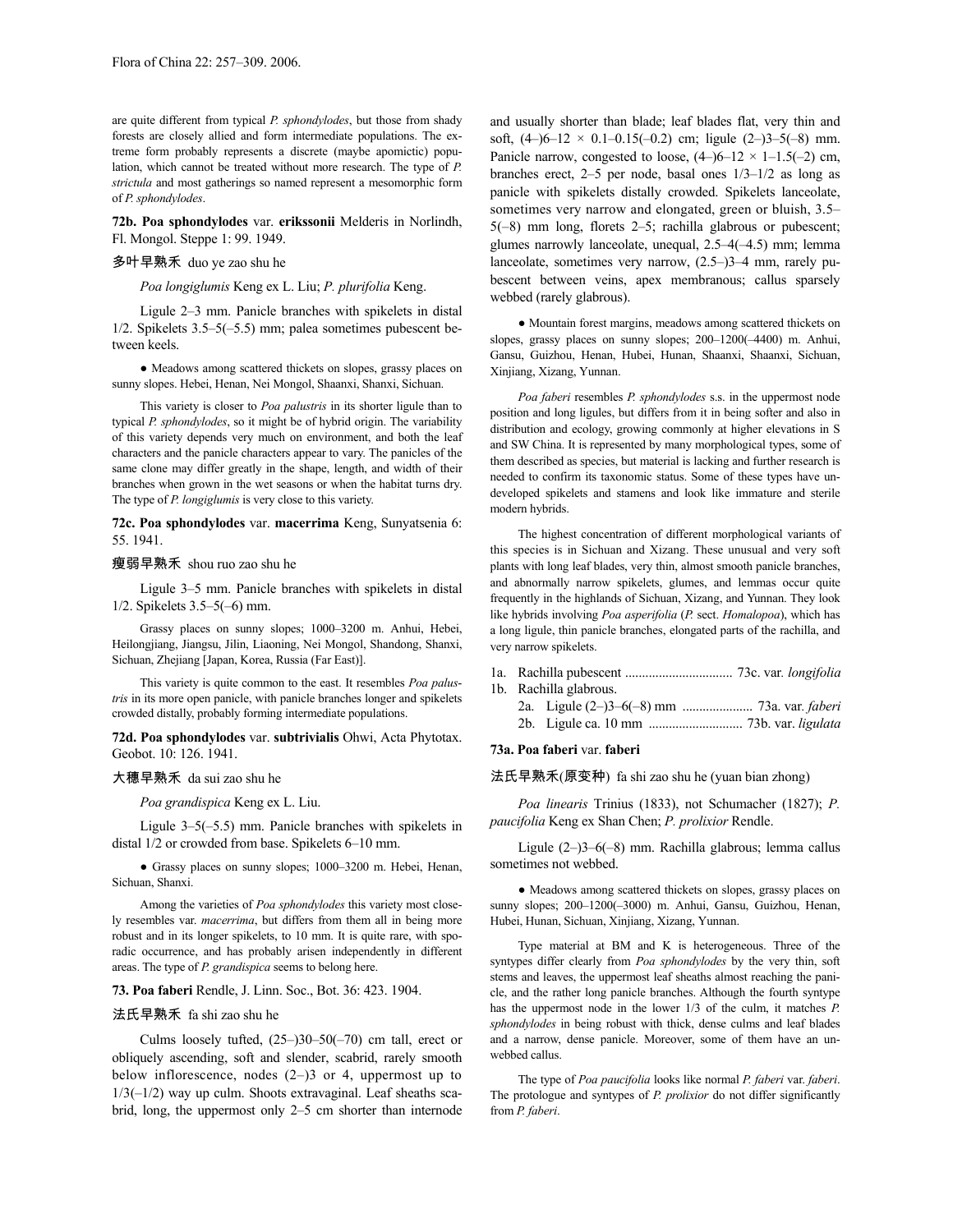**73b. Poa faberi** var. **ligulata** Rendle, J. Linn. Soc., Bot. 36: 424. 1904.

# 尖舌早熟禾 jian she zao shu he

Ligule up to 10 mm. Rachilla glabrous, lemma callus sometimes not webbed.

● Meadows among scattered thickets on slopes. Sichuan.

This is a very rare plant that requires further study.

**73c. Poa faberi** var. **longifolia** (Keng) Olonova & G. Zhu, **comb. nov.**

# 毛颖早熟禾 mao ying zao shu he

Basionym: *Poa orinosa* Keng var. *longifolia* Keng, Fl. Tsinling. 1(1): 439. 1976; *P. fascinata* Keng ex L. Liu; *P. lepta* Keng ex L. Liu; *P. malaca* Keng; *P. pubicalyx* Keng ex L. Liu.

Rachilla pubescent, lemma callus usually webbed.

● Meadows among scattered thickets on slopes, grassy places on sunny slopes; 2900–4400 m. Gansu, Shaanxi, Sichuan, Xinjiang, Xizang, Yunnan.

The type of *Poa orinosa* var. *longifolia*, which is mesomorphic with a long (ca. 3.5 mm) ligule, appears to be closer to *P. faberi* than to the quite xeromorphic *P. orinosa*, which is treated here as *P. versicolor* subsp. *orinosa*.

*Poa malaca* combines the characters of *P. nemoralis* and *P. palustris*, having a long ligule and pubescent rachilla. The type is very soft and thin. It seems to be much closer to the *P. faberi* complex, differing only by the shorter ligule, and occupies almost the same area.

*Poa pubicalyx* has lemmas not pubescent but sometimes with prickles, which is quite common with *P.* sect. *Stenopoa*. The types and all available gatherings of *P. lepta* and *P. fascinata* are poorly developed, feeble plants that look like unstabilized hybrids. Specimens with seeds or, at least, normally developed flowers are needed for confirmation of their status.

**74. Poa urssulensis** Trinius, Mém. Acad. Imp. Sci. St.-Pétersbourg Divers Savans 2: 527. 1835.

## 乌苏里早熟禾 wu su li zao shu he

Culms loosely tufted, 35–60 cm tall, obliquely ascending, nodes 3–5, uppermost 1/3–1/2 way up culm. Shoots extravaginal. Leaf sheaths scabrid, rarely almost glabrous, shorter than internode; blade usually shorter than sheath, flat, or folded,  $(1-)1.5-2$  mm wide, both surfaces scabrid; ligule  $0.2-1.5(-2)$ mm. Panicle effuse,  $6-10 \times 2.5-5$  cm, branches spreading, 2-5 per node, basal primary branch 1/3–1/2 as long as panicle with spikelets in distal 1/2. Spikelets ovate-lanceolate, (3–)3.5–4(–5) mm, florets 2–4; rachilla glabrous or warty, rarely ciliata or pilosa; glumes narrowly lanceolate, lower glume 3–4 mm, upper glume 3.5–4.5 mm; lemma lanceolate, 3–4(–4.5) mm, keel shortly villous for 1/2 of length, marginal veins to 1/3, apex membranous; callus webbed to glabrous; palea smooth and glabrous between keels. Anthers ca. 1.2 mm. Fl. Jun–Aug.

Open grassy and rocky slopes, thickets; (300–)1000–3200(–4200) m. Gansu, Hebei, Heilongjiang, Liaoning, Nei Mongol, Shandong, Xinjiang, Xizang [Kazakhstan, Korea, Mongolia, Russia; Europe].

This is a variable species of hybrid origin, close to *Poa lapponica*, that might represent a complex of independently arisen populations. The diagnostic characters, such as the pubescence of the lemma and rachilla, and the length of the ligule, vary greatly, both within populations and between populations. Some variants have been recognized as species but are here treated as varieties.

1a. Callus webbed (rarely almost glabrous)

............................................................. 74a. var. *urssulensis*

- 1b. Callus glabrous.
	- 2a. Panicle quite spreading, ligule 0.5–1.5 mm, rachilla glabrous or pilose ......................................... 74b. var. *kanboensis*
	- 2b. Panicle narrow and dense, ligule 0.2–1 mm, rachilla pilose ....... 74c. var. *korshunensis*

## **74a. Poa urssulensis** var. **urssulensis**

乌苏里早熟禾(原变种) wu su li zao shu he (yuan bian zhong)

Ligule 0.5–1.5(–2) mm. Panicle spreading to contracted; rachilla warty, ciliate, or pilose; lemma callus webbed to almost glabrous.  $2n = 28, 42$ .

Open grassy and rocky slopes, thickets; (300–)1000–3200(–4200) m. Gansu, Heilongjiang, Nei Mongol, Xinjiang, Xizang [Kazakhstan, Mongolia, Russia; Europe].

**74b. Poa urssulensis** var. **kanboensis** (Ohwi) Olonova & G. Zhu, **comb. et stat. nov.**

坎博早熟禾 kan bo zao shu he

Basionym: *Poa kanboensis* Ohwi, Acta Phytotax. Geobot. 10: 125. 1941; *P. krylovii* Reverdatto.

Ligule 0.5–1.5(–2) mm. Panicle spreading, with scattered spikelets; rachilla ciliate, pilose or glabrous; lemma callus glabrous.

Grassy places on slopes. Hebei, Liaoning, Shandong [Korea].

**74c. Poa urssulensis** var. **korshunensis** (Goloskokov) Olonova & G. Zhu, **comb. et stat. nov.**

柯顺早熟禾 ke shun zao shu he

Basionym: *Poa korshunensis* Goloskokov, Vestn. Akad. Nauk Kazakhsk. SSR 14: 72. 1955.

Ligule 0.2–1 mm. Panicle contracted and narrow; rachilla pilose; lemma callus glabrous.

Grassy places on slopes; 1300–3200 m. ?Xinjiang [Kazakhstan].

This variety differs from var. *kanboensis* in having a more narrow and contracted panicle, and geographically.

**75. Poa nemoraliformis** Roshevitz, Bot. Mater. Gerb. Bot. Inst. Komarova Akad. Nauk SSSR 11: 30. 1949.

林早熟禾 lin zao shu he

*Poa major* D. F. Cui.

Culms loosely to densely tufted, 30–50 cm tall, erect, usually hard, scabrid, nodes 2–5, uppermost in lower 1/3; base covered by withered leaf sheaths. Shoots extravaginal. Leaf sheath scabrid, longer than blade; blade usually flat, later folded or inrolled, 1.5–2.5 mm wide, scabrid; ligule (0.5–)1–1.5 mm.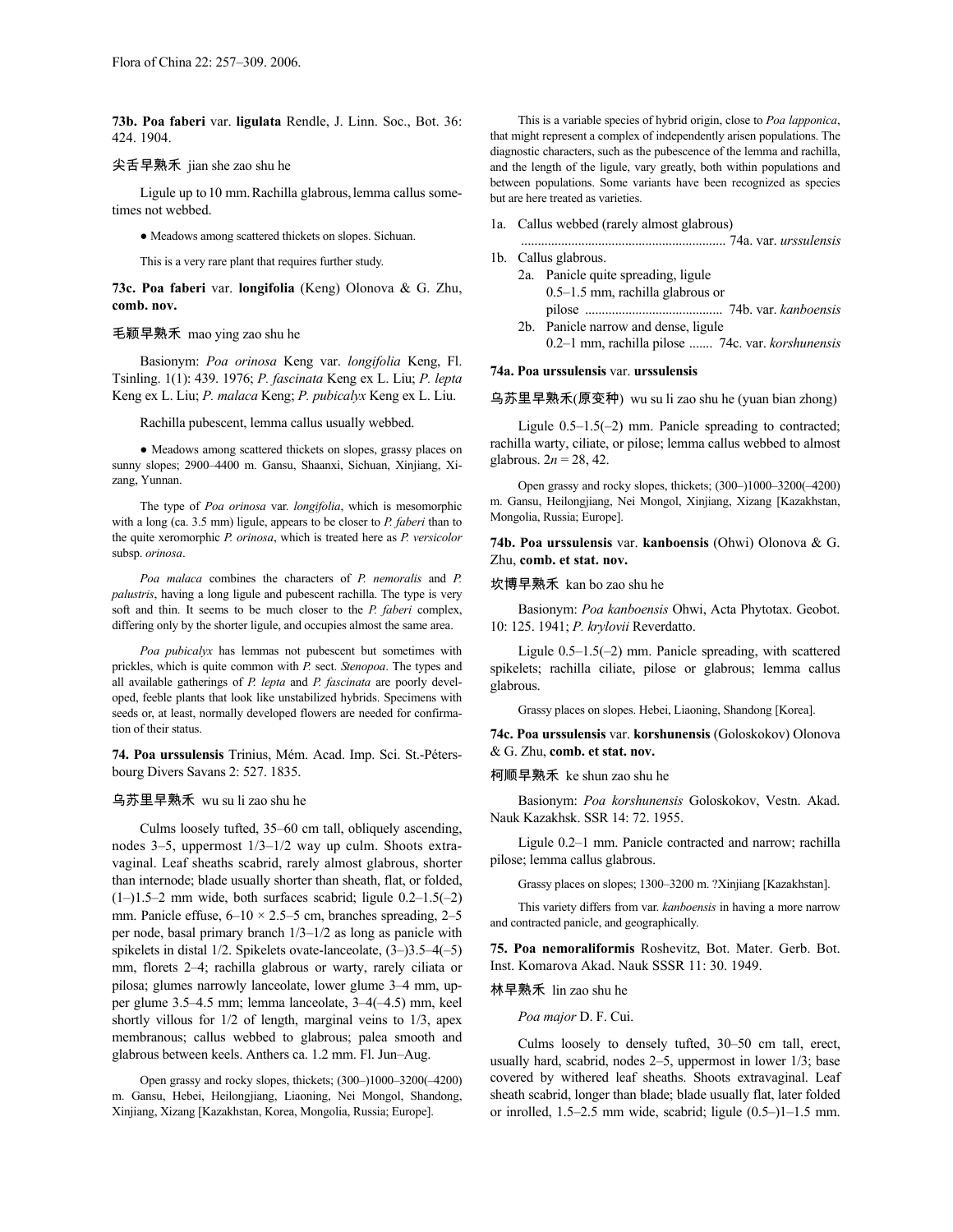Panicle oblong, conferted, 8–16(–20) cm, branches thin, 2–4.5 cm. Spikelets elliptic-lanceolate, green or tinged with purple, 4– 6(–6.5) mm, florets 3 or 4, usually with upper floret rudimentary; rachilla usually glabrous; glumes oblong-lanceolate, apex acuminate, lower glume ca. 3.5 mm, upper glume 4–4.2 mm, margins dry membranous, keel scabrid; lemma oblong-lanceolate, 3.2–4 mm; margins membranous, keel and marginal veins usually short-villous to glabrous along lower 1/2; callus glabrous. Anthers ca. 2 mm. Fl. Jun–Aug.

Open grasslands on rocky slopes, meadows along forest margins, thickets; 1100–4300 m. Xinjiang, Xizang [India, Tajikistan].

*Poa nemoraliformis* differs from *P. nemoralis* in its longer ligule 1–1.5 mm (vs. 0.2–1 mm), glabrous rachilla, and unwebbed lemma callus, and differs from *P. versicolor* subsp. *relaxa* in never forming dense tufts. The syntypes represent a sequence of increasing xeromorphism (leaf blades more firm, position of uppermost node varying from 1/2 to 1/3 way up culm). The first two syntypes differ from the description in the protologue in having the rachilla shortly hairy; the second syntype differs in having a long ligule ca. 2.4 mm.

Records of *Poa sterilis* M. Bieberstein from China are probably based on this species. Examination of the type of *P. major* has shown that it was misplaced in *P.* subg. *Poa* and belongs here.

# **76. Poa hylobates** Bor, Bull. Bot. Surv. India 7: 132. 1965.

# 喜巴早熟禾 xi ba zao shu he

*Poa elanata* Keng ex Tzvelev.

Culms tufted, 30–50 cm tall, erect, usually hard, scabrid, nodes 3 or 4, uppermost in lower 1/3; base covered by withered leaf sheaths. Shoots extravaginal. Leaf sheath scabrid, longer than blade; blade usually flat, later folded or inrolled, 1.5–2.5 mm wide, scabrid; ligule (2–)3–4.5(–6.5) mm. Panicle oblong, conferted, 7–15 cm, branches 2–3(–4.5) cm. Spikelets ellipticlanceolate, green or tinged with purple, 4–6(–6.5) mm, florets 3–5(–7); rachilla glabrous; glumes oblong-lanceolate, apex accuminate, lower glume ca. 3.5 mm, upper glume 4–4.2 mm, margins dry membranous, keel scabrid; lemma oblong-lanceolate, 3.2–3.7(–4) mm; margins white or golden yellow membranous, keel and marginal veins usually shortly villous to glabrous along lower 1/2; callus glabrous. Anthers ca. 2 mm. Fl. Jun–Aug.

Grassy places along forest margins on slopes. 2900–4400 m. Qinghai, Sichuan, Xinjiang, Xizang [Nepal].

*Poa hylobates* is allied to *P. nemoraliformis* and quite frequently forms intermediate populations in Sichuan and Xizang. Quite common are specimens that combine a glabrous callus and rachilla with a ligule longer than ca. 5 mm or 1–3 mm, or a pubescent callus and rachilla with a ligule ca. 5 mm; these features exceed the bounds of known species, including *P. hylobates*.

The type of *Poa elanata* looks immature, but taking into account the length and panicle shape of dry culms from the preceding year, which are well represented, it may be attributed to *P. hylobates*.

### **77. Poa versicolor** Besser, Enum. Pl. 41. 1821.

# 变色早熟禾 bian se zao shu he

*Poa attenuata* Trinius var. *versicolor* (Besser) Regel.

Culms erect, densely tufted,  $(25-)30-60(-75)$  cm tall,

nodes 2–3(–5), uppermost to 1/3 way up culm. Shoots extravaginal. Leaf sheath scabrid, usually longer than blade; blade narrowly linear, flat or inrolled, 0.5–2.5(–3) mm wide, scabrid; ligules 1–3(–7) mm. Panicle contracted, narrow to spiciform,  $(4.5-6-15(-17) \times 1-3(-5)$  cm; branches erect, 1 or 2 per node,  $(1/5-1/4-1/3(-1/2) \times$  as long as panicle. Spikelets lanceolate,  $(3-)3.5-6(-7)$  mm, green or tinged with purple, apex yellow,  $\pm$ violet; florets (2–)3–5(–7); rachilla warty, rarely pilose; glumes subequal, lanceolate to oblong-lanceolate, 3–4.2 mm; lemma oblong-lanceolate, 3.2–4 mm, keel usually shortly villous for 1/2 of length, marginal veins for 1/3, area between veins glabrous or pubescent; callus webbed to glabrous; palea glabrous or pubescent between keels. Anthers 1.3–2 mm. Fl. Jun–Aug.

Meadows along forest and thicket margins, grasslands on slopes, steppes; 200–4300 m. Anhui, Gansu, Hebei, Heilongjiang, Henan, Jilin, Liaoning, Nei Mongol, Ningxia, Qinghai, Shaanxi, Shanxi, Sichuan, Xinjiang, Xizang, Yunnan [Japan, Kazakhstan, Korea, Kyrgyzstan, Mongolia, Nepal, Russia, Tajikistan, Turkmenistan, Uzbekistan; SW Asia, Europe].

*Poa versicolor* is supposed to be a xeromorphic derivate of *P. palustris*. It is interpreted here as a widespread complex of feebly differentiated geographic races, and it is perplexingly polymorphic. *Poa versicolor* s.s. is distributed in S Europe and is absent from China. All subspecies in this complicated species seem to be close allies, differing from one another by complexes of characters only and connected by intermediate populations. This complex is also connected with other species in *P.* sect. *Stenopoa* through hybridization.

1a. Lemma pubescent between veins

........................................................ 77d. subsp. *reverdattoi*

- 1b. Lemma glabrous between veins.
	- 2a. Panicle dense, contracted to spiciform, branches erect, the longest ones 1/5–1/3  $(-2/5)$  as long as panicle; culm with uppermost node up to 1/6 way up culm. 3a. Culm under panicle usually
		- with dense prickles ............. 77c. subsp. *orinosa* 3b. Culm under panicle usually
		- with few or no prickles, usually warty ................... 77f. subsp. *ochotensis*
	- 2b. Panicle usually open, especially at anthesis, longest branches 1/3–1/2 as long as panicle; culm with upper node usually ca. 1/6 way up culm.
		-
		- 4a. Ligule (3–)4–7 mm ................. 77e. subsp. *varia* 4b. Ligule 1–3 mm.
			- 5a. Culm under the panicle usually with dense prickles; spikelets usually green; plants of lower and middle elevations ................................... 77a. subsp. *stepposa*
			- 5b. Culm under the panicle usually with few or no prickles, usually warty; spikelets usually purplish; plants of middle and upper elevations ...................... 77b. subsp*. relaxa*

**77a. Poa versicolor** subsp. **stepposa** (Krylov) Tzvelev, Novosti Sist. Vyssh. Rast. 9: 51. 1972.

低山早熟禾 di shan zao shu he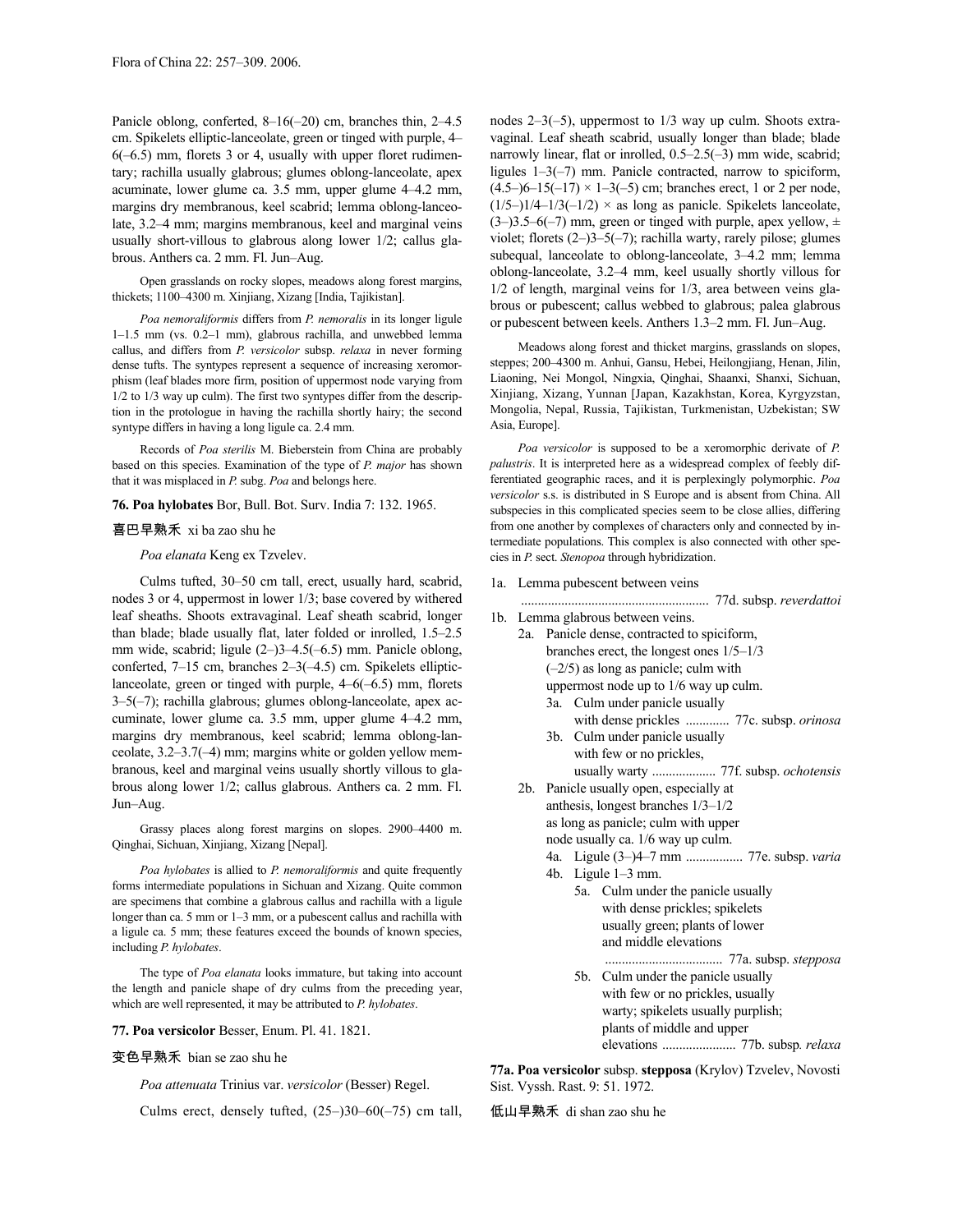*Poa attenuata* Trinius var. *stepposa* Krylov, Fl. Altai Gov. Tomsk 7: 1856. 1914; *P. attenuata* subsp. *botryoides* Tzvelev; *P. botryoides* (Trinius ex Grisebach) Komarov; *P. serotina* Ehrhart ex Hoffmann var. *botryoides* Trinius ex Grisebach; *P. stepposa* (Krylov) Roshevitz; *P. transbaicalica* Roshevitz.

Culms (15–)25–50(–70) cm tall, erect, scabrid; leaf blades narrowly linear, flat or folded, 0.5–1.2 mm wide, ligule (1–)2–3 mm. Panicle contracted, narrow, (4.5–)6–10(–12) cm; branches scabrid, up to 4 cm, with few spikelets. Spikelets  $3-5(-7)$  mm; lemma 3.5–4 mm, glabrous between veins; callus sparsely webbed. Anthers 1.2–1.5 mm. Fl. Jun–Aug. 2*n* = 28.

Grasslands on slopes, steppes; 200–1500 m. Heilongjiang, Nei Mongol, Xinjiang [Kazakhstan, Kyrgyzstan, Mongolia, Russia; Europe].

This subspecies is most polymorphic, and several of its populations were described as distinct species, but the characters on which these divisions were based are very unreliable and the entities cannot be recognized, even as subspecies.

Tzvelev (Novosti Sist. Vyssh. Rast. 11: 31. 1974) treated *Poa botryoides* as a lower-elevation subspecies of *P. attenuata*, the typical race of which he treated as alpine. Nevertheless, the type of *P. botryoides* appears to be closer to *P. versicolor* subsp. *stepposa*, being as tall as this taxon and with panicle branches as long. The type of *P. transbaicalica* looks like typical *P. versicolor* subsp. *stepposa*.

**77b. Poa versicolor** subsp. **relaxa** (Ovczinnikov) Tzvelev, Tadzhikist. Bazy Akad. Nauk 1: 20. 1933.

### 新疆早熟禾 xin jiang zao shu he

*Poa relaxa* Ovczinnikov, Izv. Tadzhikist. Bazy Ak. Nauk 1: 20. 1933; *P. acuminata* Ovczinnikov (1933), not Scribner (1896); *P. fragilis* Ovczinnikov.

Culms 30–50 cm tall, usually hard, scabrid, base covered by withered leaf sheaths slightly tinged with red. Leaf blade usually flat, later folded or inrolled, 1.5–2.5 mm wide; ligule 1– 1.5(–6) mm. Panicle oblong, conferted, 7–15 cm, branches 1 or 2 per node, 2–3 cm. Spikelets elliptic-lanceolate, 4–6(–6.5) mm, green or tinged with purple, florets 3–5(–7); glumes oblong-lanceolate, apex acuminate, lower glume ca. 3.5 mm, upper glume 4–4.2 mm, keel scabrid; lemma 3.2–3.7(–4) mm; margins white or golden yellow membranous. Anthers ca. 2 mm. Fl. Jun–Aug. 2*n* = 42.

Meadows along forest and thicket margins, open grasslands on rocky slopes; 1100–4300 m. Gansu, Xinjiang [Kazakhstan, Kyrgyzstan, Tajikistan, Turkmenistan, Uzbekistan].

This subspecies is probably of hybrid origin and forms numerous morphological variants. It appears to be intermediate between *Poa nemoralis* and *P. versicolor*, replacing the Siberian *P. urssulensis* and *P. versicolor* subsp. *stepposa* in C Asia. Pazij (Bot. Mater. Gerb. Inst. Bot. Akad. Nauk Uzbeksk. SSR 17: 18–42. 1962) has reported hybrids of subsp. *relaxa* with *P. attenuata*, *P. nemoralis*, and even *P. pratensis*. Ovczinnikov (in Ovczinnikov & Chukavina, Fl. Tadzhiksk. SSR 1: 149. 1957) has reported that the extreme forms make subsp. *relaxa* very difficult to identify. Typical *P. fragilis*, with entirely glabrous lemmas, is rather rare, but in spite of its differing clearly from the type of subsp. *relaxa*, numerous intermediate samples form a continuum. For this reason, *P. fragilis* does not seem to deserve even subspecific rank.

**77c. Poa versicolor** subsp. **orinosa** (Keng) Olonova & G. Zhu, **comb. et stat. nov.**

### 山地早熟禾 shan di zao shu he

Basionym: *Poa orinosa* Keng, Fl. Tsinling. 1(1): 439. 1976; *P. incerta* Keng ex L. Liu; *P. schoenites* Keng ex L. Liu; *P. stereophylla* Keng ex L. Liu.

Culms (25–)30–45(–70) cm tall. Leaf blades flat or folded; ligule 0.9–3 mm. Panicle contracted, narrow,  $8-10 \times (0.5-1)$ 1.5 cm, basal branches (1/4–)1/3–1/2 as long as panicle. Spikelets 3–4 mm, florets 2–3(–5); rachilla pubescent or rarely glabrous; callus of lemma glabrous or webbed.

● Grassy places on slopes; 2500–3600 m. Hebei, Henan, Ningxia, Qinghai, Shaanxi, Shanxi, Sichuan, Xizang, Yunnan.

This subspecies, described from C and S China, is quite close to *Poa versicolor* subsp. *stepposa*, and probably replaces it in this area. The types of *Poa incerta* and *P. schoenites* are allied to subsp. *orinosa*, and their populations appear to form a continuum with it. The type of *P. stereophylla* differs in its wiry culm, but this is not a constant feature and depends very much on the environment. *Poa versicolor* subsp. *orinosa* might be intermediate between *P. versicolor* and *P. alta*, but as the characters of *P. versicolor* are absolutely prevailing it is attributed here to that species.

**77d. Poa versicolor** subsp. **reverdattoi** (Roshevitz) Olonova & G. Zhu, **comb. et stat. nov.**

# 瑞沃达早熟禾 rui wo da zao shu he

Basionym: *Poa reverdattoi* Roshevitz in Komarov, Fl. URSS 2: 407. 1934; *P. argunensis* Roshevitz.

Culms densely tufted, (15–)35–45(–60) cm tall, erect, scabrid, sometimes tinged with grayish green, terminal node 1/6–1/3 way up culm. Leaf sheaths scabrid, shorter than internode, terminal sheath ca.  $2 \times$  as long as blade; blades folded or inrolled, hard, short, 0.5–1(–1.5) mm wide, abaxial surface and margin scabrid, adaxial surface minutely hairy; ligule (1–)2– 2.5(–3) mm. Panicle contracted to spiciform, laxer at anthesis,  $3-4 \times (0.5-)1-5(-8)$  cm, branches 2 or 3 per node, with spikelets near base. Spikelets sometimes tinged with purple, 3– 5(–6) mm, florets 2–4; rachilla glabrous or pilulose; glumes  $(2-)2.8-3(-3.5)$  mm; lemma keel shortly villous for  $1/2$  length, marginal veins for 1/3, area between veins minutely hairy for lower 1/3; callus usually moderately webbed to glabrous; palea minutely hairy in lower area between keels. Anthers ca. 2 mm. Fl. Jun.  $2n = 28, 35, 42$ .

Dry grasslands on rocky slopes; 200–1000 m. Liaoning, Nei Mongol [Mongolia, Russia (S Siberia)].

This is a variable subspecies with a rather restricted distribution limited to low elevations of China, Mongolia, and S Siberia. Records of this subspecies from Xinjiang and the Altai region belong to *Poa albertii*.

*Poa argunensis* differs from subsp. *reverdattoi* only in variable and unreliable characters and forms many intermediate populations.

**77e. Poa versicolor** subsp. **varia** (Keng ex L. Liu) Olonova & G. Zhu, **comb. et stat. nov.**

# 多变早熟禾 duo bian zao shu he

Basionym: *Poa varia* Keng ex L. Liu, Fl. Reipubl. Popularis Sin. 9(2): 404. 2002.

Culms tufted, 30–40 cm tall, erect or geniculately ascending, scabrid, nodes 2–3(–4), uppermost to 1/6 way up culm.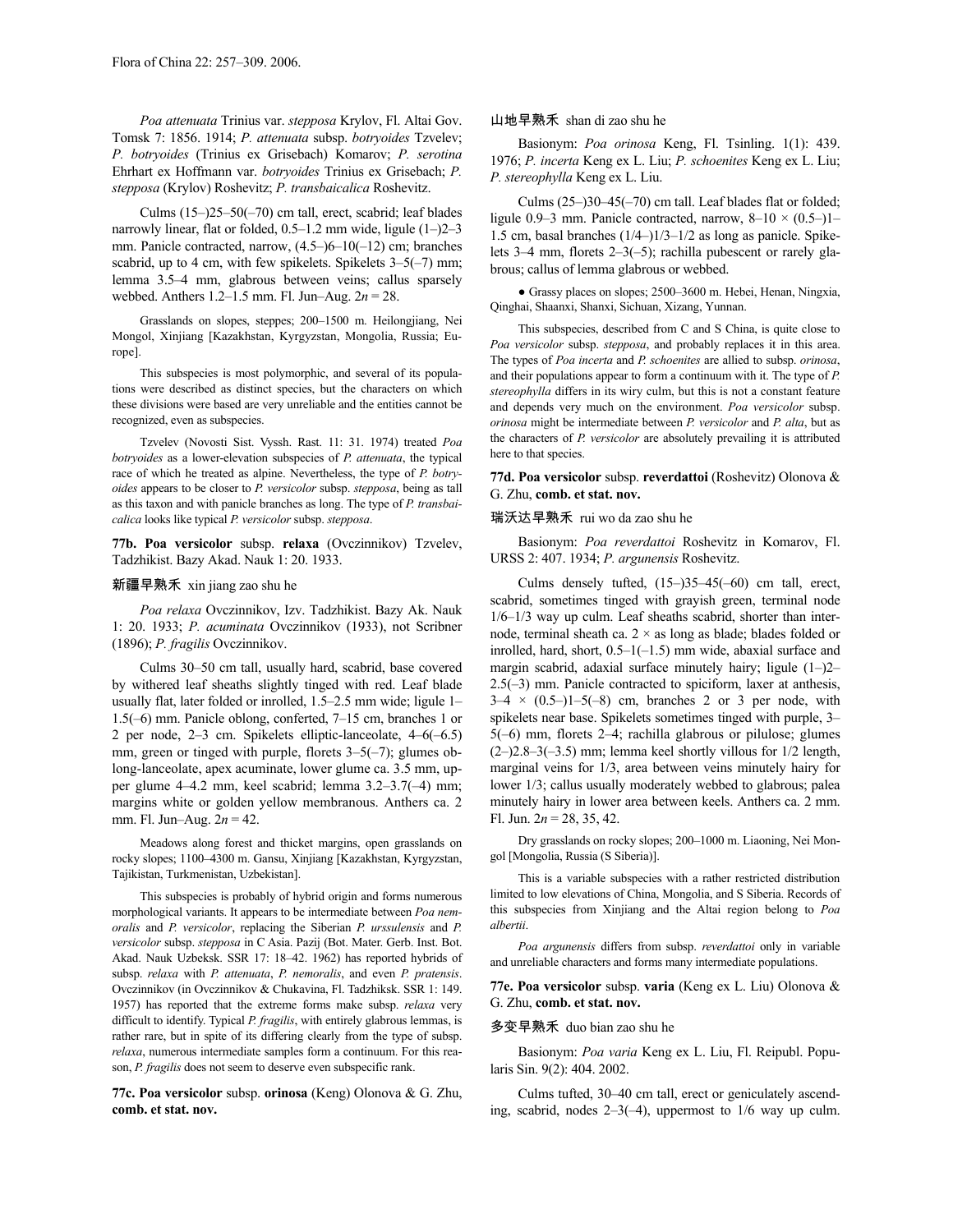Leaf sheath scabrid, longer than internode; blade narrow, 1–1.5 mm wide, both surfaces scabrid; ligule 4–7 mm. Panicle 5–10 × 2–5 cm, branches 2–5 per node, spikelets in distal 1/2, dense. Spikelets 4–5 mm; rachilla warty or glabrous; lemma 3–3.5 mm, slightly yellowish bronze below, keel shortly villous for 1/2 length, marginal veins for 1/3; callus sparsely villous; palea glabrous between keels. Anthers ca. 1.5 mm. Fl. and fr. Jun– Aug.

● Grassy places on slopes; 2500–3000 m. Gansu, Nei Mongol, Qinghai, Sichuan, Xizang, Yunnan.

**77f. Poa versicolor** subsp. **ochotensis** (Trinius) Tzvelev, Zlaki SSSR, 472. 1976.

# 乌库早熟禾 wu ku zao shu he

*Poa ochotensis* Trinius, Mém. Acad. Imp. Sci. St.-Pétersbourg, Sér. 6, Sci. Math. 1: 377. 1831; *P. nemoralis* Linnaeus subsp. *ochotensis* (Trinius) Tzelev; *P. subaphylla* Honda.

Culms 35–60 cm tall, slender, usually almost smooth under inflorescence, nodes 2–3(–4), uppermost node to 1/3 way up culm. Leaf sheaths longer than blade; blade narrowly linear, 1–1.5 mm wide, flat, scabrid; ligule (0.5–)1–2(–4) mm. Panicle narrow, sometimes almost spiciform, dense,  $3-8 \times 0.5-1.5$  cm; basal branches 1/5–1/3 as long as panicle; rachilla warty, glabrous, rarely minutely pilose. Spikelets 3–5(–6) mm, florets 6 or 7; glumes narrowly lanceolate; lemma 3–3.5 mm, keel shortly villous for 1/2 of length, marginal veins for 1/3, other parts glabrous; callus nearly glabrous; palea sometimes pilulose between keels.  $2n = 28, 42, 49$ .

Grassy places on slopes; 200–1000 m. Anhui, Gansu, Hebei, Heilongjiang, Henan, Jilin, Liaoning, Nei Mongol, Shaanxi, Shanxi [Japan, Korea, Mongolia, Russia (Far East)].

This taxon seems to be a stabilized hybrid between *Poa sphondylodes* and *P. versicolor*. It is treated here as a subspecies of *P. versicolor* because the characters of that species prevail. Material with a glabrous callus was described as *P. subaphylla*.

Most gatherings identified by Chinese, Japanese, and Korean botanists as *Poa viridula* Palibin seem to belong here. True *P. viridula* has not been recorded from China.

**78. Poa araratica** Trautvetter, Trudy Imp. S.-Peterburgsk. Bot. Sada 2: 486. 1875.

# 阿洼早熟禾 a wa zao shu he

## *Poa crymophila* Keng ex C. Ling.

Culms tufted, 20–35(–45) cm tall, erect or slightly geniculate, scabrid or glabrous, nodes 2 or 3, at or above base, upper part often naked, uppermost internode frequently thick, up to 1– 2 mm. Shoots extravaginal. Leaf sheath longer than blade; blade flat or folded,  $3-8$  cm  $\times$  1-2 mm, scabrid; ligule (0.5-) 1.5–2.5(–7) mm. Panicle  $3-5(-10) \times 1-2$  cm, branches 1– 3(–5) per node, spikelets scattered. Spikelets 4.5–5.5(–8) mm, rachilla glabrous to pilose; glumes subequal, usually almost as long as spikelet; lemma 2.5–3.8 mm, keel, veins and area between veins hairy to entirely glabrous; callus webbed or glabrous; palea glabrous to pubescent between keels. Anthers 1.2–1.4 mm. Fl. Aug–Oct.

Open grassy slopes, subalpine forest margins; 2000–4200 m. Gansu, Hebei, Nei Mongol, Qinghai, Shaanxi, Sichuan, Xinjiang, Xizang, Yunnan [India, Kazakhstan, Kyrgyzstan, Mongolia, Nepal, Pakistan, Russia, Tajikistan, Uzbekistan; SW Asia].

*Poa araratica* is treated here as a hybrid complex comprising many populations of different stages of stabilization and of obscure taxonomic status. It seems to have arisen through hybridization between *P. versicolor* and *P. glauca*.

- 1a. Lemma pubescent between veins.
	- 2a. Ligule 1–3 mm ........................... 78c. subsp*. ianthina*
	- 2b. Ligule 3–7 mm ................................ 78e. subsp. *altior*
- 1b. Lemma glabrous between veins.
	- 3a. Lemma keel and marginal veins almost entirely glabrous, sometimes with minute or single hairs ....... 78d. subsp. *psilolepis*
	- 3b. Lemma keel shortly villous for 1/2 of length, marginal veins for 1/3.
		- 4a. Ligule 1.5–2.5 mm ........... 78a. subsp. *araratica*
			- 4b. Ligule 0.5–1 mm ........... 78b. subsp. *oligophylla*

### **78a. Poa araratica** subsp. **araratica**

阿洼早熟禾(原亚种) a wa zao shu he (yuan ya zhong)

Ligule 1.5–2.5(–3) mm. Lemma keel shortly villous for 1/2 of length, marginal veins for 1/3, area between veins glabrous; callus glabrous or minutely webbed.

Open grassy slopes, subalpine forest margins; 3300–4200 m. Xinjiang, Xizang [India, Kazakhstan, Kyrgyzstan, Mongolia, Nepal, Pakistan, Russia, Tajikistan, Uzbekistan; SW Asia].

**78b. Poa araratica** subsp. **oligophylla** (Keng) Olonova & G. Zhu, **comb. et stat. nov.**

# 贫叶早熟禾 pin ye zao shu he

Basionym: *Poa oligophylla* Keng, Fl. Tsinling. 1(1): 436. 1976; *P. arjinsanensis* D. F. Cui.

Ligule 0.5–1 mm. Lemma keel shortly villous for 1/2 of length, marginal veins for 1/3, area between veins glabrous; callus webbed or glabrous.

Open grassy slopes, subalpine forest margins; 3300–4200 m. Qinghai, Shaanxi, Sichuan, Xinjiang, Xizang [Russia (Siberia)].

The type of *Poa arjinsanensis* looks like typical *P. araratica* s.l. but with a short ligule and lemmas glabrous between the veins.

**78c. Poa araratica** subsp. **ianthina** (Keng ex Shan Chen) Olonova & G. Zhu, **comb. et stat. nov.**

## 堇色早熟禾 jin se zao shu he

Basionym: *Poa ianthina* Keng ex Shan Chen in Ma et al., Fl. Intramongol. 7: 260. 1983; *P. sinoglauca* Ohwi.

Ligule 1–3 mm. Lemma keel shortly villous for 1/2 of length, marginal veins for 1/3, areas between veins pubescent; callus webbed or glabrous.

● Open grassy slopes, subalpine forest margins; 3300–4200 m. Gansu, Hebei, Nei Mongol, Qinghai, Shanxi, Sichuan, Xinjiang, Xizang, Yunnan.

The protologue of *Poa sinoglauca* reported the lemma to be pubescent on the intermediate veins. The type proved to have the lemma quite frequently pubescent both on the intermediate veins and on the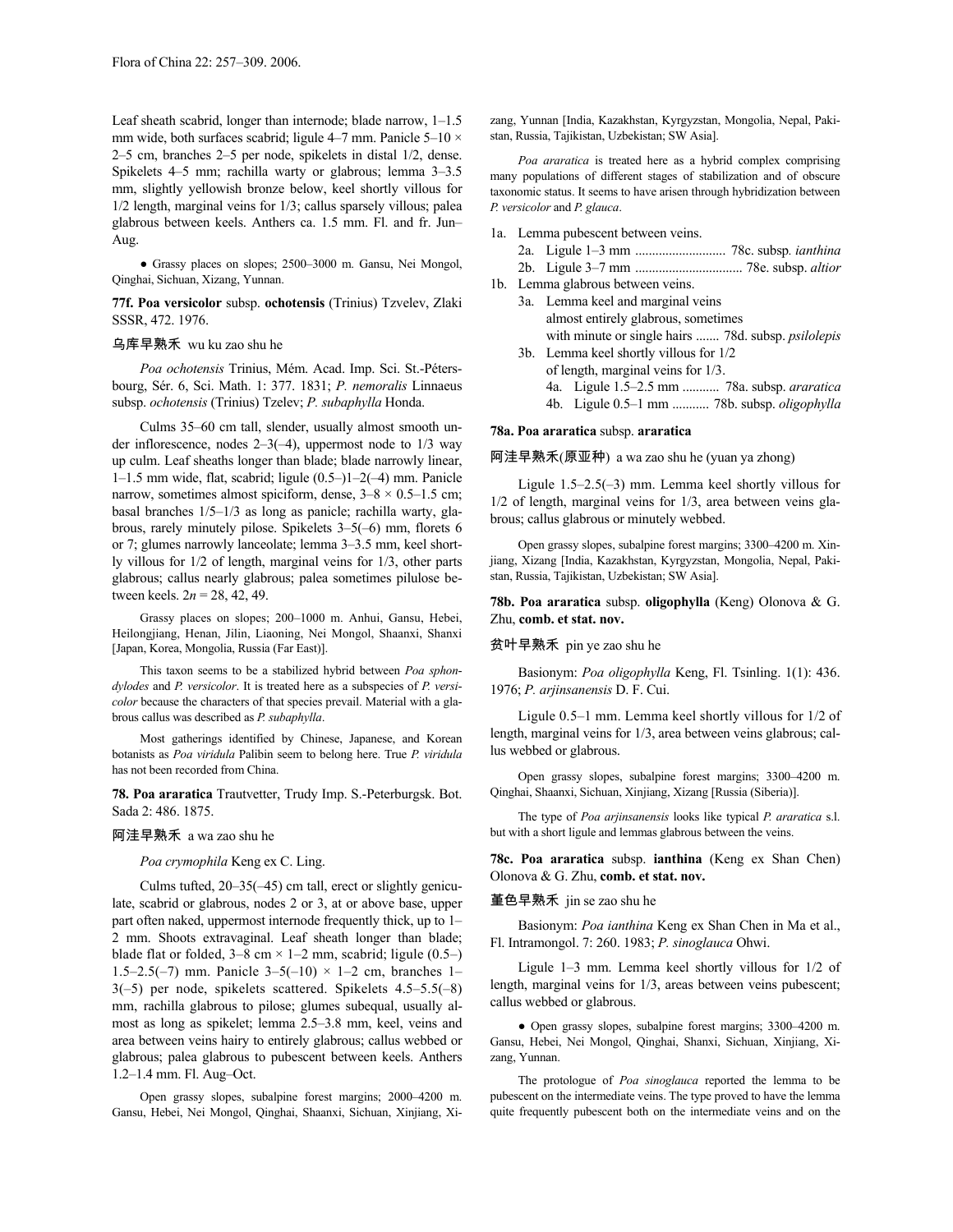area between the veins, and thus it is a better match with *P. araratica* subsp. *ianthina*.

**78d. Poa araratica** subsp. **psilolepis** (Keng) Olonova & G. Zhu, **comb. et stat. nov.**

# 光稃早熟禾 guang fu zao shu he

Basionym: *Poa psilolepis* Keng, Sunyatsenia, 6: 56. 1941.

Lemma almost entirely glabrous, sometimes with only minute or single hairs on keel and marginal veins.  $2n = 28, 42$ .

Open grassy slopes, subalpine forest margins; 3300–4200 m. Gansu, Qinghai, Sichuan, Xinjiang, Xizang [Tajikistan].

The lemma indumentum is not consistent: spikelets with entirely glabrous lemmas and with obviously pubescent lemmas may be found on the same herbarium sheet.

**78e. Poa araratica** subsp. **altior** (Keng) Olonova & G. Zhu, **comb. et stat. nov.**

# 高阿洼早熟禾 gao a wa zao shu he

Basionym: *Poa attenuata* Trinius var*. altior* Keng, Sunyatsenia 6: 57. 1941.

Culms densely tufted, erect, 35–45(–50) cm tall, uppermost node in lower 1/6. Leaf sheath shorter than internode, scabrid; blade short, hard, folded, rarely flat, both surfaces and margin scabrid; ligule 4–6 mm. Panicle contracted,  $4-6 \times 1-4$ cm, branches 2 or 3 per node. Spikelets 3–4(–5) mm, florets 2– 4, tinged with purple; rachilla pubescent, glumes (2–)2.8– 3(–3.5) mm; lemma keel shortly villous for 1/2 of length, marginal veins for 1/3 length, area between veins minutely hairy for lower 1/3; callus webbed; palea minutely hairy proximally between keels. Anthers 1.3–2 mm. Fl. Jun.

● Grassy places; 2000–3400 m. Gansu, Sichuan, Xizang.

The type of *Poa attenuata* var. *altior* has culms too tall to be *P. attenuata* and seems to have similarities to *P. glauca*.

**79. Poa attenuata** Trinius, Mém. Acad. Imp. Sci. St.-Pétersbourg Divers Savans 2: 527. 1835.

# 渐尖早熟禾 jian jian zao shu he

Culms densely tufted, 7–15(–25) cm tall, pale, glabrous or slightly scabrid under the panicle, nodes 2, both near culm base. Shoots usually intravaginal. Leaf sheath usually slightly scabrid, uppermost 1/2 as long as internode; blade folded or inrolled to needle-shape, firm, usually up to 1/2 as long as sheath, 0.3–0.8(–1.5) mm wide, scabrid; ligule 1.5–2.5 mm. Panicle dense, contracted to spiciform, a bit more open at anthesis,  $1.5-4 \times 0.4-1$  cm; branches 2 or 3 per node,  $1/5-1/3$ as long as panicle. Spikelets lanceolate, (2.5–)3–4.5(–5) mm, florets 2 or 3(-5); rachilla warty; glumes shorter than spikelet, usually equal to first lemma, lemma (2.5–)3–3.5 mm, keel shortly villous for 1/2 of length, marginal veins for 1/3, other parts glabrous; callus webbed or glabrous; palea glabrous between veins. Anthers 1.2–1.5 mm. Fl. Jun–Aug.

Dry grasslands, rocky and stepped slopes; 3300–5500 m. Gansu, Hebei, Nei Mongol, Qinghai, Shaanxi, Sichuan, Xinjiang, Xizang, Yunnan [Bhutan, India, Kazakhstan, Kyrgyzstan, Mongolia, Nepal, Pakistan, Russia (Siberia), Tajikistan, Uzbekistan].

Most botanists recognize *Poa attenuata* as one of the most complicated and problematic complexes in the flora of C Asia. It has hybridized with *P. glauca* to form an apomictic complex, which is treated here as *P. albertii*, while *P. attenuata* is supposed to be a more or less pure group of xeromorphic alpine populations.

#### **79a. Poa attenuata** var. **attenuata**

渐尖早熟禾(原变种) jian jian zao shu he (yuan bian zhong)

*Poa tetrantha* Keng ex L. Liu.

Lemma callus webbed.  $2n = 28, 42$ .

Dry grasslands, rocky and stepped slopes; 3300–5500 m. Gansu, Hebei, Nei Mongol, Qinghai, Shaanxi, Sichuan, Xinjiang, Xizang [Bhutan, India, Kazakhstan, Kyrgyzstan, Mongolia, Nepal, Pakistan, Russia (Siberia), Tajikistan, Uzbekistan].

**79b. Poa attenuata** var. **dahurica** (Trinius) Grisebach, Fl. Ross. 4: 371. 1852.

## 达呼里早熟禾 da hu li zao shu he

*Poa dahurica* Trinius, Mém. Imp. Acad. Sci. Saint-Pétersbourg, Sér. 6, Sci. Math., Seconde Pt. Sci. Nat. 4(2): 63. 1836.

Lemma callus glabrous.

Dry grasslands, rocky and stepped slopes; 3300–5500 m. Gansu, Nei Mongol, Qinghai, Xinjiang, Xizang [Kazakhstan, Kyrgyzstan, Mongolia, Russia (Siberia), Tajikistan, Uzbekistan].

The callus indumentum is known to be a rather unreliable character, varying not only in populations, but also in the same specimen and even the same panicle, so it cannot be the basis for species recognition.

**80. Poa albertii** Regel, Trudy Imp. S.-Peterburgsk. Bot. Sada 7: 611. 1881.

### 阿拉套早熟禾 a la tao zao shu he

Culms dense to loosely tufted, 7–15(–25) cm tall, scabrid (sometimes only slightly), nodes 1 or 2, usually near base. Shoots extravaginal, rarely some intravaginal, sometimes with ascending tillers. Leaf sheath scabrid; blade flat, folded or inrolled, (0.5–)1.5–2(–3) mm wide, scabrid; ligule 1–2.5(–3.5) mm. Panicle oblong, narrow, dense to quite loose,  $(2-)4-6 \times$ 0.5–1.5 cm; branches 2–5 per node, primary basal branch 2/7– 2/3 as long as panicle. Spikelets lanceolate, sometimes tinged with purple or variegated,  $3-4(-6)$  mm, florets 2 or 3; sometimes upper floret viviparous; rachilla smooth, warty or papillose; lower glume 1.5–2 mm, upper glume 2–2.5 mm; lemma narrowly lanceolate, glabrous to uniformly pubescent, apex acuminate; callus webbed or glabrous; palea glabrous or smooth between keels. Anthers 1.2–1.5 mm. Fl. and fr. Jul– Aug.  $2n = 28, 42$ .

Alpine grasslands; 2000–5600 m. Gansu, Nei Mongol, Qinghai, Shaanxi, Sichuan, Xinjiang, Xizang, Yunnan [Afghanistan, Bhutan, India, Kazakhstan, Kyrgyzstan, Mongolia, Nepal, Pakistan, Russia, Tajikistan, Uzbekistan; SW Asia (Iran)].

*Poa albertii* represents an apomictic hybrid complex combining the characters of the parent species *P. attenuata* s.l. and *P. glauca* s.l., and perhaps additionally *P. versicolor* subsp. *relaxa*.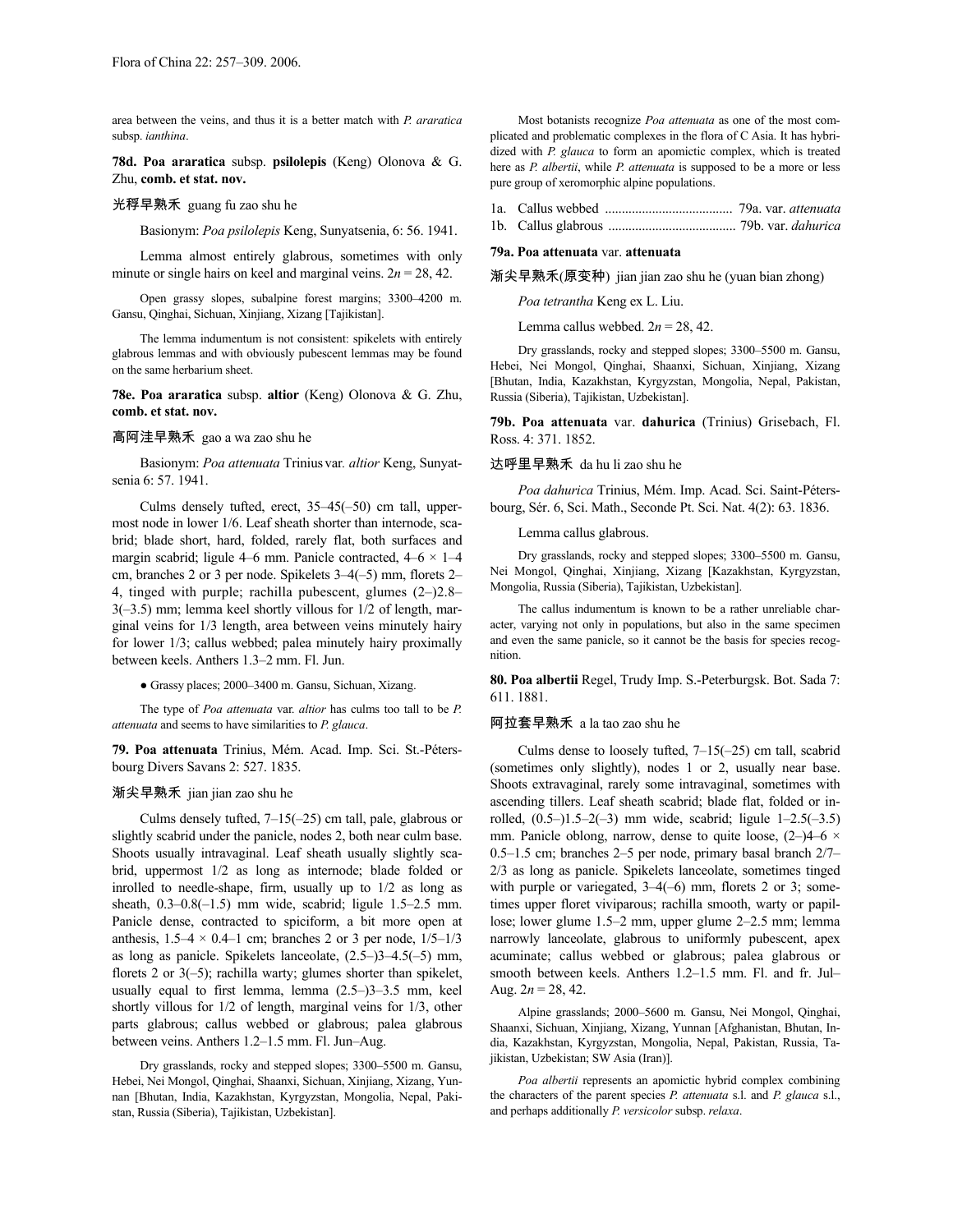- 1a. Panicle with viviparous spikelets ....... 80c. subsp*. arnoldii*
- 1b. Panicle without viviparous spikelets.
	- 2a. Lemma glabrous between veins.
		- 3a. Lemma distinctly pubescent on keel and marginal veins ....... 80a. subsp. *albertii*
		- 3b. Lemma entirely glabrous (rarely with a few short hairs) ......................... 80d. subsp. *poophagorum*
		- 2b. Lemma pubescent between veins.
			- 4a. Panicle contracted, densely ovoid to spiciform, branches up to  $1(-1.5)$  cm, spikelets crowded, 3–4(–5) mm; uppermost internode not more than 1 mm wide; leaf blade firm, narrow, folded or inrolled; plant pale or grayish yellow, glumes sometimes with purplish bands ...... 80b. subsp*. kunlunensis*
			- 4b. Panicle elongated, sometimes quite open, branches up to 1.5–2 cm, spikelets moderately crowded to sparse; (3.8–)4–5.5(–6) mm; uppermost internode frequently up to 1.5–2 mm wide; leaf blade withering, folded or flat; plant glaucous, frequently glumes and vegetative parts strongly purplish .............. 80e. subsp*. lahulensis*

# **80a. Poa albertii** subsp. **albertii**

# 阿拉套早熟禾(原亚种) a la tao zao shu he (yuan ya zhong)

*Poa breviligula* Keng ex L. Liu; *P. densissima* Roshevitz ex Ovczinnikov; *P. juldusicola* Regel; *P. festucoides* N. R. Cui (1987), not Lamarck (1791); *P. litvinoviana* Ovczinnikov; *P. sinattenuata* Keng; *P. sinattenuata* var. *breviligula* Keng; *P. parafestuca* L. Liu; *P. poophagorum* Bor subsp. *hunczilapensis* Keng ex D. F. Cui.

Culms 6–20 cm tall, scabrid. Leaf blade folded or inrolled, 0.5–1 mm wide; ligule 1–2(–3.5) mm. Panicle oblong, narrow, dense to quite loose,  $2-4 \times 0.5-1.5$  cm; branches 2 or 3 per node, basal primary branch 2/7–2/3 as long as panicle. Spikelets lanceolate, never viviparous; rachilla smooth or pilulose; lemma lanceolate to narrowly lanceolate, keel shortly villous for 1/2 of length, marginal veins for 1/3, other parts glabrous; callus glabrous.  $2n = 28$ .

Alpine grassy places; 2000–5200 m. Gansu, Qinghai, Shaanxi, Sichuan, Xinjiang, Xizang, Yunnan [India, Kazakhstan, Kyrgyzstan, Mongolia, Nepal, Pakistan, Russia (Altai), Tajikistan, Uzbekistan].

The types of both *Poa densissima* and *P. juldusicola* match *P. albertii* subsp. *albertii* well. The type of *P. litvinoviana* seems to be of hybrid origin and resembles both *P. attenuata* and *P. glauca*, so it should be assigned to *P. albertii*. The types of both *P. sinattenuata* and its var. *breviligula* differ from *P. albertii* subsp. *albertii* only by the pilulose rachilla, but rachilla indumentum is too variable within this hybrid complex to be a reliable basis for recognizing even subspecies. The type of *P. parafestuca* has not been seen, but descriptions and other gatherings show that it should be assigned to subsp. *albertii*.

**80b. Poa albertii** subsp. **kunlunensis** (N. R. Cui) Olonova & G. Zhu, **comb. nov.**

高寒早熟禾 gao han zao shu he

Basionym: *Poa festucoides* N. R. Cui subsp. *kunlunensis* N. R. Cui, Acta Bot. Boreal.-Occid. Sin. 7(2): 97. 1987; *P. indattenuata* Keng ex P. C. Keng & G. Q. Song; *P. koelzii* Bor; *P. rangkulensis* Ovczinnikov & Czukavina; *P. roemeri* Bor; *P. scabriculmis* N. R. Cui [*"scabristemmed"*].

Culms 4–10(–20) cm tall. Leaf blades folded, short, 0.7– 1(–1.5) mm wide; ligule 1–3 mm. Panicle dense, contracted, 1–  $2.5(-3) \times 0.5-2$  cm, branches mostly paired. Spikelets purple when old, never viviparous; rachilla glabrous; lemma laterally elliptic-oblong, keel and marginal veins proximally villous, areas between veins proximally densely shortly pubescent, apex obtuse; callus sparsely webbed or sometimes glabrous.  $2n = 28$ .

Alpine grasslands; 4000–5200 m. Qinghai, Xinjiang, Xizang [Afghanistan, India, Pakistan, Russia (S Siberia), Tajikistan, Uzbekistan; SW Asia (Iran)].

The type of *Poa festucoides* subsp. *kunlunensis* has not been seen, but the protologue and illustration indicate that it belongs here and it therefore provides the earliest epithet at subspecific rank. *Poa roemeri* differs from *P. albertii* subsp. *kunlunensis* in having a loose panicle and thin, withering leaf blades. The two entities are connected by intermediate populations and differ in such negligible characters that *P. roemeri* cannot be recognized at any rank. The type of *P. scabriculmis* has also not been seen, but the protologue and illustration indicate that it cannot be separated from the other entities within this subspecies. The types of both *P. indattenuata* and *P. rangkulensis* look like type material of *P. festucoides* subsp. *kunlunensis* and do not differ from most gatherings so named.

**80c. Poa albertii** subsp. **arnoldii** (Melderis) Olonova & G. Zhu, **comb. et stat. nov.**

## 阿诺早熟禾 a nuo zao shu he

Basionym: *Poa arnoldii* Melderis in H. Hara et al., Enum. Fl. Pl. Nepal 1: 142. 1978; *P. mustangensis* Rajbhandari.

Culms 5–15(–25) cm tall. Leaf sheath usually smooth; blade flat, 1–2 mm wide, abaxial surface glabrous, adaxial surface scabrid; ligules 2.3–3 mm. Panicle loosely spreading, 4–6 cm; branches paired, lowermost 1–2 cm. Spikelets 4–4.5 mm, florets 2, upper floret viviparous; lemma elliptic-oblong, keel and marginal veins proximally villous, areas between veins usually proximally shortly pubescent; callus glabrous.

Alpine grassy places; 4000–5600 m. Gansu, Qinghai, Xizang [Nepal].

Viviparous spikelets are very rare within *Poa* sect. *Stenopoa* and are restricted to taxa closely allied to *P. glauca* or which have originated through hybridization with that species. *Poa mustangensis*, which was described from neighboring Nepal, seems not to be separable from this subspecies.

**80d. Poa albertii** subsp. **poophagorum** (Bor) Olonova & G. Zhu, **comb. et stat. nov.**

# 波伐早熟禾 bo fa zao shu he

Basionym: *Poa poophagorum* Bor, Kew Bull. [3] 1948: 143. 1948 [*"poiphagorum"*].

Culms 5–10(–18) cm tall, smooth or scabrid. Leaf blade flat, folded or inrolled, 1–1.5 mm wide, ligule 2–3.5 mm. Panicle narrow,  $2-5 \times 0.5-1.5$  cm; branches short, scabrid. Spikelets 3–4(–5) mm, tinged with purple, florets 2–4; rachilla glabrous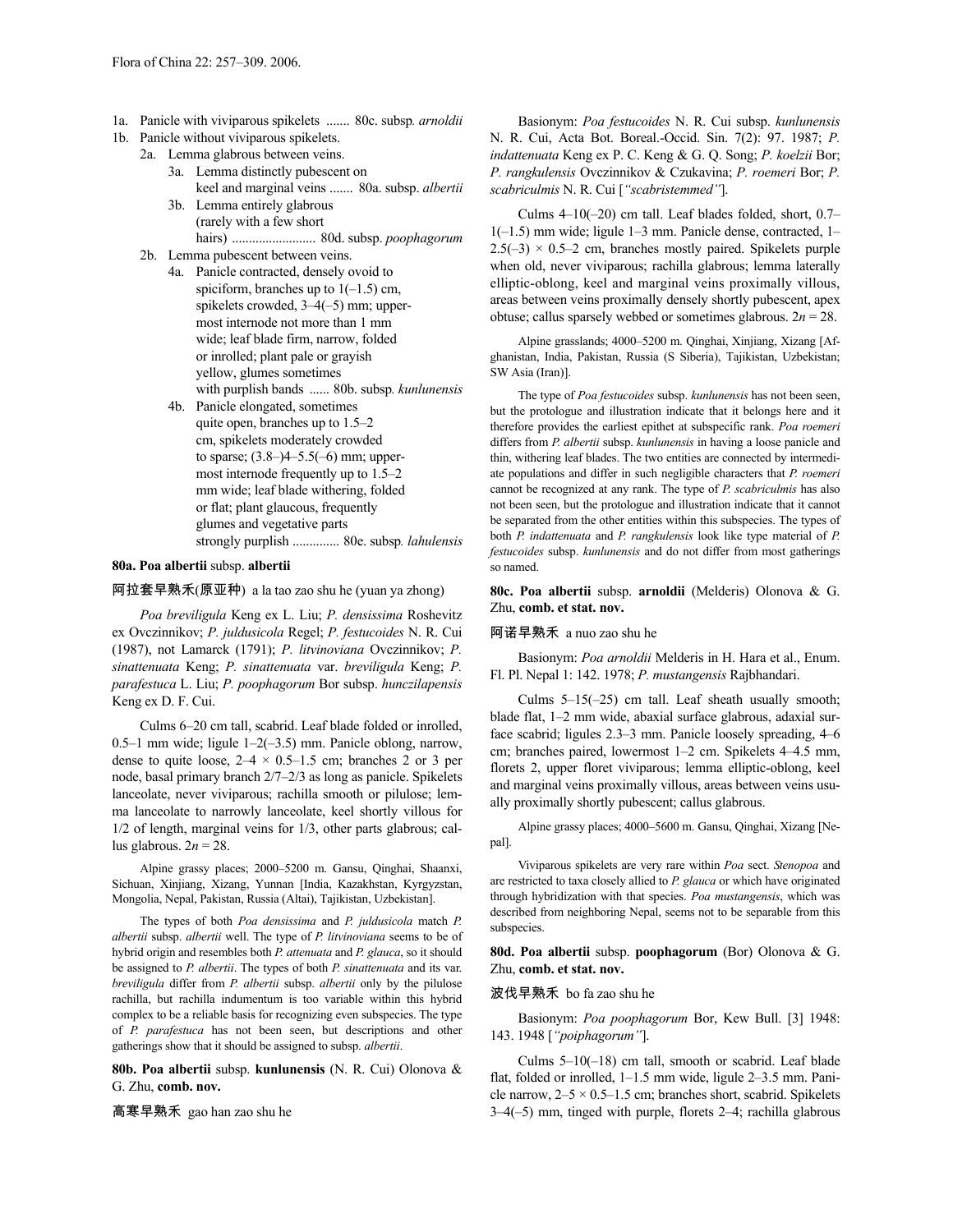or scabrid, sometimes minutely hairy; glumes subequal; lemma glabrous throughout, rarely along keel and marginal veins proximally sparsely minutely hairy; callus glabrous.

Alpine grasslands; 3000–5500 m. Qinghai, Xinjiang, Xizang, Yunnan [Bhutan, India, Nepal].

**80e. Poa albertii** subsp. **lahulensis** (Bor) Olonova & G. Zhu, **comb. et stat. nov.**

### 拉哈尔早熟禾 la ha er zao shu he

Basionym: *Poa lahulensis* Bor, Kew Bull. [3] 1948: 138. 1948; *P. borealitibetica* C. Ling.

Culms 10–20 cm tall, nodes 1 or 2. Leaf blade flat or folded, quite soft,  $3-5$  cm  $\times$  1.5–2.5 mm, both surfaces scabrid, frequently withering; ligule 1–3 mm. Panicle elliptic,  $4-6 \times$ 1.5–3 cm, branches 2 or 3 per node. Spikelets obovate, green or slightly tinged with purple, 4.5–6 mm, florets 3–6; glumes broadly lanceolate; lemma oblong-lanceolate, slightly membranous, keel and marginal veins densely pubescent below middle, areas between veins proximally pubescent; callus glabrous or minutely hairy.

### Alpine grasslands; 2000–5500 m. Xizang, Yunnan [India].

The types of both *Poa lahulensis* and *P. borealitibetica* differ from other members of this complex by being more mesomorphic and look like dwarf plants of *P. versicolor* subsp. *relaxa*, with leaf blades softer and withering with age, panicles lax, and spikelets larger. The pubescence between the veins can vary, as far as complete absence, but other characters are quite constant. This might be evidence of the contribution of *P. versicolor* subsp. *relaxa* to the genotype of *P. albertii* subsp. *lahulensis*. More research is needed to find out the relationships and parentage of the subspecies of *P. albertii*, since subsp. *lahulensis* might not be of hybrid orgin but instead a direct derivate of *P. versicolor* subsp. *relaxa*.

# **81. Poa glauca** Vahl, Fl. Dan. 6(17): 3. 1790.

## 灰早熟禾 hui zao shu he

Culms erect, glaucous, sometimes strongly purplish, (5–)  $10-15(-35)$  cm tall, nodes 1 or 2, uppermost to  $1/5$  way up culm, covered by sheath; uppermost internode up to 1.5–2 mm wide. Shoots always extravaginal, even when densely tufted. Leaf sheath longer than blade, flat or folded, sometimes quite soft, withering, 1–2 mm wide, margins and both sides of veins scabrid; ligule 1–1.5(–2) mm. Panicle contracted, later quite open, 4–7 cm; branches 1 or 2 per node, 2–3 cm, with a few scattered spikelets. Spikelets oblong-ovate, (3.8–)4–5(–7) mm, tinged with purple, florets 2–4; glumes narrowly lanceolate, unequal, as long as lower lemma; lemma narrowly lanceolate, lower lemma ca. 4 mm, keel shortly villous for 1/2 of length, marginal veins for 1/3; callus sparsely webbed or glabrous. Fl. Jun–Aug.

Dry gravel slopes, grassy places on river beaches; 2000–5200 m. Gansu, Nei Mongol, Qinghai, Shaanxi, Sichuan, Taiwan, Xinjiang, Xizang, Yunnan [India, Japan, Kazakhstan, Korea, Kyrgyzstan, Mongolia, Nepal, Pakistan, Russia, Tajikistan, Uzbekistan; SW Asia (Iran), Europe, North America].

*Poa glauca* is probably one of the most polymorphic species in the genus. In C Asia it has probably been almost consumed by introgressive hybridization. Most gatherings seem to belong to the hybrid complexes *P. albertii* and *P. araratica* s.l. Pure populations of *P. glauca* are rather rare in China.

1a. Culms 5–15(–20) cm tall, usually glaucous or purplish; leaf blade usually folded; panicle branches quite thick, firm, obliquely ascending ............................................... 81a. subsp. *glauca* 1b. Culms (10–)20–35 cm tall, usually green; leaf blade usually flat and broad; panicle branches thin, frequently curved, erect ............................................................... 81b. subsp. *altaica*

## **81a. Poa glauca** subsp. **glauca**

灰早熟禾(原亚种) hui zao shu he (yuan ya zhong)

*Deyeuxia hugoniana* Rendle; *Poa taiwanicola* Ohwi.

Culms 5–15(–20) cm tall, usually glaucous or purplish. Leaf blade usually folded. Panicle branches quite thick, firm, obliquely ascending. Callus webbed.  $2n = 42-49, 50, 56, 60,$ 63, 64, 65, 70, 72, 75, 78.

Dry gravel slopes, grassy places on river beaches; 2000–5200 m. Gansu, Nei Mongol, Qinghai, Shaanxi, Sichuan, Taiwan, Xinjiang, Xizang, Yunnan [Japan, Kazakhstan, Korea, Kyrgyzstan, Mongolia, Russia, Tajikistan; Europe, North America].

**81b. Poa glauca** subsp. **altaica** (Trinius) Olonova & G. Zhu, **comb. et stat. nov.**

# 阿尔泰早熟禾 a er tai zao shu he

Basionym: *Poa altaica* Trinius in Ledebour, Fl. Altaic. 1: 97. 1829; *P. tristis* Trinius ex Regel.

Culms (10–)20–35 cm tall, usually green. Leaf blade usually flat and broad, 1.5–2 mm wide. Panicle branches thin, frequently curved, erect. Callus webbed.  $2n = 28, 42$ .

Alpine grassy places; 2300–3600 m. ?Xinjiang [Kazakhstan, Russia (Altai)].

*Poa glauca* subsp. *altaica* is currently known only from high elevations in Kazakhstan and the SW Altai region of Russia. Although no examples have been seen from China, the subspecies might be found in the neighboring province Xinjiang. The type of *P. tristis* looks like an immature specimen of subsp. *altaica*.